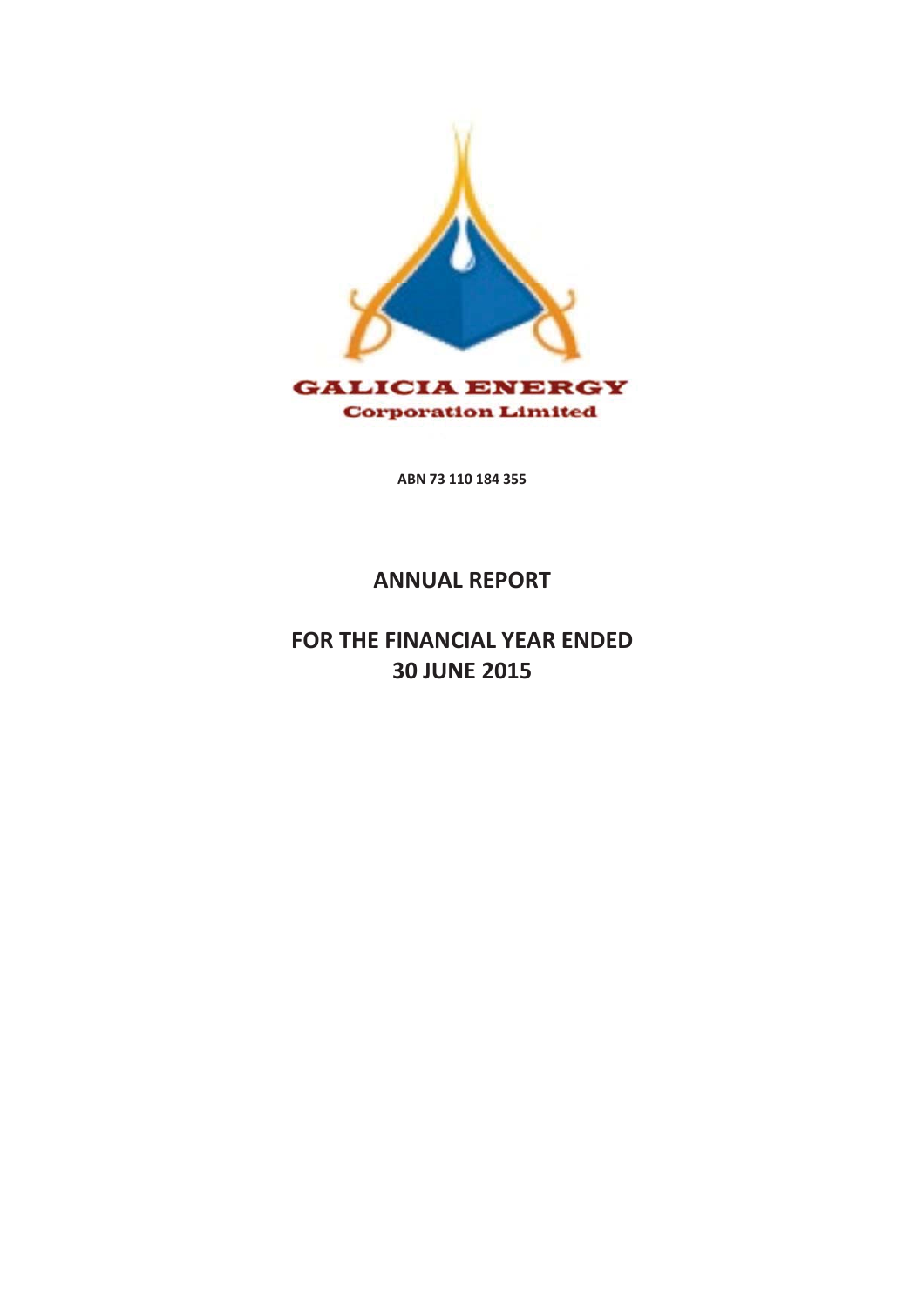# **GALICIA ENERGY CORPORATION LIMITED CONTENTS PAGE FOR THE YEAR ENDED 30 JUNE 2015**

| <b>Corporate Directory</b>                          | $\mathbf{1}$ |
|-----------------------------------------------------|--------------|
| Directors' Report                                   | 2            |
| Lead Auditor's Independence Declaration             | 30           |
| Consolidated Statement of Comprehensive Income      | 31           |
| <b>Consolidated Statement of Financial Position</b> | 32           |
| Consolidated Statement of Changes in Equity         | 33           |
| <b>Consolidated Statement of Cash Flows</b>         | 34           |
| Notes to the Consolidated Financial Statements      | 35           |
| Directors' Declaration                              | 72           |
| Independent Auditor's Report                        | 73           |
| Shareholder Information                             | 75           |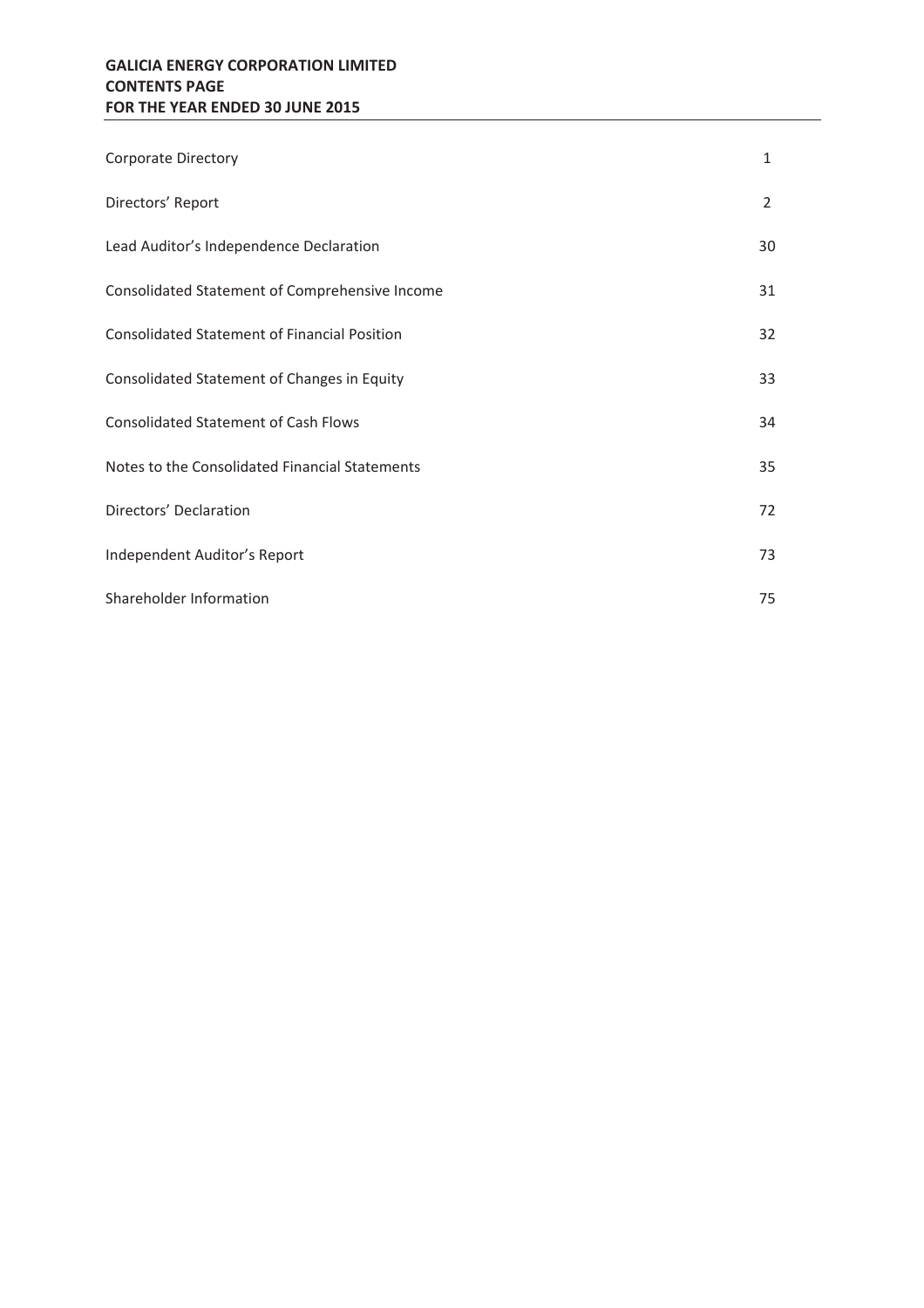**Directors & Officers** Peter Wall – Non-Executive Chairman Igor Soshinsky – Non-Executive Director Faldi Ismail – Non-Executive Director

Doug Jendry – Managing Director *(Resigned 18 May 2015)* Robert Bensh – Non-Executive Director *(Resigned 18 February 2015)* Stuart Brown - Non-Executive Director *(Resigned 18 February 2015)* Mr David King – Managing *Director (Resigned 31 July 2014)*

Sarah Smith – Company Secretary

**Registered Office** 945 Wellington Street West Perth WA 6005

PO Box 1263 West Perth WA 6872

T: +61 (08) 9322 7600 F: +61 (08) 9322 7602

Website: www.galiciaenergy.com

### **Securities Exchange**

Australian Securities Exchange Limited (ASX) Home Exchange – Perth ASX codes – GAL (ordinary shares) GALO (listed options)

**Australian Company Number** 110 184 355

**Australian Business Number** 73 110 184 355

**Bankers**

Westpac Private Bank Level 13, 109 St Georges Terrace Perth WA 6000

## **Auditors**

Pitcher Partners Corporate & Audit (WA) Pty Ltd Level 1, 914 Hay Street Perth WA 6000

## **Share Registry**

Automic Registry Services Suite 1a, Level 1, 7 Ventnor Avenue West Perth WA 6005

## **Solicitors**

Steinepreis Paganin Level 4, The Read Buildings 16 Milligan Street Perth WA 6000

**Domicile and Country of Incorporation** Australia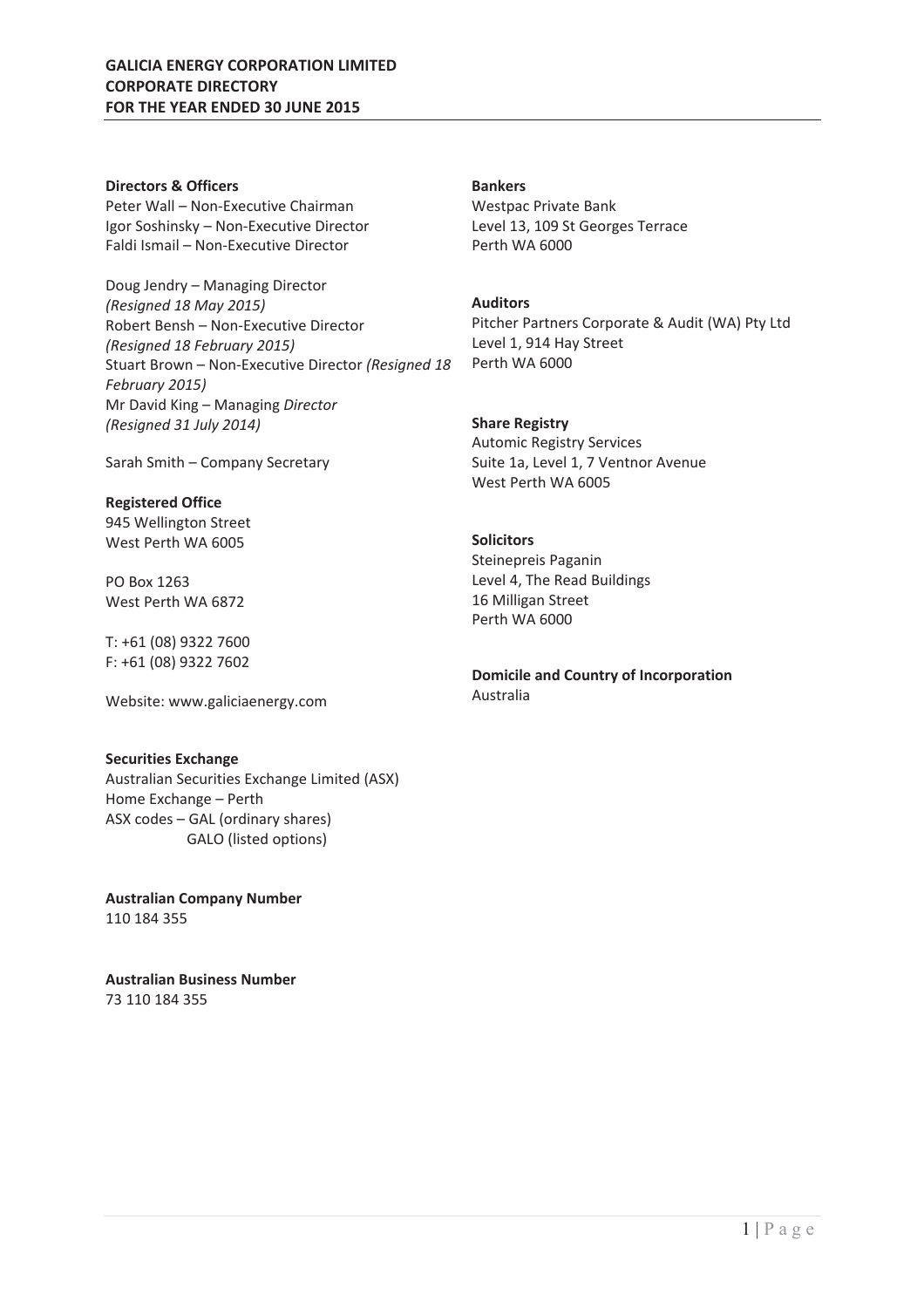The Directors submit their report on Galicia Energy Corporation Ltd ("the Company" or "Galicia") and its controlled entities (together the "Group") for the financial year ended 30 June 2015. The Company changed its name from Cossack Energy Ltd at a general meeting of Shareholders held on 15 August 2014. As such, the Company is referred to in this 2015 Financial Year Report as Galicia.

# **1. INFORMATION ON DIRECTORS**

The names and details of the Company's Directors in office during the financial year and until the date of this report are as follows. Directors were in office for the entire year unless otherwise stated.

#### **Mr Peter Wall**

#### **NonͲExecutive Chairman (Appointed 29 February 2012)** LLB BComm MAppFin FFin

Mr Wall is a corporate lawyer and has been a Partner at Steinepreis Paganin (Perth based corporate law firm) since July 2005. Mr Wall graduated from the University of Western Australia in 1998 with a Bachelor of Laws and Bachelor of Commerce (Finance). He has also completed a Masters of Applied Finance and Investment with FINSIA.

Mr Wall has a wide range of experience in all forms of commercial and corporate law, with a particular focus on resources (hard rock and oil/gas), equity capital markets and mergers and acquisitions. He also has significant experience in dealing in cross border transactions.

During the past three years Mr Wall has held the following Directorships on other ASX listed companies:

- Dourado Resources Ltd (current)
- MMJ Phytotech Limited (current)
- Minbos Resources Limited (current)
- MyFizig Ltd (current)
- Activistic Ltd (current)
- Global Metals Exploration NL (current)
- Discovery Resources Limited (ceased 8 November 2013)
- NSL Consolidated Limited (ceased 20 December 2012)

## **Mr Igor Soshinsky NonͲExecutive Director (Appointed 28 November 2013)**

Mr Soshinsky is an experienced business advisor who has been involved in senior managerial positions with a number of consulting companies in logistics, transportation, telecommunications, real estate and infrastructure development industries. More recently, Mr Soshinsky has provided advisory services to explorers and producers in the coal and oil & gas industries in the Ukraine. Mr Soshinsky is also the Director of the management company that Galicia has engaged to oversee its Ukraine operations.

During the past three years Mr Soshinsky has not held Directorships in any other ASX listed companies.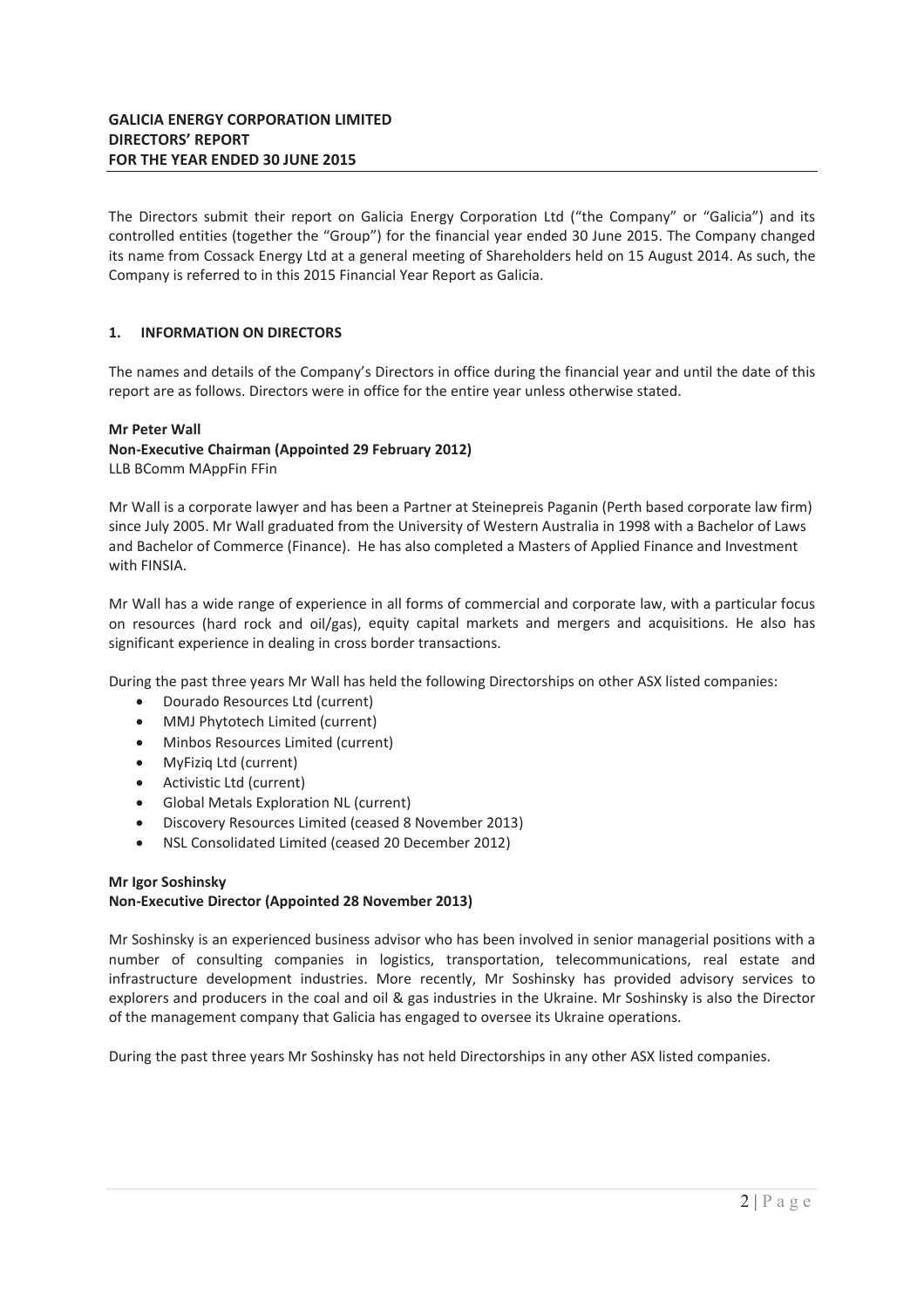#### **Mr Faldi Ismail**

#### **NonͲExecutive Director (Appointed 18 May 2015)**

Mr Ismail is an experienced corporate advisor who specialises in the restructure and recapitalisation of a wide range of ASX-listed companies, specialising in information technology. He has many years of investment banking experience and has advised on numerous cross border transactions including capital raisings, structuring of acquisitions and joint ventures overseas.

Mr Ismail is also the founder and operator of Otsana Capital, a boutique advisory firm specialising in mergers and acquisitions, capital raisings and Initial Public Offerings.

During the past three years Mr Ismail has held the following Directorships on other ASX listed companies:

- WHL Energy Limited (current)
- Advanced Engine Components Limited (current)
- **•** Emergent Resources Limited (current)
- BGD Corporation Limited (current)

## **Mr Doug Jendry Managing Director (Appointed 16 June 2014, resigned 18 May 2015)** AAppGEOL(1971) Member AIMM

Mr. Jendry is a qualified geologist and a member of the Australian Institute of Mining and Metallurgy with over 40 years of onshore and offshore oil and gas experience. He has significant international experience, primarily in Czech Republic, USA, Papua New Guinea, and Colombia.

For the past 25 years he has served as an executive and non-executive director of a number of public companies listed both in Australia and the AIM market of the London Stock Exchange. His success is demonstrated by the number of new field discoveries of the companies in which he has previously been involved and the subsequent corporate transactions that have resulted from these discoveries.

During the past three years Mr Jendry has not held Directorships in any other ASX listed companies.

### **Mr Robert Bensh**

### **NonͲExecutive Director (Appointed 31 January 2014, resigned 18 February 2015)**

Mr Bensh has been involved in various roles in finance, capital markets, acquisitions and government for the past 25 years and has over 13 years of experience leading companies in Ukraine. He is the Managing Director and partner of Pelicourt LLC, a private equity firm and the largest shareholder of Cub Energy Inc. (TSX-V: CUB), a Black Sea Region focussed upstream oil and gas company with 760,000 net acres in Ukraine and Turkey which has successfully grown from a TSX junior to now commanding a CAD\$60m market capitalisation and production of 2,060 bopd.

Mr Bensh was also a vendor of KUB Gas, an entity that he and his team grew privately to become one of Ukraine's highest gas producing gas companies and was eventually acquired by Serinus Energy (TSX & WARSAW: SEN), an entity with a market capitalisation of circa CAD\$265m.

Mr Bensh is the energy adviser to the vice prime minister of Ukraine and brings many relationships to Galicia that will provide political and financial support to the Company.

During the past three years Mr Bensh has not held Directorships in any other ASX listed companies.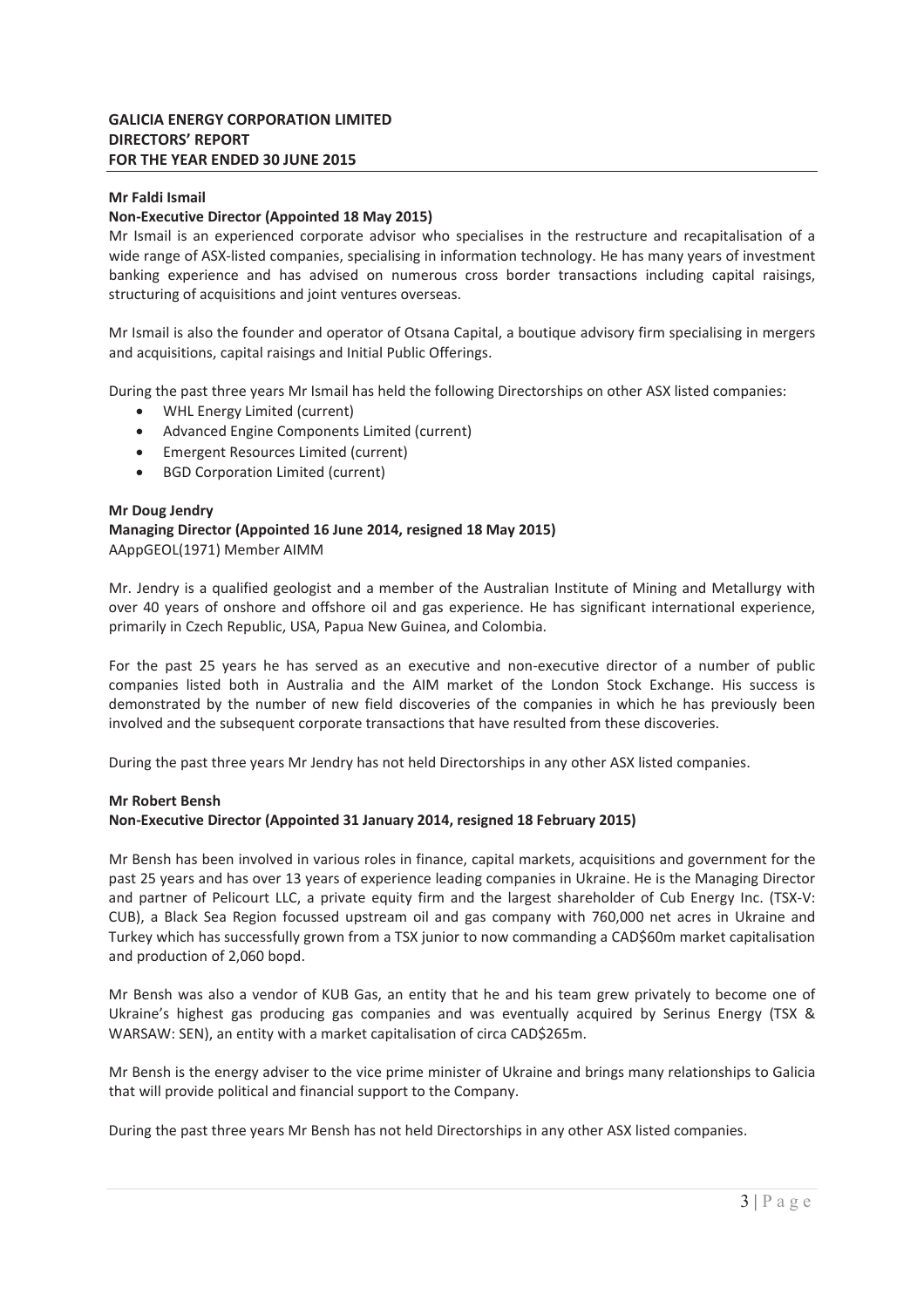#### **Mr Stuart Brown**

#### **NonͲExecutive Director (Appointed 31 January 2014, resigned 18 February 2015)**

Mr Brown is a proven oil and gas professional with extensive international industry experience at technical, managerial, executive and Board levels. He has been involved in all areas of the upstream oil and gas industry with demonstrated success in the areas of strategic, business, technical and human resource management. Mr Brown has significant experience in Kazakhstan, Syria and Turkey, with global super major Shell for 20 years. Post his carrier at Shell, he joined Woodside Petroleum for ten years where he held the position of International Business Development Manager and more recently Vice President Strategic Planning for Woodside Energy Ltd.

Mr Brown is currently the Managing Director of International Oil and Gas Strategies Pty Ltd and he will provide technical consultancy advice to Galicia on an as required basis.

During the past three years Mr Brown has held the following Directorships on other ASX listed companies:

- Empire Oil and Gas Ltd (current)
- WHL Energy Ltd (current)
- Cue Energy Resources Ltd (current)

#### **Mr David King**

## **Managing Director (Appointed 1 May 2013, resigned 31 July 2014)**

BSc (Hons), AMIMechE, MIEAust, CPEng (Ret), MAICD

Mr King is a qualified engineer and has been involved in the infrastructure, energy and oil & gas industry for over 30 years. He started his career working for the Industrial and Marine division of Rolls Royce based out of the UK installing and commissioning large power and gas compression units both on and off-shore in most of the oil and gas provinces worldwide.

His immediately preceding role since 2010 was as founder and Managing Director of public unlisted SWAN Oil & Gas Ltd which raised funds and acquired Joint Venture interests in an operated offshore and non-operated onshore exploration permit (Service Contract) in the Philippines. These assets were subsequently sold and the sale proceeds returned to shareholders.

Prior to this, for over 15 years, Mr King was the CEO of the West Australian business unit for the US based multinational, CMS Energy and was ultimately responsible for infrastructure assets in excess of \$1 billion and a direct workforce exceeding 250 for ASX listed APA Group. These WA assets included pipeline infrastructure of national significance along with oil & gas exploration and production activities relating to the Dongara L1 & L2 onshore fields and the development of the Mondarra underground gas storage facility to the north of Perth.

Mr King has been a long term and active member of the Chamber of Commerce and Industry in Western Australia including the chairing of several influential long standing energy and infrastructure related committees and sitting on the overarching General Council until he resigned in 2010 to concentrate on the set up of SWAN Oil & Gas Ltd.

During the past three years Mr King has not held Directorships in any other ASX listed companies.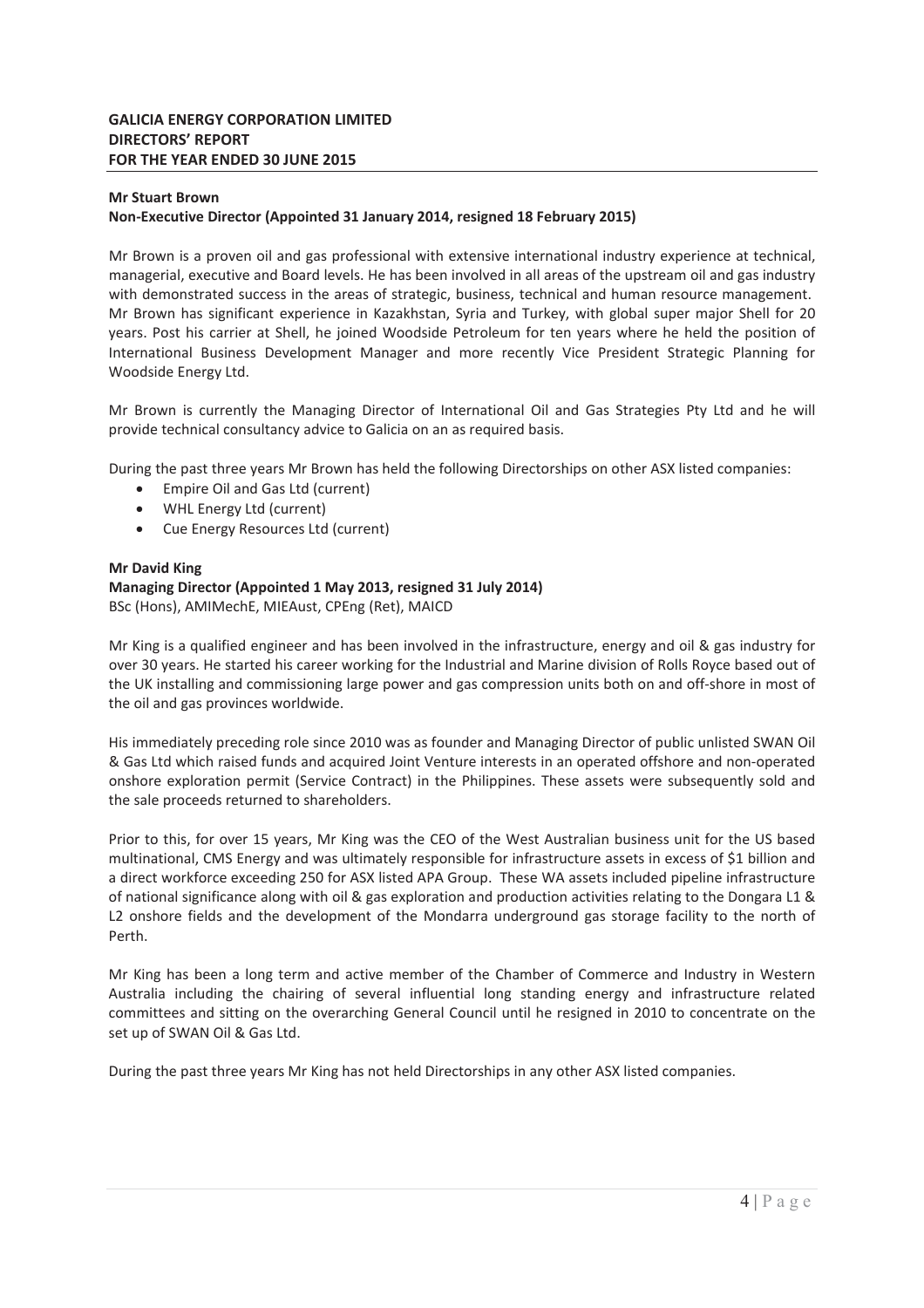# **2. INFORMATION ON COMPANY SECRETARY**

**Ms Sarah Smith (Appointed 14 April 2014)** B.Bus, CA

Sarah specialises in corporate advisory, company secretarial and financial management services. Sarah's experience includes company secretarial and financial management services for ASX listed companies, capital raisings and IPOs, due diligence reviews and ASX and ASIC compliance. Sarah is a Chartered Accountant, and has acted as the Company Secretary of a number of ASX listed companies.

### **3. DIRECTORS' SHAREHOLDINGS**

The following table sets out each current Director's relevant interest in shares and rights or options to acquire shares of the Company or a related body corporate as at the date of this report.

|                 | <b>Fully Paid</b><br><b>Ordinary</b> | <b>Listed Options</b><br><b>Exercisable at</b><br>\$0.08 on or before | <b>Unlisted Options</b><br><b>Exercisable at</b><br>\$0.17 on or before | Performance   |
|-----------------|--------------------------------------|-----------------------------------------------------------------------|-------------------------------------------------------------------------|---------------|
| <b>Director</b> | <b>Shares</b>                        | 30 June 2015                                                          | 29 February 2016                                                        | <b>Rights</b> |
| Mr P Wall       | 32,697,507                           |                                                                       | 431,390                                                                 | 3,000,000     |
| Mr I Soshinsky  | 5,471,381                            | -                                                                     |                                                                         | 3,000,000     |
| Mr F Ismail     | 785,000                              |                                                                       |                                                                         |               |
|                 | 38,953,888                           | -                                                                     | 431,390                                                                 | 6,000,000     |

## **4. DIVIDENDS**

No dividend has been paid during the financial year and no dividend is recommended for the financial year.

### **5. DIRECTORS' MEETINGS**

The number of Directors' meetings held during the financial year and the number of meetings attended by each Director during the time the Director's held office are:

| <b>Director</b>                             | <b>Number Eligible to</b><br><b>Attend</b> | <b>Number</b><br><b>Attended</b> |
|---------------------------------------------|--------------------------------------------|----------------------------------|
| Mr P Wall (Appointed 29 February 2012)      |                                            |                                  |
| Mr I Soshinsky (Appointed 28 November 2013) |                                            |                                  |
| Mr F Ismail (Appointed 18 May 2015)         |                                            |                                  |
| Mr D Jendry (Resigned 18 May 2015)          |                                            |                                  |
| Mr R Bensh (Resigned 18 February 2015)      |                                            |                                  |
| Mr S Brown (Resigned 18 February 2015)      |                                            |                                  |
| Mr D King (Resigned 31 July 2014)           |                                            |                                  |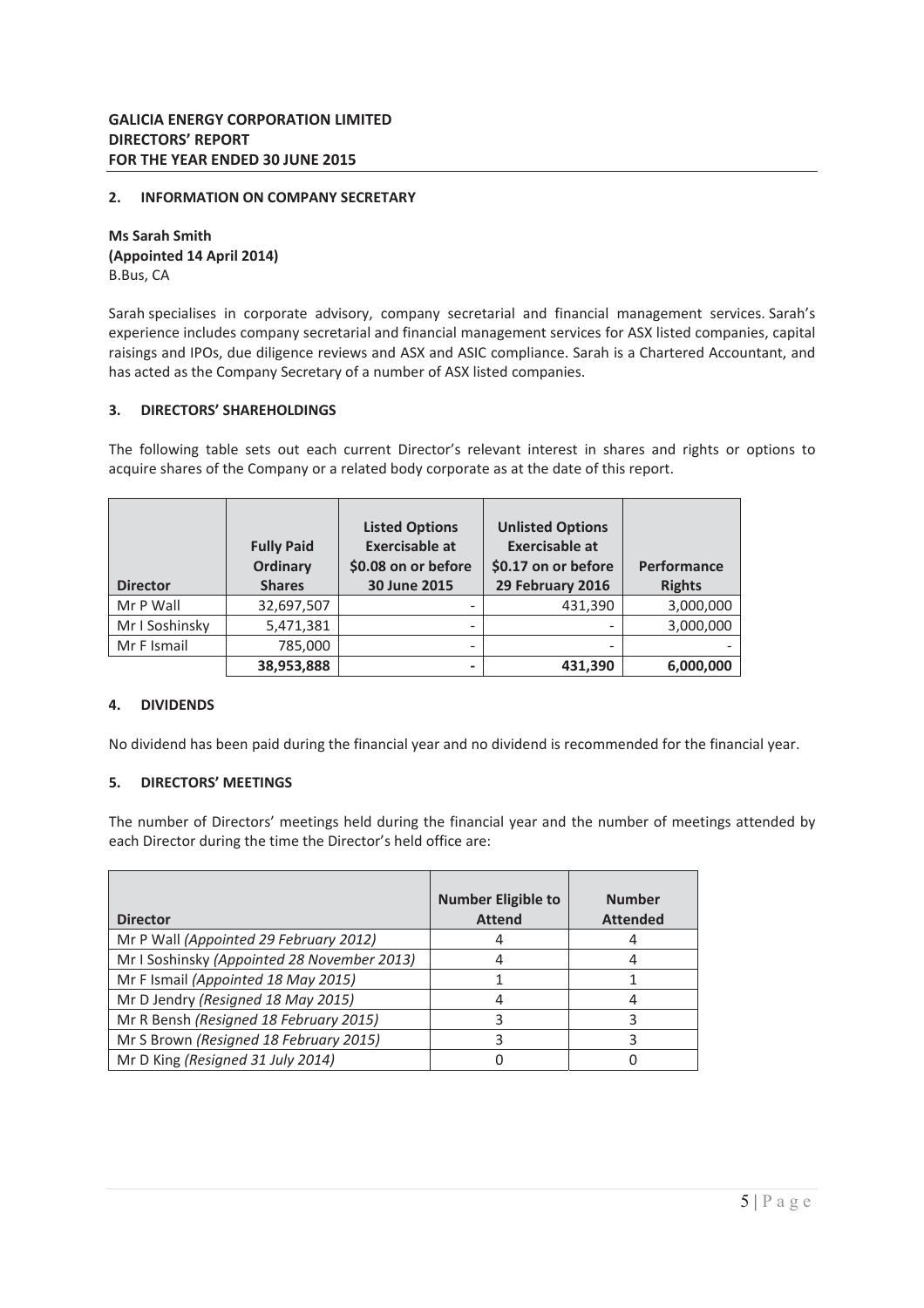#### **6. PRINCIPAL ACTIVITIES**

Galicia Energy Corporation Limited is an oil and gas exploration and development company. During the first half of the financial year ended 30 June 2015, the Company focussed on advancing assets within the oil and gas provinces of the Ukraine and Poland.

Due to the dramatic fall in oil price and the market sentiment toward the E&P sector on general and as announced in June 2015, the Company intends to move into the technology sector with the acquisition of TV2U Worldwide Pty Ltd (TV2U), a leading digital content enabler and technology provider to the media, entertainment and telecommunications industries.

#### **7. OPERATING AND FINANCIAL REVIEW**

#### **A Operations**

#### **CHANGE IN BUSINESS STRATEGY AND FUTURE DIRECTION**

On 3 June 2015, Galicia Energy Corporation Limited (GAL or the Company) entered into a binding Heads of Agreement (HOA) to acquire 100% of the issued capital of TV2U Worldwide Pty Ltd (TV2U), a leading digital content enabler and technology provider to the media, entertainment and telecommunications industries (Acquisition).

The Acquisition is a strategic move to diversify and expand the Company's business to deliver best of breed OTT (Over the Top) and IPTV (Internet Protocol Television) information and entertainment services to any screen, fixed or mobile, and simultaneously utilise its IP protected market leading analytical capabilities.

As part of the Acquisition, the Company will complete a Capital Raising under a full form prospectus to raise a minimum of \$6 million at a price not less than \$0.02 per share. Funds will be used to enable the Company to re-comply with the new listing requirements in the ASX Listing Rules and to support its growth strategy post completion of the Acquisition.

#### **About TV2U**

TV2U is a pioneer in innovative technologies and business concepts, empowering customers to increase profitability by generating global revenue through cost-effective cloud-based interactive OTT/IPTV managed services, or as a physically deployed solution at the operator's facility.

TV2U's intelligent Video Accessible Network (IVAN) is the enabler for content monetisation to multiple consumption devices with features including: on-the-fly repackaging, real-time analytics, and real time targeted advertising by device, location or individual consumer.

TV2U's unique technology enables its partners to leverage increased revenue from its existing subscriber base, attract new subscribers and significantly grow advertising revenue.

TV2U is headquartered in the UK with regional offices in North America, Hong Kong, Singapore, Indonesia, and Australia. TV2U also has local global representation through regional partners. For more information, please visit: www.tv2u.com.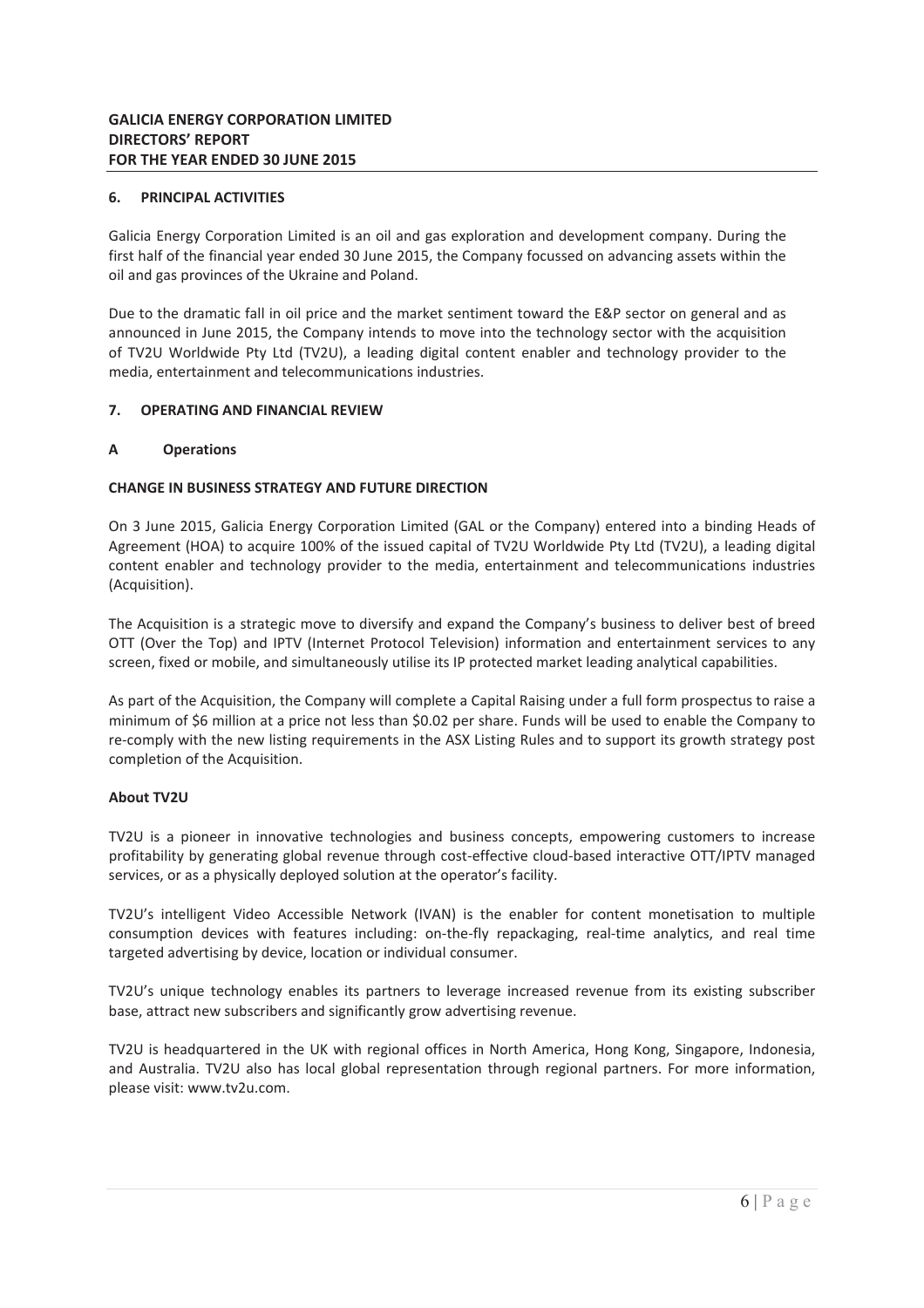### **A Operations (CONT)**

### **Terms of the Acquisition**

Subject to the satisfaction of the conditions precedent set out below, the Company will issue to the TV2U shareholders, in consideration for Acquisition, the following:

714,285,714 fully paid ordinary shares in the capital of Galicia at a deemed issue price of A\$0.014 each and Up to 1,035,714,286 Performance Shares, being:

- 178,571,429 Class A Performance Shares in the capital of Galicia that convert into Galicia Shares on a one (1) for one (1) basis in the event that the earnings before interest, tax, depreciation and amortisation (**EBITDA**) is greater than or equal to \$5 million (in any rolling 12 month period) within two years of completion of the Acquisition;
- x 214,285,714 Class B Performance Shares in the capital of Galicia that convert into Galicia Shares on a one (1) for one (1) basis in the event that the EBITDA is greater than or equal to \$10 million (in any rolling 12 month period) within three years of completion of the Acquisition;
- 285,714,286 Class C Performance Shares in the capital of Galicia that convert into Galicia Shares on a one (1) for one (1) basis in the event that the EBITDA is greater than or equal to \$15 million (in any rolling 12 month period) within four years of completion of the Acquisition; and
- 357,142,857 Class D Performance Shares in the capital of Galicia that convert into Galicia Shares on a one (1) for one (1) basis in the event that the EBITDA is greater than or equal to \$20 million (in any rolling 12 month period) within four years of Settlement.

The Acquisition is conditional upon the satisfaction or waiver of certain conditions precedent, including:

- completion of due diligence by the Company on TV2U's business, assets, operations, financial position, financial performance and any further matters relevant to TV2U, in each case to the satisfaction of the Company;
- x the Company preparing a full form prospectus in accordance with Section 710 of the Corporations Act, lodging the Prospectus with the ASIC and raising a minimum of \$6,000,000 under the Prospectus through the issue of GAL Shares at a price of not less than \$0.02 each; and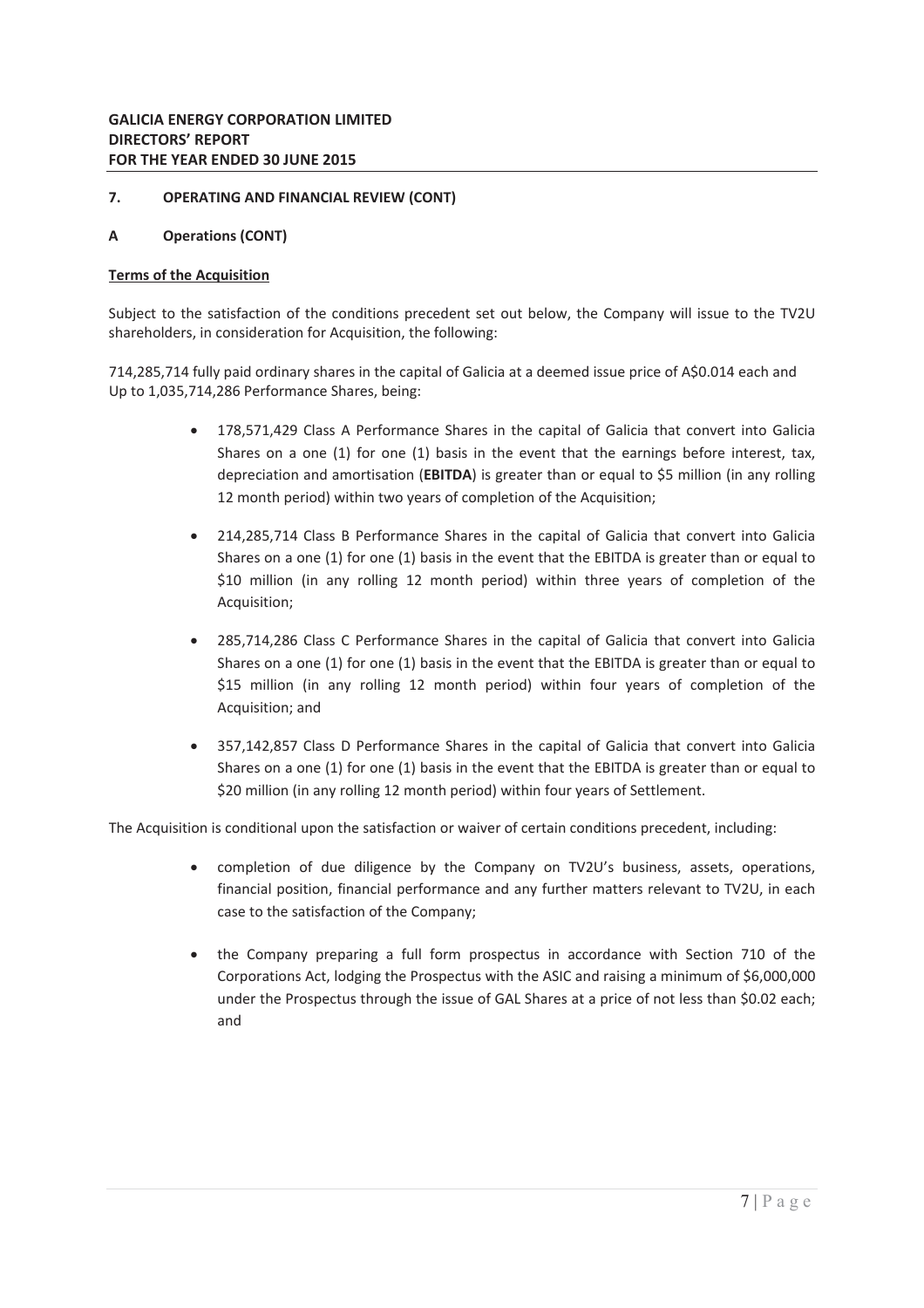## **A Operations (CONT)**

• the parties obtaining all necessary shareholder and regulatory approvals pursuant to the ASX Listing Rules, Corporations Act or any other law on terms acceptable to the Parties as are required to allow the Parties to lawfully complete the matters set out in the Agreement (including, but not limited to, re-compliance by the Company with Chapters 1 and 2 of the Listing Rules and the Company receiving conditional approval from ASX to reinstate the Company's quoted securities to trading on ASX following completion of the Acquisition on conditions satisfactory to the Company, acting reasonably)

## **POLAND AND UKRAINE**

During the year, the Board decided that, with the market sentiment toward the E&P sector, Galicia pursued a sale of its Bieszczady group of leases in Poland, consisting of eight contiguous licences and covers an extensive area of 3,546 km<sup>2</sup> in the far south-east of Poland bordering on western Ukraine and Slovakia in the foothills of the Carpathian Mountains.

The decision to sell (or withdraw) from the Poland assets was driven by the delay in the flow testing program and an unmanageable future work program proposed by the Operator.

On 9 February 2015, the Company, through its wholly owned subsidiary, EuroGas Polska Sp, was issued with a default notice relating to its interests in the Bieszczady leases. The notice was issued by the Operator, Polske Gornictwo Naftowe I Gazownictwo SA (PGNiG). The default related to the alleged non-payment of moneys owing for work performed by the Operator.

Subsequent to year end, the Company executed an agreement to exit from its 24% interest in the Bieszczady Project in Poland at no cost and without having to pay any historical work commitment liabilities.

On 19 February 2015, the Company reached a settlement agreement with Iskander relating to the deferred payment due under the original agreement to acquire the 24% interest in the Bieszczady leases. Under the terms of the settlement agreement, the Company agreed to pay Iskander US\$200,000 and each party has agreed to release each other from all future liabilities.

### **Limnytska License**

Galicia has 100% ownership of the Limnytska Licence, a large onshore oil and gas project spanning some 172km2 in Western Ukraine. The licence is located adjacent to known discoveries and near to existing large producing oil and gas fields.

During the first half of the financial year, Galicia completed the acquisition of 120 line kilometres of 2D seismic over the southern portion of the Limnytska Licence. Processing of the data was completed in Ukraine and the final data and maps were presented to the company in July 2014. The data was considered good quality and as part of a precautionary measure, an 'audit' of the data was carried out by an Australian processor.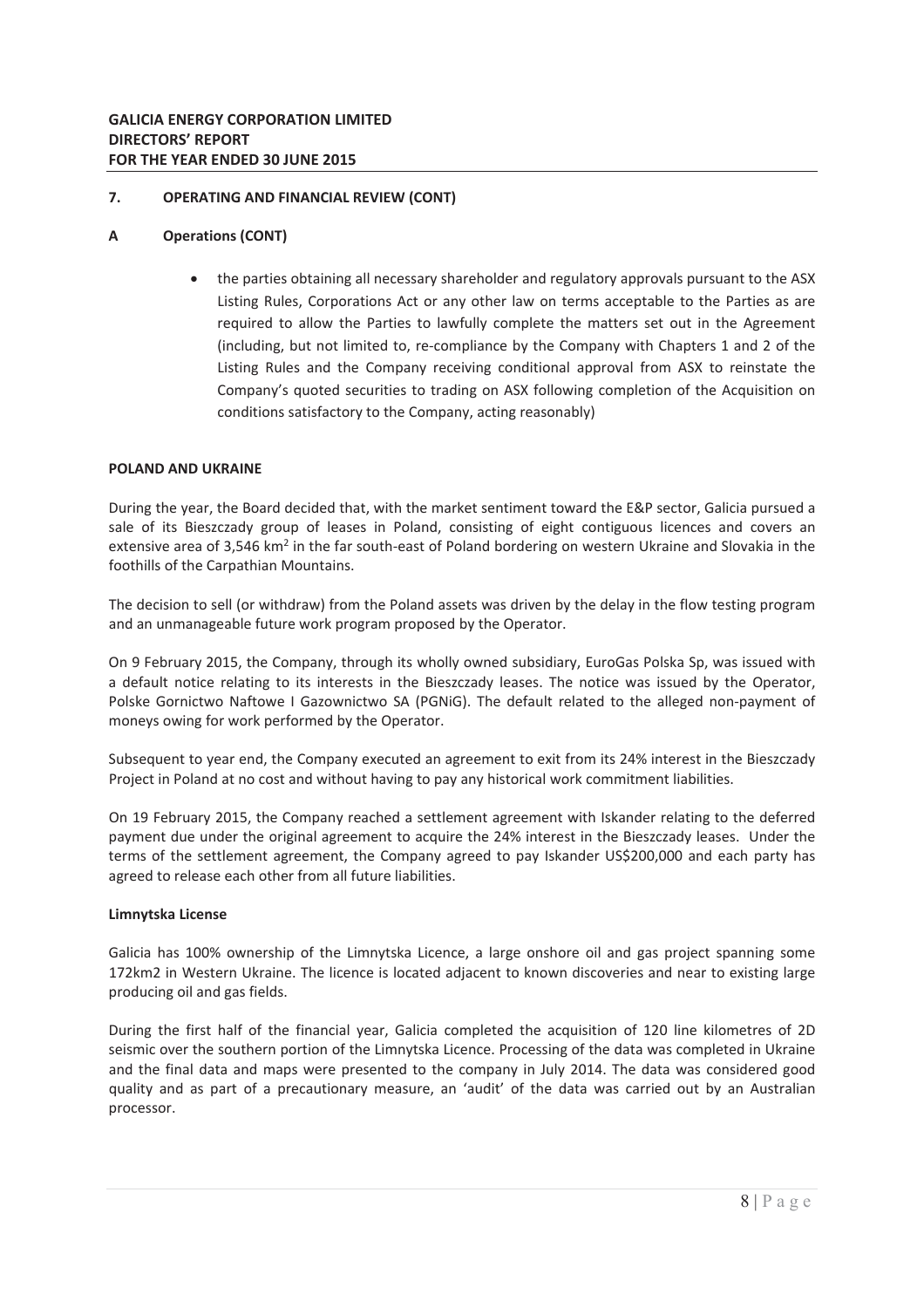### **A Operations (CONT)**

Due to the dramatic fall in oil price and the market sentiment toward the E&P sector on general, the Company pursued a sale of the Limnytska Licence and subsequent to year end, reached an in principle agreement to sell Zinest Holdings, the holding company of its Ukraine oil and gas asset. The sale will enable the Company to exit the asset at no cost and will release Galicia from all obligations under the original Sale Agreement. Upon completion of the sale the deal will remain subject to shareholder approval because the asset is technically Galicia's main undertaking. This approval will be sought at the General Meeting to be held 7 October 2015.

### **Corporate**

The Company completed a Placement in June 2014 which, due to a high level of oversubscriptions, was issued in two tranches in June and July 2014. In the previous period, a total of A\$2,628,500 was raised via the issue of 87,616,678 shares priced at A\$0.03, with 43,808,339 free attaching options exercisable at \$0.08 on or before 30 June 2015 to professional and sophisticated investors under the Placement which was approved by shareholders at a General Meeting held on 12 June 2014.

In July 2014, the Company received additional support for its Placement from other high net worth investors and ultimately increased the amount to be raised under the placement by a further \$688,078 including the funds from European based fund, Mont Blanc Capital Management AG who subscribed for an approximate 8% interest in the Company in return for an investment of \$500,000.

Subject to shareholder approval, Galicia directors Mr Peter Wall and Mr Doug Jendry had committed to contribute Placement funds of \$100,000 and \$60,000, respectively. This approval was obtained at a general meeting held on 15 August 2014.

On 15 August 2014, at a general meeting of the Company, shareholders approved the following:

- **•** Authority for Directors to participate in the Placement;
- Change of Company name;
- Ratification of additional Placement options issued to brokers and advisors;
- Placement of Shares;
- Ratification of prior issues of Shares and Options; and
- Issue of Options to Advisors and Consultants

As approved at a general meeting of shareholders in August 2014, the Company changed its name from Cossack Energy Limited to Galicia Energy Corporation Ltd and subsequently changed its ASX code to 'GAL'.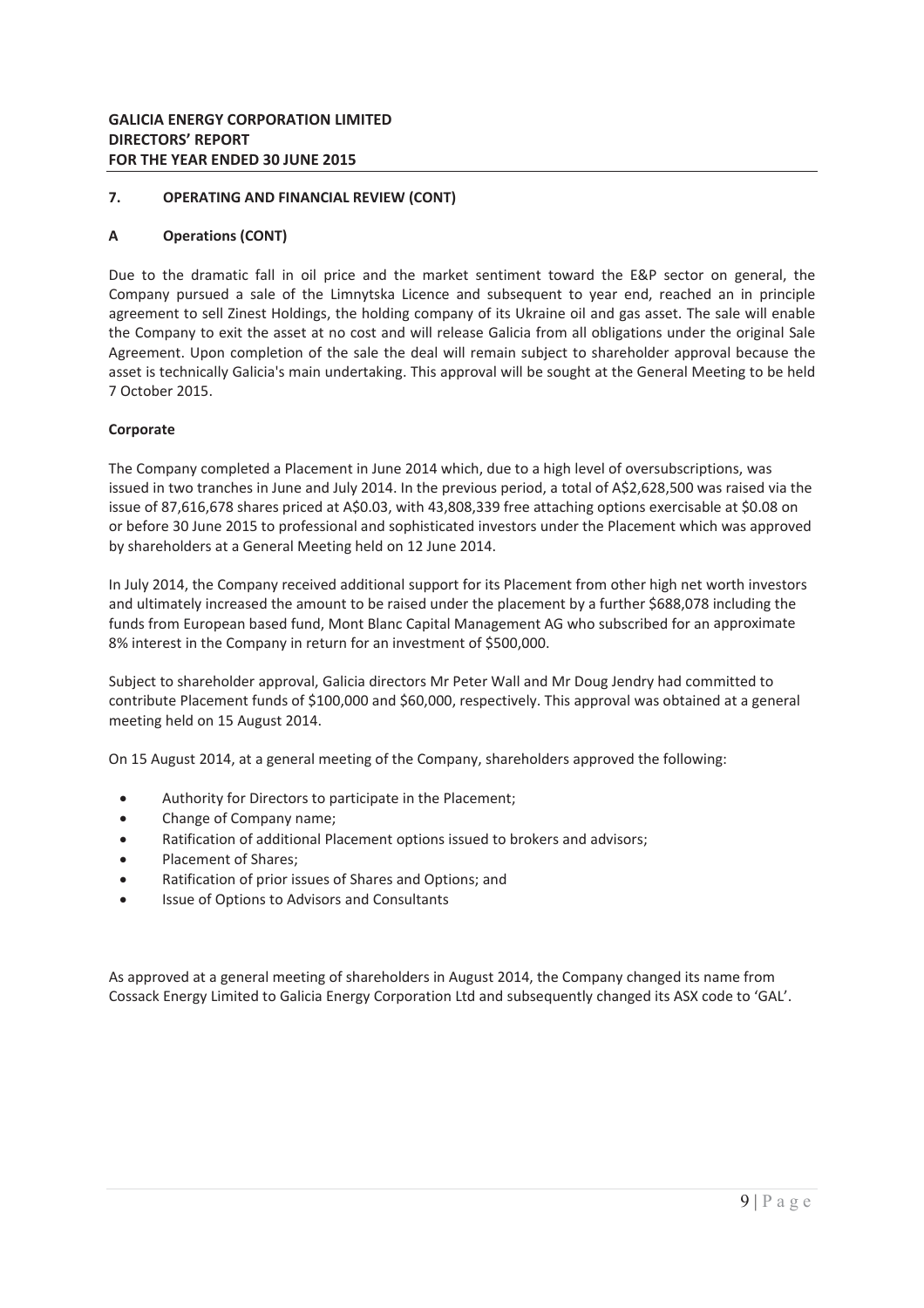### **A Operations (CONT)**

On 31 July 2014, Managing Director Mr David King resigned and was replaced by Mr Doug Jendry.

At the Company's AGM held on 28 November 2014, the shareholders approved the issue of 3,000,000 Performance Rights to each of Mr Peter Wall and Mr Doug Jendry under the Performance Rights Plan. These were issued on 28 December 2014.

On 28 January 2015, the Company announced a pro-rata renounceable Rights Issue offering eligible shareholders the opportunity to acquire additional fully paid ordinary shares in the capital of the Company on the basis of two fully paid ordinary shares in the capital of the Company for every one Share held to raise approximately \$2,075,928 (before costs). On 20 February 2015, \$303,266 was raised through the issue of 60,653,206 shares to existing shareholders who subscribed for entitlements under the offer. The Company raised a further \$1,772,662 (before costs) through the placement of the 354,532,400 shortfall shares at \$0.005 per share in April 2015.

On 18 February 2015, Non-Executive Directors Messrs Robert Bensh and Stuart Brown tendered their resignations as Non-Executive Directors of the Company.

On 15 May 2015, Mr Doug Jendry resigned as Managing Director of the Company and Mr Faldi Ismail was appointed as Non-executive Director.

Mr Ismail is an experienced corporate advisor who specialises in the restructure and recapitalisation of a wide range of ASX-listed companies, specialising in information technology. He has many years of investment banking experience and has advised on numerous cross border transactions including capital raisings, structuring of acquisitions and joint ventures overseas.

Mr Ismail is also the founder and operator of Otsana Capital, a boutique advisory firm specialising in mergers & acquisitions, capital raisings and Initial Public Offerings. In addition, Mr Ismail is currently a director of a number or ASX listed companies.

### **B Financial Performance & Financial Position**

The financial results of the Group for the year ended 30 June 2015 are:

|                                | 30 June 2015   | 30 June 2014 | % Change |
|--------------------------------|----------------|--------------|----------|
| Cash and cash equivalents (\$) | 1,671,734      | 3,037,288    | (45%)    |
| Net assets $(5)$               | 1,829,932      | 13,496,975   | (86%)    |
| Revenue (\$)                   | 25,039         | 223,246      | (89%)    |
| Net loss after tax $(5)$       | (14, 245, 933) | (2,462,656)  | (501%)   |
| Loss per share (cents)         | (4.553)        | (3.804)      | (140%)   |

### **Financial Performance**

The financial result for the year ended 30 June 2015 is a net loss after tax of \$14,245,933 as per the table above.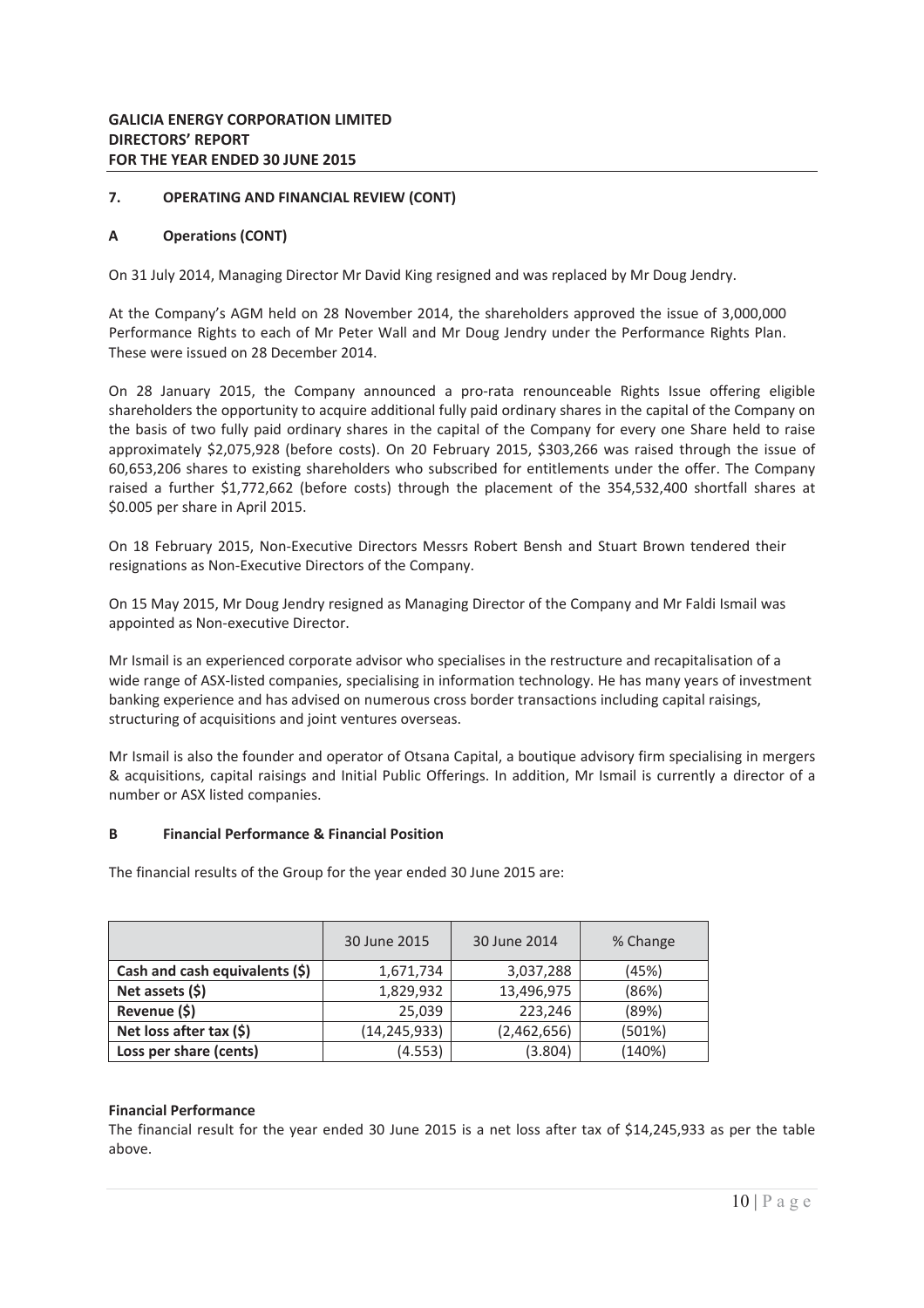#### **C Business Strategies and Prospects for future financial years**

During the next financial period the Company intends to move into the technology sector with the acquisition of TV2U, a leading digital content enabler and technology provider to the media, entertainment and telecommunications industries.

There are specific risks associated with these activities of the Company and general risks which are largely beyond the control of the Company and the Directors. The risks identified below, or other risk factors, may have a material impact on the future financial performance of the Company and the market price of the Company's shares.

### **(a) Contractual Risk**

In order for the Company to be able to achieve its objectives and complete the transaction with TV2U, the Company is reliant on TV2U complying with its contractual obligations under the documentation, and in certain circumstances, agreeing to any necessary amendments, negotiating further agreements and related documents. Should TV2U fail to comply with or agree to vary the terms of such agreements as the circumstances dictate, the Transaction may not complete and the Company may not acquire the full shareholding interest in TV2U it has agreed to acquire.

Further, if a party defaults in the performance of its contractual obligations it may be necessary for the Company to approach a court to seek a legal remedy. Legal action can be costly and there can be no guarantee that a legal remedy will be ultimately granted on the appropriate terms. There can be no guarantee that the Transaction will be completed.

### **(b) Intellectual Property**

TV2U has licensed or acquired the rights to certain patent applications relating to its core business. At the date of this Notice of Meeting, none of the patents have been granted.

Even if granted, the granting of a patent does not guarantee that the rights of others are not infringed nor that competitors will not develop competing intellectual property that circumvents such patents. The Company's success depends, in part, on its ability to obtain patents, maintain trade secret protection and operate without infringing the proprietary rights of third parties.

Although the Company is not aware of any third party interests in relation to the intellectual property rights, and TV2U has taken steps to protect and confirm its interest in these rights, there is always a risk of third parties claiming involvement in technological discoveries, and if any disputes arise, they could adversely affect the Company.

# **(c) Technology Risk**

Upon completion of the Transaction, the Company will be reliant upon certain technologies and upon the successful commercialisation of the technologies as currently held by TV2U. There is a risk that as marketable technologies continue to develop in the communications industry there may be certain product developments that supersede, and render obsolete, the products and services of the Company, this would adversely affect the profitability of the Company and likely the value of the Shares.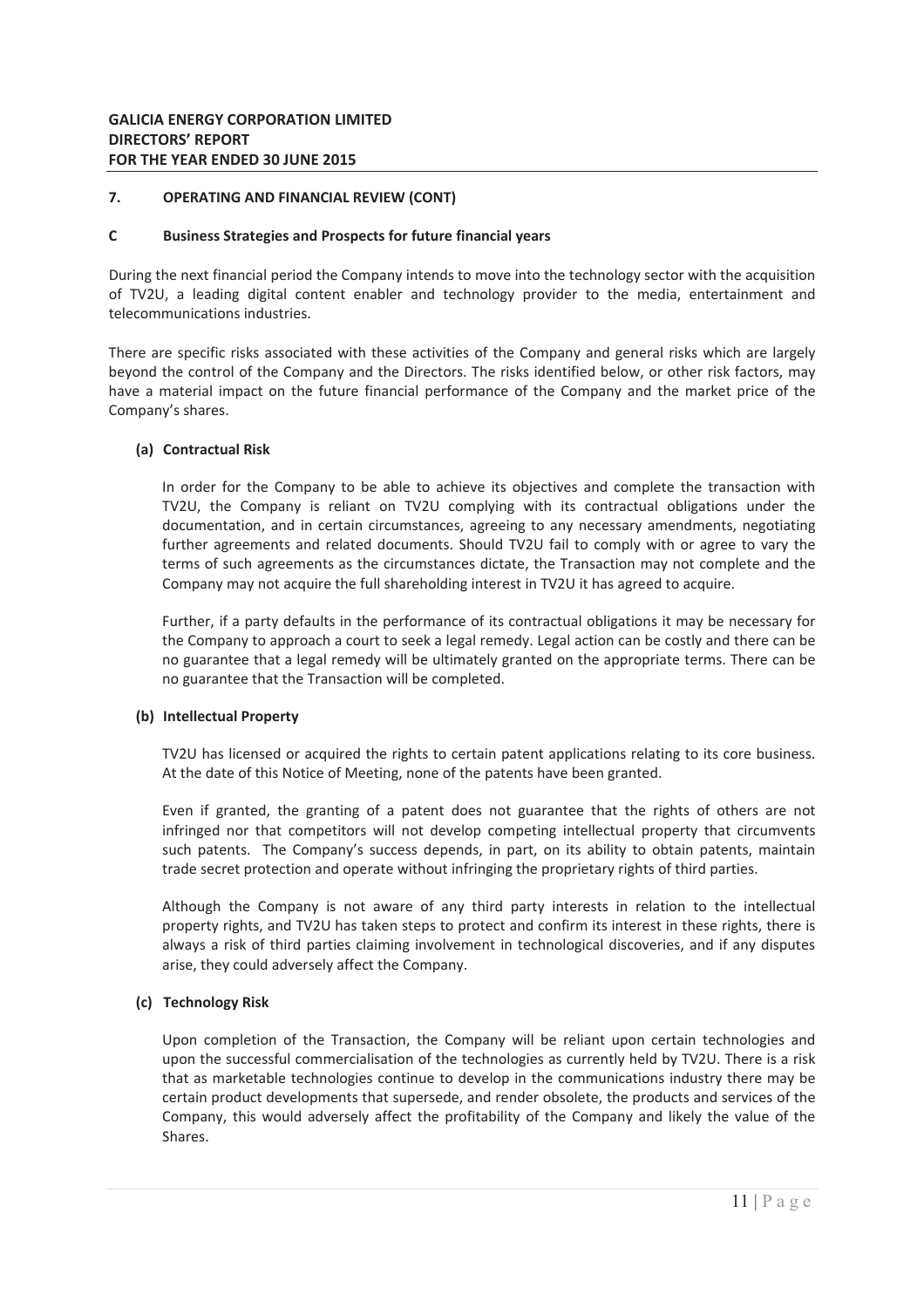#### **(d) New Market Entrants and Technology Risk**

The emergence of new competitors in the market, or any technological developments providing an alternative to TV2U's product offerings could impact the market share that the Company is able to acquire and cause downward price pressure on consumer software and services platforms, thus reducing the Company's margins and revenue. Further, existing providers of similar consumer services may also respond aggressively to TV2U's market growth to retain or regain market share, which could also impact the Company's margins and revenue.

#### **(e) Failure to Deal with Growth**

The TV2U business has the potential to grow rapidly. If that occurs and the Company fails to properly manage that growth, then that failure could harm its business. Any failure to meet customer demand properly could adversely affect the business.

### **(f) Availability of IT Staff in the Market**

TV2U is reliant upon employees with specialist IT skills in order to develop and maintain its projects. Any shortage of availability of these skills in the IT employment market could impair the development of the TV2U products and business and the rate of such development. Such shortage could also cause wage inflation, which may impact on the Company's profitability.

#### **(g) Dependence on Products**

TV2U's products require the use of hardware devices and as such the business model of TV2U will be dependent upon the existence and ownership of these devices. There can be no guarantee that these devices will continue to be as widely used as they are currently or that they will not be replaced by alternative devices upon which TV2U's technology will not function as intended which could impact on the profitability of the Company.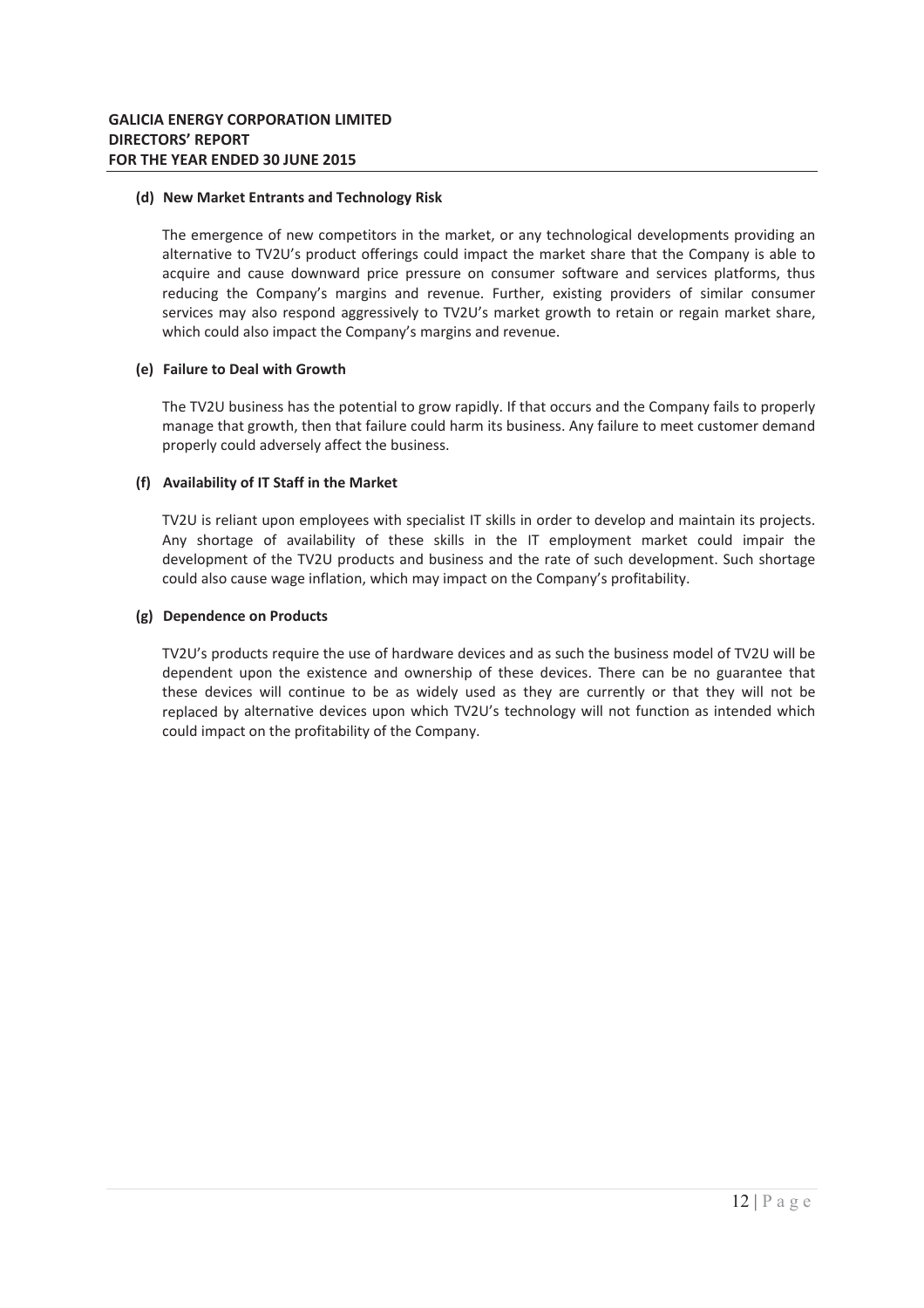#### **C Business Strategies and Prospects for future financial years**

#### **(h) Security Breaches and Hacker Attacks**

A malicious attack on TV2U's systems, processes or people from external or internal sources could put the integrity and privacy of customers' data and business systems used at risk. The impact of loss or leakage of customer or business data could include costs for rebates, potential service disruption, litigation, and brand damage resulting in reduced or failing revenues. TV2U follows best practice in relation to security policies, procedures, automated and manual protection, encryption systems and staff screening to minimise this risk.

#### **(i) Customer Service Risk**

TV2U's business model is based on recurring revenue arising from usage. Poor customer service experiences may result if the Company loses key customer service personnel, fails to provide adequate training and resources for customer service personnel or there is a disruption to monitoring and account management systems utilised by customer service personnel. Poor experiences may result in the loss of customers, adverse publicity, litigation, regulatory enquiries and customers reducing the use of TV2U products or services. If any of these occur, it may adversely impact the Company's revenues

#### **a) Economic**

General economic conditions, movements in interest and inflation rates and currency exchange rates may have an adverse effect on the Company's exploration, development and production activities, as well as on its ability to fund those activities.

#### **b) Market conditions**

Share market conditions may affect the value of the Company's quoted securities regardless of the Company's operating performance. Share market conditions are affected by many factors such as:

- general economic outlook;
- introduction of tax reform or other new legislation;
- interest rates and inflation rates;
- x changes in investor sentiment toward particular market sectors;
- the demand for, and supply of, capital; and
- x terrorism or other hostilities.

The market price of securities can fall as well as rise and may be subject to varied and unpredictable influences on the market for equities in general and resource exploration stocks in particular. Neither the Company nor the Directors warrant the future performance of the Company or any return on an investment in the Company.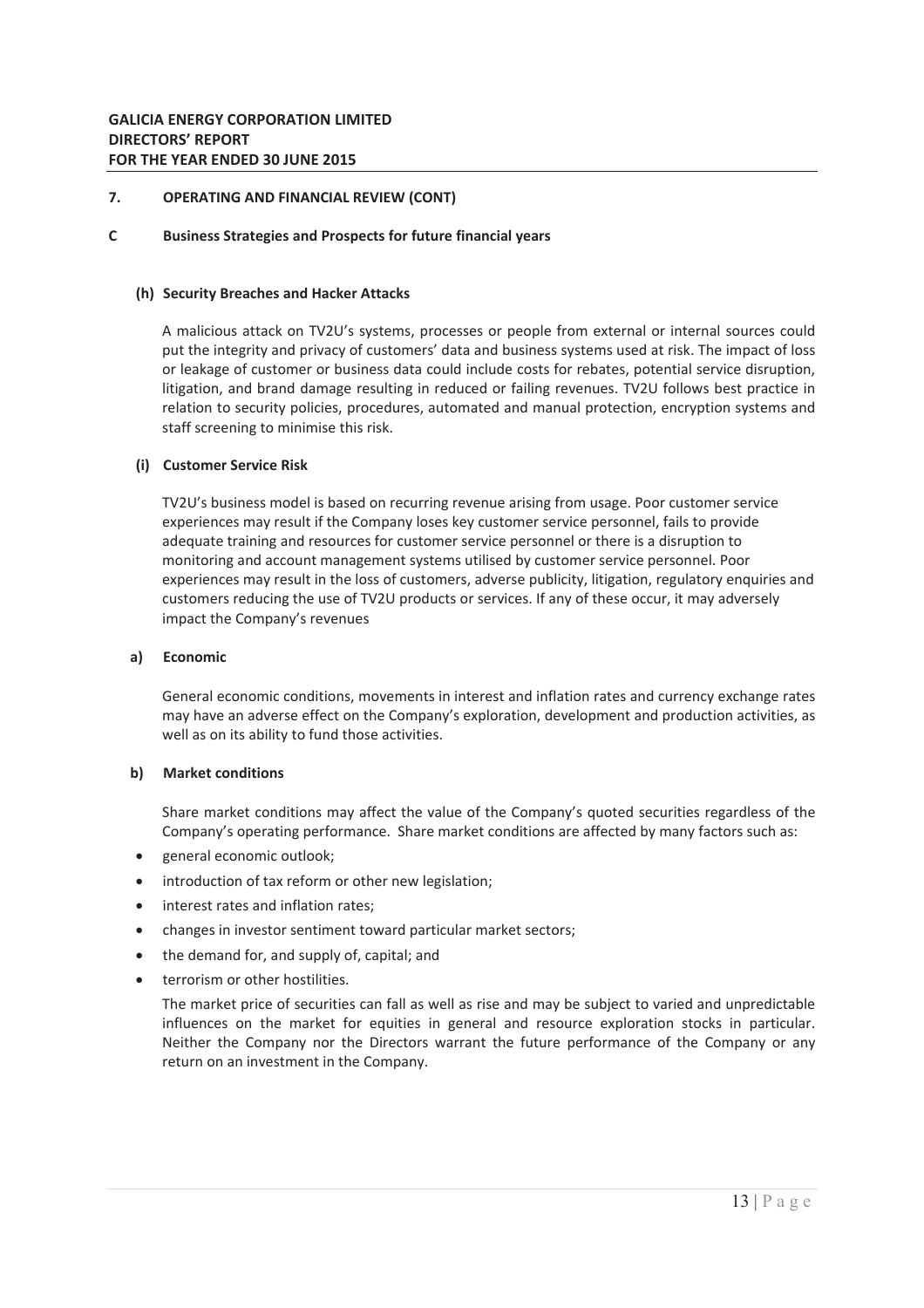#### **C Business Strategies and Prospects for future financial years**

#### **c) Additional requirements for capital**

The Company's capital requirements depend on numerous factors. Depending on the Company's ability to generate income, the Company will require further financing. Any additional equity financing will dilute shareholdings, and debt financing, if available, may involve restrictions on financing and operating activities. If the Company is unable to obtain additional financing as needed, it may be required to reduce the scope of its operations and scale back its exploration programmes as the case may be. There is however no guarantee that the Company will be able to secure any additional funding or be able to secure funding on terms favourable to the Company.

## **8. SIGNIFICANT CHANGES IN STATE OF AFFAIRS**

During the year, the Board decided that with the dramatic fall in oil price and the market sentiment toward the E&P sector on general, Galicia pursued a sale of its Bieszczady group of leases in Poland (or withdrawal)). The decision to sell or withdraw from the Poland assets was driven by the delay in the flow testing program and an unmanageable future work program proposed by the Operator. Further, the Company pursued a sale of the Limnytska Licence and subsequent to year end, reached an in principle agreement to sell Zinest Holdings, the holding company of its Ukraine oil and gas asset. The sale will enable the Company to exit the asset at no cost and will release Galicia from all obligations under the original Sale Agreement. Upon completion of the sale the deal will remain subject to shareholder approval because the asset is technically Galicia's main undertaking. This approval will be sought at the General Meeting to be held 7 October 2015.

As announced on 3 June 2015 the Company intends to move into the technology sector with the acquisition of TV2U, a leading digital content enabler and technology provider to the media, entertainment and telecommunications industries.

There have been no other significant changes in the state of affairs of the Company.

### **9. SUBSEQUENT EVENTS**

Subsequent to year end, the Company executed an agreement to exit from its 24% interest in the Bieszczady Project in Poland at no cost and without having to pay any historical work commitment liabilities.

Further, the Company reached an in principle agreement to sell Zinest Holdings, the holding company of its Ukraine oil and gas asset. The sale will enable the Company to exit the asset at no cost and will release Galicia from all obligations under the original Sale Agreement. Upon completion of the sale the deal will remain subject to shareholder approval because the asset is technically Galicia's main undertaking. This approval will be sought at the General Meeting to be held 7 October 2015.

As announced on 3 June 2015 the Company intends to move into the technology sector with the acquisition of TV2U, a leading digital content enabler and technology provider to the media, entertainment and telecommunications industries. On 21 August 2015, the Company despatched a Notice of Meeting to shareholders to obtain the necessary approvals for the transaction with TV2U.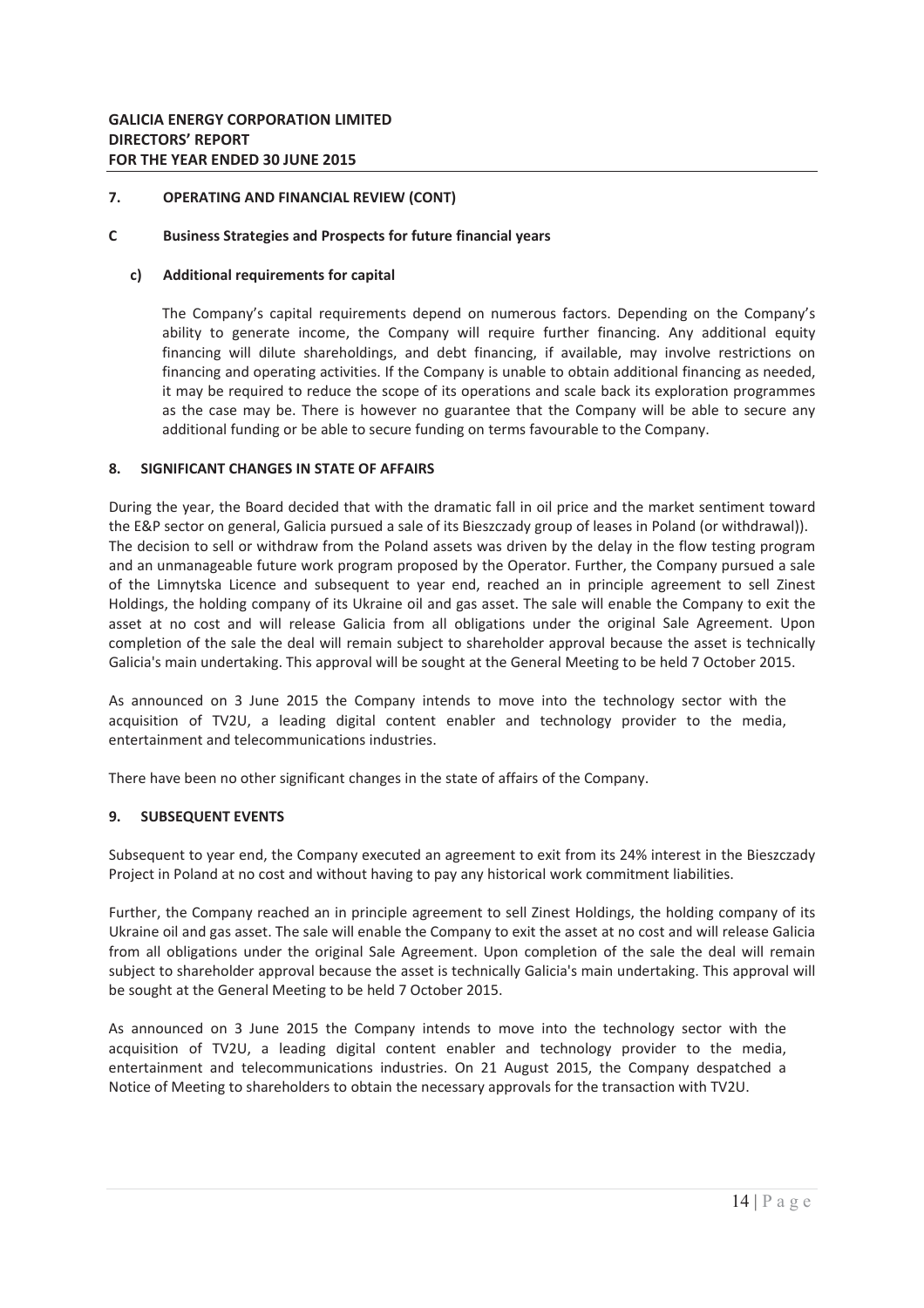#### **10. ENVIRONMENTAL ISSUES**

The Company is not subject to any significant environmental regulations under either Commonwealth or State legislation. The Board is not aware of any breach of environmental requirements as they apply to the Company. There were no ground disturbing activities conducted during the financial year.

### **11. OPTIONS**

At the date of this report, the unissued ordinary shares of the Company under option are as follows:

| <b>Expiry Date</b> | <b>Exercise Price</b> | <b>Number of Listed Options</b> | <b>Number of Unlisted</b><br><b>Options</b> |
|--------------------|-----------------------|---------------------------------|---------------------------------------------|
| 29 February 2016   | S0.17                 | -                               | 7,882,362                                   |

No person entitled to exercise these options had or has any right by virtue of the option to participate in any share issue of any other body corporate.

### **12. PROCEEDINGS ON BEHALF OF THE COMPANY**

No person has applied to the Court under section 237 of the *Corporations Act 2001* for leave to bring proceedings on behalf of the Company, or to intervene in any proceedings to which the Company is a party, for the purposes of taking responsibility on behalf of the Company for all or part of those proceedings.

### **13. INDEMNIFYING OFFICERS**

During the financial year, the Company paid a premium in respect of a contract insuring all its Directors and current Executive Officers against a liability incurred as such a director or executive officer to the extent permitted by the *Corporations Act 2001*. The contract of insurance prohibits disclosure of the nature of the liability and the amount of the premium. The Company has not otherwise, during or since the financial year, indemnified or agreed to indemnify an officer or auditor of the Company against a liability incurred as such an officer or auditor.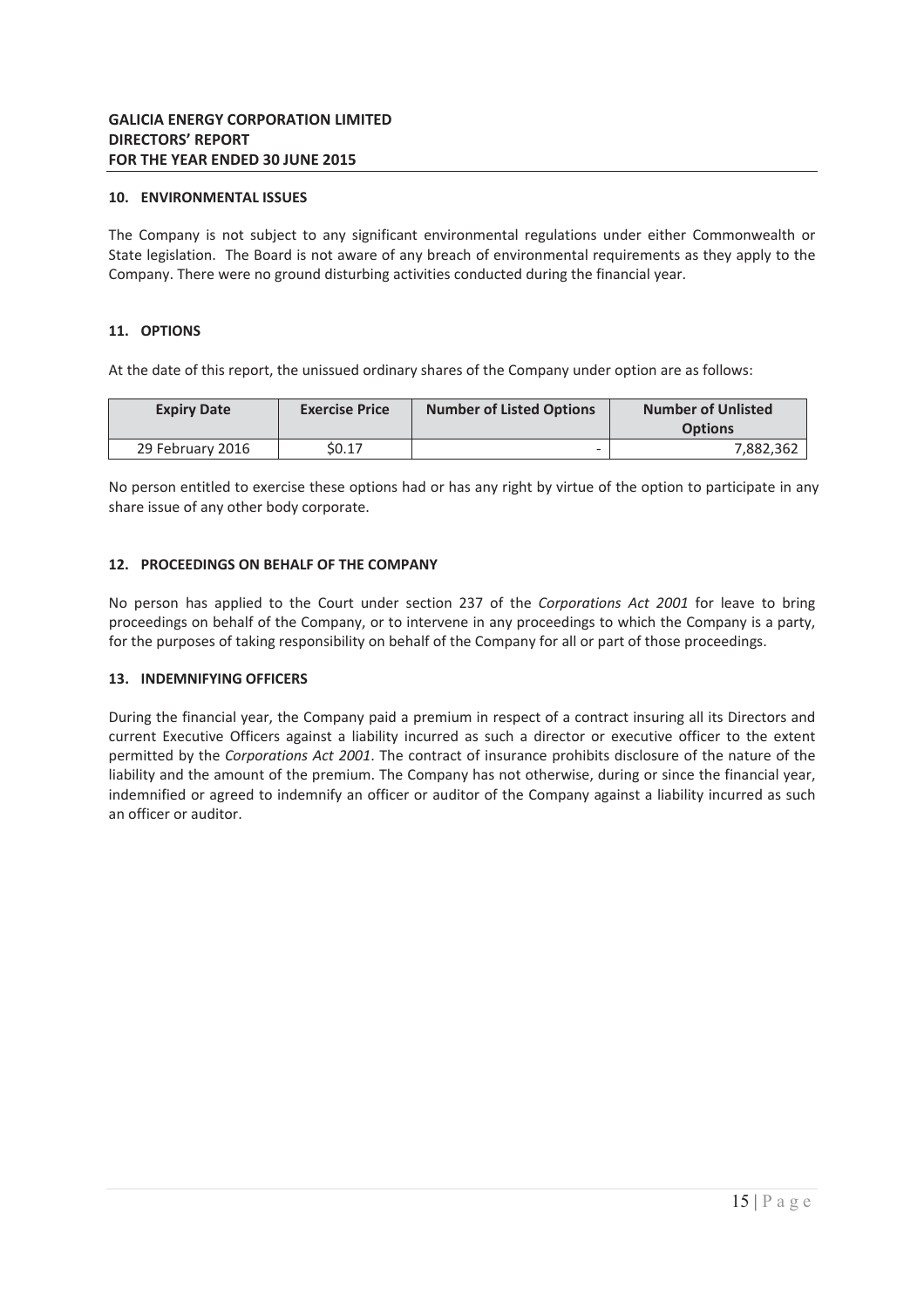## **14. NON-AUDIT SERVICES**

The Board of Director advises that no non-audit services were provided by the Company's auditors during the financial year.

### **15. REMUNERATION REPORT (AUDITED)**

The information provided in this remuneration report has been audited as required by section 308(3C) of the *Corporations Act 2001*. There were no company executives and other key management personnel who were not also Directors of the Company for the financial year.

The remuneration arrangements detailed in this report are for the Managing Director and Non-Executives who held office during the financial year and are as follows:

| <b>Director</b> | <b>Position</b>                           | <b>Duration of Appointment</b>                       |
|-----------------|-------------------------------------------|------------------------------------------------------|
| Mr P Wall       | Non-Executive Chairman                    | Appointed 29 February 2012                           |
| Mr D Jendry     | Executive Technical Director <sup>1</sup> | Appointed 16 June 2014, Resigned 18 May 2015         |
| Mr I Soshinsky  | Non-Executive Director                    | Appointed 28 November 2013                           |
| Mr F Ismail     | Non-Executive Director                    | Appointed 18 May 2015                                |
| Mr R Bensh      | Non-Executive Director                    | Appointed 31 January 2014, Resigned 18 February 2015 |
| Mr S Brown      | Non-Executive Director                    | Appointed 31 January 2014, Resigned 18 February 2015 |
| Mr D King       | <b>Managing Director</b>                  | Appointed 1 May 2013, Resigned 31 July 2014          |

<sup>1</sup> Mr Jendry assumed the role of Managing Director following Mr King's resignation on 31 July 2014 The Remuneration Report is set out under the following main headings:

- A Remuneration Philosophy
- B Remuneration Structure and Approvals
- C Remuneration and Performance
- D Details of Remuneration
- E Contractual Arrangements
- F Equity Instruments Issued on Exercise of Remuneration Options
- G Adoption of Remuneration Report by Shareholders
- H Equity Instruments Held by Key Management Personnel
- I Loans to Key Management Personnel
- J Other Transactions with Key Management Personnel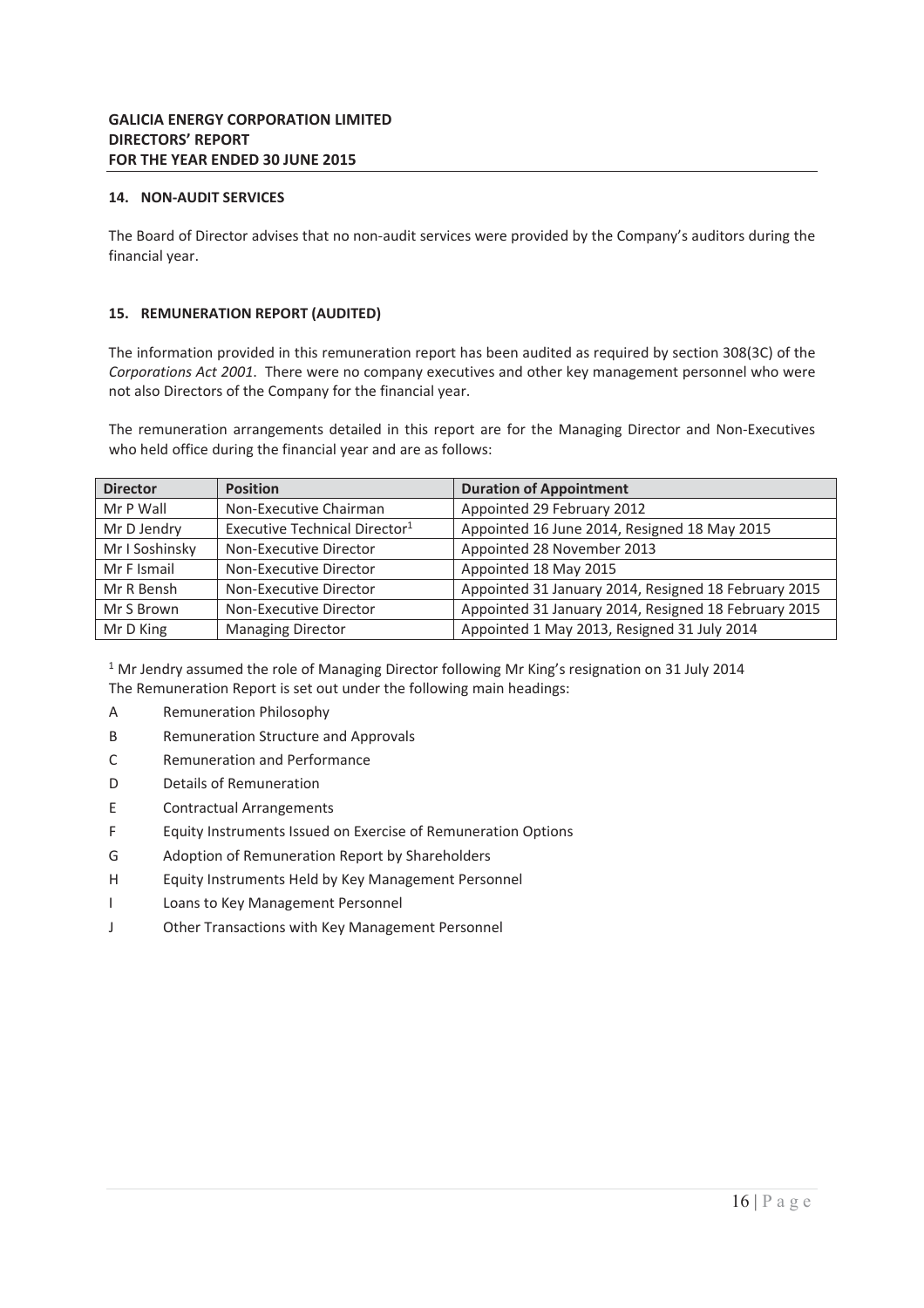#### **A. Remuneration Philosophy**

Key management personnel have authority and responsibility for planning, directing and controlling the activities of the Company. Key management personnel of Galicia comprise the Board of Directors only.

The performance of the Company depends upon the quality of its key management personnel. To prosper the Company must attract, motivate and retain appropriately skilled directors and executives.

The Company's remuneration policy has been designed to align director and executive objectives with shareholder and business objectives, by providing a fixed remuneration component and offering specific long-term incentives based on key performance areas affecting the Company's financial results. The Board believes the remuneration policy to be appropriate and effective in its ability to attract and retain the best executives and directors to run and manage the Company, as well as create goal congruence between directors, executives and shareholders.

#### **B. Remuneration Structure and Approvals**

Remuneration of Directors is currently set by the Board of Directors. The Board has not established a separate Remuneration Committee at this point in the Company's development nor has the Board engaged the services of a remuneration consultant to provide recommendations when setting the remuneration received by Directors. It is considered that the size of the Board, along with the level of activity of the Company, renders this impractical and the full Board considers in detail all of the matters for which the Directors are responsible.

### ¾ **Executive Remuneration Structure**

The Board's policy for determining the nature and amount of remuneration for Board members and senior executives of the Company is as follows:

- The remuneration policy, setting the terms and conditions for the executive directors and other senior executives, was developed and approved by the Board;
- All executives may receive a base salary, (which reflects the person's duties, responsibilities, experience and length of service), superannuation, fringe benefits, options, shares and performance incentives; and
- The Board reviews the executive packages annually by reference to the Company's performance, executive performance and comparable information from industry sectors.

The performance of executives is measured against criteria agreed annually with each executive and is based predominantly on the forecast growth of shareholders' value. The Board may, however, exercise its discretion in relation to approving incentives, bonuses, options and shares. The policy is designed to attract the highest calibre executives and reward them for performance that results in long-term growth in shareholder wealth. All directors and executives are also entitled to participate in the Company's share-based incentive plan, the performance rights plan. All directors and executives employed directly by the Company receive a superannuation guarantee contribution required by the government unless otherwise stated in their employment contracts and do not receive any other retirement benefits.

All remuneration paid to directors and executives is valued at the cost to the Company and is expensed. Options and performance rights given to directors and executives are valued as the difference between the market price of those shares and the amount paid by the director or executive. Options and performance rights are valued using a Black-Scholes option pricing model.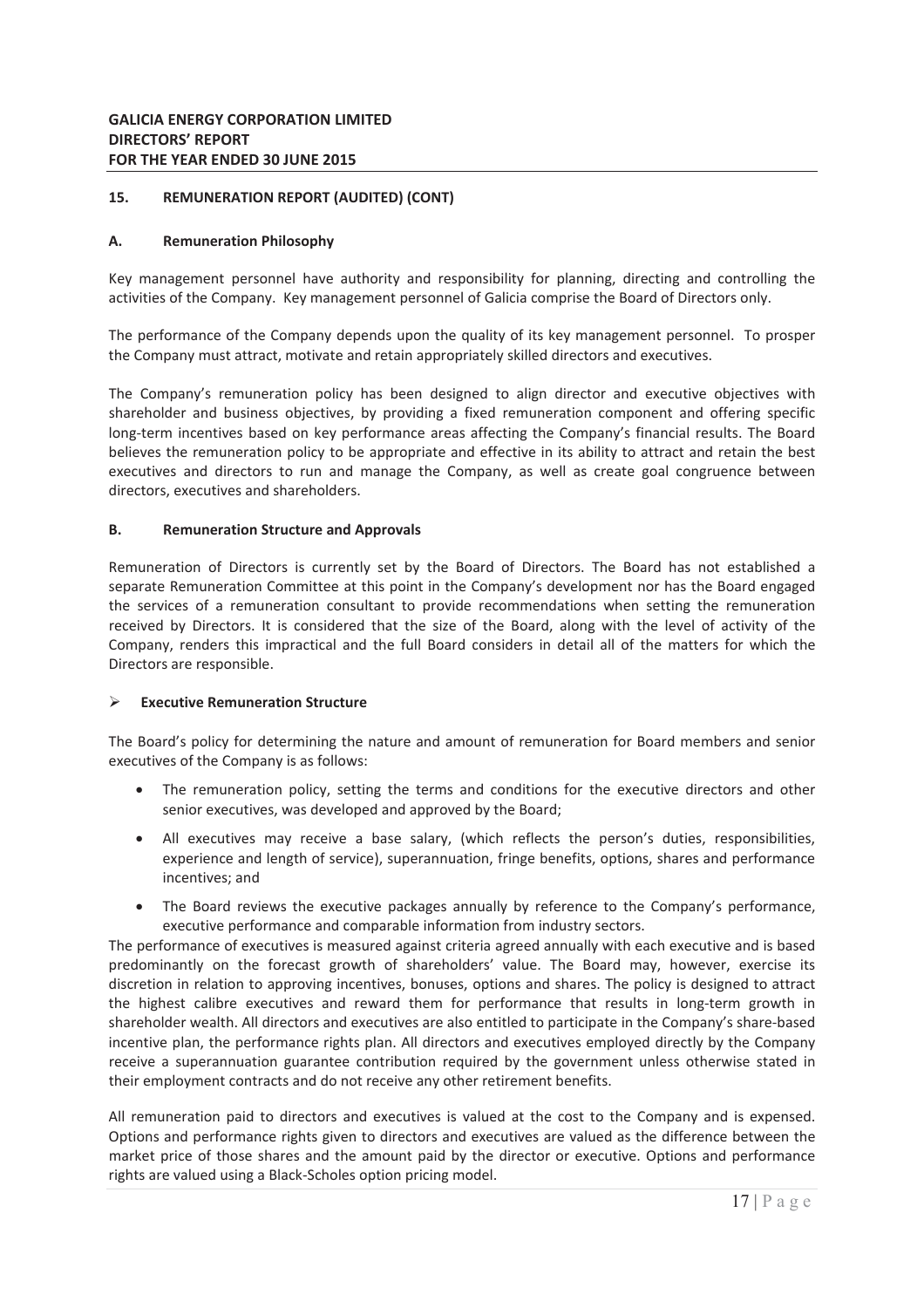#### ¾ **NonͲExecutive Remuneration Structure**

The Board's intention is to remunerate non-executive directors at market rates for time, commitment and responsibilities. The Board of Directors determines the payments to the non-executive directors and reviews their remuneration annually, based on market price, duties and accountability. Independent external advice is sought when required.

The remuneration of non-executive directors consists of Directors' fees, payable in arrears. The total aggregate fee pool to be paid to Directors (excluding executive directors) is set at \$250,000 per year (in accordance with the Company's Constitution) and as approved by the shareholders of the Company. Nonexecutive directors do not receive retirement benefits but are able to participate in share-based incentive plan and encouraged to hold shares in order to align director's interests with shareholder interests.

Non-executive directors may enter into separate consultancy mandates with the Company for the provision of professional and technical services that fall outside the scope of their directorship role. Under this mandate directors receive a consultancy fee in connection with time spent on Company business, including reasonable expenses incurred by them in carrying out this consultancy role.

Further details relating to remuneration of Non-Executive Directors are contained in the Remuneration Table disclosed as Section D of this Report; and within the Notes to the Financial Statements: Note 21 Key Management Personnel Disclosures.

The Company has adopted a Director Share Plan (Plan) to provide Directors with an opportunity to subscribe for Shares in lieu of Directors' fees. The Plan is administered in accordance with the Director Share Plan Rules, which are summarised below:

### **Issue of Shares**

- The Board may, from time to time, at its absolute discretion and only where a Director of the Company or one of its subsidiaries (Eligible Participant) continues to satisfy any relevant conditions imposed by the Board (which may include without limitation that an Eligible Participant continues to be a Director of the Company at the relevant time) offer, subject to Shareholder approval, to Eligible Participants to subscribe for Shares in lieu of Directors' fees owing by the Company to the Eligible Participant and upon such additional terms and conditions as the Board determines.
- An Eligible Participant will not be required to make any payment in return for the Shares as they will be issued in satisfaction of Directors' fees owing by the Company at the time of issue of the Shares, calculated on a quarterly basis.
- All Shares issued pursuant to the Plan will be subject to prior Shareholder approval under the Listing Rules and the Corporations Act (if required).

#### **Deemed Issue Price of Shares**

The Shares issued pursuant to the Plan will be issued for nil cash consideration as they will be issued in satisfaction of Directors' fees owing by the Company to the Eligible Participant. The Shares will be deemed to have an issue price as determined by the Board at the time of issue of the Shares but such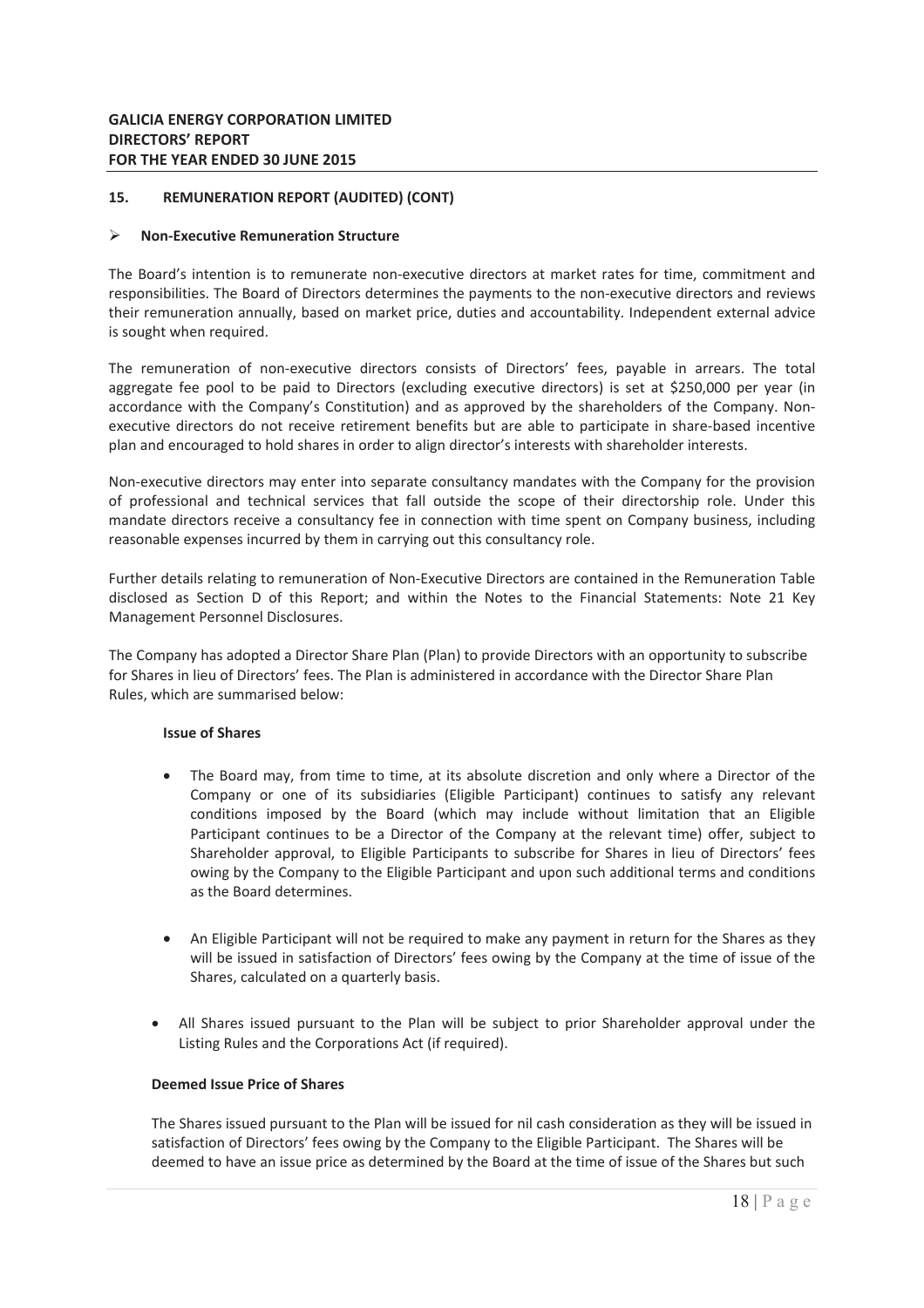deemed issue price will be no less than the volume weighted average sale price of Shares sold on ASX during the 90 days prior to the expiration of the relevant Quarter.

#### **Satisfaction of Director Fees Owing**

The issue of Shares under the Plan will be deemed to have satisfied the relevant Director fees owing by the Company to the Eligible Participant.

#### **Share Ranking**

All Shares allotted under the Plan will rank equally in all respects with the Shares of the same class for the time being on issue except as regards any rights attaching to such Shares by reference to a record date prior to the date of their allotment.

#### **Listing of Shares on ASX**

The Company will apply to the ASX within a reasonable time after the Shares are allotted for the Shares to be listed on ASX.

#### **Transfer Restrictions**

Once the Shares have been issued to an Eligible Participant, there are no restrictions on their transfer.

#### **Power of the Board**

The Plan is administered by the Board which has power to:

- a) determine appropriate procedures for administration of the Plan consistent with these rules; and
- b) delegate to any one or more person for such period and on such condition as it may determine the exercise of any of its powers or discretions arising under the Plan.

Except as otherwise expressly provided in this Plan, the Board has absolute and unfettered discretion to act or refrain from acting under or in connection with the Plan and in the exercise of any power or discretion under the Plan.

#### **Dispute or Disagreement**

In the event of any dispute or disagreement as to the interpretation of the Plan or as to any question or right arising from or related to the Plan, the decision of the Board is final and binding.

### **Waiver of Terms and Conditions**

Notwithstanding any other provisions of the Plan, the Board may at any time waive in whole or in part any terms or conditions imposed on the Shares issued under the Plan.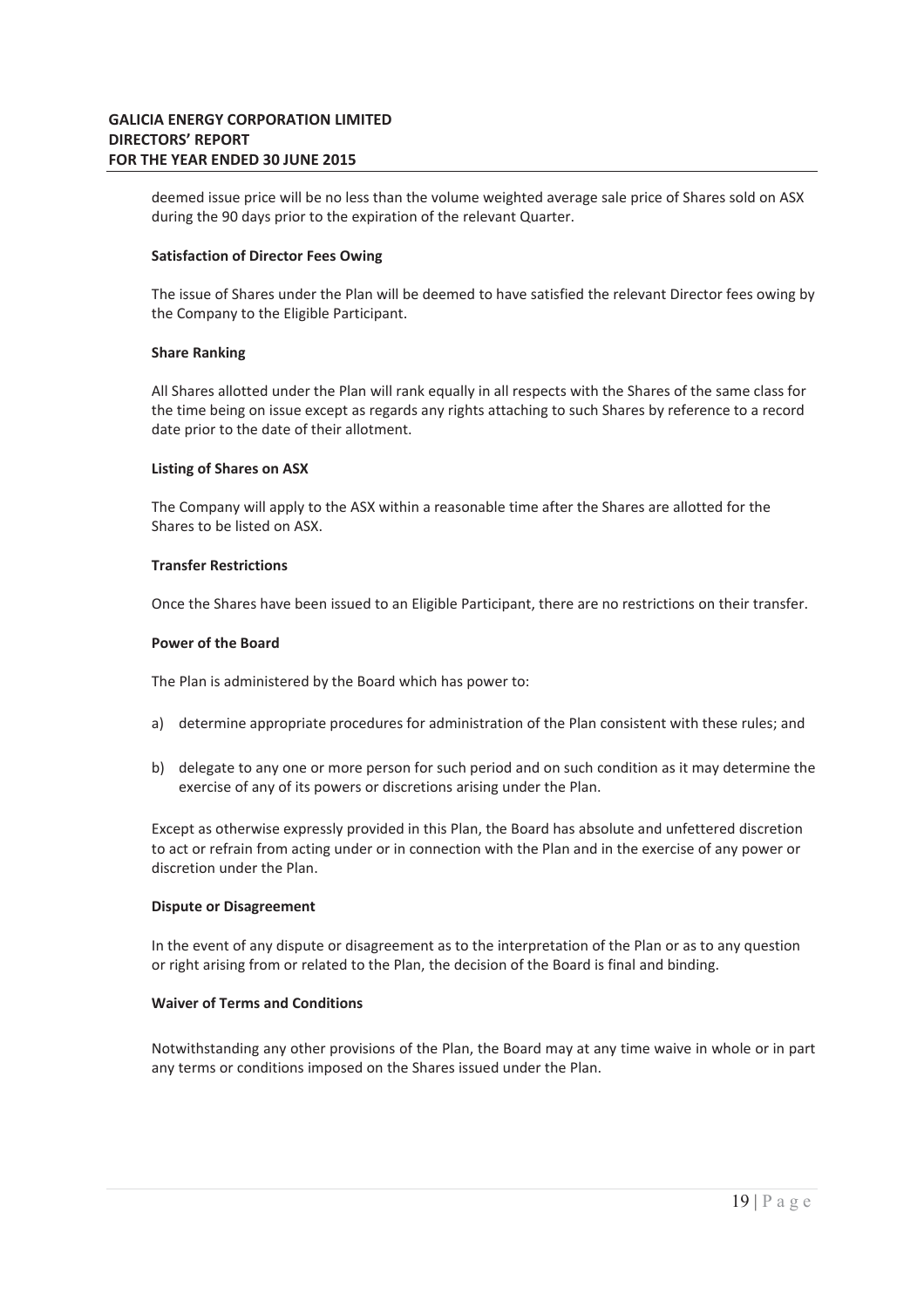### **C. Remuneration and Performance**

During the reporting period, Director remuneration was not linked to either long term or short term performance conditions. The Board feels that the terms and conditions of options and shares held by Directors were a sufficient, long term incentive to align the goals of the Directors with those of the shareholders to maximise shareholder wealth.

During the reporting period, shareholders approved the adoption of a performance rights plan (PRP) to provide ongoing incentives to directors, executives and employees of the Company.The objective of the PRP is to provide the Company with a remuneration mechanism, through the issue of securities in the capital of the Company, to motivate and reward the performance of the Directors and employees in achieving specified performance milestones within a specified performance period. The Board will ensure that the performance milestones attached to the securities issued under the PRP are aligned with the successful growth of the Company's business activities. This long term incentive has been tailored to increase goal congruence between shareholders and directors and executives.

The following table shows the gross revenue and losses and share price of the Company at the end of each respective financial year:

|                  | 30 June 2015   | 30 June 2014 | 30 June 2013 | 30 June 2012 | 30 June 2011 |
|------------------|----------------|--------------|--------------|--------------|--------------|
| Revenue (\$)     | 25.039         | 223.246      | 41.439       | 1,272,793    | 2,659,349    |
| Net loss $(5)$   | (14, 245, 933) | (2,462,656)  | (340,986)    | (268, 932)   | (2,743,455)  |
| Share price (\$) | 0.012          | 0.03         | 0.005        | 0.009        | 0.04         |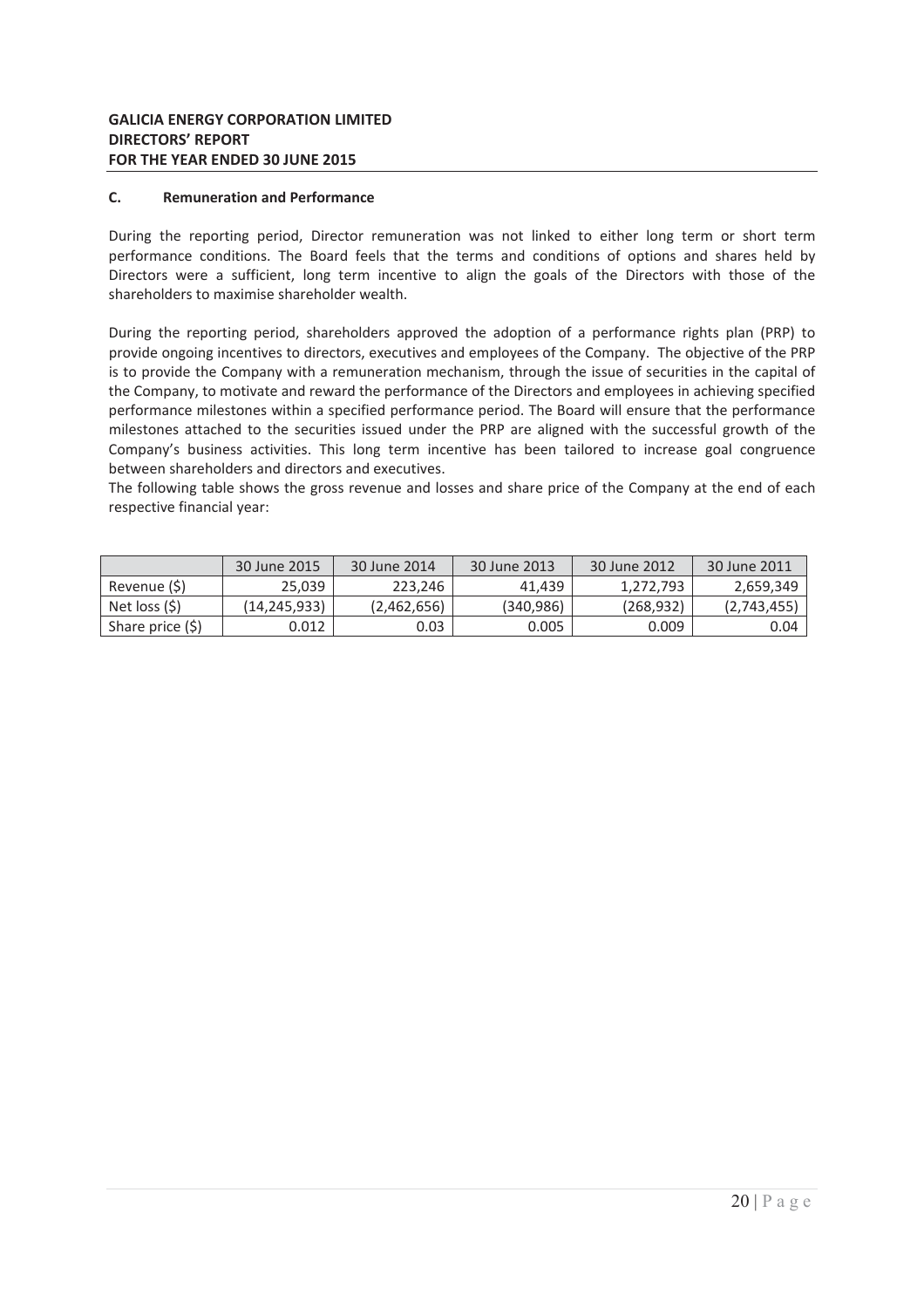#### **D. Details of Remuneration**

The key management personnel of the Company are the Board of Directors.

During the financial years ended 30 June 2015 and 30 June 2014, the Directors received no long-term benefits. The only remuneration received by the Directors within these periods were short-term employee benefits, post-employment benefits and termination benefits.

Details of the remuneration of the Directors of the Company for the year ended 30 June 2015 are as follows:

|                                 |                  |               | Short term employee benefits | Post employment<br>benefits |                                 | <b>Equity-based payments</b> |                        | <b>Total</b>    | Percentage of<br>remuneration<br>consisting of<br>equity based<br>payments for<br>the year<br>% |
|---------------------------------|------------------|---------------|------------------------------|-----------------------------|---------------------------------|------------------------------|------------------------|-----------------|-------------------------------------------------------------------------------------------------|
| 30 June 2015                    | Salary &<br>fees | Cash<br>bonus | Non-<br>monetary             | Super-<br>annuation         | <b>Terminatio</b><br>n benefits | Performance<br><b>Rights</b> | Fees paid<br>in Shares |                 |                                                                                                 |
|                                 | \$               | Ś             | S                            | \$                          | S                               |                              | \$                     | \$              |                                                                                                 |
| <b>Executive Directors</b>      |                  |               |                              |                             |                                 |                              |                        |                 |                                                                                                 |
| (Managing Director)             |                  |               |                              |                             |                                 |                              |                        |                 |                                                                                                 |
| Mr D Jendry (i)                 | 92,000           |               |                              |                             |                                 |                              |                        | 92,000          |                                                                                                 |
| Mr D King (ii)                  | 19,871           |               |                              | 3,167                       | 25,000                          |                              |                        | 48,038          |                                                                                                 |
| <b>Non-Executive</b>            |                  |               |                              |                             |                                 |                              |                        |                 |                                                                                                 |
| Chairman                        |                  |               |                              |                             |                                 |                              |                        |                 |                                                                                                 |
| Mr P Wall                       | 6,000            |               |                              |                             |                                 | 46,800                       | 30,000                 | 82,800          | 93%                                                                                             |
| <b>Non-Executive</b>            |                  |               |                              |                             |                                 |                              |                        |                 |                                                                                                 |
| <b>Directors</b>                |                  |               |                              |                             |                                 |                              |                        |                 |                                                                                                 |
| Mr I Soshinsky (v)              |                  |               |                              |                             |                                 | 98,416                       | 30,000                 | 128,416         | 100%                                                                                            |
| Mr R Bensh (iii)                |                  |               |                              |                             |                                 |                              | 21,000                 | 21,000          | 100%                                                                                            |
| Mr S Brown (iii)<br>Mr F Ismail | 15,000           |               | $\overline{\phantom{a}}$     | 2,280                       |                                 | $\overline{\phantom{0}}$     | 6,000                  | 23,280<br>4,500 | 26%                                                                                             |
|                                 | 4,500            |               |                              |                             |                                 |                              |                        |                 |                                                                                                 |
| <b>Total</b>                    | 137,371          |               | $\overline{\phantom{a}}$     | 5,447                       | 25,000                          | 145,216                      | 87,000                 | 400,034         |                                                                                                 |

(i) Mr Jendry resigned 18 May 2015.

(ii) Mr King resigned on 31 July 2014.

(iii) Mr Bensh and Mr Brown resigned 18 February 2015.

(iv) Mr Ismail was appointed on 18 May 2015.

(v) \$98,416 relates to expense recognised from performance rights issued in the previous financial year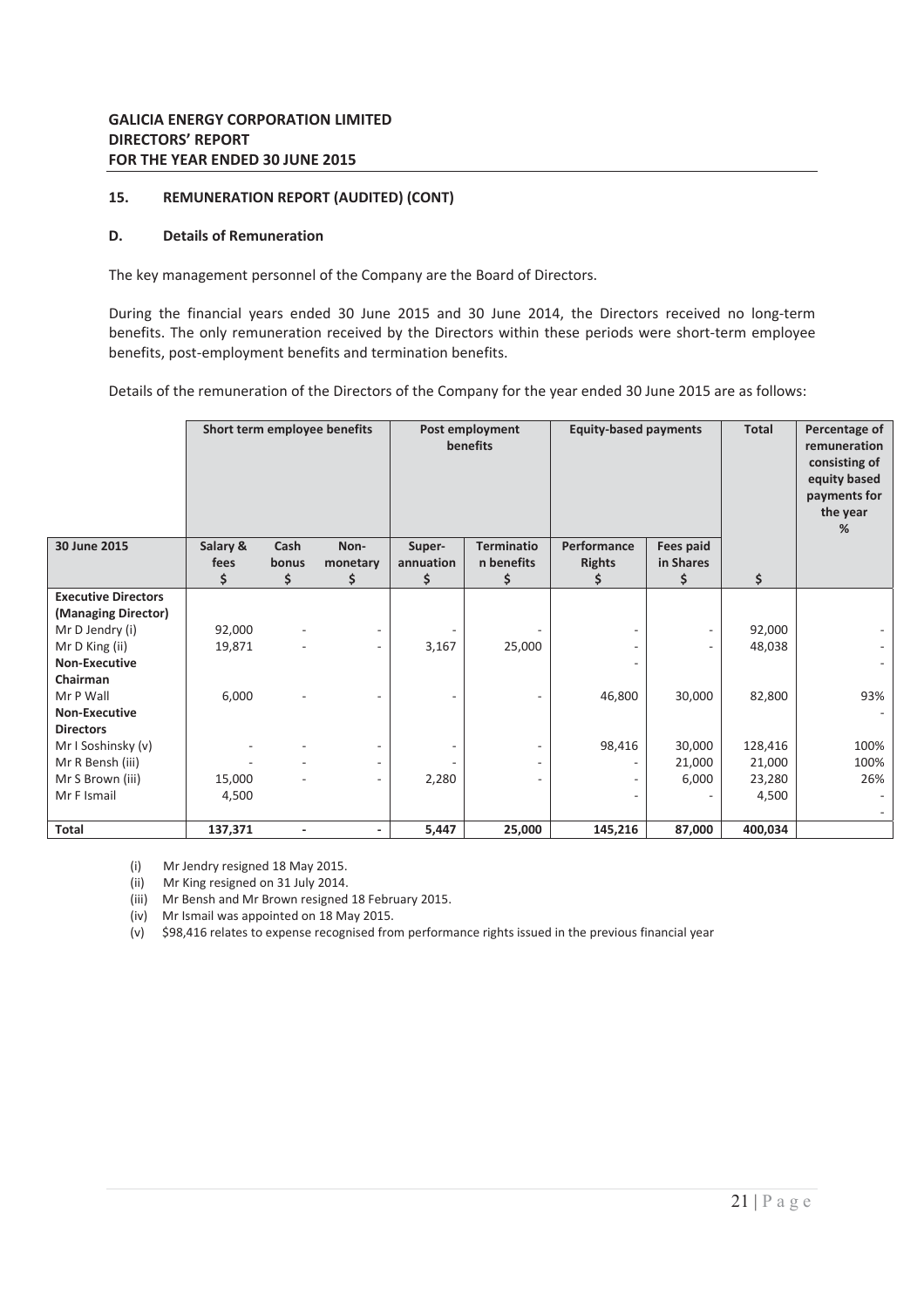# **GALICIA ENERGY CORPORATION LIMITED DIRECTORS' REPORT FOR THE YEAR ENDED 30 JUNE 2015**

# **15. REMUNERATION REPORT (AUDITED) (CONT)**

Details of the remuneration of the Directors of the Company for the year ended 30 June 2014 are as follows:

|                                | Short term employee benefits |            | Post<br>employment<br><b>benefits</b> |                              | <b>Equity-based</b><br>payments | <b>Total</b>       | Percentage of<br>remuneration<br>consisting of<br>equity based<br>payments for<br>the year<br>% |     |
|--------------------------------|------------------------------|------------|---------------------------------------|------------------------------|---------------------------------|--------------------|-------------------------------------------------------------------------------------------------|-----|
| 30 June 2014                   | Salary &                     | Cash       | Non-                                  | Super-                       | <b>Termination</b>              | Performance        |                                                                                                 |     |
|                                | fees<br>S.                   | bonus<br>S | monetary                              | annuation<br>S               | <b>benefits</b><br>S            | <b>Rights</b><br>s | Ś.                                                                                              |     |
| <b>Executive Directors</b>     |                              |            |                                       |                              |                                 |                    |                                                                                                 |     |
| (Managing Director)            |                              |            |                                       |                              |                                 |                    |                                                                                                 |     |
| Mr D Jendry (i)                |                              |            |                                       |                              |                                 |                    |                                                                                                 |     |
| Mr D King (ii)                 | 166,954                      |            |                                       | 15,443                       |                                 | 79,858             | 262,255                                                                                         | 30% |
| <b>Non-Executive Chairman</b>  |                              |            |                                       |                              |                                 |                    |                                                                                                 |     |
| Mr P Wall                      | 36,000                       |            |                                       |                              |                                 |                    | 36,000                                                                                          |     |
| <b>Non-Executive Directors</b> |                              |            |                                       |                              |                                 |                    |                                                                                                 |     |
| Mr I Soshinsky (iii)           | 17,500                       |            |                                       |                              |                                 | 57,702             | 75,202                                                                                          | 77% |
| Mr R Bensh (iv)                | 21,500                       |            |                                       |                              |                                 |                    | 21,500                                                                                          |     |
| Mr S Brown (iv)                | 15,000                       |            |                                       |                              |                                 |                    | 15,000                                                                                          |     |
| Mr M Davy $(v)$                | 22,500                       |            |                                       | $\qquad \qquad \blacksquare$ |                                 |                    | 22,500                                                                                          |     |
| Mr B De Kauwe (vi)             | 2,500                        |            |                                       |                              |                                 |                    | 2,500                                                                                           |     |
| <b>Total</b>                   | 281,954                      |            |                                       | 15,443                       |                                 | 137,560            | 434,957                                                                                         |     |

(i) Mr Jendry was appointed on 16 June 2014.

(ii) Mr King resigned on 31 July 2014.

(iii) Mr Soshinsky was appointed on 28 November 2013.

(iv) Mr Bensh and Mr Brown were appointed on 31 January 2014.

(v) Mr Davy resigned 8 April 2014.

(vi) Mr De Kauwe resigned 15 July 2013.

# **E. Contractual Arrangements**

### ¾ **Mr Peter Wall**ͲNonͲExecutive Chairman

- Contract commencement date: 29 February 2012.
- Director fee is set at \$3,000 per month excluding Superannuation and GST.
- Remuneration: Reviewed annually by the Board.
- Terms: Mr Wall will hold office until the next annual general meeting at which point 1/3 of the directors retire by rotation and will be eligible for election as a Director at that meeting in accordance with the Company's Constitution.
- Notice period: Mr Wall's appointment will automatically cease in the event that he gives notice to the Board of his resignation as a Director or if he resigns by rotation and is not re-elected as a Director by the Shareholders of the Company. Moreover his appointment will be terminated immediately if, for any reason, he becomes disqualifies or prohibited by law from being or acting as a Director or from being involved in the management of a Company.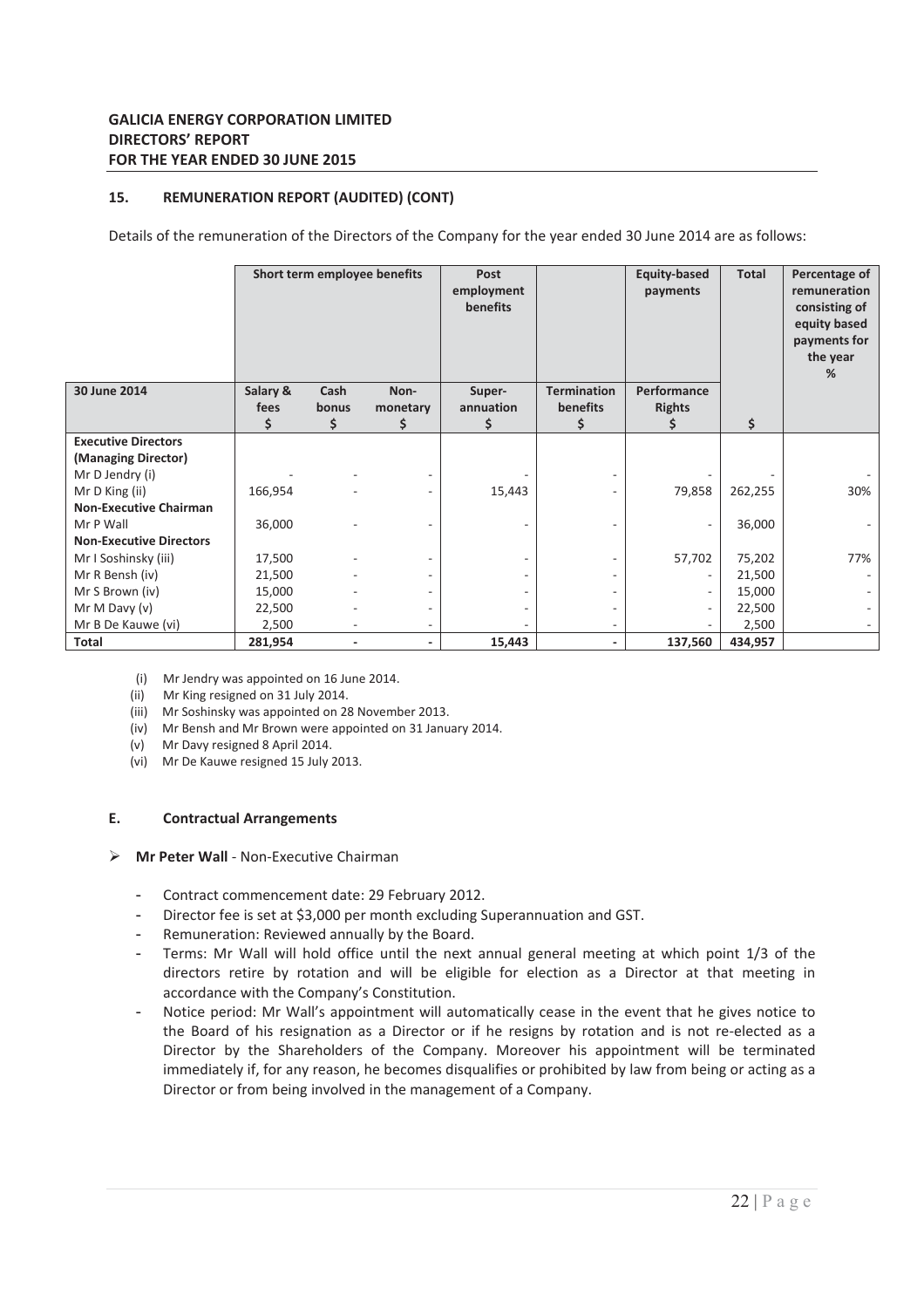## **E. Contractual Arrangements (cont'd)**

## ¾ **Mr Doug Jendry**ͲDirector

- Contract commencement date: 16 June 2014.
- Resignation date: 18 May 2015.
- Remuneration: Annual Salary of \$120,000 (excluding superannuation). This was reduced to \$36,000 per annum on 1 March 2015.
- Remuneration: Reviewed annually by the Board.
- Terms: Had Mr Jendry not resigned be would have held office until the next annual general meeting at which point 1/3 of the directors retire by rotation and would be eligible for election as a Director at that meeting in accordance with the Company's Constitution.
- Notice period: Mr Jendry's appointment automatically ceased when he gave notice to the Board of his resignation as a Director.

### ¾ **Mr Igor Soshinsky**ͲNonͲExecutive Director

- Contract commencement date 28 November 2013.
- Director fee is set at \$2,500 per month excluding Superannuation and GST.
- Remuneration: Reviewed annually by the Board.
- Terms: Mr Soshinksy's will hold office until the next annual general meeting at which point 1/3 of the directors retire by rotation and will be eligible for election as a Director at that meeting in accordance with the Company's Constitution.
- Notice period: Mr Soshinsky's appointment will automatically cease in the event that he gives notice to the Board of his resignation as a Director or if he resigns by rotation and is not re-elected as a Director by the Shareholders of the Company. Moreover his appointment will be terminated immediately if, for any reason, he becomes disqualifies or prohibited by law from being or acting as a Director or from being involved in the management of a Company.
- ¾ **Mr Faldi Ismail**ͲNonͲExecutive Director
	- Contract commencement date 18 May 2015.
	- Director fee is set at \$3,000 per month excluding Superannuation and GST.
	- Remuneration: Reviewed annually by the Board.
	- Terms: Mr Ismail will hold office until the next annual general meeting at which point 1/3 of the directors retire by rotation and will be eligible for election as a Director at that meeting in accordance with the Company's Constitution.
	- Notice period: Mr Ismail's appointment will automatically cease in the event that he gives notice to the Board of his resignation as a Director or if he resigns by rotation and is not re-elected as a Director by the Shareholders of the Company. Moreover his appointment will be terminated immediately if, for any reason, he becomes disqualifies or prohibited by law from being or acting as a Director or from being involved in the management of a Company.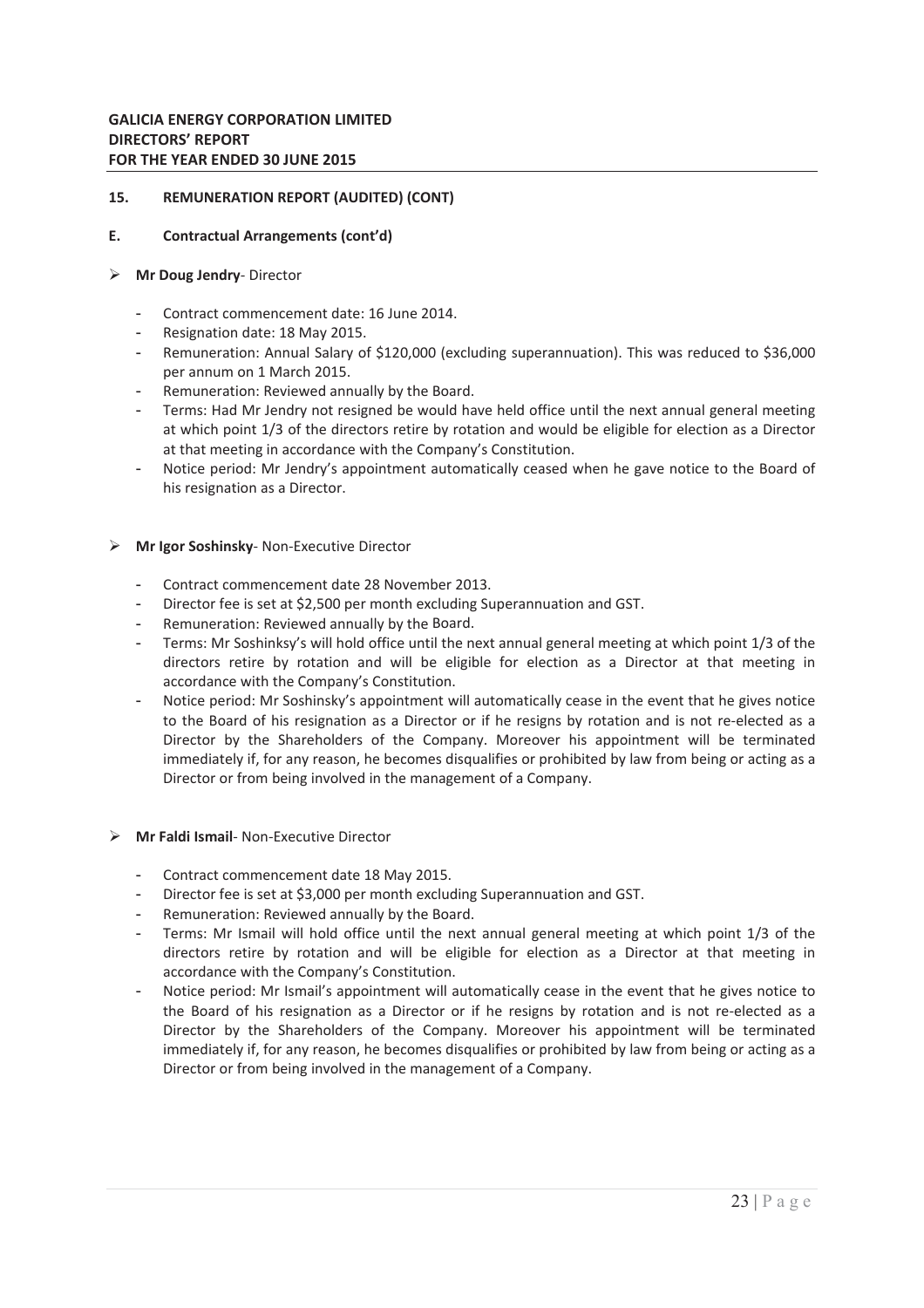## **E. Contractual Arrangements (cont'd)**

## ¾ **Mr Robert Bensh**ͲNonͲExecutive Director

- Contract commencement date: 31 January 2014.
- Resignation date: 8 February 2015
- Director fee was set at \$3,000 per month.
- Remuneration: Reviewed annually by the Board.
- Terms: Had Mr Bensh not resigned he would have held office until the next annual general meeting at which point 1/3 of the directors retire by rotation and would be eligible for election as a Director at that meeting in accordance with the Company's Constitution.
- Notice period: Mr Bensh's appointment automatically ceased when he gave notice to the Board of his resignation as a Director.
- ¾ **Mr Stuart Brown**ͲNonͲExecutive Director
	- Contract commencement date: 31 January 2014.
	- Resignation date: 8 February 2015.
	- Director fee was set at \$3,000 per month excluding Superannuation and GST.
	- Remuneration: Reviewed annually by the Board.
	- Terms: Had Mr Brown not resigned he would have held office until the next annual general meeting at which point 1/3 of the directors retire by rotation and will be eligible for election as a Director at that meeting in accordance with the Company's Constitution.
	- Notice period: Mr Brown's appointment automatically ceased when he gave notice to the Board of his resignation as a Director.
- ¾ **Mr David King** Managing Director
	- Contract commencement date: 1 May 2013
	- Resignation date: 31 July 2014
	- Remuneration: Annual Salary was set at \$110,000 (excluding superannuation).
	- Terms: Had Mr King not resigned, he would have held office for a 3 year term commencing 1 May 2013.
	- Notice period: Mr King's appointment automatically ceased when he gave notice to the Board on 31 July 2014.
	- Incentive arrangement: the Company agreed to issue a total of 3 million performance rights to Mr King under the terms of a new employee incentive plan established by the Company. Each Performance Right will vest as one Share subject to the satisfaction of certain performance criteria (Performance Milestones). In the event that the Performance Milestones are not met, the Performance Rights would not vest and as a result, no new Shares will be issued.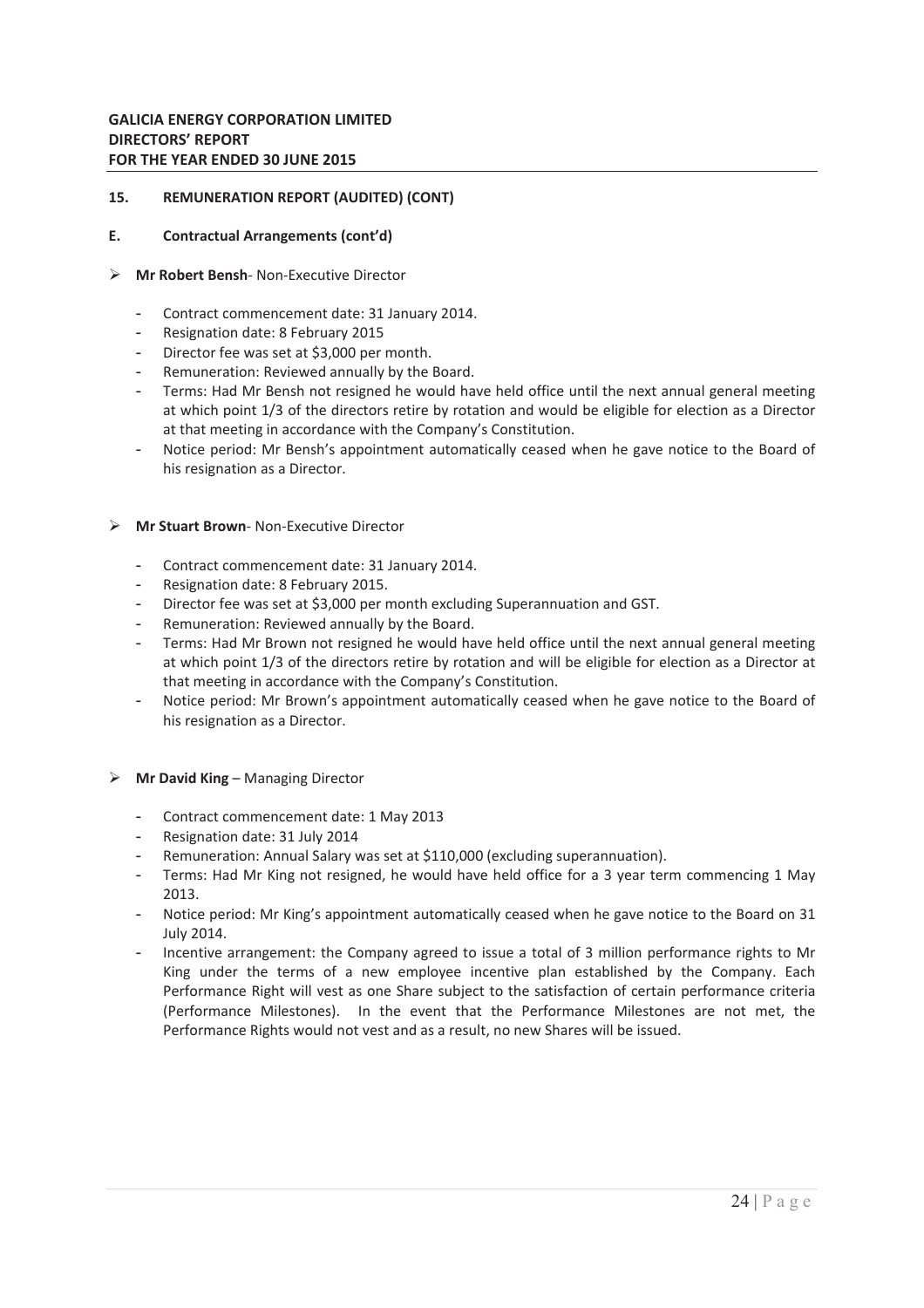### **E. Contractual Arrangements (cont'd)**

The performance rights to be issued to Mr King will only upon satisfaction of the following Performance Milestones:

- (a) 1,000,000 Performance Rights vest if, within 3 years from the Re-compliance Date, the production of hydrocarbons from the shallow reservoir in the Limnytska Licence area is greater than 400 Barrels of Oil Equivalent Per Day (BOEPD) (based on a 30 day average of continuous flow rate, within 90 days of production from the well commencing or following remedial action on the well);
- (b) 1,000,000 Performance Rights vest if, within three (3) years from the Re-compliance Date, the Best (P50) estimate of the "Prospective (recoverable) Resource" (to SPE-PRMS standards) measured in Million Barrels of Oil Equivalent (MBOE) in the Limnytska Licence area is doubled as compared against the initially defined Prospective Resource detailed in the RPS Energy Independent Geological Report for the Limnytska Licence dated around May 2013; and
- (c) 1,000,000 Performance Rights vest if, within five (5) years from the Re-compliance Date, the total production from the Limnytska Licence area exceeds 1,000 BOEPD average for at least 90 days of continuous flow rate; and
- (d) for each class of the Performance Rights, Mr King must have remained employed by the Company for a minimum of 12 months from the Commencement Date of 1 May 2013, otherwise they would have immediately lapsed.

#### **F. Equity Instruments Issued on Exercise of Remuneration Options**

No shares were issued during the financial year to Directors or key management as a result of exercising remuneration options.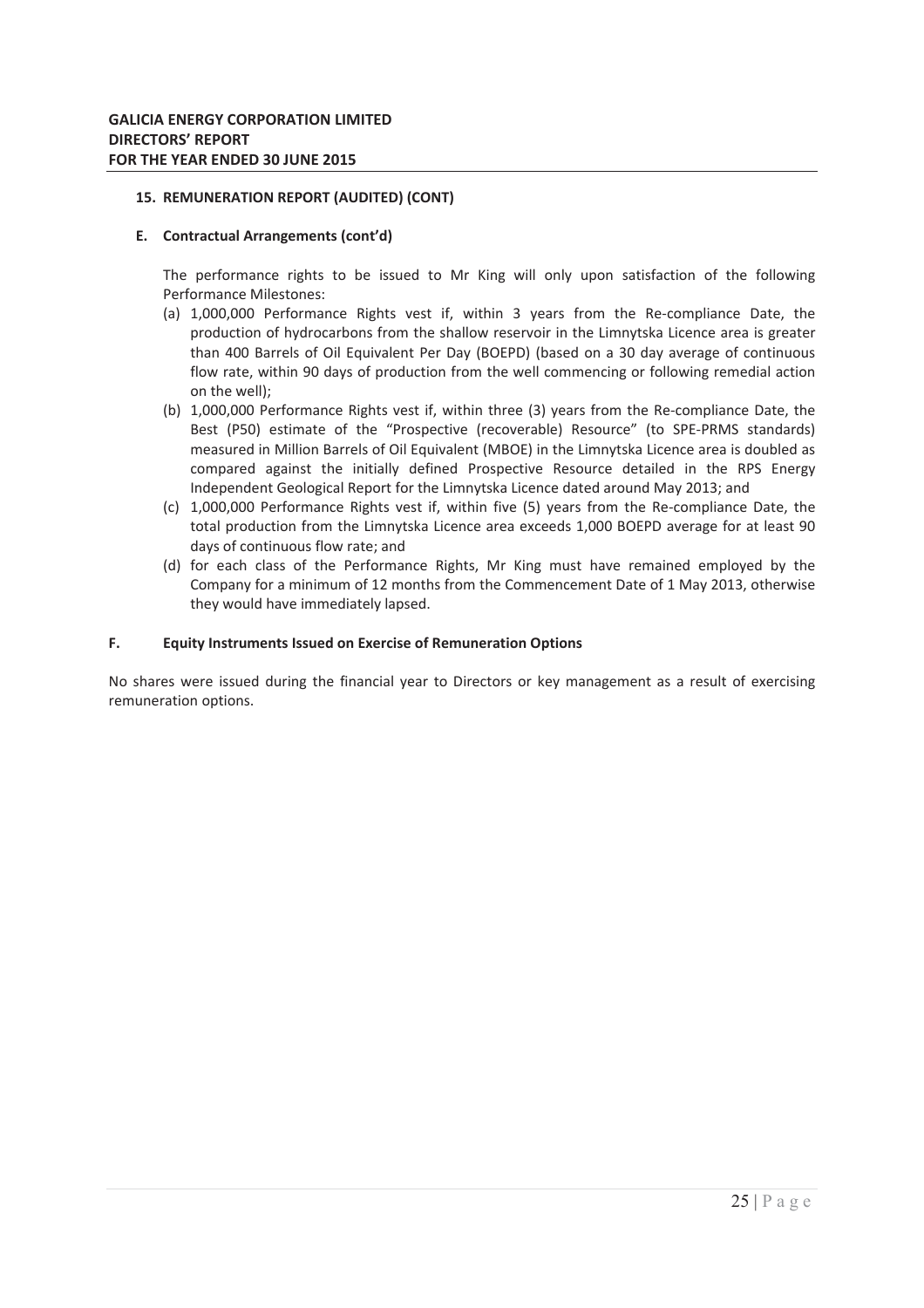### **G. Adoption of Remuneration Report by Shareholders**

The adoption of the Remuneration Report for the financial year ended 30 June 2014 was put to the shareholders of the Company at the Annual General Meeting held 28 November 2014. The resolution was passed without amendment on a show of hands. The Company did not receive any specific feedback at the AGM or throughout the year on its remuneration practices.

## **H. Equity Instruments Held by Key Management Personnel**

#### *Share Holdings of Key Management Personnel*

Details of shares held directly, indirectly or beneficially by key management personnel and their related parties at any time during the financial year ended 30 June 2015 are set out below:

|                             |                |                    |               |                  |                          | <b>Change due</b> |                    |
|-----------------------------|----------------|--------------------|---------------|------------------|--------------------------|-------------------|--------------------|
| 30 June 2015                |                |                    |               |                  | Off-                     | to                |                    |
|                             | <b>Opening</b> | <b>Received as</b> | Participation | <b>On-Market</b> | <b>Market</b>            | appointment       | <b>Closing</b>     |
|                             | <b>Balance</b> | Remuneration       | in Placements | <b>Purchases</b> | <b>Purchases</b>         | /(resignation)    | <b>Balance (i)</b> |
| <b>Directors</b>            |                |                    |               |                  |                          |                   |                    |
| Mr Wall                     | 3,367,862      | 5,454,546          | 23,875,099    |                  |                          |                   | 32,697,507         |
| Mr Jendry                   |                |                    | 6,000,000     |                  |                          | (6,000,000)       |                    |
| Mr Soshinsky                |                | 5,162,739          |               |                  |                          |                   | 5,162,739          |
| Mr Ismail                   |                |                    |               |                  |                          | 785,000           | 785,000            |
| Mr Bensh                    |                | 4,285,784          |               |                  | $\overline{\phantom{0}}$ | (4, 285, 784)     |                    |
| Mr Brown                    |                | 857,143            |               |                  | -                        | (857, 143)        |                    |
| Mr King                     | 350,000        |                    |               |                  | -                        | (350,000)         |                    |
| Mr Davy                     |                |                    |               |                  |                          |                   |                    |
| Mr De Kauwe                 |                |                    |               |                  |                          |                   |                    |
| <b>Other Key Management</b> |                |                    |               |                  |                          |                   |                    |
| None                        |                |                    |               |                  |                          |                   |                    |
| <b>Total</b>                | 3,717,862      | 15,760,212         | 29,875,099    |                  | ٠                        | (10, 707, 927)    | 38,645,246         |

(i) These closing balances reflect KMP share holdings as at 30 June 2015.KMP share holdings at the date of this report can be found in the Directors Report.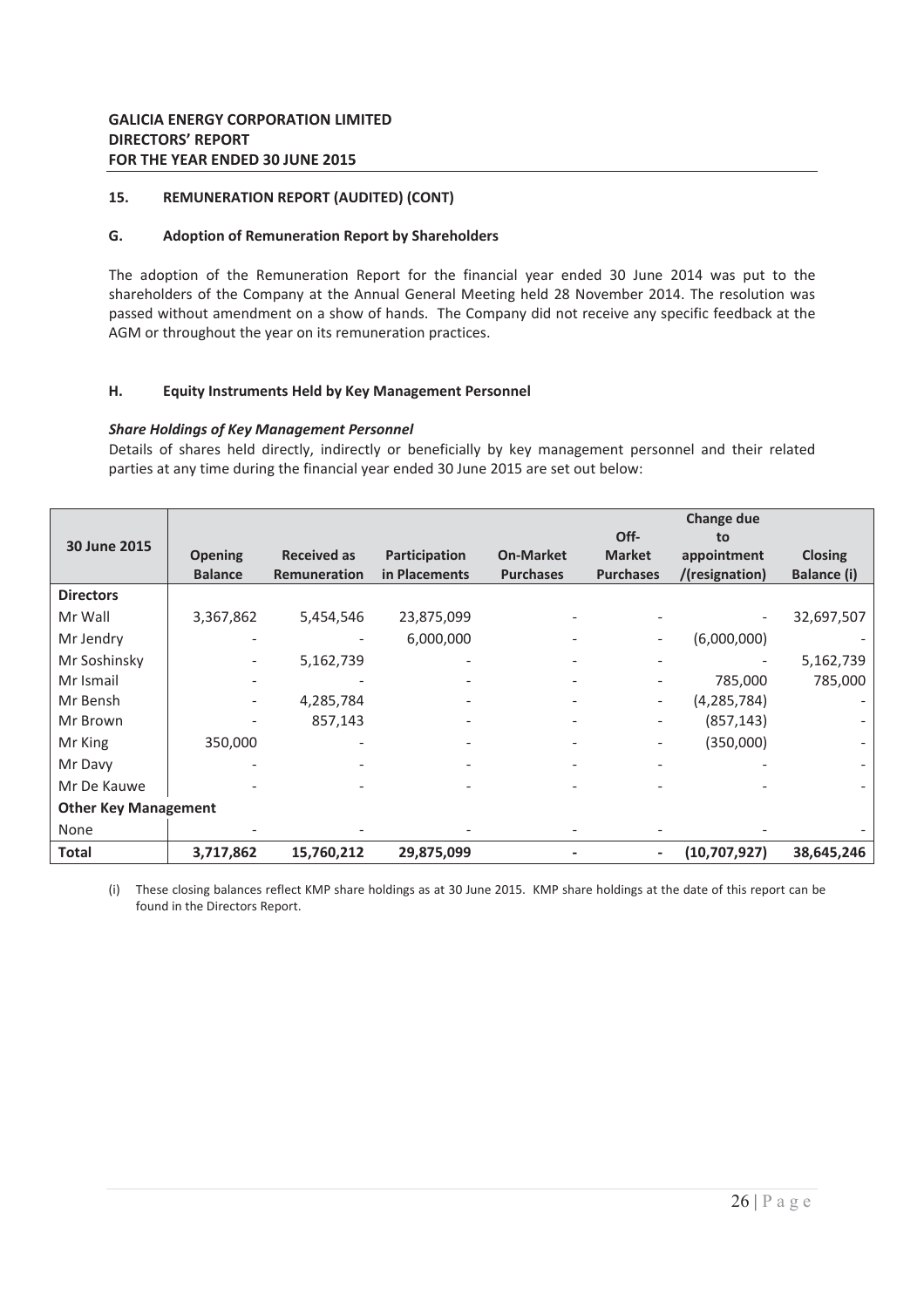### **H. Equity Instruments Held by Key Management Personnel (cont'd)**

### *Option Holdings of Key Management Personnel*

Details of options held directly, indirectly or beneficially by key management personnel and their related parties at any time during the financial year ended 30 June 2015 are set out below:

| 30 June 2015                | <b>Opening</b><br><b>Balance</b> | Lapsed        | Participation<br>in Placements | <b>Closing Balance (i)</b> | Not vested<br>and not<br>exercisable | <b>Vested and</b><br>exercisable |  |
|-----------------------------|----------------------------------|---------------|--------------------------------|----------------------------|--------------------------------------|----------------------------------|--|
| <b>Directors</b>            |                                  |               |                                |                            |                                      |                                  |  |
| Mr Wall                     | 1,815,320                        | (3,050,597)   | 1,666,667                      | 431,390                    |                                      | 431,390                          |  |
| Mr Jendry                   | ۰.                               | (1,000,000)   | 1,000,000                      | ٠                          |                                      |                                  |  |
| Mr Soshinsky                |                                  |               |                                |                            |                                      |                                  |  |
| Mr Bensh                    |                                  |               |                                |                            |                                      |                                  |  |
| Mr Brown                    |                                  |               |                                |                            |                                      |                                  |  |
| Mr King                     | 175,000                          | (175,000)     |                                | ٠                          |                                      |                                  |  |
| Mr Davy                     |                                  |               |                                |                            |                                      |                                  |  |
| Mr De Kauwe                 |                                  |               |                                |                            |                                      |                                  |  |
| <b>Other Key Management</b> |                                  |               |                                |                            |                                      |                                  |  |
| None                        |                                  |               |                                |                            |                                      |                                  |  |
| <b>Total</b>                | 1,990,320                        | (4, 225, 597) | 2,666,667                      | 431,390                    |                                      | 431,390                          |  |

(i) These closing balances reflect KMP option holdings as at 30 June 2015.KMP option holdings at the date of this report can be found in the Directors Report.

### *Performance Rights Holdings of Key Management Personnel*

Details of performance rights held directly, indirectly or beneficially by key management personnel and their related parties at any time during the financial year ended 30 June 2015 are set out below:

| 30 June 2015                | <b>Opening</b><br><b>Balance</b> | <b>Received as</b><br>Remuneration | Lapsed      | Change due to<br>Appointment/<br>(Resignation Date) | <b>Closing</b><br><b>Balance</b> |  |
|-----------------------------|----------------------------------|------------------------------------|-------------|-----------------------------------------------------|----------------------------------|--|
| <b>Directors</b>            |                                  |                                    |             |                                                     |                                  |  |
| Mr Wall                     |                                  | 3,000,000                          |             |                                                     | 3,000,000                        |  |
| Mr Jendry                   |                                  | 3,000,000                          | (3,000,000) |                                                     |                                  |  |
| Mr Soshinsky                | 3,000,000                        |                                    |             |                                                     | 3,000,000                        |  |
| Mr Bensh                    |                                  |                                    |             |                                                     |                                  |  |
| Mr Brown                    |                                  |                                    |             |                                                     |                                  |  |
| Mr King                     | 3,000,000                        |                                    |             | (3,000,000)                                         |                                  |  |
| Mr Davy                     |                                  |                                    |             |                                                     |                                  |  |
| Mr De Kauwe                 |                                  |                                    |             |                                                     |                                  |  |
| <b>Other Key Management</b> |                                  |                                    |             |                                                     |                                  |  |
| None                        |                                  |                                    |             |                                                     |                                  |  |
| <b>Total</b>                | 6,000,000                        | 6,000,000                          | (3,000,000) | (3,000,000)                                         | 6,000,000                        |  |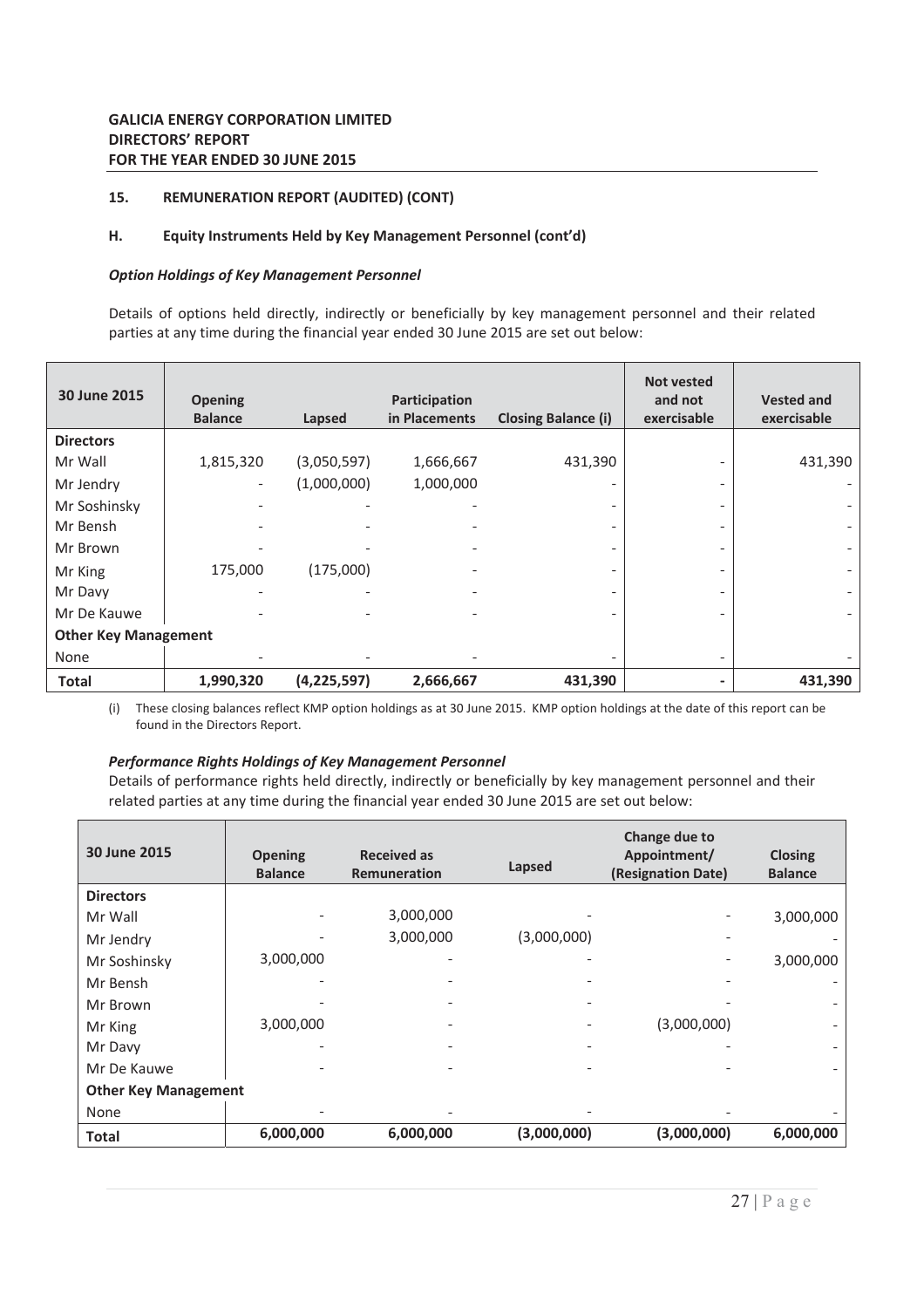#### **I. Loans to Key Management Personnel**

There were no loans to or from Directors or any other Key Management Personnel during the financial year ended 30 June 2015.

#### **J. Other Transactions with Key Management Personnel**

A Director, Faldi Ismail, is a Director of Otsana Capital Pty Ltd. Otsana Capital has provided capital raising services to the Company during the current and previous financial year on normal commercial terms and conditions as follows:

|                                                                                | 30-Jun-15 | 30-Jun-14                |  |
|--------------------------------------------------------------------------------|-----------|--------------------------|--|
| Otsana Capital:                                                                |           |                          |  |
| A firm which Director Faldi Ismail is a Director – capital raising<br>services | 13.200    | $\overline{\phantom{0}}$ |  |

A Director, Peter Wall, is a Partner in the firm Steinepreis Paganin. Steinepreis & Paganin has provided legal services to the Company during the current and previous financial year on normal commercial terms and conditions as follows:

|                                                                | 30-Jun-15 | 30-Jun-14 |  |
|----------------------------------------------------------------|-----------|-----------|--|
| Steinepreis Paganin Lawyers & Consultants:                     |           |           |  |
| A firm which Director Peter Wall is a partner - Legal services | 83.683    | 187.632   |  |

A Director, Igor Soshinski, is a Director of Subsoil Service Group. Subsoil has provided oil and gas exploration technical expertise in relation to the Limnytska Licence, management, administration, corporate compliance, accounting and secretarial services in relation to the Company's 100% owned subsidiary Geo Poshuk per a services agreement.

|                                                                                                                            | 30-Jun-15 | 30-Jun-14 |  |
|----------------------------------------------------------------------------------------------------------------------------|-----------|-----------|--|
|                                                                                                                            |           |           |  |
| <b>Subsoil Service Group:</b>                                                                                              |           |           |  |
| A firm which Director Igor Soshinsky is a Director - Technical expertise.<br>management and corporate compliance services. | 403.241   | 444.767   |  |

### **[End of remuneration report]**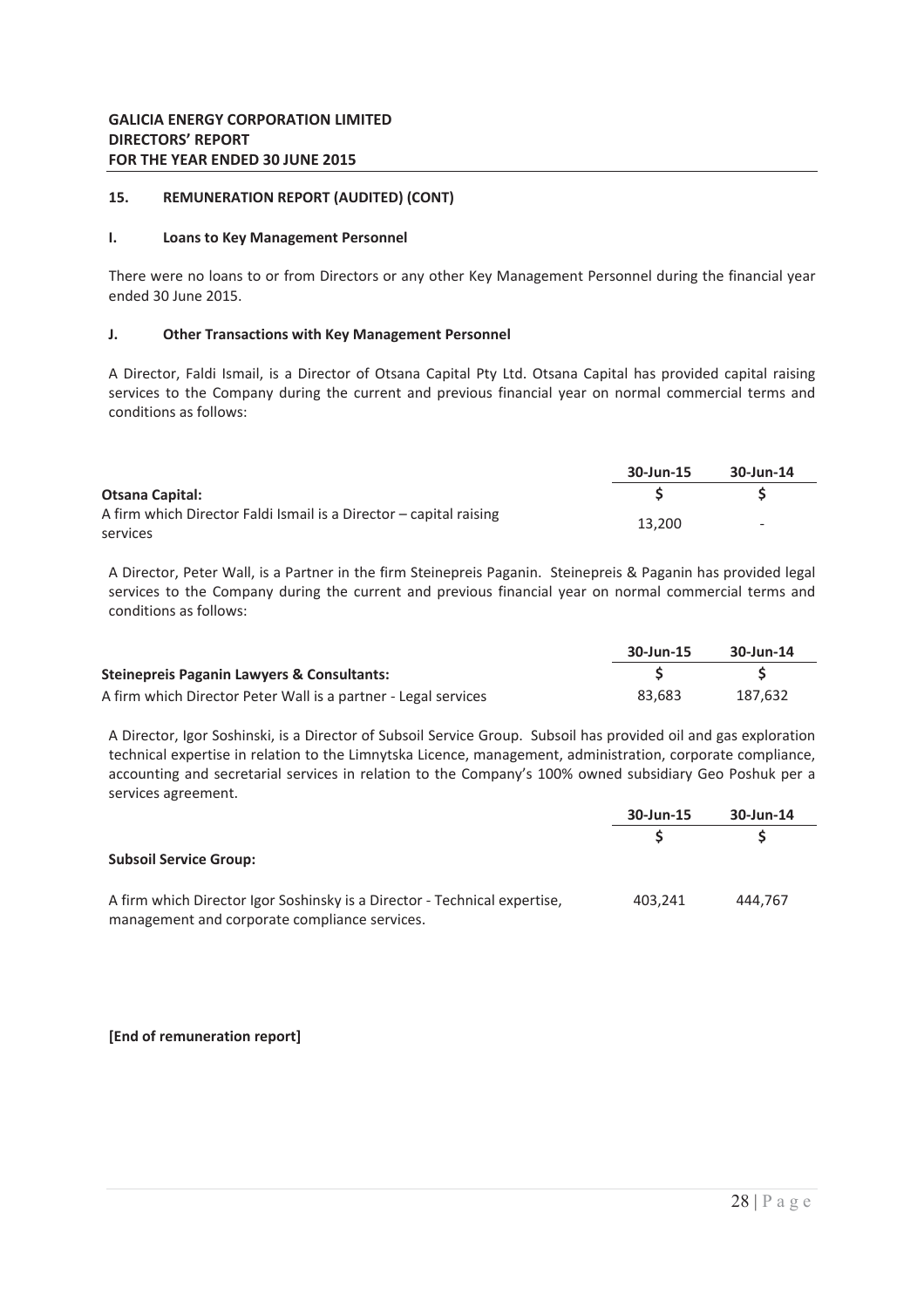## **16. CORPORATE GOVERNANCE**

The Company's corporate governance statement can be found at the following URL: http://www.galiciaenergy.com/corp-governance.htm

Corporate governance disclosures not included in the Company's corporate governance statement or elsewhere in this report are as follows:

#### **Environmental Regulation and Performance**

The Group is subject to significant environmental regulation in respect to its exploration activities. The Group aims to ensure the appropriate standard of environmental care is achieved, and in doing so, that it is aware of and is in compliance with all environmental legislation. The directors of the Company are not aware of any breach of environmental legislation for the period under review.

### **17. AUDITOR'S INDEPENDENCE DECLARATION**

The lead auditor's independence declaration for the financial year ended 30 June 2015 has been received and can be found on the following page.

Signed in accordance with a resolution of the Directors made pursuant to Section 298(2) of the *Corporations Act 2001.*

On behalf of the Directors

**Mr Peter Wall Non-Executive Chairman Perth, Western Australia 30 September 2015**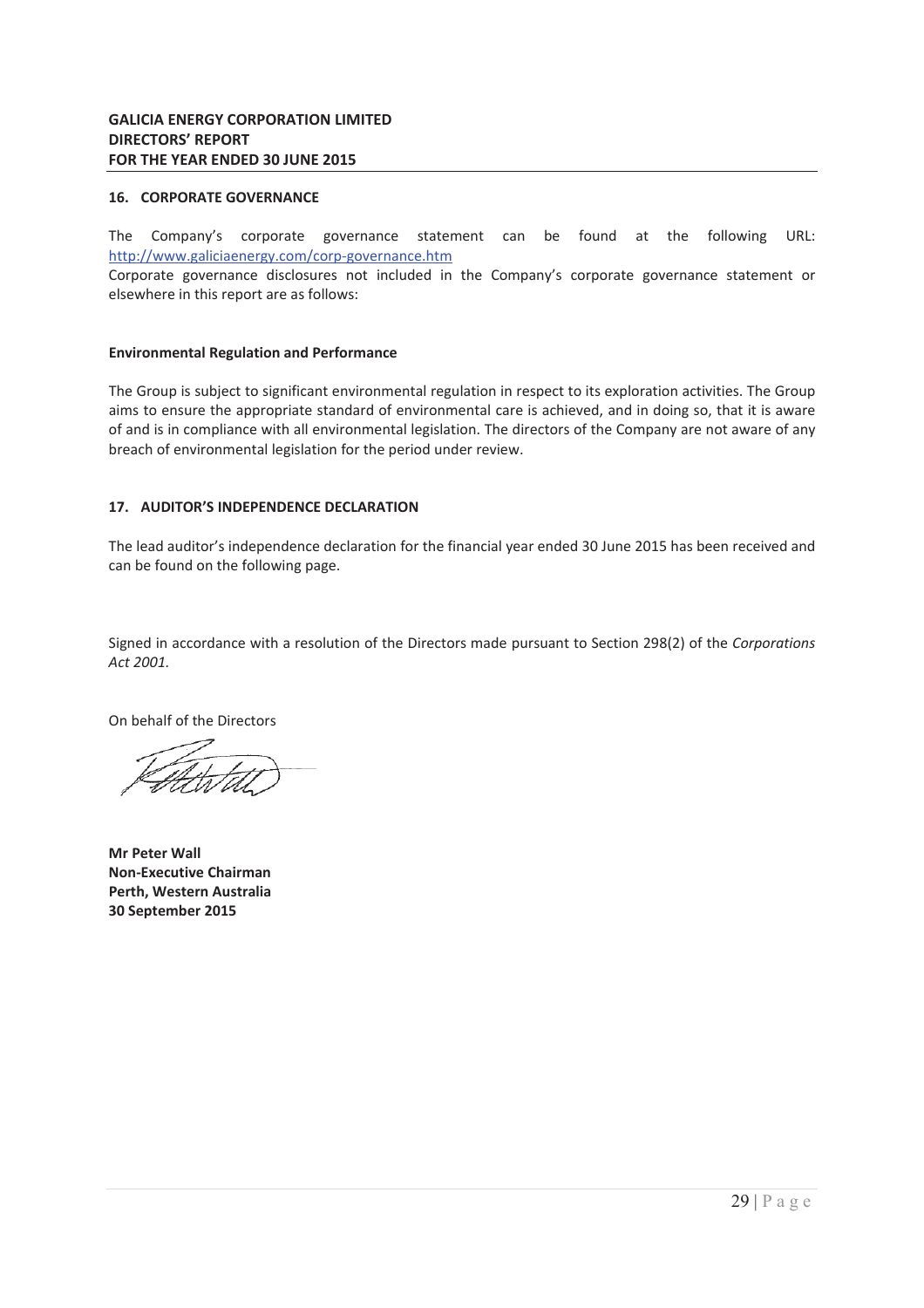

Pitcher Partners is an association of Independent firms Melbourne | Sydney | Perth | Adelaide | Brisbane | Newcastle

# **AUDITOR'S INDEPENDENCE DECLARATION**

# **To the Directors of Galicia Energy Corporation Limited**

In relation to the independent audit for the year ended 30 June 2015, to the best of my knowledge and belief there have been:

(i) No contraventions of the auditor independence requirements of the *Corporations Act 2001;* and

(ii) No contraventions of any applicable code of professional conduct.

This declaration is in respect of Galicia Energy Corporation Limited and the entities it controlled during the year.

Pilcher Pertners Corporate at Audit (WA) Pty Ltd

PITCHER PARTNERS CORPORATE & AUDIT (WA) PTY LTD

Sal Nulley

PAUL MULLIGAN Executive Director Perth, WA 30 September 2015

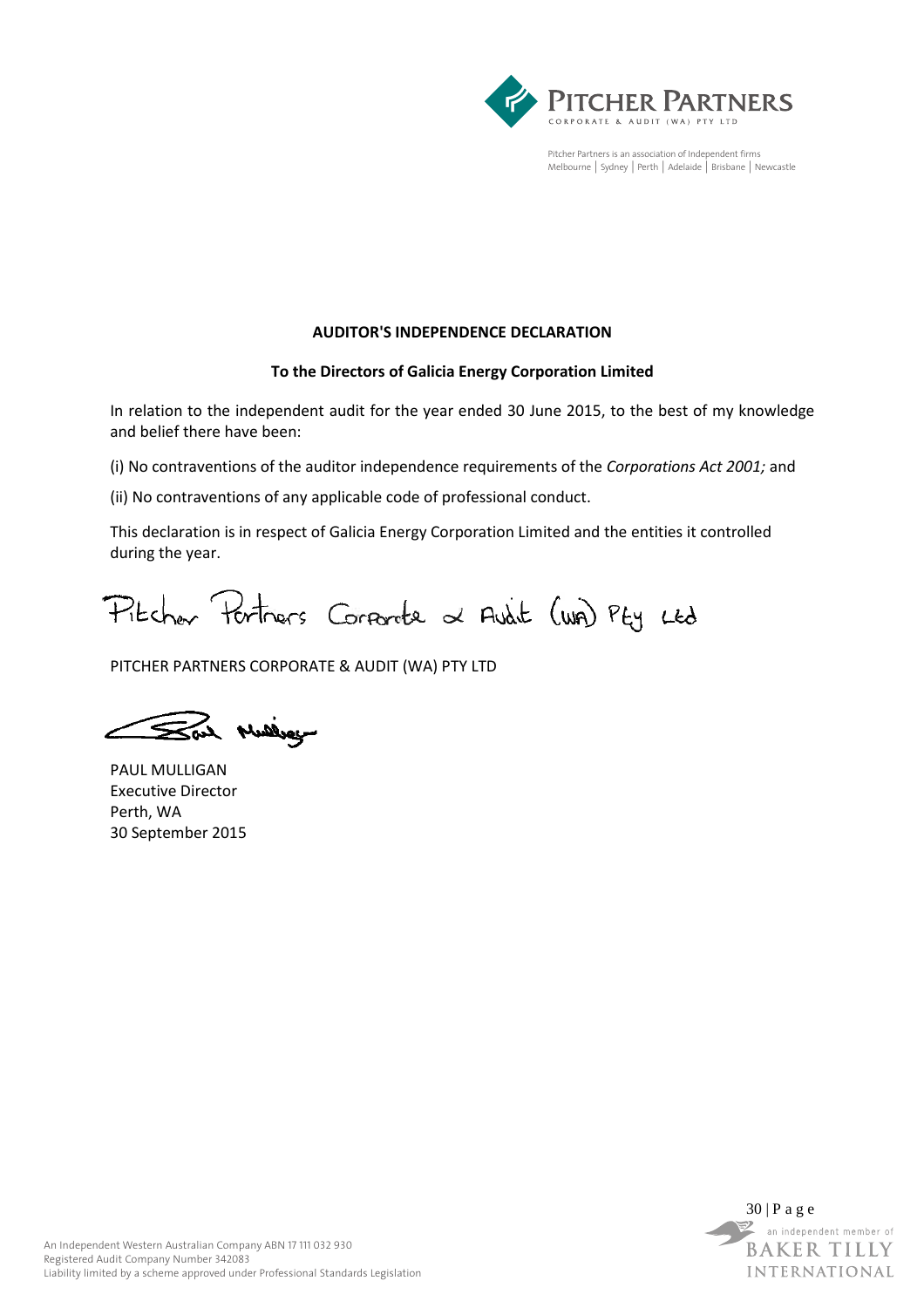# **GALICIA ENERGY CORPORATION LIMITED CONSOLIDATED STATEMENT OF COMPREHENSIVE INCOME FOR THE YEAR ENDED 30 JUNE 2015**

|                                                                | <b>Notes</b>   | 30-Jun-15      | 30-Jun-14   |
|----------------------------------------------------------------|----------------|----------------|-------------|
|                                                                |                | \$             | \$          |
|                                                                |                |                |             |
| Revenue and other income from continuing operations            | 6              | 25,039         | 223,246     |
| Employee benefits expense                                      | $\overline{7}$ | (187, 818)     | (306, 532)  |
| Administration expenses                                        | $\overline{7}$ | (1, 273, 693)  | (1,961,047) |
| Finance costs                                                  | 7              |                | (1,001)     |
| Depreciation & amortisation                                    | 7              | (2,013)        | (404)       |
| Impairment expense                                             | 12, 13         | (12,741,450)   |             |
| Share-based payments                                           | 17             | (65, 358)      | (372, 760)  |
| Foreign exchange loss                                          |                | (137)          | (4, 429)    |
| Loss from continuing operations before income tax              |                | (14, 245, 430) | (2,422,928) |
| Income tax expense                                             | 8              | (503)          | (39, 729)   |
| Loss from continuing operations after income tax               |                | (14, 245, 933) | (2,462,656) |
|                                                                |                |                |             |
| Other comprehensive income                                     |                |                |             |
| Items that may be reclassified subsequently to profit and loss |                |                |             |
| Exchange difference on translation of foreign operations       |                | (512, 262)     | (205, 049)  |
| Other comprehensive loss for the year, net of tax              |                | (512,262)      | (205, 049)  |
|                                                                |                |                |             |
| Total comprehensive loss for the year                          |                | (14,758,195)   | (2,667,706) |
|                                                                |                |                |             |

|                                                                            |    | Cents   | <u>Cents</u> |
|----------------------------------------------------------------------------|----|---------|--------------|
| Loss per share attributable to the ordinary equity holders of the company: |    |         |              |
| Basic loss per share - cents per share                                     | 19 | (4.553) | (3.804)      |
| Diluted loss per share - cents per share                                   | 19 | (4.553) | (3.804)      |

The Consolidated Statement of Comprehensive Income is to be read in conjunction with the accompanying notes to the financial statements.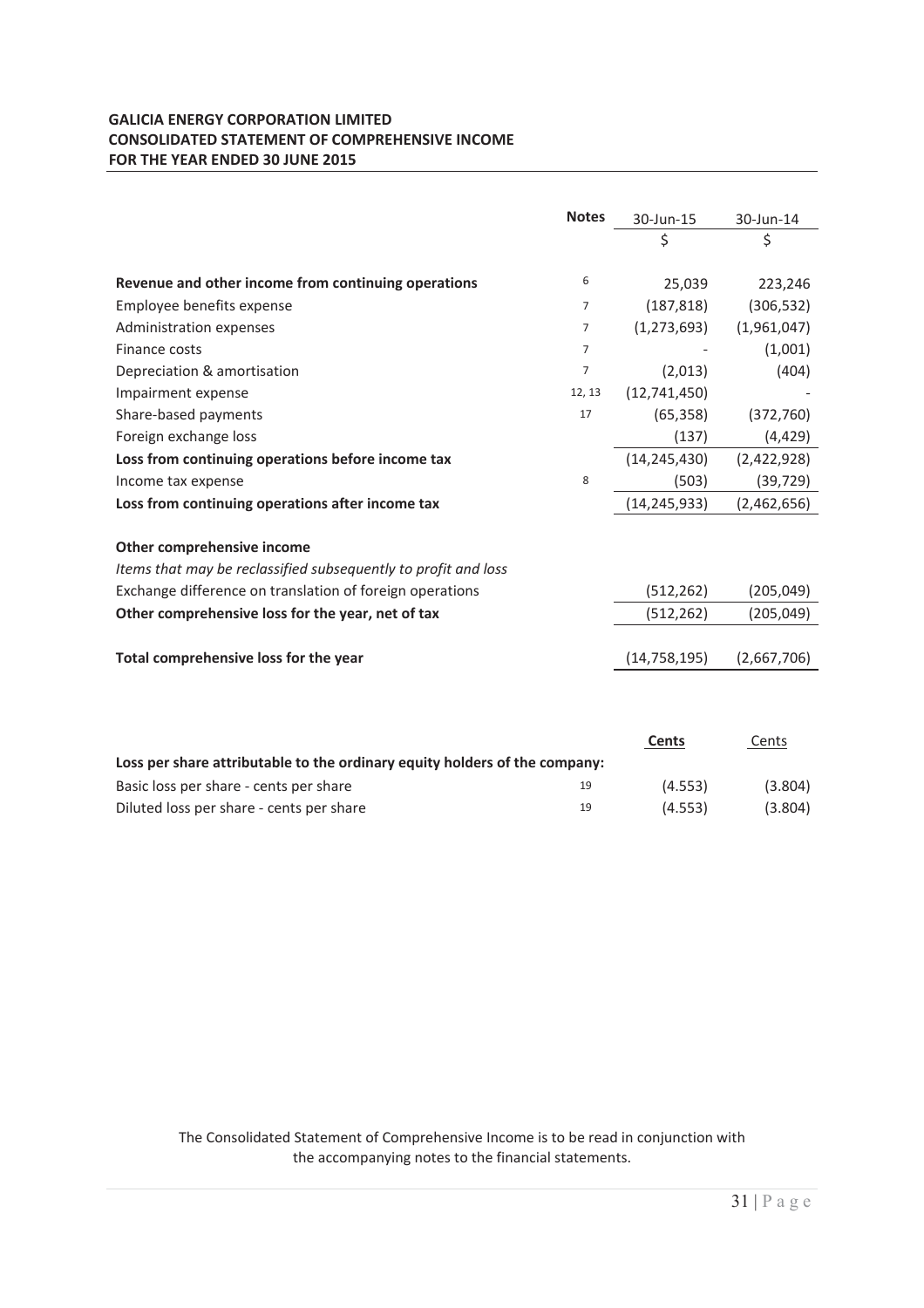# **GALICIA ENERGY CORPORATION LIMITED CONSOLIDATED STATEMENT OF FINANCIAL POSITION AS AT 30 JUNE 2015**

|                                  | <b>Notes</b> | 30-Jun-15      | 30-Jun-14      |
|----------------------------------|--------------|----------------|----------------|
|                                  |              | \$             | \$             |
| <b>Current Assets</b>            |              |                |                |
| Cash and cash equivalents        | 9            | 1,671,734      | 3,037,288      |
| Trade and other receivables      | 10           | 601,836        | 201,615        |
| <b>Total Current Assets</b>      |              | 2,273,570      | 3,238,903      |
|                                  |              |                |                |
| <b>Non-Current Assets</b>        |              |                |                |
| Other assets                     | 11           |                | 9,986          |
| Plant and equipment              | 12           | 8,651          | 96,403         |
| Exploration and evaluation costs | 13           |                | 10,806,987     |
| <b>Total Non-Current Assets</b>  |              | 8,651          | 10,913,376     |
| <b>TOTAL ASSETS</b>              |              | 2,282,221      | 14,152,279     |
|                                  |              |                |                |
| <b>Current Liabilities</b>       |              |                |                |
| Trade and other payables         | 14           | 196,684        | 644,937        |
| Provisions                       | 15           | 255,605        | 10,367         |
| <b>Total Current Liabilities</b> |              | 452,289        | 655,304        |
|                                  |              |                |                |
| <b>TOTAL LIABILITIES</b>         |              | 452,289        | 655,304        |
|                                  |              |                |                |
| <b>NET ASSETS</b>                |              | 1,829,932      | 13,496,975     |
|                                  |              |                |                |
| <b>Equity</b>                    |              |                |                |
| Contributed equity               | 16           | 28,545,811     | 25,520,017     |
| Reserves                         | 17           | (221, 258)     | 225,646        |
| <b>Accumulated losses</b>        | 18           | (26, 494, 621) | (12, 248, 688) |
| <b>TOTAL EQUITY</b>              |              | 1,829,932      | 13,496,975     |

The Consolidated Statement of Financial Position is to be read in conjunction with the accompanying notes to the financial statements.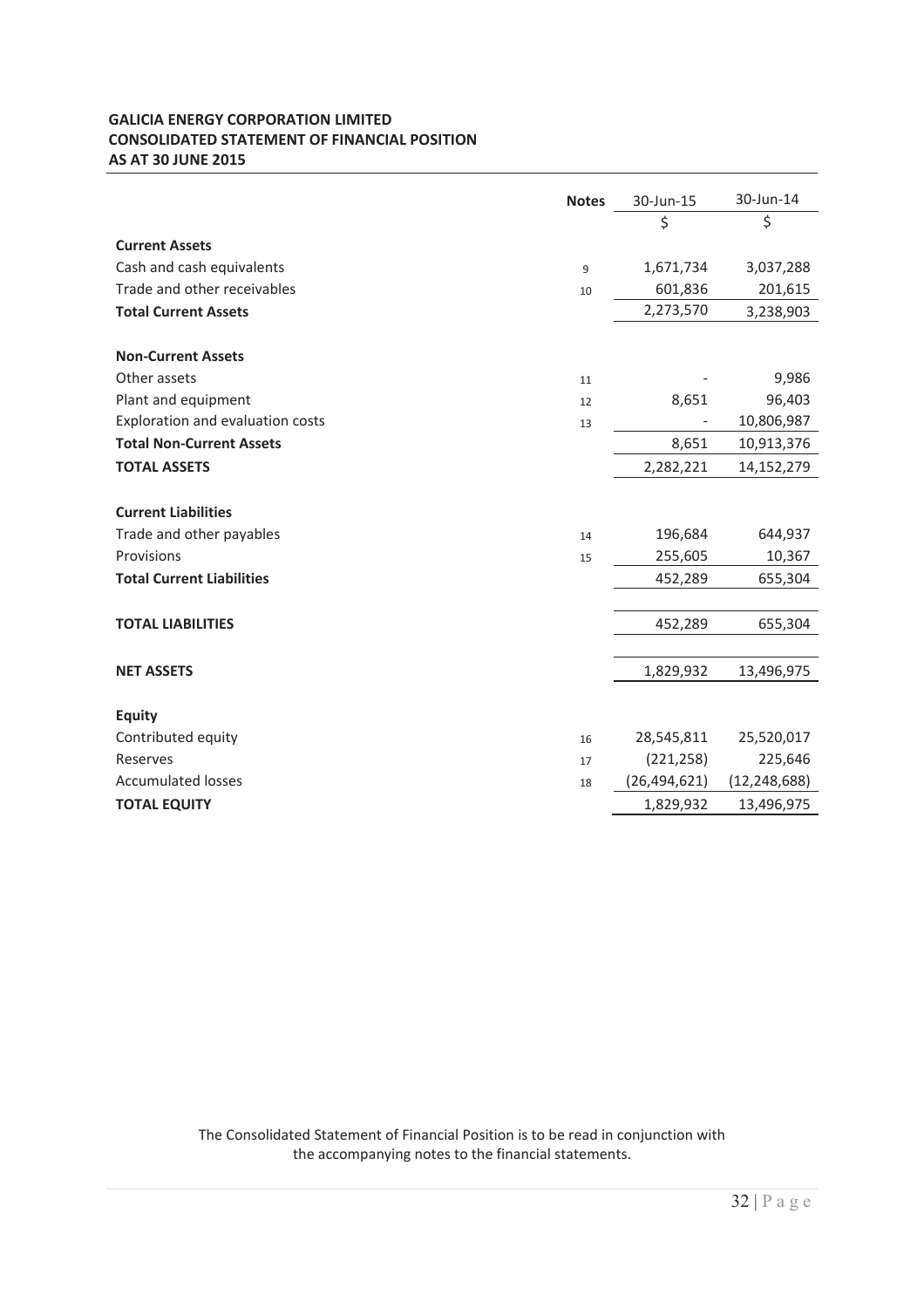## **GALICIA ENERGY CORPORATION LIMITED CONSOLIDATED STATEMENT OF CHANGES IN EQUITY FOR THE YEAR ENDED 30 JUNE 2015**

|                                                             | <b>Contributed</b><br><b>Equity</b> | <b>Option Premium</b><br><b>Reserves</b> | <b>Equity-based</b><br><b>Payment Reserve</b> | <b>Foreign Currency</b><br><b>Translation Reserve</b> | <b>Accumulated</b><br><b>Losses</b> | <b>Total</b><br>Equity |
|-------------------------------------------------------------|-------------------------------------|------------------------------------------|-----------------------------------------------|-------------------------------------------------------|-------------------------------------|------------------------|
|                                                             | Ś                                   | \$                                       | \$                                            | \$                                                    | \$                                  | \$                     |
| At 1 July 2013                                              | 11,058,427                          | 1,000                                    |                                               |                                                       | (9,786,032)                         | 1,273,395              |
| <b>Comprehensive income:</b>                                |                                     |                                          |                                               |                                                       |                                     |                        |
| Loss for the year                                           |                                     |                                          |                                               |                                                       | (2,462,656)                         | (2,462,656)            |
| Other comprehensive income                                  |                                     |                                          |                                               | (205, 049)                                            |                                     | (205, 049)             |
| Total comprehensive loss for the year                       |                                     |                                          |                                               | (205, 049)                                            | (2,462,656)                         | (2,667,705)            |
| Transactions with owners<br>in their<br>capacity as owners: |                                     |                                          |                                               |                                                       |                                     |                        |
| Issue of share capital                                      | 15,021,573                          |                                          |                                               |                                                       |                                     | 15,021,573             |
| Capital raising costs                                       | (559, 983)                          |                                          |                                               |                                                       |                                     | (559, 983)             |
| Equity-based payments                                       |                                     | 56,935                                   | 372,760                                       |                                                       |                                     | 429,695                |
| At 30 June 2014                                             | 25,520,017                          | 57,935                                   | 372,760                                       | (205, 049)                                            | (12, 248, 688)                      | 13,496,975             |
| At 1 July 2014                                              | 25,520,017                          | 57,935                                   | 372,760                                       | (205, 049)                                            | (12, 248, 688)                      | 13,496,975             |
| <b>Comprehensive income:</b>                                |                                     |                                          |                                               |                                                       |                                     |                        |
| Loss for the year                                           |                                     |                                          |                                               |                                                       | (14, 245, 933)                      | (14, 245, 933)         |
| Other comprehensive income                                  |                                     |                                          |                                               | (512, 262)                                            |                                     | (512, 262)             |
| Total comprehensive loss for the year                       |                                     |                                          |                                               | (512, 262)                                            | (14, 245, 933)                      | (14, 758, 195)         |
| Transactions with owners in their                           |                                     |                                          |                                               |                                                       |                                     |                        |
| capacity as owners:                                         |                                     |                                          |                                               |                                                       |                                     |                        |
| Issue of share capital                                      | 3,938,349                           |                                          |                                               |                                                       |                                     | 3,938,349              |
| Capital raising costs                                       | (912, 555)                          |                                          |                                               |                                                       |                                     | (912, 555)             |
| Equity-based payments                                       |                                     |                                          | 65,358                                        |                                                       |                                     | 65,358                 |
| At 30 June 2015                                             | 28,545,811                          | 57,935                                   | 438,118                                       | (717, 311)                                            | (26, 494, 621)                      | 1,829,932              |

The Consolidated Statement of Changes in Equity is to be read in conjunction with the accompanying notes to the financial statements.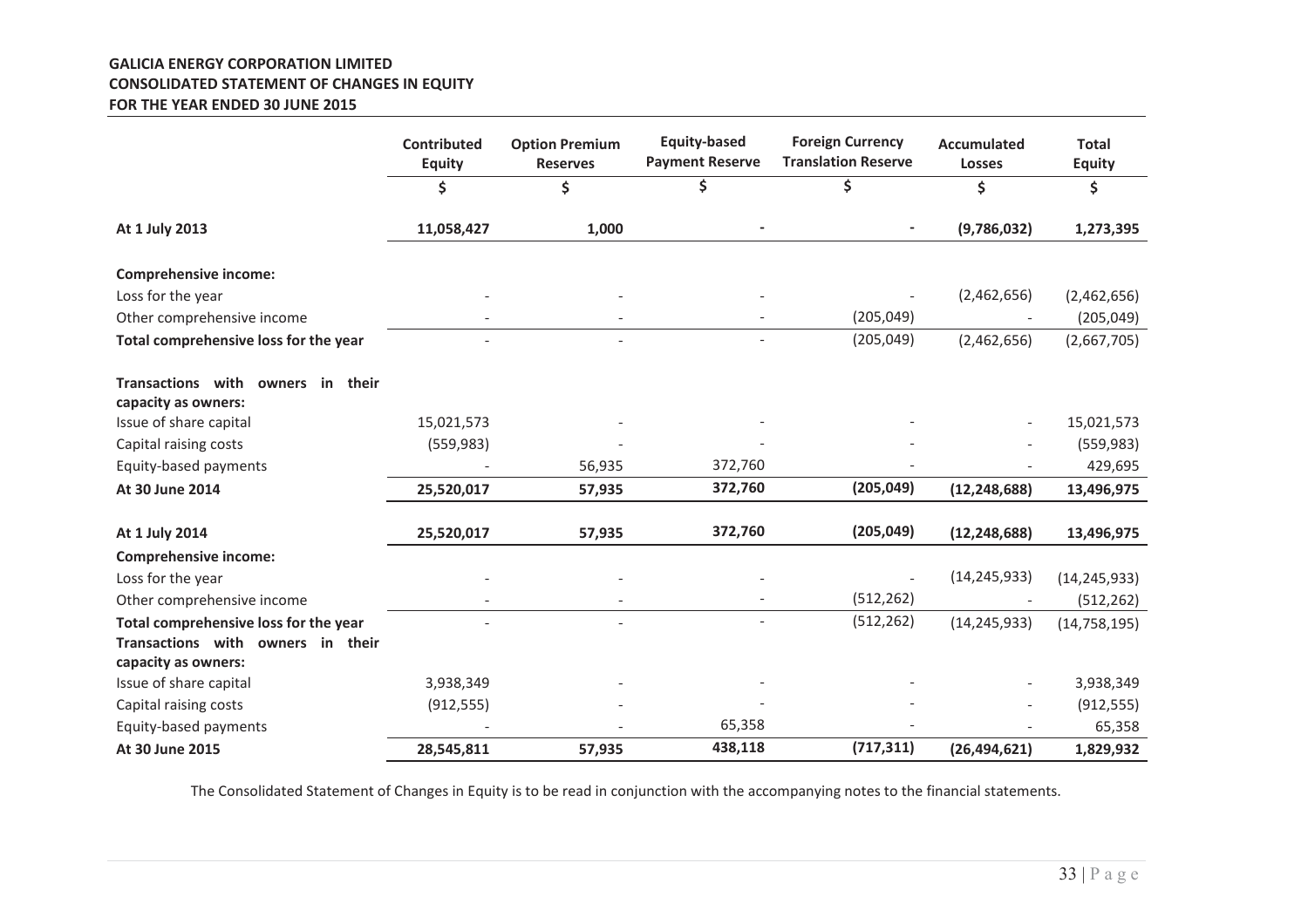# **GALICIA ENERGY CORPORATION LIMITED CONSOLIDATED STATEMENT OF CASH FLOWS FOR THE YEAR ENDED 30 JUNE 2015**

|                                                        | <b>Notes</b> | 30-Jun-15     | 30-Jun-14   |
|--------------------------------------------------------|--------------|---------------|-------------|
|                                                        |              | \$            | \$          |
| Cash flows used in operating activities                |              |               |             |
| Payment to suppliers & employees                       |              | (1,544,060)   | (1,392,927) |
| Interest received                                      |              | 24,201        | 25,240      |
| Borrowing costs                                        |              | (503)         | (39, 729)   |
| Net cash flows used in operating activities            | 9(b)         | (1,520,362)   | (1,407,416) |
| Cash flows used in investing activities                |              |               |             |
| Increase in loan receivables                           |              | (510,000)     |             |
| Payment for acquisition costs of project               |              |               | (873, 789)  |
| Payment for plant & equipment                          |              | (354, 589)    | (94, 377)   |
| Payment for exploration and evaluation costs           |              | (1, 493, 835) | (1,607,075) |
| Net cash flows used in investing activities            |              | (2,358,424)   | (2,575,241) |
|                                                        |              |               |             |
| <b>Cash flows from financing activities</b>            |              |               |             |
| Proceeds from issue of securities                      |              | 3,287,482     | 6,600,508   |
| Proceeds from unissued securities                      |              |               | 241,079     |
| Security issue transaction costs                       |              | (261, 688)    | (451,891)   |
| Net cash flows provided by financing activities        |              | 3,025,794     | 6,389,696   |
|                                                        |              |               |             |
| Net (decrease) / increase in cash and cash equivalents |              | (852, 992)    | 2,407,039   |
| Cash and cash equivalents at beginning of year         |              | 3,037,288     | 839,726     |
| Effect of exchange rate fluctuations on cash held      |              | (512, 562)    | (209, 477)  |
| Cash and cash equivalents at end of year               | 9(a)         | 1,671,734     | 3,037,288   |

The Consolidated Statement of Cash Flows is to be read in conjunction with the accompanying notes to the financial statements.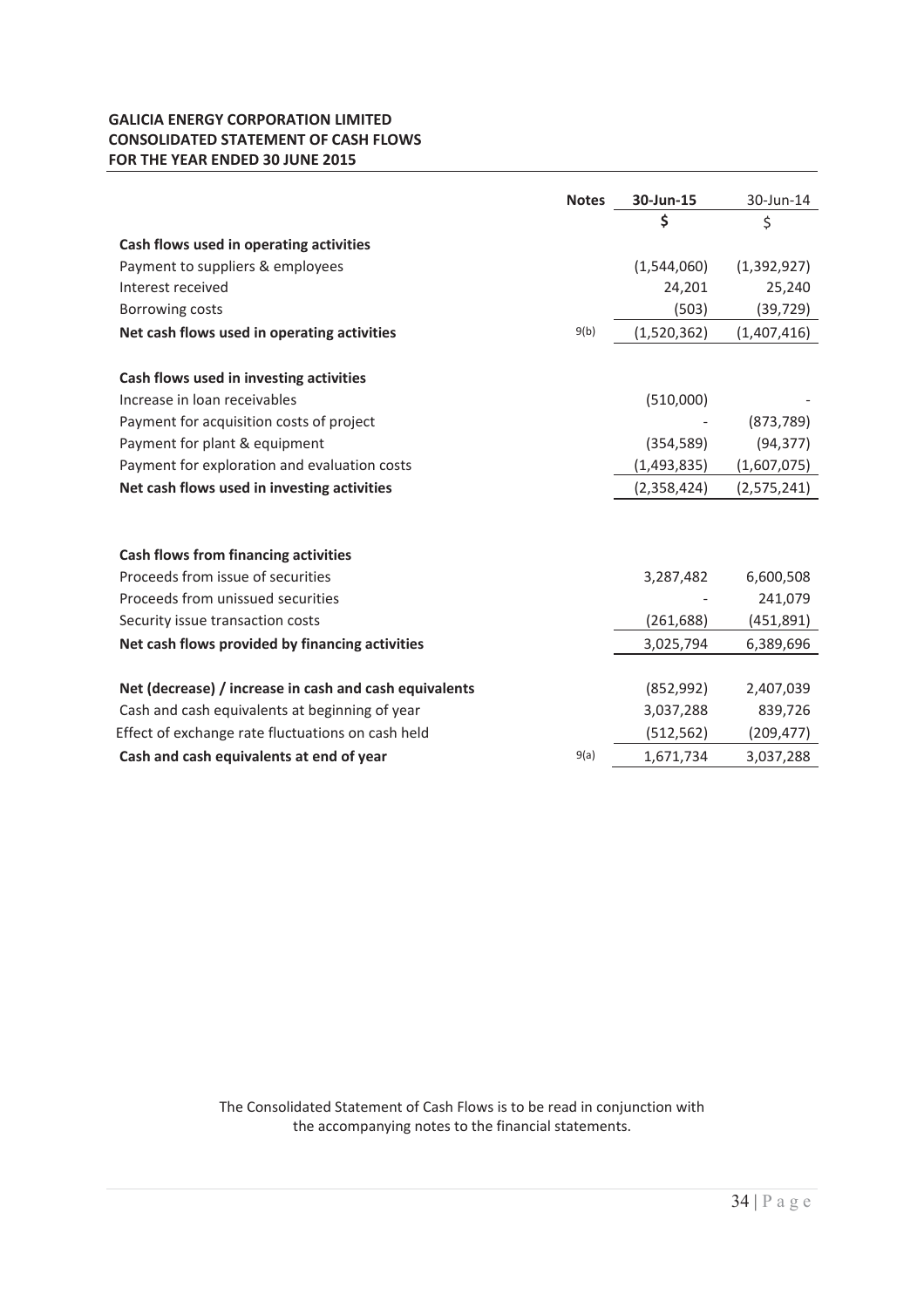# **1. REPORTING ENTITY**

Galicia Energy Corporation Limited ("the Company" or "Parent Entity") and its controlled entities (together the "Group") is a company limited by shares incorporated in Australia whose shares are publicly traded on the Australian Securities Exchange Limited ("ASX"). The addresses of its registered office and principal place of business are disclosed in the Corporate Directory of the annual report.

The separate financial statements of the Parent Entity have not been presented within this financial report as permitted by the *Corporations Act 2001*.

The nature of the operations and principal activities of the Company are described in the Directors' Report.

The financial report was authorised for issue on 30 September 2015.

# **2. BASIS OF PREPARATION**

# **(a) Statement of compliance**

The financial report is a general purpose financial report which has been prepared in accordance with Australian Accounting Standards, Australian Accounting Interpretations, other authoritative pronouncements of the Australian Accounting Standards Board ("AASB") and the *Corporations Act 2001*.The financial report of the Group also complies with International Financial Reporting Standards (IFRSs) and interpretations adopted by the International Accounting Standards Board. The Group is a for-profit entity for the purpose of preparing the financial statements.

## **(b) Basis of measurement**

Except for cash flow information, the financial report has been prepared on accrual basis and is based on historical costs, modified, where applicable, by the measurement at fair value of selected non-current assets, financial assets and financial liabilities. Material accounting policies adopted in preparation of this financial report are presented below and have been consistently applied unless otherwise stated.

# **(c) Functional and presentation currency**

The presentation currency of the Group is Australian dollars.

# **(d) Adoption of new and revised standards**

The Group has adopted all of the new, revised or amending Accounting Standards and Interpretations issued by the Australian Accounting Standards Board that are mandatory for the current reporting period. The adoption of these Accounting Standards and Interpretations did not have any significant impact on the financial performance or position of the Group.

Any new, revised or amending Accounting Standards or Interpretations that are not yet mandatory have not been early adopted.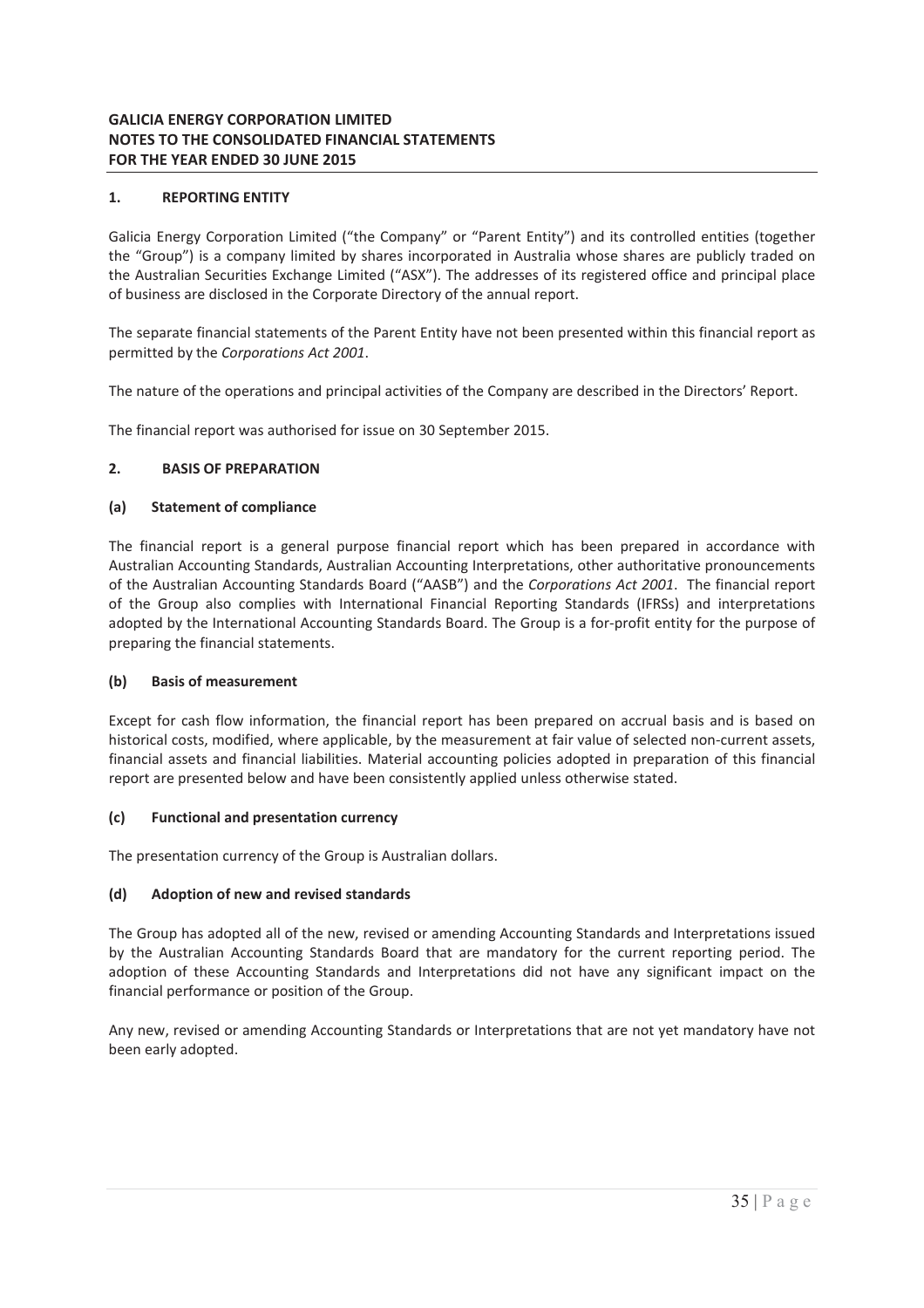# **2. BASIS OF PREPARATION (CONT)**

# **(e) Going Concern**

The consolidated financial statements have been prepared on a going concern basis, which contemplates the continuity of normal business activity and the realisation of assets and the settlement of liabilities in the normal course of business. The Group has incurred a net loss after tax for the year ended 30 June 2015 of \$14,245,933, and a net cash outflow from operations of \$1,520,362. As at 30 June 2015, the Group has net assets of \$1,829,932.

The Directors have reviewed the business outlook and cash flow forecasts after taking into account the planned capital raising of A\$6,000,000 (minimum) for the acquisition of TV2U, are of the opinion that the use of the going concern basis of accounting is appropriate as the Directors believe the Group will achieve the matters set out above and be able to pay its debts as and when they fall due.

The financial statements are normally prepared on the assumption that the Group is a going concern and will continue in operation for the foreseeable future. Hence, it is assumed that the Group has neither the intention nor the need to liquidate or curtail materially the scale of its operations. If such an intention or need exists, the financial statements may have to be prepared on a different basis and, if so, the basis used is disclosed.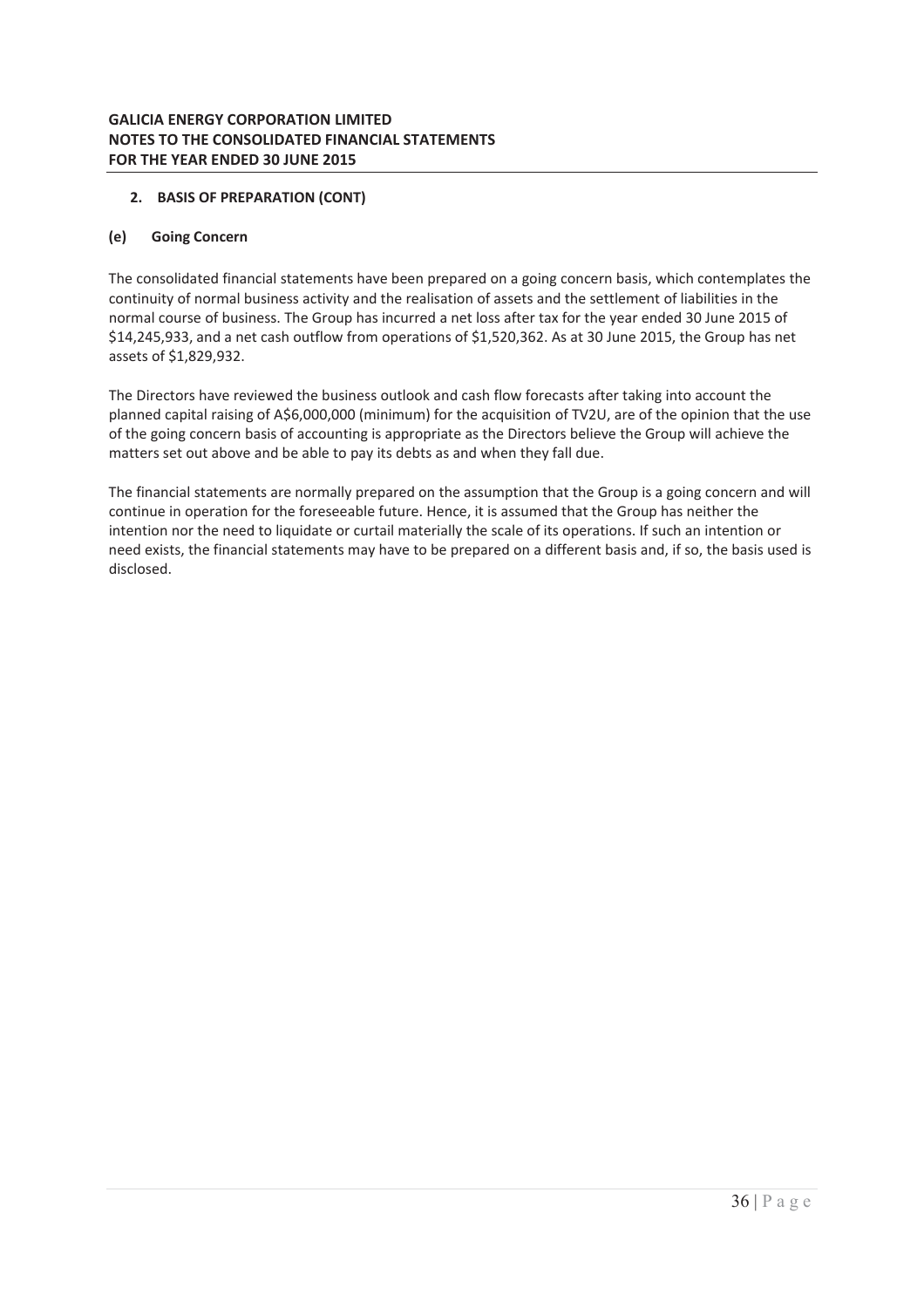The accounting policies set out below have been applied consistently in these financial statements.

# **(a) Basis of consolidation**

The consolidated financial statements incorporate the assets, liabilities, and results of entities controlled by Galicia Energy Corporation Limited ("Company" or "Parent Entity") at the end of the reporting period. The Group controls an entity when the Group is exposed to, or has rights to, variable returns from its involvement with the entity and has the ability to affect those returns through its power to direct the activities of the entity.

The financial statements of the subsidiaries are prepared for the same reporting period as the parent company, using consistent accounting policies.

In preparing the consolidated financial statements, all intercompany balances and transactions, income and expenses and profit and losses resulting from intra-group transactions have been eliminated in full.

Subsidiaries are fully consolidated from the date on which control is transferred to the Group and cease to be consolidated from the date on which control is transferred out of the Group. Control exists where the company has the power to govern the financial and operating policies of an entity so as to obtain benefits from its activities. The existence and effect of potential voting rights that are currently exercisable or convertible are considered when assessing when the Group controls another entity.

Business combinations have been accounted for using the acquisition method of accounting.

Unrealised gains or transactions between the Group and its associates are eliminated to the extent of the Group's interests in the associates. Unrealised losses are also eliminated unless the transaction provides evidence of an impairment of the asset transferred. Accounting policies of associates have been changed where necessary to ensure consistency with the policies adopted by the Group.

Non-controlling interests represent the portion of profit or loss and net assets in subsidiaries not held by the Group and are presented separately in the statement of comprehensive income and within equity in the consolidated statement of financial position. Losses are attributed to the non-controlling interests even if that results in a deficit balance.

The Group treats transactions with non-controlling interests that do not result in a loss of control as transactions with equity owners of the Group. A change in ownership interest results in an adjustment between the carrying amounts of the controlling and non-controlling interests to reflect their relative interests in the subsidiary. Any difference between the amount of the adjustment to non-controlling interests and any consideration paid or received is recognised within equity attributable to owners of the Company.

When the Group ceases to have control, joint control or significant influence, any retained interest in the entity is revalued to its fair value with the change in carrying amount recognised in the statement of comprehensive income. The fair value is the initial carrying amount for the purposes of subsequently accounting for the retained interest as an associate, joint controlled entity or financial asset. In addition, any amounts previously recognised in other comprehensive income in respect of that entity are accounted for as if the group had directly disposed of the related assets or liabilities. This may mean that amounts previously recognised in other comprehensive income are reclassified to the statement of comprehensive income.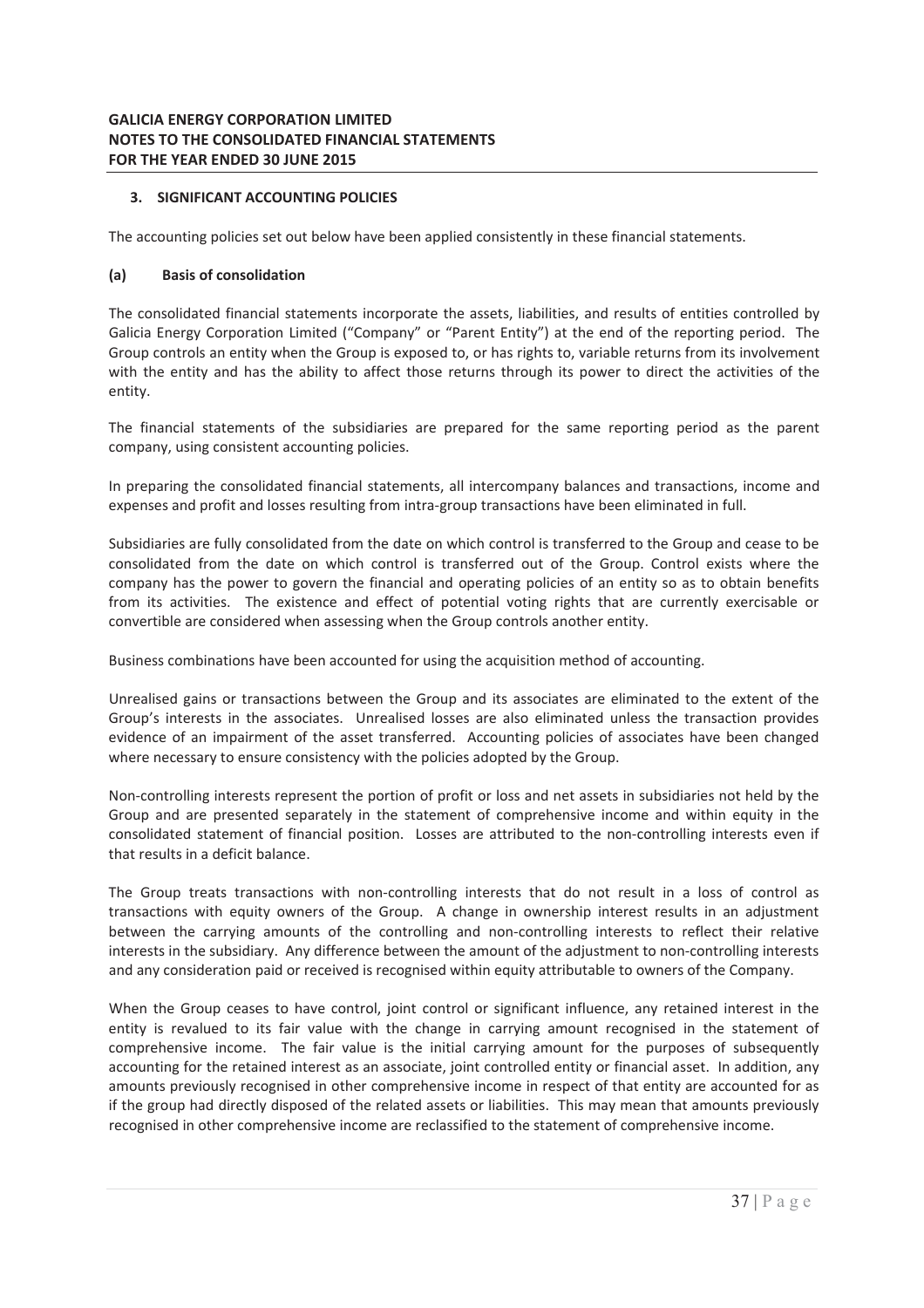# **3. SIGNIFICANT ACCOUNTING POLICIES (CONT)**

## **(b) Segment Reporting**

Operating segments are reported in a manner consistent with the internal reporting provided to the chief operating decision maker. The chief operating decision maker, who is responsible for allocating resources and assessing performance of the operating segments, has been identified as the Board of Directors.

## **(c) Asset acquisition**

When an asset acquisition does not constitute a business combination, the assets and liabilities are assigned a carrying amount based on their fair values in an asset purchase transaction and no deferred tax will arise in relation to the acquired assets and assumed liabilities, as the initial recognition exemption for deferred tax under AASB 112 *Income Taxes* applies. No goodwill will arise on the acquisition.

## **(d) Foreign currency translation**

# *(i) Functional and presentation currency*

These consolidated financial statements are presented in Australian dollars. The functional and presentation currency of the Company is Australian dollars. The functional currencies of the subsidiaries are Euro (EUR) and Ukraine Hryvnia (UAH) and Polish Zloty (ZL).

## *(ii) Transactions and balances*

Foreign currency transactions are translated into the functional currency using the exchange rates prevailing at the dates of the transactions. Foreign exchange gains and losses resulting from the settlement of such transactions and from the translation at year end exchange rates of monetary assets and liabilities denominated in foreign currencies are recognised in profit or loss, except when they are deferred in equity as qualifying cash flow hedges and qualifying net investment hedges or are attributable to part of the net investments in a foreign operation.

Foreign exchange gains and losses that relate to borrowings are presented in the Consolidated Statement of Comprehensive Income, within finance costs. All other foreign exchange gains and losses are presented in the Consolidated Statement of Comprehensive Income on a net basis within other income or other expenses.

## *(iii) Group companies*

The results and financial position of foreign operations (none of which has the currency of a hyperinflationary economy) that have a functional currency different from the presentation currency are translated into the presentation currency as follows:

- Assets and liabilities for each statement of financial position presented are translated at the closing rate at the reporting date,
- Revenue and expenses for each statement of comprehensive income are translated at average exchange rates (unless this is not a reasonable approximation of the cumulative effect of the rates prevailing on the transaction dates, in which case income and expenses are translated at the dates of the transactions), and
- All resulting exchange differences are recognised in other comprehensive income.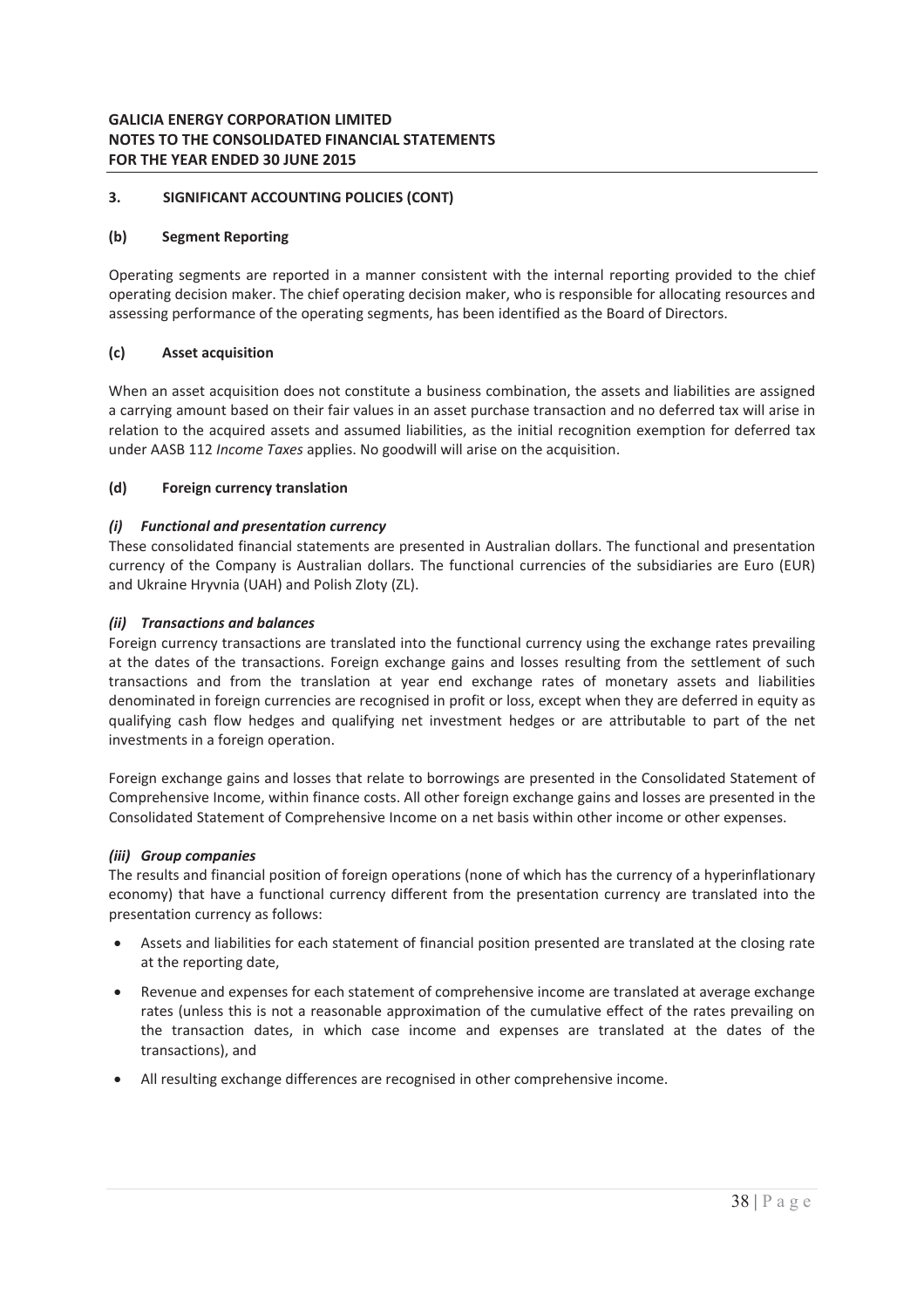# **3. SIGNIFICANT ACCOUNTING POLICIES (CONT)**

On consolidation, exchange differences arising from the translation of any net investment in foreign entities, and of borrowings and other financial instruments designated as hedges of such investments, are recognised in other comprehensive income. When a foreign operation is sold or any borrowings forming part of the net investment are repaid, the associated exchange differences are reclassified to profit or loss, as part of the gain or loss on sale.

## **(e) Revenue Recognition**

Revenue is recognised and measured at the fair value of the consideration received or receivable to the extent it is probable that the economic benefits will flow to the Group and the revenue can be reliably measured. The following specific recognition criteria must also be met before revenue is recognised:

## **Sale of Goods**

Revenue is recognised when the significant risks and rewards of ownership of the goods have passed to the buyer and the costs incurred or to be incurred in respect of the transaction can be measured reliably. Risks and rewards of ownership are considered passed to the buyer at the time of delivery of the goods to the customer.

## **Interest Income**

Revenue is recognised as interest accrues using the effective interest method. This is a method of calculating the amortised cost of a financial asset and allocating the interest income over the relevant period using the effective interest rate, which is the rate that exactly discounts estimated future cash receipts through the expected life of the financial asset to the net carrying amount of the financial asset.

# **(f) Income Tax**

Current tax assets and liabilities for the current and prior periods are measured at the amount expected to be recovered from or paid to the taxation authorities. The tax rates and tax laws used to compute the amount are those that are enacted or substantively enacted by the reporting date.

Deferred income tax is provided on all temporary differences at the reporting date between the tax bases of assets and liabilities and their carrying amounts for financial reporting purposes. Deferred income tax liabilities are recognised for all taxable temporary differences:

- x Except where the deferred income tax liability arises from the initial recognition of an asset or liability in a transaction that is not a business combination and, at the time of the transaction, affects neither the accounting profit nor taxable profit; and in respect of taxable temporary differences associated with investments in subsidiaries, associates and interests in joint ventures, deferred tax assets are only recognised to the extent that it is probable that the temporary differences will reverse in the foreseeable future and taxable profit will be available against which the temporary differences can be utilised.
- The carrying amount of deferred income tax assets is reviewed at each reporting date and reduced to the extent that it is no longer probable that sufficient taxable profit will be available to allow all or part of the deferred income tax asset to be utilised.

Deferred tax assets and deferred tax liabilities shall be offset only if:

(a) there is a legally enforceable right to set-off current tax assets against current tax liabilities; and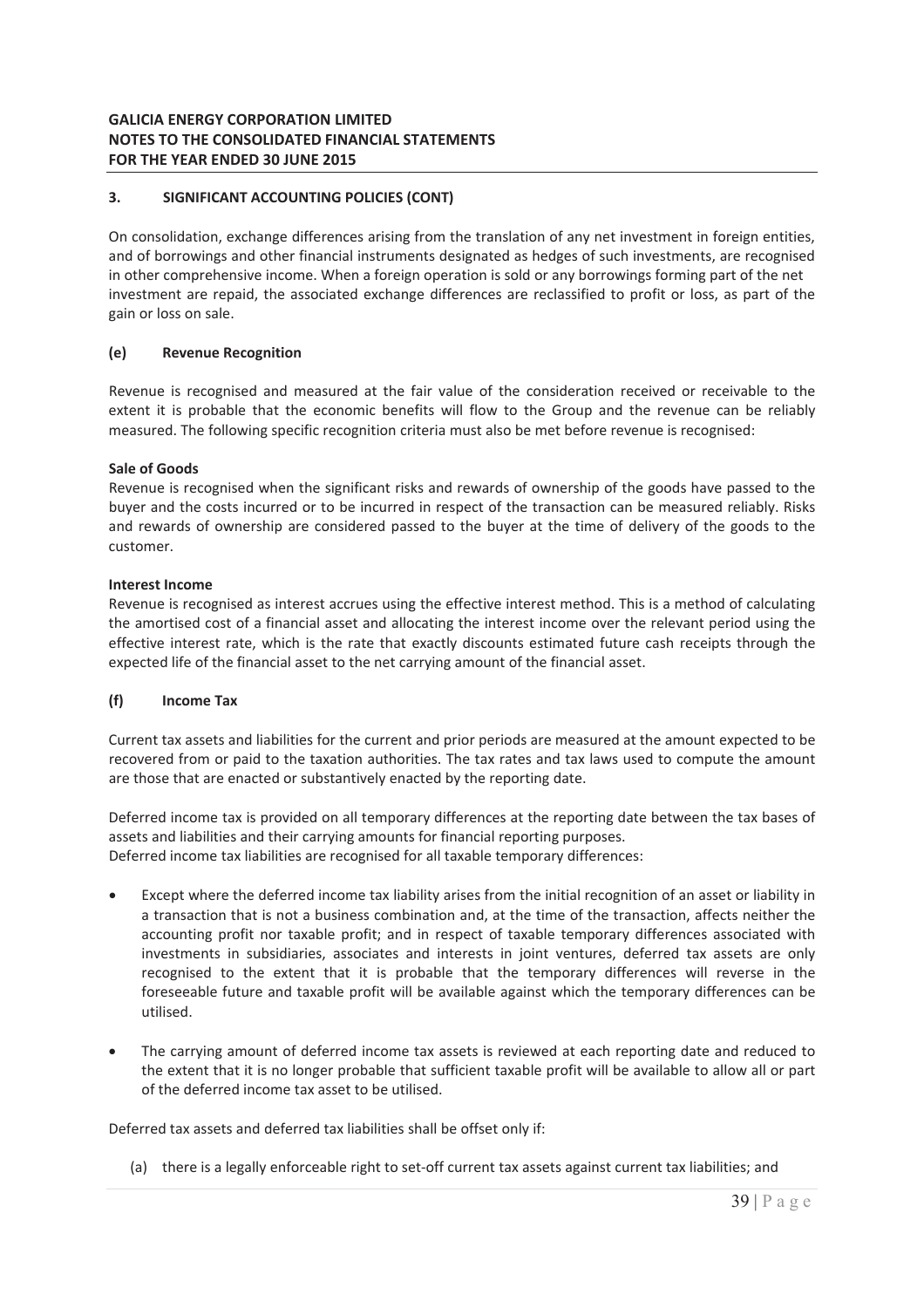## **(f) Income Tax (cont'd)**

- (b) the deferred tax assets and deferred tax liabilities relate to income taxes levied by the same taxation authority on either:
	- (i) the same taxable entity; or
	- (ii) different taxable entities which intend either to settle current tax liabilities and assets on a net basis, or to realise the assets and settle the liabilities simultaneously, in each future period in which significant amounts of deferred tax liabilities or assets are expected to be settled or recovered.

Deferred income tax assets and liabilities are measured at the tax rates that are expected to apply to the year when the asset is realised or the liability is settled, based on tax rates (and tax laws) that have been enacted or substantially enacted at the balance sheet date.

Income taxes relating to items recognised directly in equity are recognised in equity and not in the statement of comprehensive income.

## **(g) Goods and Services Tax**

Revenues, expenses and assets are recognised net of the amount of GST except when the GST incurred on a purchase of goods and services is not recoverable from the taxation authority, in which case the GST is recognised as part of the cost of acquisition of the asset or as part of the expense item as applicable, and receivables and payables, which are stated with the amount of GST included. The net amount of GST recoverable from, or payable to, the taxation authority is included as part of receivables or payables in the statement of financial position.

Cash flows are included in the statement of cash flows on a gross basis and the GST component of cash flows arising from investing and financing activities, which is recoverable from, or payable to, the taxation authority is classified as part of operating cash flows.

Commitments and contingencies are disclosed net of the amount of GST recoverable from, or payable to, the taxation authority.

## **(h) Cash and Cash Equivalents**

Cash and cash equivalents comprise cash at bank and in hand and short-term deposits with an original maturity of three months or less that are readily convertible to known amounts of cash and which are subject to an insignificant risk of changes in value.

For the purposes of the statement of cash flows, cash and cash equivalents consist of cash and cash equivalents as defined above, net of outstanding bank overdrafts. Bank overdrafts are included within interest-bearing loans and borrowings in current liabilities on the statement of cash flows.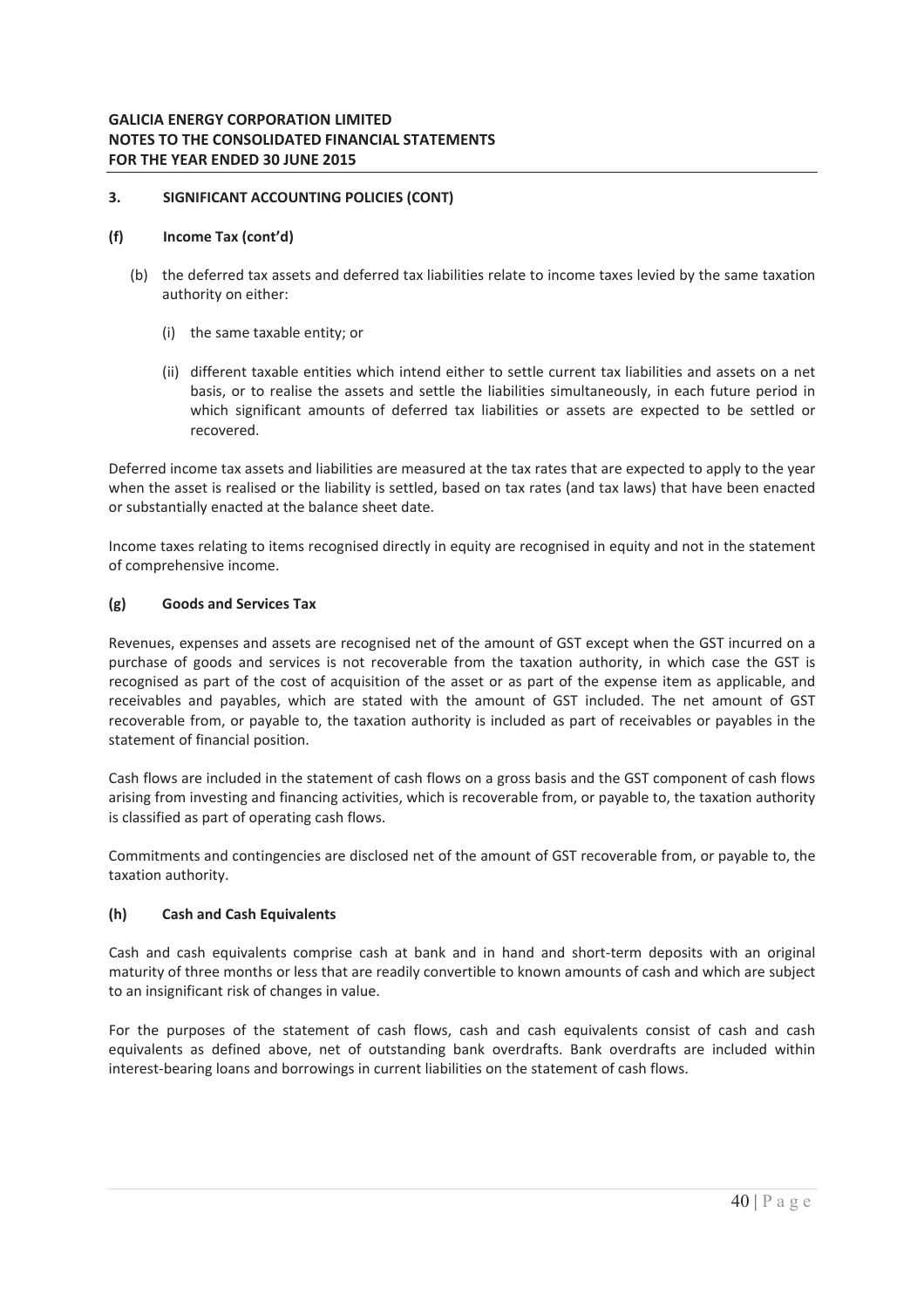# **3. SIGNIFICANT ACCOUNTING POLICIES (CONT)**

# **(i) Trade and Other Receivables**

Trade and other receivables, which generally have 30 day terms, are recognised initially at fair value and subsequently measured at amortised cost using the effective interest method, less an allowance for any uncollectible amounts.

Collectability of trade and other receivables is reviewed on an ongoing basis. Debts that are known to be uncollectible are written off when identified. An allowance for doubtful debts is raised when there is objective evidence that the Group will not be able to collect the debt.

## **(j) Plant and Equipment**

## **Owned assets**

Items of plant and equipment are stated at cost less accumulated depreciation (see below) and impairment losses.

Cost includes expenditures that are directly attributable to the acquisition of the asset. The cost of selfconstructed assets includes the cost of materials and direct labour, any other costs directly attributable to bringing the asset to a work condition for its intended use, and the costs of dismantling and removing the items and restoring the site on which they are located. Purchased software that is integral to the functionality of the related equipment is capitalised as part of that equipment.

When parts of an item of plant and equipment have different useful lives, they are accounted for as separate items (major components).

## **Subsequent costs**

The Group recognises in the carrying amount of an item of plant and equipment the cost of replacing part of such an item when that cost is incurred if it is probable that the future economic benefits embodied within the item will flow to the Group and the cost of the item can be measured reliably. All other costs are recognised in the statement of comprehensive income as an expense as incurred.

## **Depreciation**

Depreciation is charged to the statement of comprehensive income using a straight line method over the estimated useful lives of each part of an item of plant and equipment.

The estimated useful lives in the current financial year are as follows:

 $\bullet$  Plant and equipment – 3 years

The residual value, the useful life and the depreciation method applied to an asset are reassessed at least annually.

## **Impairment**

The carrying values of plant and equipment are reviewed for impairment at each reporting date, with recoverable amount being estimated when events or changes in circumstances indicate that the carrying value may be impaired.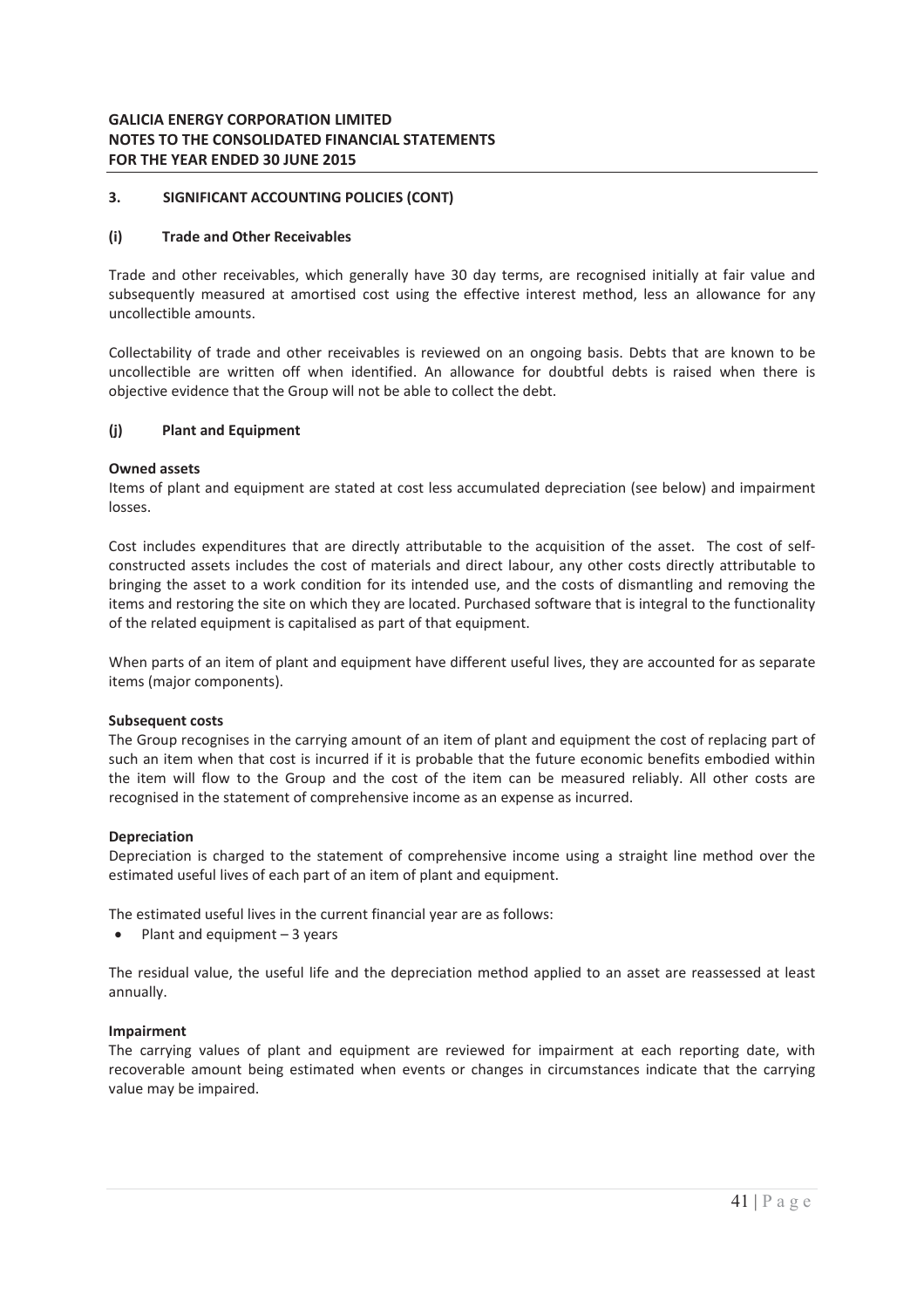# **3. SIGNIFICANT ACCOUNTING POLICIES (CONT)**

#### **(k) Exploration and evaluation costs**

Exploration and evaluation costs in relation to each separate area of interest are recognised as an exploration and evaluation asset in the year in which they are incurred where the following conditions are satisfied:

- (i) the rights to tenure of the area of interest are current; and
- (ii) at least one of the following conditions is also met:
	- the exploration and evaluation costs are expected to be recoups through successful development and exploration of the area of interest, or alternatively, by its sale: or
	- x exploration and evaluation activities in the area of interest have not at the reporting date reached a stage which permits a reasonable assessment of the existence or otherwise of economically
	- recoverable reserves, and active and significant operations in, or in relation to, the area of interest are continuing.

Exploration and evaluation assets are initially measured at cost and include acquisition of rights to explore, studies, exploration drilling, trenching and sampling and associated activities. General and administrative costs are only included in the measurement of exploration and evaluation costs where they relate directly to operational activities in a particular area of interest.

Exploration and evaluation assets are assessed for impairment when facts and circumstances suggest that the carrying amount of an exploration and evaluation asset may exceed its recoverable amount. The recoverable amount of the exploration and evaluation asset (for the cash generating unit(s) to which it has been allocated being no larger than the relevant area of interest) is estimated to determine the extent of the impairment loss (if any). Where an impairment loss subsequently reverses, the carrying amount of the asset is increased to the revised estimate of its recoverable amount, but only to the extent that the increased carrying amount does not exceed the carrying amount that would have been determined had no impairment loss been recognised for the asset in previous years.

When a decision to proceed to development is made the exploration and evaluation costs capitalised to that area are transferred to mine development within property, plant and equipment. All costs subsequently incurred to develop a mine prior to the start of mining operations within the area of interest are capitalised.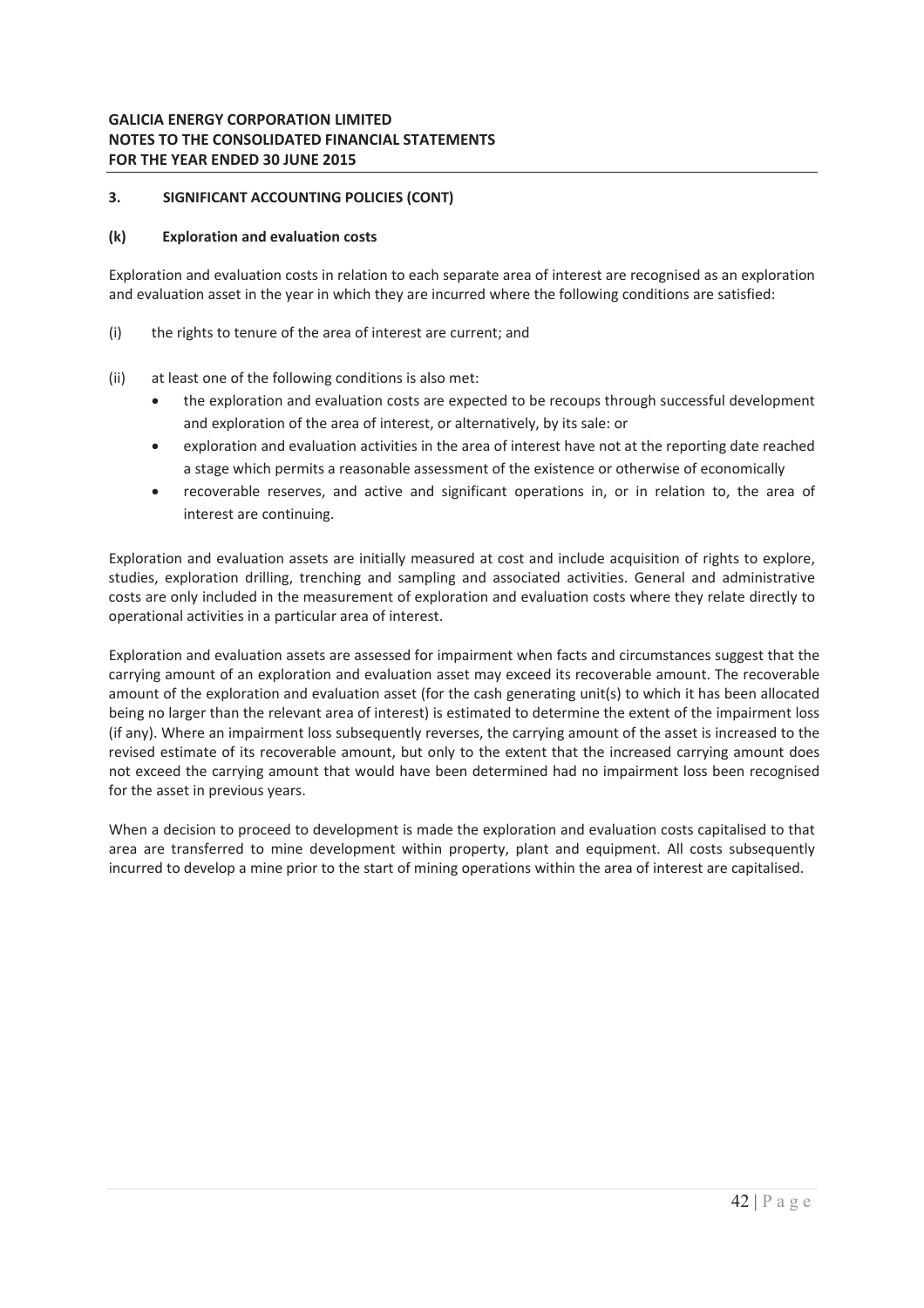#### **(l) Financial Assets**

Financial assets in the scope of AASB 139 *Financial Instruments: Recognition and Measurement* are classified as either financial assets at fair value through profit or loss, loans and receivables, held-to-maturity investments, or available-for-sale financial assets. When financial assets are recognised initially, they are measured at fair value, plus, in the case of investments not at fair value through profit or loss, directly attributable transaction costs. The Group determines the classification of its financial assets after initial recognition and, when allowed and appropriate, re-evaluates this designation at each financial year-end.

All regular way purchases and sales of financial assets are recognised on the trade date i.e. the date that the Group commits to purchase the asset. Regular way purchases or sales are purchases or sales of financial assets under contracts that require delivery of the assets within the period established generally by regulation or convention in the market place.

# *(i) Financial assets at fair value through profit or loss*

Financial assets classified as held for trading are included in the category 'financial assets at fair value through profit or loss'. Financial assets are classified as held for trading if they are acquired for the purpose of selling in the near term with the intention of making a profit. Derivatives are also classified as held for trading unless they are designated as effective hedging instruments. Gains or losses on investments held for trading are recognised in profit or loss.

## *(ii) Loans and receivables*

Loans and receivables including loan notes and loans to key management personnel are non-derivative financial assets with fixed or determinable payments that are not quoted in an active market. Such assets are carried at amortised cost using the effective interest method. Gains and losses are recognised in profit or loss when the loans and receivables are derecognised or impaired, as well as through the amortisation process.

## *(iii) Available for sale financial assets*

The fair values of investments that are actively traded in organised financial markets are determined by reference to quoted market bid prices at the close of business on the reporting date. For investments with no active market, fair values are determined using valuation techniques. Such techniques include: using recent arm's length market transactions; reference to the current market value of another instrument that is substantially the same; discounted cash flow analysis and option pricing models making as much use of available and supportable market data as possible and keeping judgemental inputs to a minimum.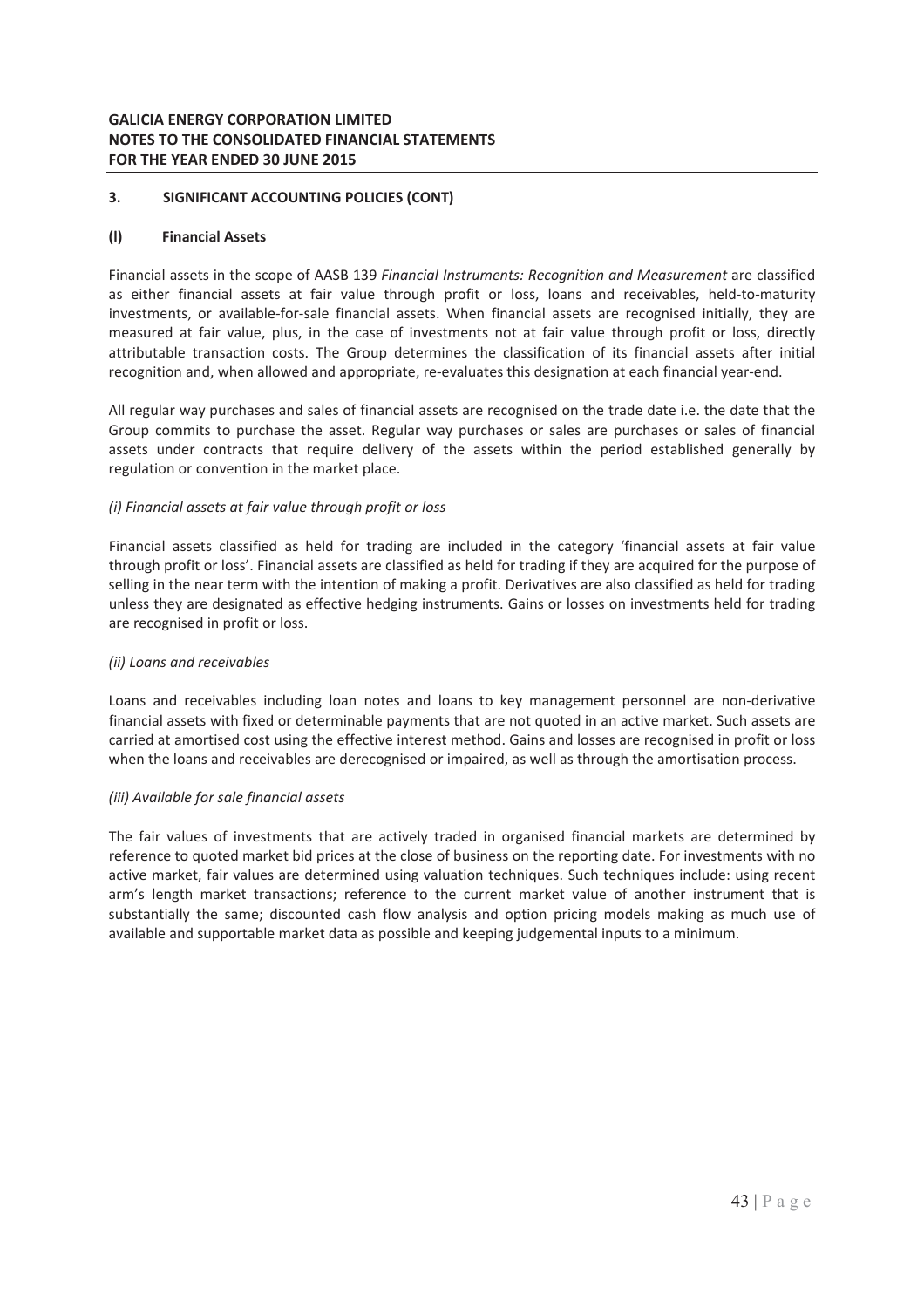#### **(m) Impairment of financial assets**

The Group assesses at each reporting date whether a financial asset or group of financial assets is impaired.

#### *(i) Financial assets carried at amortised cost*

If there is objective evidence that an impairment loss on loans and receivables carried at amortised cost has been incurred, the amount of the loss is measured as the difference between the asset's carrying amount and the present value of estimated future cash flows (excluding future credit losses that have not been incurred) discounted at the financial asset's original effective interest rate (i.e. the effective interest rate computed at initial recognition). The carrying amount of the asset is reduced either directly or through use of an allowance account. The amount of the loss is recognised in the statement of comprehensive income.

The Group first assesses whether objective evidence of impairment exists individually for financial assets that are individually significant, and individually or collectively for financial assets that are not individually significant. If it is determined that no objective evidence of impairment exists for an individually assessed financial asset, whether significant or not, the asset is included in a group of financial assets with similar credit risk characteristics and that group of financial assets is collectively assessed for impairment. Assets that are individually assessed for impairment and for which an impairment loss is or continues to be recognised are not included in a collective assessment of impairment.

If, in a subsequent period, the amount of the impairment loss decreases and the decrease can be related objectively to an event occurring after the impairment was recognised, the previously recognised impairment loss is reversed. Any subsequent reversal of an impairment loss is recognised in the statement of comprehensive income, to the extent that the carrying value of the asset does not exceed its amortised cost at the reversal date.

## *(ii) Financial assets carried at cost*

If there is objective evidence that an impairment loss has been incurred on an unquoted equity instrument that is not carried at fair value (because its fair value cannot be reliably measured), or on a derivative asset that is linked to and must be settled by delivery of such an unquoted equity instrument, the amount of the loss is measured as the difference between the asset's carrying amount and the present value of estimated future cash flows, discounted at the current market rate of return for a similar financial asset.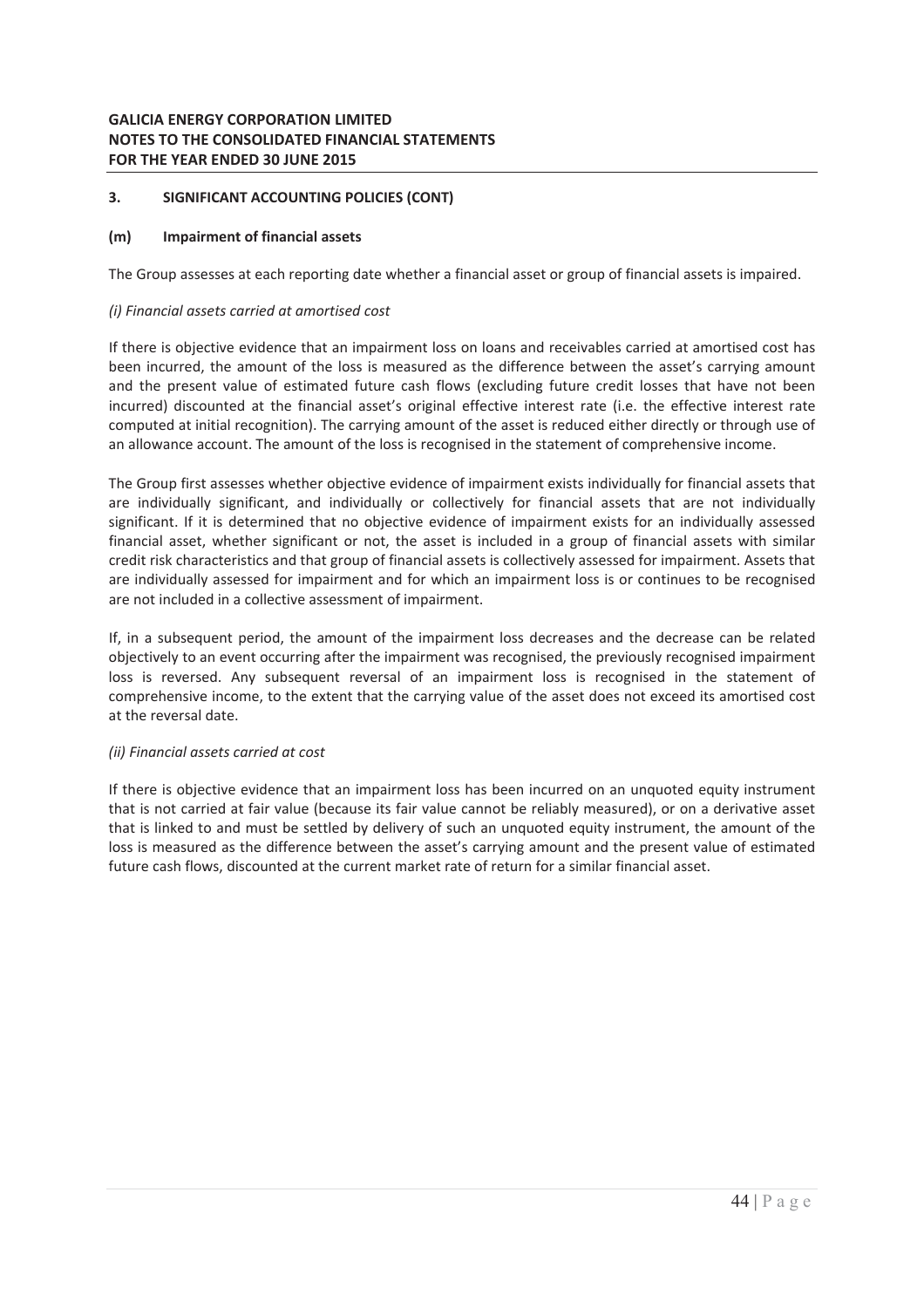## $(n)$  **Impairment of non-financial assets**

The Group assesses at each reporting date whether there is an indication that an asset may be impaired. If any such indication exists, or when annual impairment testing for an asset is required, the Group makes an estimate of the asset's recoverable amount. An asset's recoverable amount is the higher of its fair value less costs to sell and its value in use and is determined for an individual asset, unless the asset does not generate cash inflows that are largely independent of those from other assets or groups of assets and the asset's value in use cannot be estimated to be close to its fair value. In such cases, the asset is tested for impairment as part of the cash-generating unit to which it belongs. When the carrying amount of an asset or cashgenerating unit exceeds its recoverable amount, the asset or cash-generating unit is considered impaired and is written down to its recoverable amount.

In assessing value in use, the estimated future cash flows are discounted to their present value using a pretax discount rate that reflects current market assessments of the time value of money and the risks specific to the asset. Impairment losses relating to continuing operations are recognised in those expense categories consistent with the function of the impaired asset unless the asset is carried at revalued amount (in which case the impairment loss is treated as a revaluation decrease).

An assessment is also made at each reporting date as to whether there is any indication that previously recognised impairment losses may no longer exist or may have decreased. If such indication exists, the recoverable amount is estimated. A previously recognised impairment loss is reversed only if there has been a change in the estimates used to determine the asset's recoverable amount since the last impairment loss was recognised. If that is the case the carrying amount of the asset is increased to its recoverable amount. That increased amount cannot exceed the carrying amount that would have been determined, net of depreciation, had no impairment loss been recognised for the asset in prior years. Such reversal is recognised in the statement of comprehensive income unless the asset is carried at revalued amount, in which case the reversal is treated as a revaluation increase. After such a reversal the depreciation charge is adjusted in future periods to allocate the asset's revised carrying amount, less any residual value, on a systematic basis over its remaining useful life.

## **(o) Trade and Other Payables**

Trade payables and other payables are carried at amortised cost. They represent liabilities for goods and services provided to the Group prior to the end of the financial year that are unpaid and arise when the Group becomes obliged to make future payments in respect of the purchase of these goods and services. The amounts are unsecured and are usually paid within 30 days of recognition.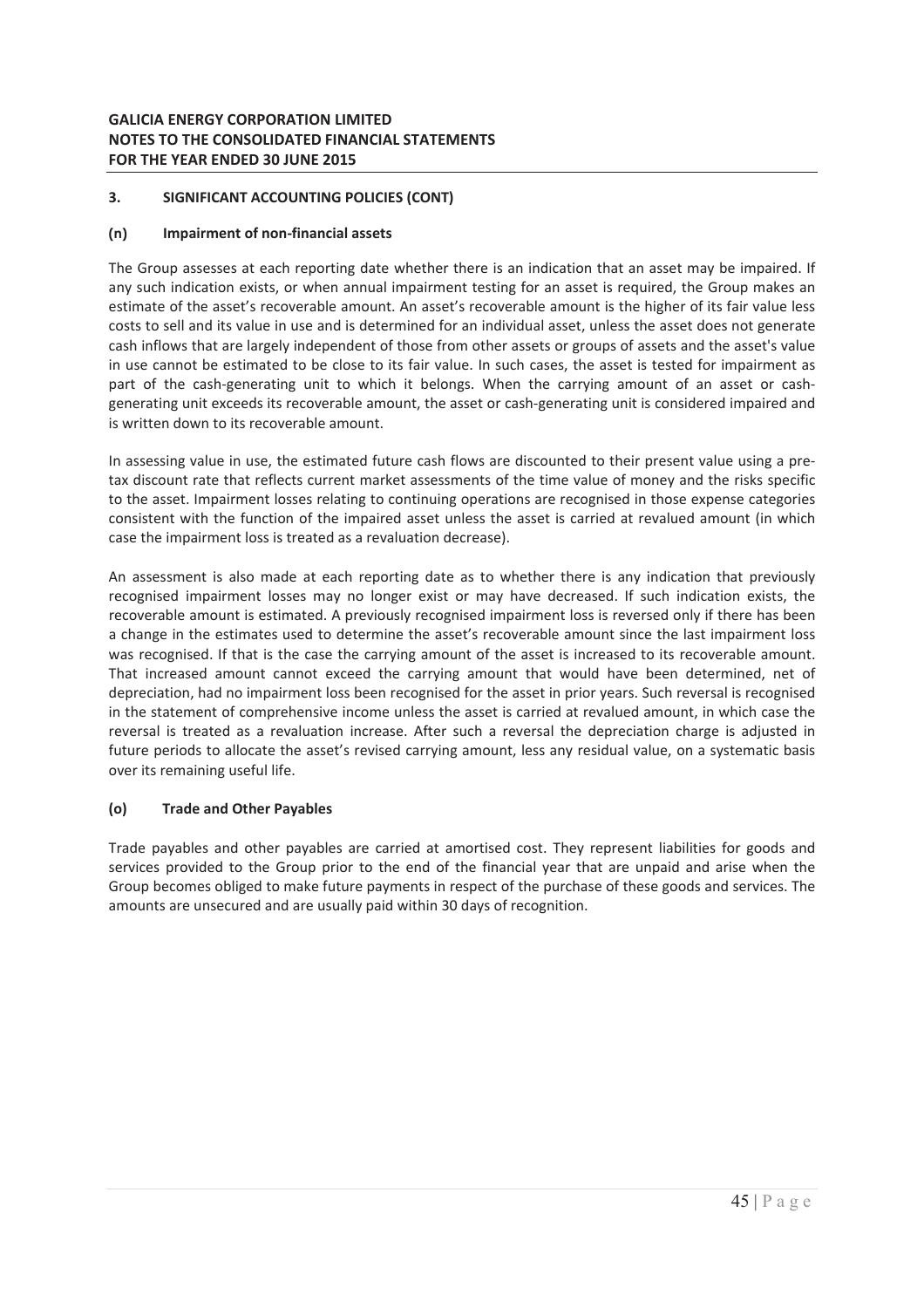## **(p) Provisions and Employee Leave Benefits**

Provisions are recognised when the Group has a present obligation (legal or constructive) as a result of a past event, it is probable that an outflow of resources embodying economic benefits will be required to settle the obligation and a reliable estimate can be made of the amount of the obligation.

When the Group expects some or all of a provision to be reimbursed, for example under an insurance contract, the reimbursement is recognised as a separate asset but only when the reimbursement is virtually certain. The expense relating to any provision is presented in the statement of comprehensive income net of any reimbursement.

Provisions are measured at the present value of management's best estimate of the expenditure required to settle the present obligation at the balance sheet date. If the effect of the time value of money is material, provisions are discounted using a current pre-tax rate that reflects the time value of money and the risks specific to the liability. The increase in the provision resulting from the passage of time is recognised in finance costs.

## *Employee Leave Benefits*

## *Wages, salaries, annual leave and sick leave*

Liabilities for wages and salaries, including non-monetary benefits and annual leave expected to be settled within 12 months of the reporting date are recognised in respect of employees' services up to the reporting date. They are measured at the amounts expected to be paid when the liabilities are settled.

## **(q) Contributed Equity**

Ordinary shares are classified as equity. Incremental costs directly attributable to the issue of new shares or options are shown in equity as a deduction, net of tax, from the proceeds.

## **(r) Earnings Per Share**

## *Basic earnings per share*

Basic earnings per share is determined by dividing net profit or loss after income tax attributable to members of the Group, excluding any costs of servicing equity other than ordinary shares, by the weighted average number of ordinary shares outstanding during the financial year, adjusted for bonus elements in ordinary shares issued during the year.

## *Diluted earnings per share*

Diluted earnings per share is calculated as net profit or loss attributable to members of the parent, adjusted for:

- costs of servicing equity (other than dividends) and preference share dividends;
- the after tax effect of dividends and interest associated with dilutive potential ordinary shares that have been recognised as expenses; and
- other non-discretionary changes in revenues or expenses during the period that would result from the dilution of potential ordinary shares; divided by the weighted average number of ordinary shares and dilutive potential ordinary shares, adjusted for any bonus element.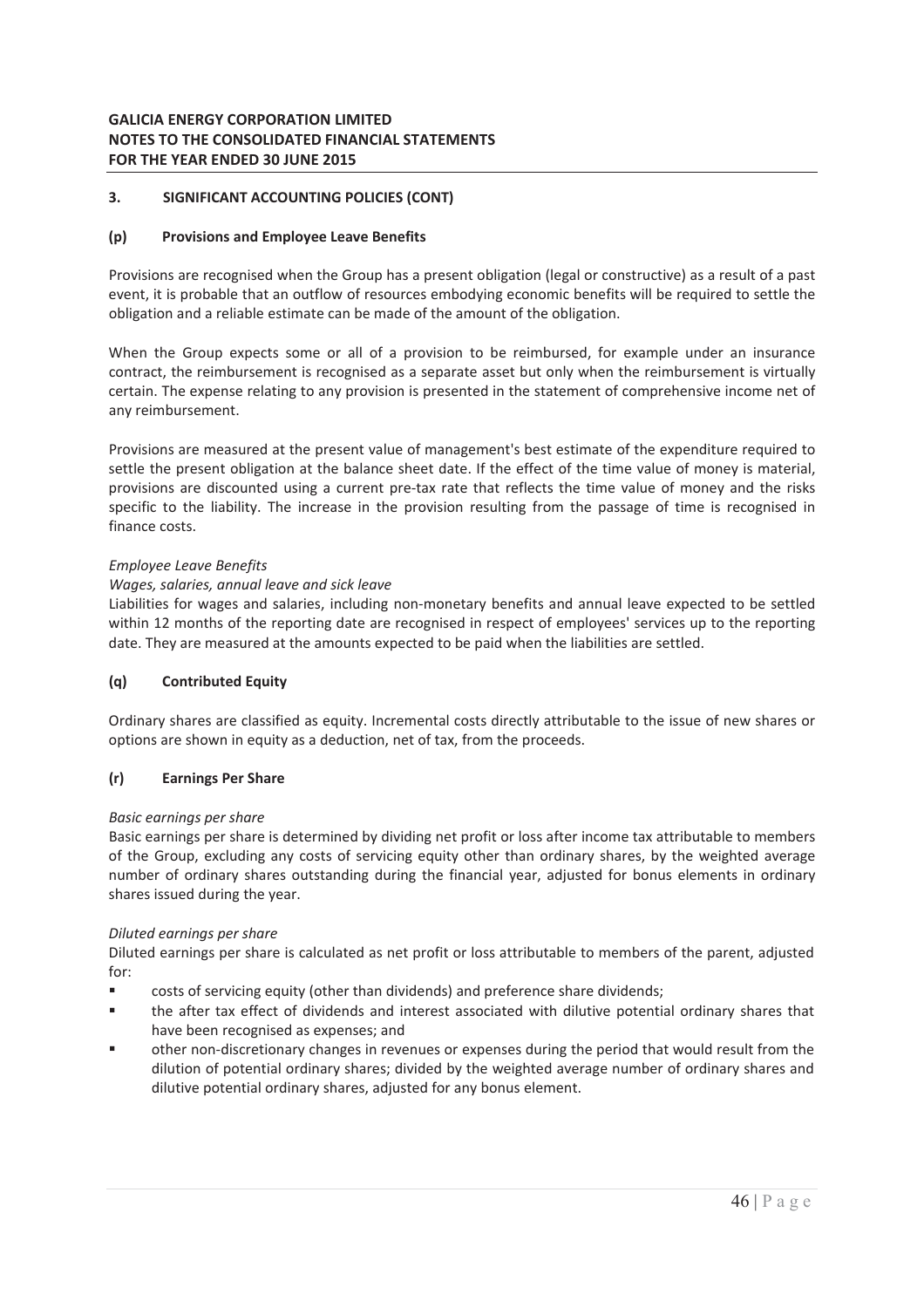# **3. SIGNIFICANT ACCOUNTING POLICIES (CONT)**

## **(s) ShareͲBased Payments**

The Group provides benefits to employees (including senior executives) of the Group in the form of sharebased payments, whereby employees render services in exchange for shares or rights over shares (equitysettled transactions).

When provided, the cost of these equity-settled transactions with employees is measured by reference to the fair value of the equity instruments at the date at which they are granted. The fair value is determined by an external valuer using a black-scholes model.

In valuing equity-settled transactions, no account is taken of any performance conditions, other than conditions linked to the price of the shares of the company (market conditions) if applicable.

The cost of equity-settled transactions is recognised, together with a corresponding increase in equity, over the period in which the performance and/or service conditions are fulfilled, ending on the date on which the relevant employees become fully entitled to the award (the vesting period).

If the terms of an equity-settled award are modified, as a minimum an expense is recognised as if the terms had not been modified. In addition, an expense is recognised for any modification that increases the total fair value of the share-based payment arrangement, or is otherwise beneficial to the employee, as measured at the date of modification.

The cumulative expense recognised for equity-settled transactions at each reporting date until vesting date reflects (i) the extent to which the vesting period has expired and (ii) the Group's best estimate of the number of equity instruments that will ultimately vest. No adjustment is made for the likelihood of market performance conditions being met as the effect of these conditions is included in the determination of fair value at grant date. The statement of comprehensive income charge or credit for a period represents the movement in cumulative expense recognised as at the beginning and end of that period.

No expense is recognised for awards that do not ultimately vest, except for awards where vesting is only conditional upon a market condition.

If an equity-settled award is cancelled, it is treated as if it had vested on the date of cancellation, and any expense not yet recognised for the award is recognised immediately. However, if a new award is substituted for the cancelled award and designated as a replacement award on the date that it is granted, the cancelled and new award are treated as if they were a modification of the original award, as described in the previous paragraph.

The dilutive effect, if any, of outstanding options is reflected as additional share dilution in the computation of earnings per share.

# **(t) Comparative information**

When required by Accounting Standards, comparative information has been reclassified to be consistent with the presentation in the current year.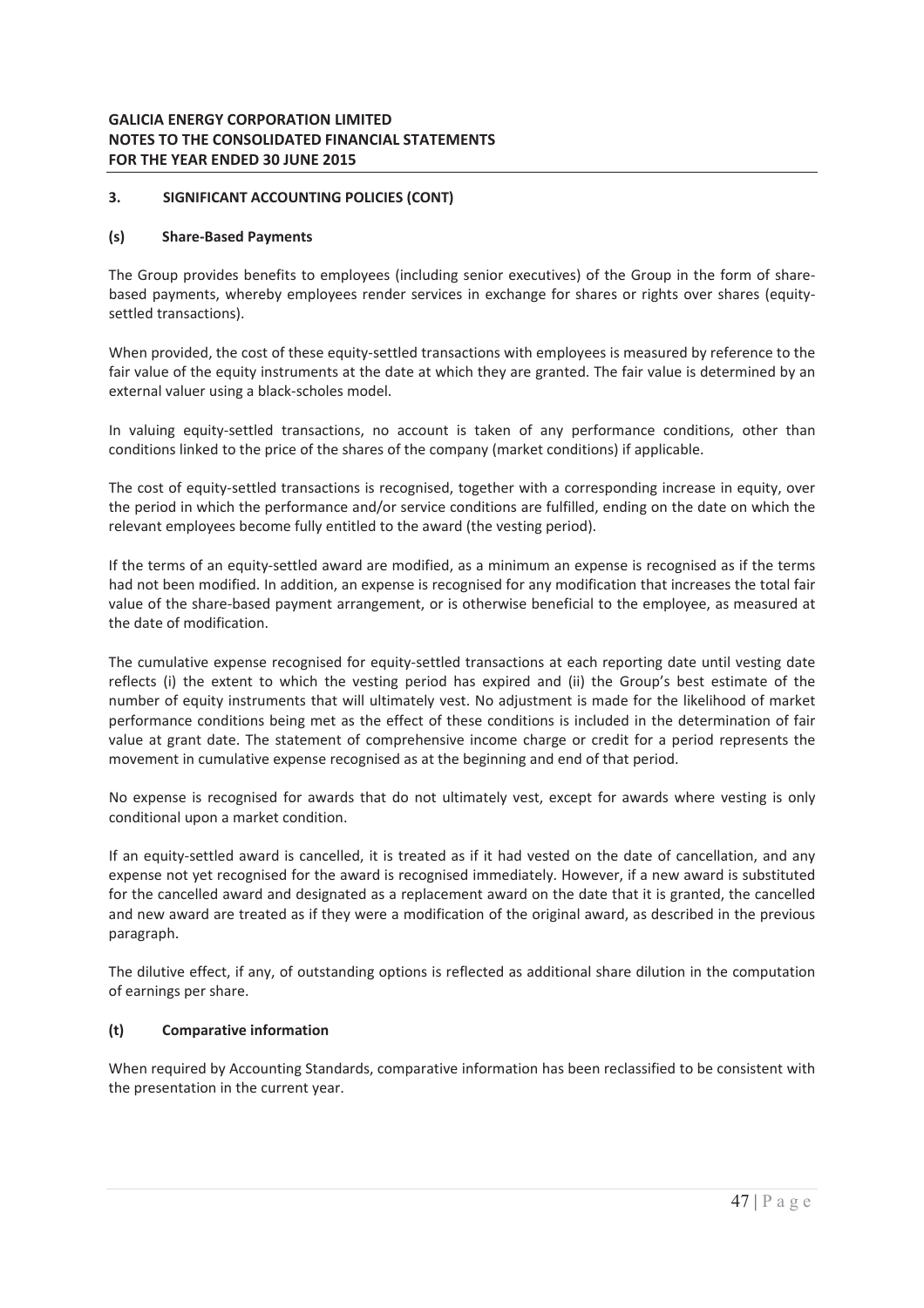# **3. SIGNIFICANT ACCOUNTING POLICIES (CONT)**

## **(u) Significant Accounting Estimates and Judgments**

#### *Significant accounting judgments*

In the process of applying the Group's accounting policies, management has made the following judgments, apart from those involving estimations, which have the most significant effect on the amounts recognised in the financial statements.

## *Exploration and evaluation assets*

The Group's accounting policy for exploration and evaluation expenditure is set out at Note 3(k). The application of this policy necessarily requires management to make certain estimates and assumptions as to future events and circumstances. Any such estimates and assumptions may change as new information becomes available. If, after having capitalised expenditure under the policy, it is concluded that the expenditures are unlikely to be recovered by future exploitation or sale, then the relevant capitalised amount will be written off to the statement of comprehensive income.

## *Significant accounting estimates and assumptions*

The carrying amounts of certain assets and liabilities are often determined based on estimates and assumptions of future events. The key estimates and assumptions that have a significant risk of causing a material adjustment to the carrying amounts of certain assets and liabilities within the next annual reporting period are:

## *ShareͲbased payment transactions*

The Group measures the cost of equity-settled transactions with employees by reference to the fair value of the equity instruments at the date at which they are granted. The fair value is determined by using the Black Scholes formula taking into account the terms and conditions upon which the instruments were granted.

# **4. STANDARDS ISSUED BUT NOT YET EFFECTIVE**

Australian Accounting Standards and Interpretations that have recently been issued or amended but are not yet mandatory, have not been early adopted by the Group for the year ended 30 June 2015. The Group's assessment of the impact of these new or amended Accounting Standards and Interpretations, most relevant to the Group, are set out below.

## *AASB 9 Financial Instruments*

This standard is applicable to annual reporting periods beginning on or after 1 January 2018. The standard replaces all previous versions of AASB 9 and completes the project to replace IAS 39 'Financial Instruments: Recognition and Measurement'. AASB 9 introduces new classification and measurement models for financial assets. A financial asset shall be measured at amortised cost, if it is held within a business model whose objective is to hold assets in order to collect contractual cash flows, which arise on specified dates and solely principal and interest. All other financial instrument assets are to be classified and measured at fair value through profit or loss unless the entity makes an irrevocable election on initial recognition to present gains and losses on equity instruments (that are not held-for-trading) in other comprehensive income ('OCI'). For financial liabilities, the standard requires the portion of the change in fair value that relates to the entity's own credit risk to be presented in OCI (unless it would create an accounting mismatch). New simpler hedge accounting requirements are intended to more closely align the accounting treatment with the risk management activities of the entity. New impairment requirements will use an 'expected credit loss' ('ECL') model to recognise an allowance. Impairment will be measured under a 12-month ECL method unless the credit risk on a financial instrument has increased significantly since initial recognition in which case the lifetime ECL method is adopted. The standard introduces additional new disclosures. The consolidated entity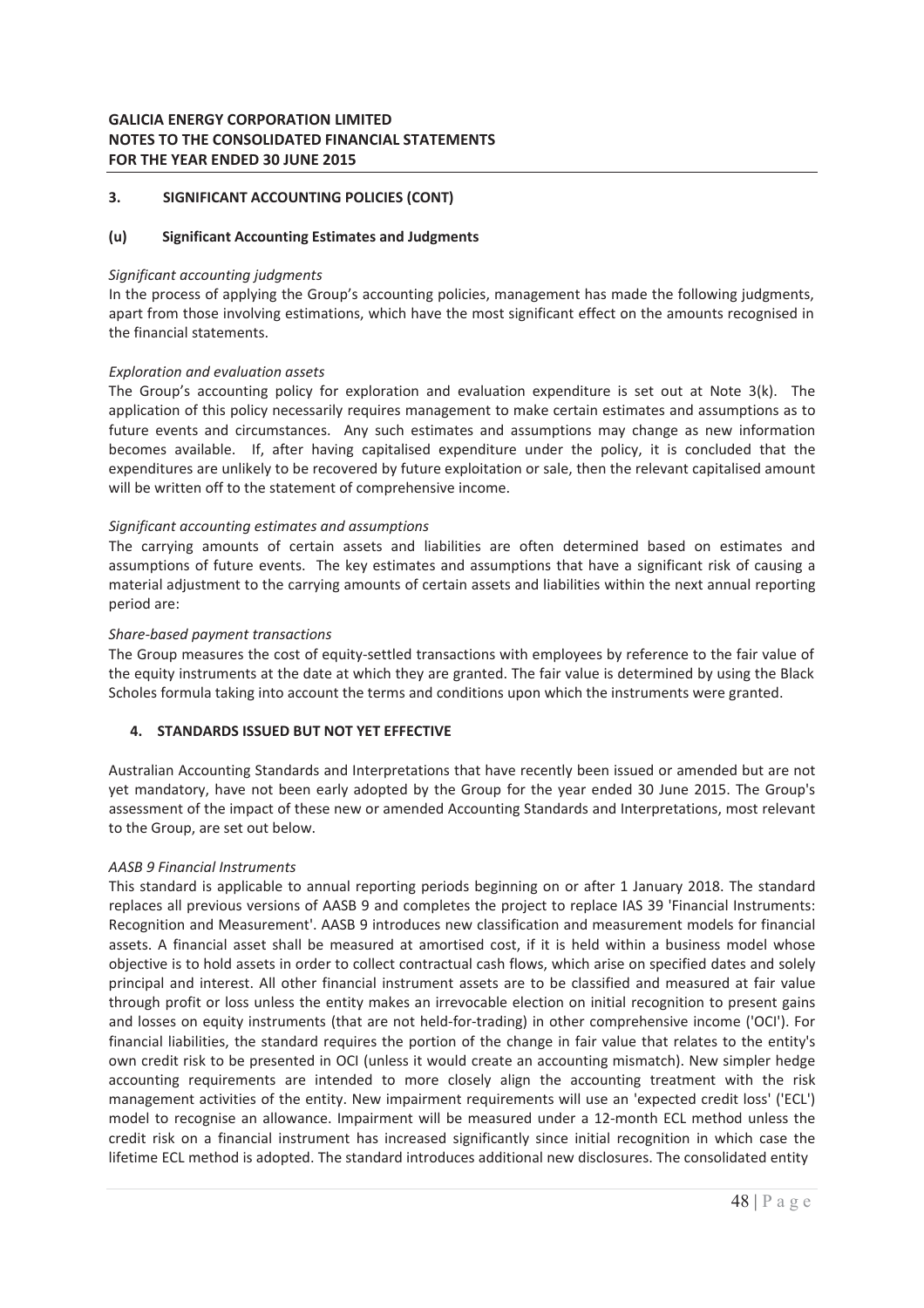# **4. STANDARDS ISSUED BUT NOT YET EFFECTIVE (CONT)**

will adopt this standard from 1 July 2018 but the impact of its adoption is yet to be assessed by the consolidated entity.

# **5. SEGMENT INFORMATION**

AASB 8 *Operating Segments* requires operating segments to be identified on the basis of internal reports about components of the Company that are regularly reviewed by the chief operating decision maker in order to allocate resources to the segment and to assess its performance.

During the period the Group operated as one business segment, being an oil and gas exploration and development company focussed on advancing assets within the oil and gas provinces of the Ukraine and Eastern Europe.

# **6. REVENUE & OTHER INCOME**

|                                                     | 30-Jun-15 | 30-Jun-14 |
|-----------------------------------------------------|-----------|-----------|
|                                                     | \$        | \$        |
| Revenue and other income from continuing operations |           |           |
| Other income                                        | 838       | 198,006   |
| Interest income                                     | 24,201    | 25,240    |
| <b>Total Revenue and other income</b>               | 25,039    | 223,246   |
| 7.<br><b>EXPENSES</b>                               |           |           |
|                                                     | 30-Jun-15 | 30-Jun-14 |
| <b>Employee benefits expense</b>                    | Ś         | \$        |
| Salaries, wages & other employee benefits           | 50,318    | 191,532   |
| Directors fees & other benefits                     | 137,500   | 115,000   |
| <b>Total employee benefits expense</b>              | 187,818   | 306,532   |
| <b>Administration expenses</b>                      |           |           |
| Consulting & corporate expenses                     | 380,280   | 1,056,571 |
| Compliance & regulatory expenses                    | 154,986   | 82,941    |
| <b>Other Administration expenses</b>                | 738,427   | 821,535   |
| <b>Total administration expense</b>                 | 1,273,693 | 1,961,047 |
| <b>Depreciation &amp; amortisation</b>              |           |           |
| Depreciation of plant & equipment                   | 2,013     | 404       |
| <b>Total depreciation &amp; amortisation</b>        | 2,013     | 404       |
| <b>Finance Costs</b>                                |           |           |
| Interest expense                                    |           | 1,001     |
| <b>Total finance costs</b>                          |           | 1,001     |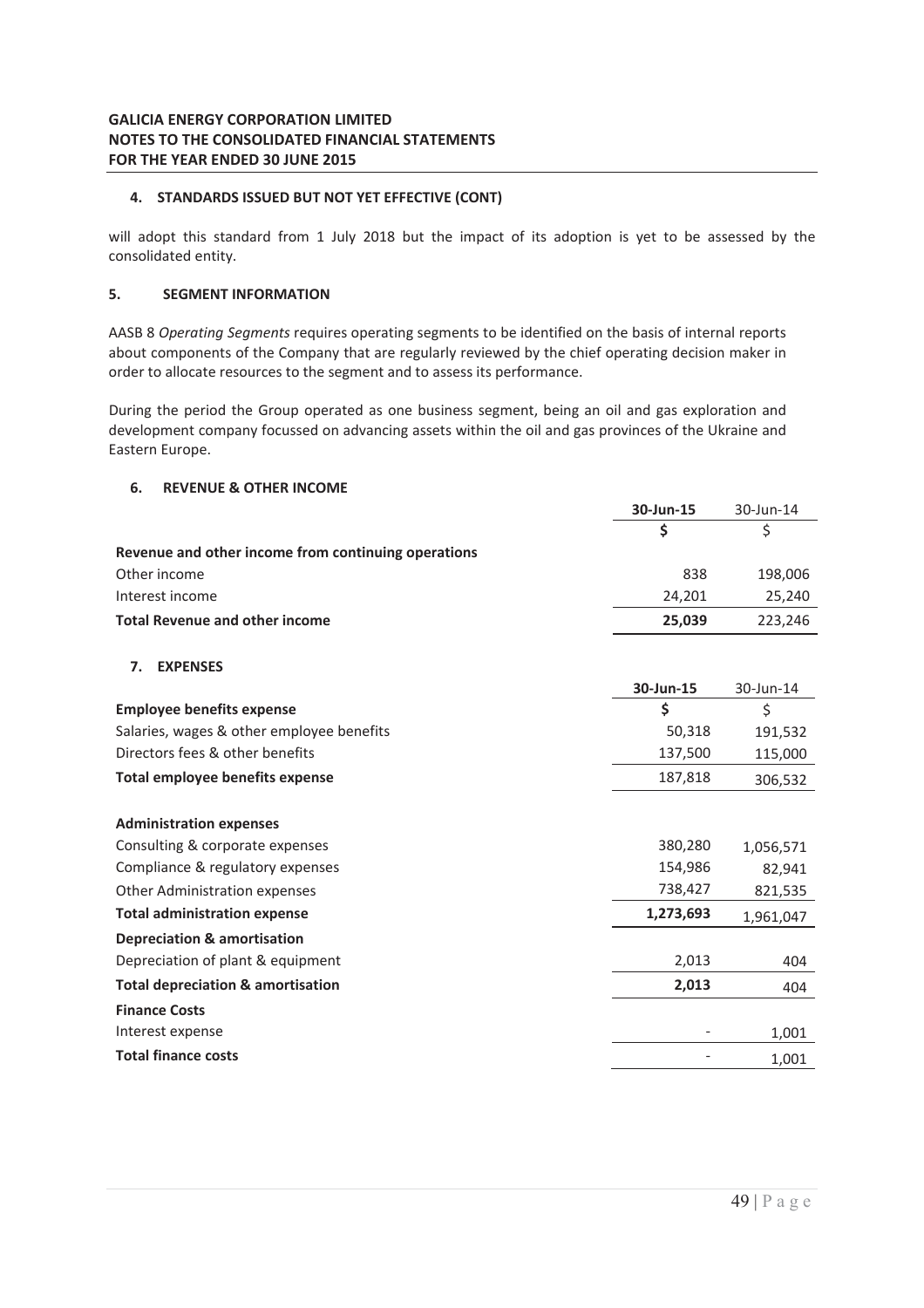# **8. INCOME TAX EXPENSE**

|                                                                            | 30-Jun-15      | 30-Jun-14   |
|----------------------------------------------------------------------------|----------------|-------------|
| Numerical reconciliation of income tax expense to prima facie tax payable: | \$             | \$          |
| Accounting loss before income tax                                          | (14, 245, 430) | (2,422,928) |
|                                                                            |                |             |
| Prima facie tax payable on loss at 30% (2014: 30%)                         | (4, 273, 629)  | (726,848)   |
| Adjustments in respect of:                                                 |                |             |
| Effect of lower tax rate $-$ Foreign subsidiaries                          | (704)          | (26, 865)   |
| Permanent differences                                                      | 4,030,770      | 423,532     |
| Net timing differences                                                     | (74, 438)      | (65, 359)   |
| Deferred tax assets on losses not recognised                               | 318,504        | 435,299     |
| Total income tax on operating loss                                         | 503            | 39,729      |
| Unrecognised deferred tax assets and liabilities:                          |                |             |
| Deferred tax assets not brought to account:                                |                |             |
| Timing differences                                                         | 203,904        | 278,341     |
| Tax losses                                                                 | 958,602        | 640,169     |
|                                                                            | 1,162,506      | 918,510     |

The deductible temporary differences and tax losses do not expire under current tax legislation. Deferred tax assets have not been recognised in respect of these items because it is not probable that future taxable profit will be available against which the Company can utilise the benefits from.

The potential deferred tax assets will only be obtained if:

- (i) The Company derives future assessable income of a nature and an amount sufficient to enable the benefit to be realised in accordance with Division 170 of the Income Tax Assessment Act 1997;
- (ii) The Company continues to comply with the conditions for deductibility imposed by the law; and
- (iii) No changes in tax legislation adversely affect the Company in realising the benefits.

## **Tax Losses**

The Group has estimated tax losses for which no deferred tax asset is recognised in the statement of financial position of \$3,195,341 (2014: \$2,133,898) which are available indefinitely for offset against future taxable income subject to meeting the relevant statutory tests.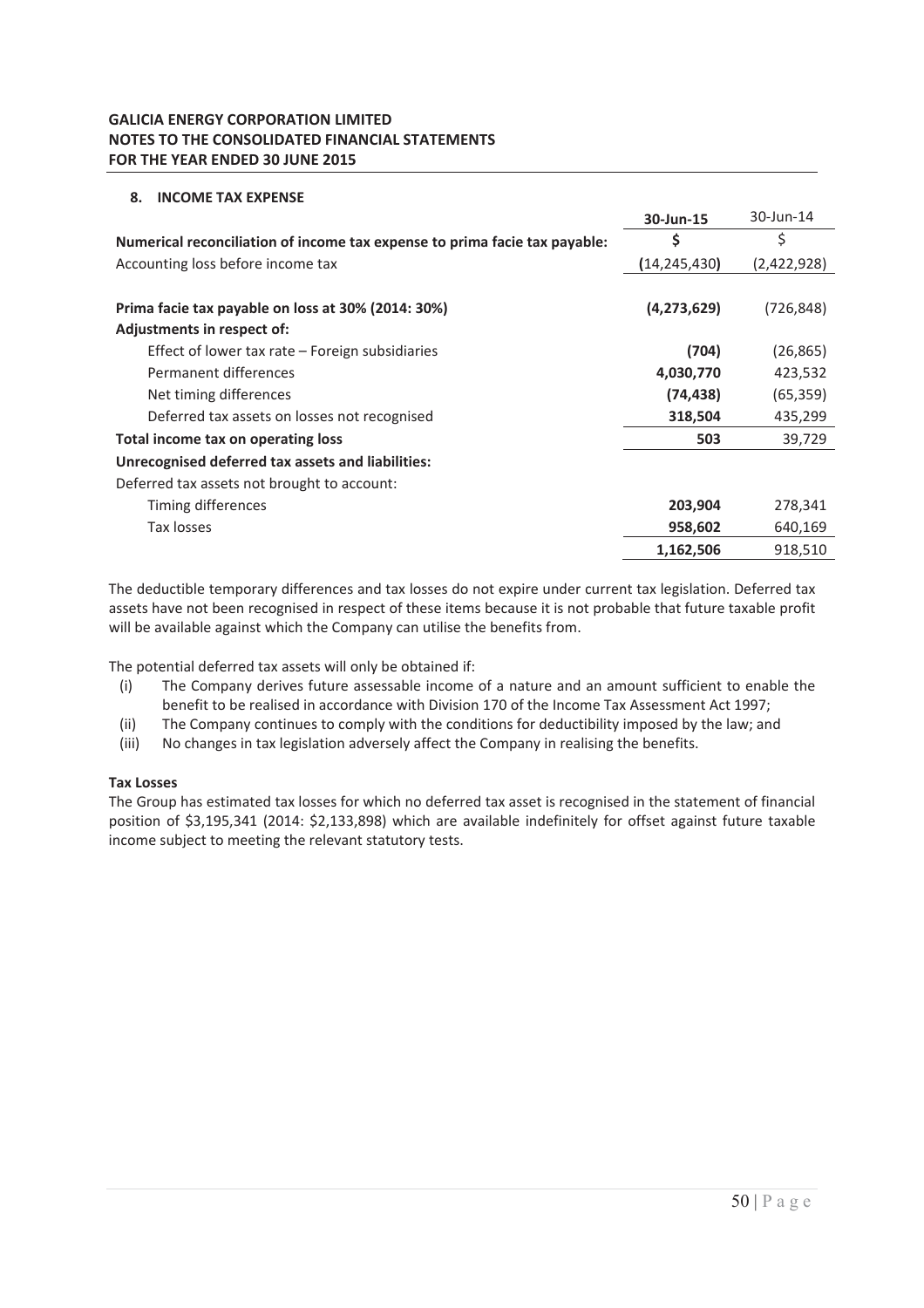# **9. CASH & CASH EQUIVALENTS**

# **(a) Reconciliation to cash at the end of the year**

|                          | 30-Jun-15 | 30-Jun-14           |
|--------------------------|-----------|---------------------|
|                          |           |                     |
| Cash at bank and in hand |           | 1,671,734 3,037,288 |
|                          |           | 1,671,734 3,037,288 |

# **(b) Reconciliation of net loss after income tax to net cash flows used in operating activities**

|                                         | 30-Jun-15      | 30-Jun-14   |
|-----------------------------------------|----------------|-------------|
|                                         | \$             | \$          |
| Net loss after income tax               | (14, 245, 933) | (2,462,656) |
|                                         |                |             |
| <b>Adjustments for:</b>                 |                |             |
| Miscellaneous income                    |                | (198,006)   |
| Impairment expense                      | 12,741,450     |             |
| Share-based payments                    | 65,358         | 372,760     |
| Capital raising                         |                | 478,000     |
| Depreciation & amortisation             | 2,013          | 404         |
| <b>Others</b>                           | 137            | 13,431      |
|                                         |                |             |
| <b>Change in assets and liabilities</b> |                |             |
| Trade & other receivables               | 109,642        | 91,291      |
| Trade & other payables                  | (448, 253)     | 288,923     |
| Other assets                            | 9,986          |             |
| Provisions                              | 245,238        | 8,439       |
| Net cash used in operating activities   | (1,520,362)    | (1,407,416) |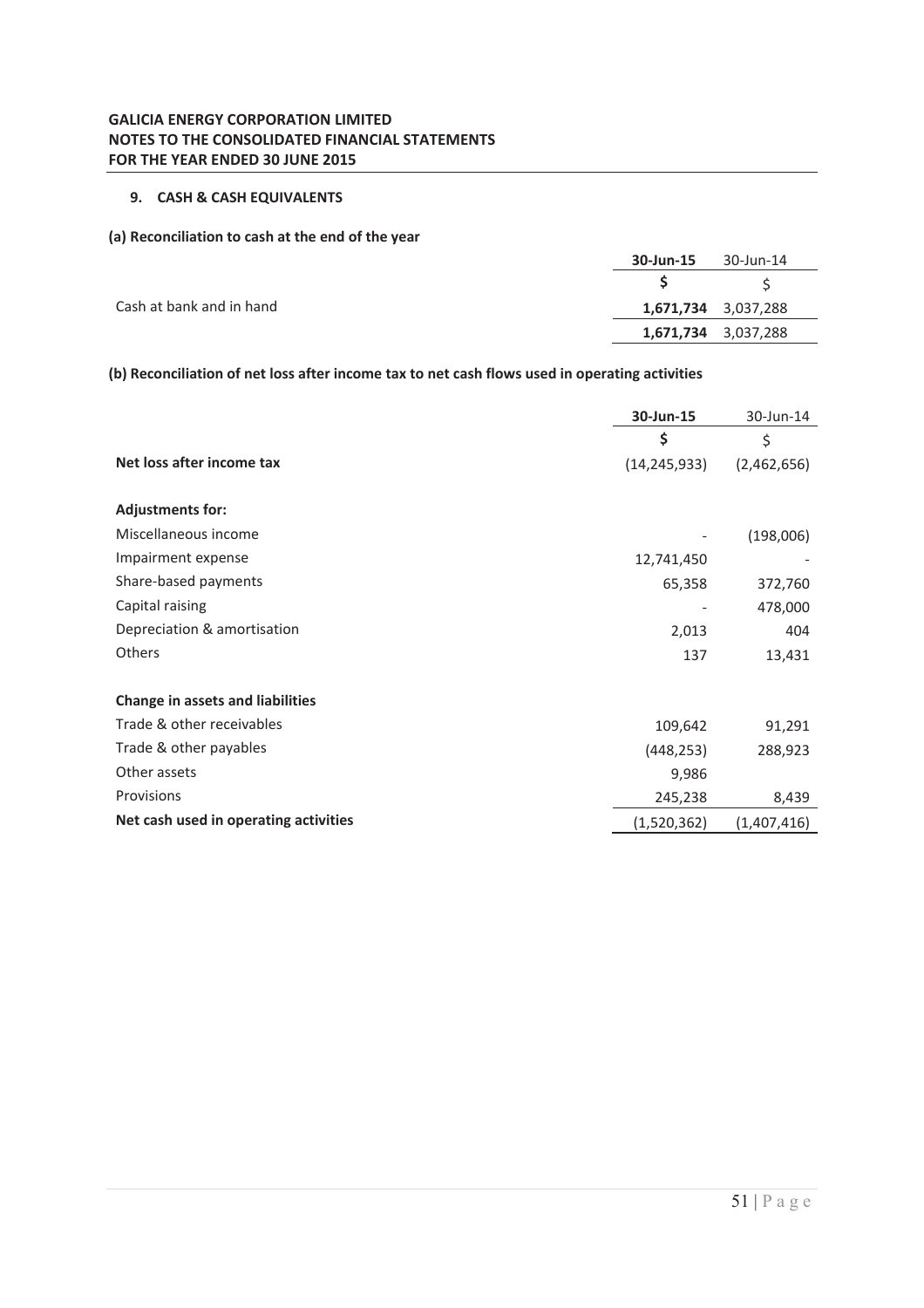# **10. TRADE & OTHER RECEIVABLES**

|                     | 30-Jun-15 | 30-Jun-14 |
|---------------------|-----------|-----------|
|                     |           |           |
| Other receivables   | 80,054    | 196,225   |
| Loan receivables    | 510,0001  |           |
| Prepayments - Other | 11,782    | 5,390     |
|                     | 601,836   | 201,615   |
|                     |           |           |

<sup>1</sup> The loan relates to an unsecured interest free loan to TV2U Worldwide Pty Ltd documented by a loan agreement. The maximum that is able to be drawn down under the loan agreement is \$1,000,000.

#### **(a) Trade receivables past due but not impaired**

There were no trade receivables past due but not impaired.

## **(b) Fair value and credit risk**

Due to the short-term nature of these receivables, their carrying amount is assumed to be approximately their fair value. The maximum exposure to credit risk at the reporting date is the carrying amount of each class of receivables mentioned above. Refer to Note 20 for more information on the risk management policy of the Company and the credit quality of the Company's trade receivables.

## **11. OTHER ASSETS**

|                | 30-Jun-15                | 30-Jun-14 |
|----------------|--------------------------|-----------|
|                |                          |           |
| Security bonds | $\overline{\phantom{a}}$ | 9,986     |
|                | -                        | 9,986     |
|                |                          |           |

## **12. PLANT & EQUIPMENT**

|                                  | 30-Jun-15  | 30-Jun-14 |
|----------------------------------|------------|-----------|
|                                  |            |           |
| Computer and plant and equipment |            |           |
| At cost                          | 452.068    | 97,179    |
| Impairment                       | (440, 628) |           |
| Accumulated depreciation         | (2,789)    | (776)     |
| <b>Total Computer Equipment</b>  | 8,651      | 96,403    |

|                                 | <b>Plant and</b><br>Equipment | Computer<br>Equipment | <b>Total</b> |
|---------------------------------|-------------------------------|-----------------------|--------------|
|                                 | \$                            | Ş                     |              |
| Carrying amount at 30 June 2013 |                               | 2,430                 | 2,430        |
| Movement during the year        |                               |                       |              |
| Additions                       | 92,377                        | 2,000                 | 94,377       |
| Depreciation expense            |                               | (404)                 | (404)        |
| Carrying amount at 30 June 2014 | 92,377                        | 4,026                 | 96,403       |
| Net additions                   | 354,889                       |                       | 354,889      |
| Depreciation expense            |                               | (2,013)               | (2,013)      |
| Impairment expense              | (440, 628)                    |                       | (440, 628)   |
| Carrying amount at 30 June 2015 | 6,638                         | 2,013                 | 8,651        |

52 | Page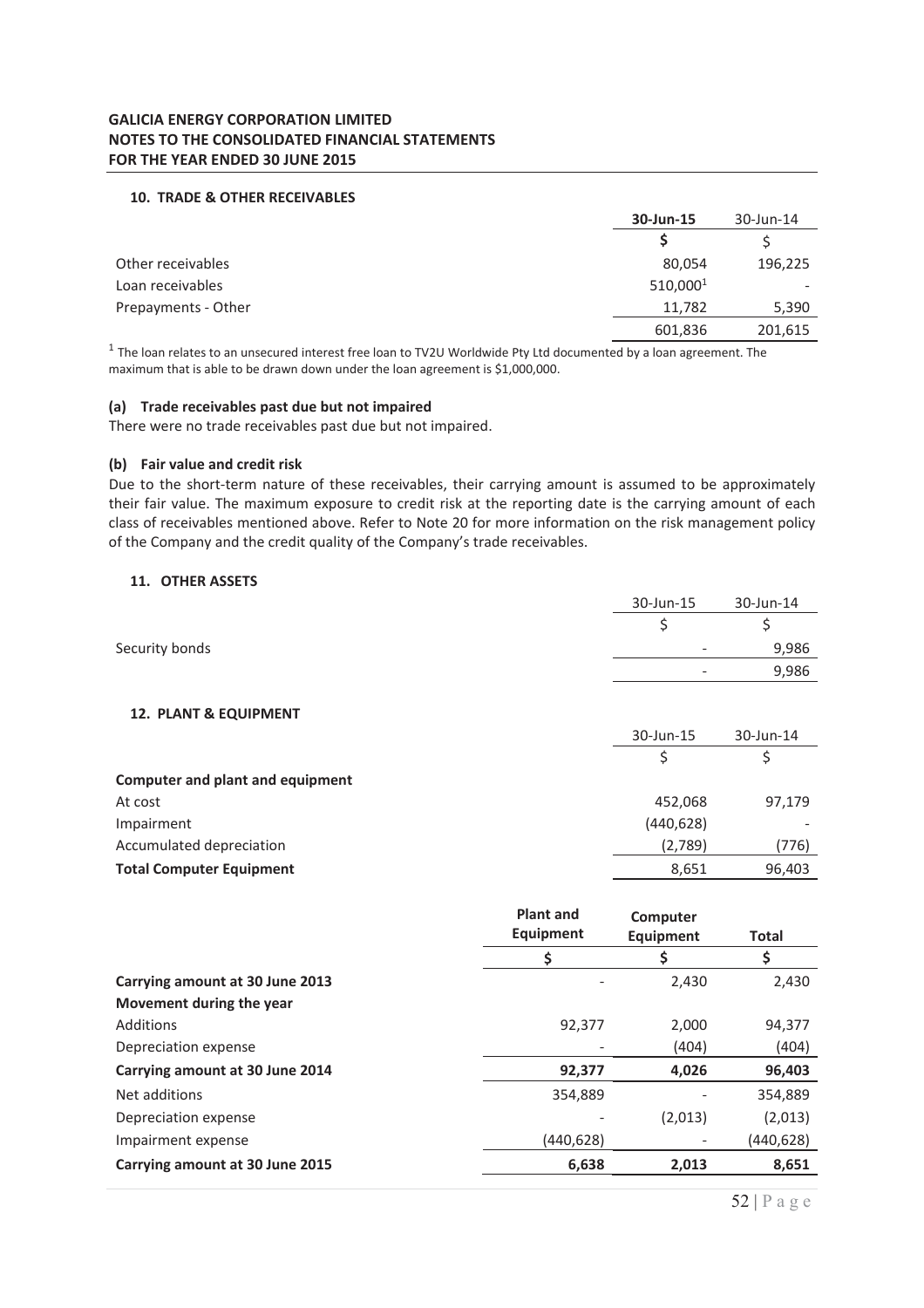# **13. EXPLORATION & EVALUATION COSTS**

|                                                     | 30-Jun-15    | 30-Jun-14  |
|-----------------------------------------------------|--------------|------------|
|                                                     | \$           | \$         |
|                                                     |              |            |
| Carrying amount of exploration and evaluation costs |              | 10,806,987 |
|                                                     |              |            |
| <b>Movement reconciliation</b>                      |              |            |
| Expenditure brought forward                         | 10,806,987   |            |
| Acquisition of tenements (i)                        | 1,177,127    | 8,895,210  |
| Expenditure incurred during the year                | 316,708      | 1,911,777  |
| Impairment of expenditure (ii)                      | (12,300,822) |            |
| Expenditure carried forward                         |              | 10,806,987 |
|                                                     |              |            |

(i) During the financial year, the Company acquired 100% of the voting shares of Eastford Investments and Eurogas Polska. The cash consideration paid in relation to the acquisition totaled \$833,500. It is considered that the acquisition of Eastford Investments and Eurogas Polska is not a business combination, but rather an acquisition of assets.

The fair value of the identifiable assets and liabilities of Eastford Investments and Eurogas Polska as at the date of acquisition are:

|                                   | Recognised on |
|-----------------------------------|---------------|
|                                   | acquisition   |
|                                   | S             |
| Cash and cash equivalents         | 26,861        |
| Trade and other receivables       | 43,325        |
| <b>Exploration assets</b>         | 1,177,127     |
| Trade and other payables          | (200, 613)    |
| Fair value of identifiable assets | 1,046,700     |
| Cost of the acquisition:          |               |
| Consideration paid                | 1,046,700     |
| Total                             | 1,046,700     |

(ii) During the reporting year, the Board has considered the recoverability of the carrying values of the assets associated with the Bieszczady Project in Poland, and the Limnytska Licence in the Ukraine. As a result of the board decision to cease from operations in these areas, and change the company strategy into the technology sector, the capitalised costs associated with the Bieszczady project and Limnytska Licence have been written off.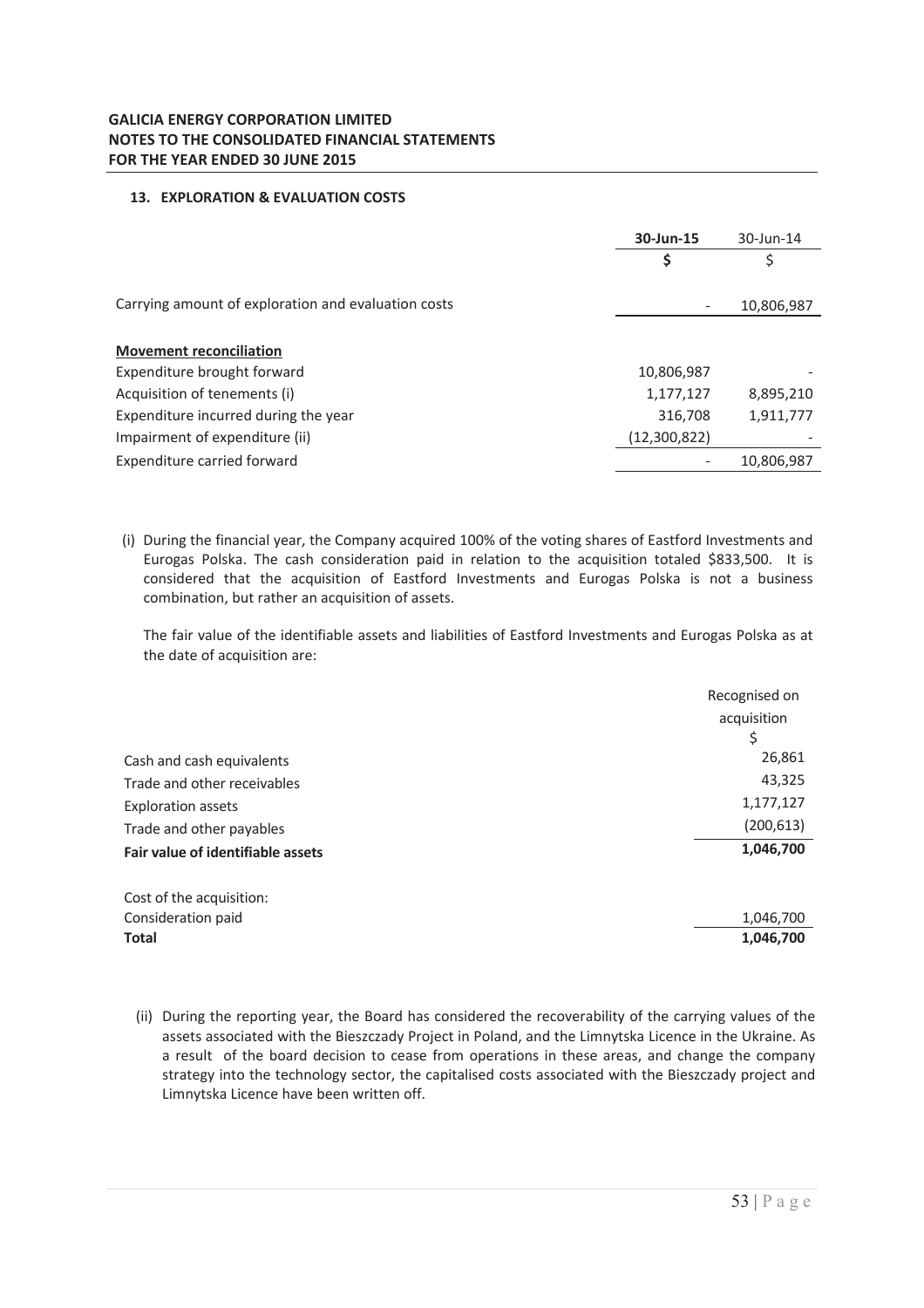# **14. TRADE & OTHER PAYABLES**

|                 | 30-Jun-15 | 30-Jun-14 |
|-----------------|-----------|-----------|
|                 |           |           |
| Trade creditors | 90,946    | 339,003   |
| Accruals        | 105,738   | 305,934   |
|                 | 196,684   | 644,937   |
|                 |           |           |

All trade & other payables are non-interest bearing and are normally settled on 30-day terms. Due to the short term nature of trade and other payable, their carrying value is assumed to approximate their fair value.

# **15. PROVISIONS**

|                            | 30-Jun-15                | 30-Jun-14 |
|----------------------------|--------------------------|-----------|
|                            |                          |           |
| Decommissioning provision  | 255,605                  |           |
| Provision for annual leave | $\overline{\phantom{a}}$ | 10,367    |
|                            | 255,605                  | 10,367    |
|                            |                          |           |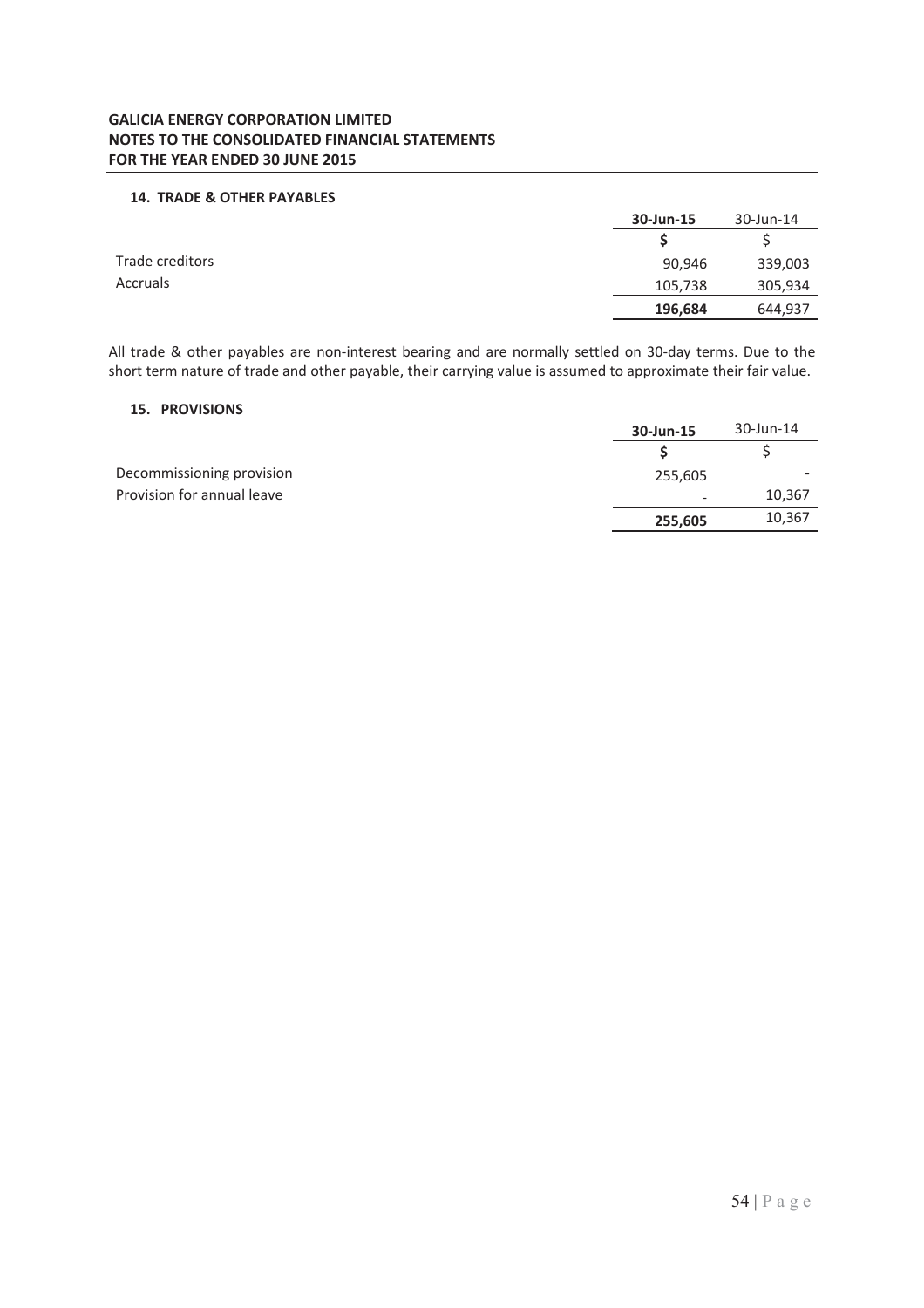# **16. CONTRIBUTED EQUITY**

# **Issued and fully paid**

|                                                                   |            | 30-Jun-15<br>30-Jun-14 |                 |                    |
|-------------------------------------------------------------------|------------|------------------------|-----------------|--------------------|
|                                                                   | \$         | No.                    | \$              | No.                |
| Ordinary shares                                                   | 28,545,811 | 761,938,681            | 25,520,017      | 166,323,529        |
| <b>Movement in shares</b>                                         |            | \$                     | No.             | <b>Issue price</b> |
| Balance at 1 July 2013                                            |            | 11,058,427             | 325,877,006     |                    |
| Capital consolidation                                             |            |                        | (306, 707, 556) |                    |
| Shares issued under prospectus                                    |            | 3,213,900              | 16,069,500      | 0.20               |
| Shares issued as consideration for acquisition                    |            | 2,000,000              | 10,000,000      | 0.20               |
| Shares issued as consideration for acquisition                    |            | 6,000,000              | 30,000,000      | 0.20               |
| Shares issued as consideration for consulting services            |            | 10,000                 | 50,000          | 0.20               |
| Shares issued as consideration for corporate advisory<br>services |            | 468,000                | 2,600,000       | 0.18               |
| Shares issued in private placement                                |            | 413,153                | 2,951,090       | 0.14               |
| Shares issued in private placement                                |            | 448,020                | 3,200,143       | 0.08               |
| Shares issued as placement                                        |            | 2,468,500              | 82,283,346      | 0.03               |
| Capital raising costs                                             |            | (559, 983)             |                 |                    |
| Balance at 30 June 2014                                           |            | 25,520,017             | 166,323,529     |                    |
| Shares issued as placement (i)                                    |            | 688,079                | 22,935,966      | 0.03               |
| Shares issued as placement (ii)                                   |            | 160,000                | 5,333,333       | 0.03               |
| Shares issued pursuant to director share plan (iii)               |            | 91,000                 | 13,000,000      | 0.007              |
| Shares issued under rights issue shortfall (iv)                   |            | 303,266                | 60,653,206      | 0.005              |
| Shares issued under rights issue shortfall (iv)                   |            | 1,772,662              | 354,532,400     | 0.005              |
| Shares issued as consideration for placing shortfall (vi)         |            | 655,842                | 93,691,773      | 0.07               |
| Shares issued pursuant to director share plan (v)                 |            | 14,117                 | 1,833,333       | 0.0077             |
| Shares issued pursuant to director share plan (vii)               |            | 5,000                  | 617,284         | 0.008              |
| Shares issued pursuant to director share plan (viii)              |            | 2,383                  | 309,524         | 0.0077             |
| Shares issued under 10% placement capacity (ix)                   |            | 246,000                | 42,708,333      | 0.006              |
| Capital raising costs                                             |            | (912, 555)             |                 |                    |
| Balance at 30 June 2015                                           |            | 28,545,811             | 761,938,681     |                    |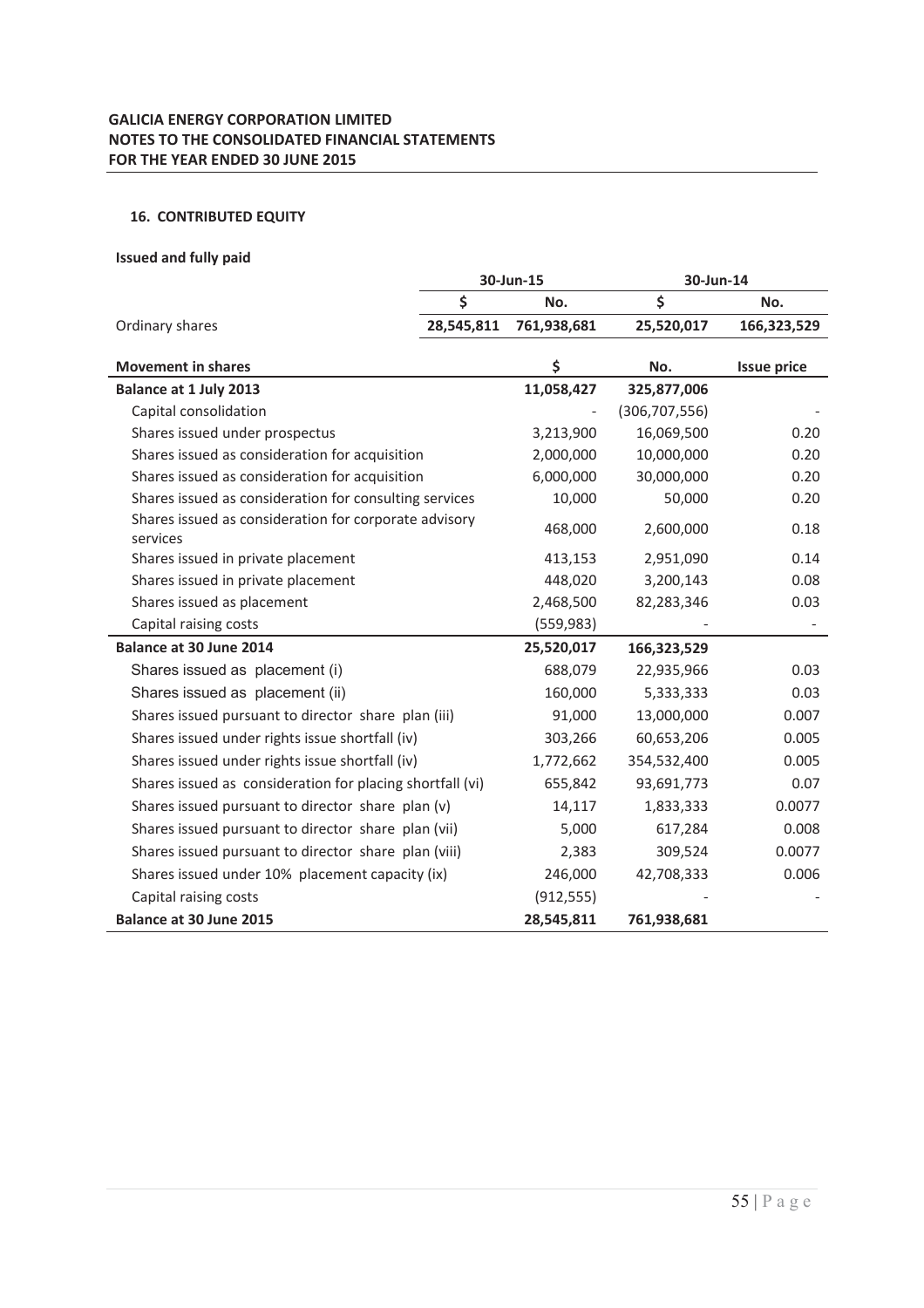# **16. CONTRIBUTED EQUITY (CONT.)**

- (i) On 10 July 2014, 22,935,939 shares were issued as part of the Company's over-subscribed \$2.5 million Placement announced on 5 June 2014 to fund the Company's Polish acquisition and for working capital.
- (ii) On 18 August 2014, 5,333,333 shares were issued as part of the Company's over-subscribed \$2.5 million Placement announced on 5 June 2014 to fund the Company's Polish acquisition and for working capital.
- (iii) On 27 January 2015, 13,000,000 fully paid ordinary shares were issued to Non-Executive Directors of the Company in lieu of Director fees owing, as approved by shareholders at the Annual General Meeting held 28 November 2014.
- (iv) On 28 January 2015, a rights issue offer was made and 415,185,656 shares were to be issued at \$0.005 per share to raise \$2,075,928. On 20 February 2015, \$303,266 was raised through the issue of 60,653,206 shares to existing shareholders who subscribed for entitlements under the offer. On 22 April 2015, the placement of shortfall shares under the rights issue offer was completed and the remaining \$1,772,662 was raised through the issue of 354,532,400 shortfall shares at \$0.005 per share.
- (v) On 22 April 2015, 1,833,333 fully paid ordinary shares were issued to Non-Executive Directors of the Company in lieu of Director fees owing, as approved by shareholders at the Annual General Meeting held 28 November 2014.
- (vi) On 22 April 2015, 93,691,773 shares were issued as part of consideration for placing the shortfall shares under the rights issue pursuant to the offer document dated 28 January 2015.
- (vii) On 24 June 2015, 617,284 fully paid ordinary shares were issued to Non-Executive Directors of the Company in lieu of Director fees owing, as approved by shareholders at the Annual General Meeting held 28 November 2014.
- (viii) The issue price for shares issued to Non-Executive Directors in lieu of director fees owed in (iii) above was incorrectly stated at \$0.009 per shares. The correct issue price in accordance with the Company's Director Share Plan was \$0.0077 per share. As a result, 309,524 shares were issued on 28 April 2015 to bring the total shares issued to Directors to 2,142,857 (utilising the correct issue price of \$0.77 per share).
- (ix) On 28 April 2015, 42,708,333 shares were issued at \$0.00576 per share to sophisticated and professional investors under the 10% placement capacity under listing Rule 7.1A to raise \$246,000.

Fully paid ordinary shares carry one vote per share and carry the right to dividends. The Company has unlimited authorised capital with no par value.

## *Capital Risk Management*

When managing capital, management's objective is to ensure the Company continues as a going concern as well as to maintain optimal returns to shareholders and benefits for other stakeholders. Management also aims to maintain a capital structure that ensures the lowest cost of capital available to the Company.

Management effectively manages capital by assessing the Company's financial risks and adjusting its capital structure in response to changes in these risks and in the market. These responses may include the issue of new shares, return of capital to shareholders, the entering into of joint ventures and or the sale of assets.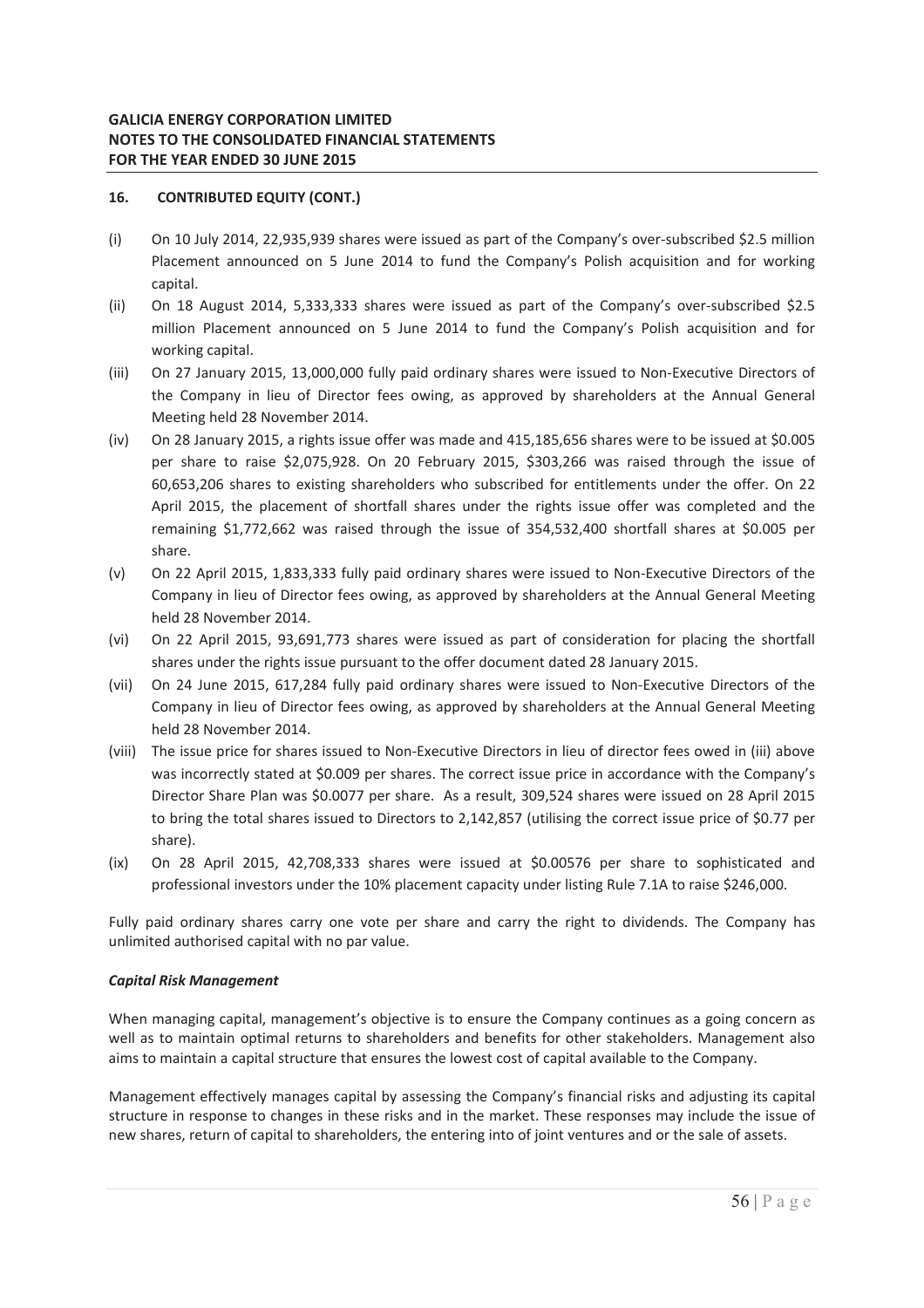# **16. CONTRIBUTED EQUITY (CONT.)**

#### *Capital Risk Management (cont.)*

The Company does not have a defined share buy-back plan. Management reviews management accounts on a monthly basis and regularly reviews actual expenditures against budget. The Group is not subject to externally imposed capital requirements.

#### *Share options*

At 30 June 2015, there were 7,882,362 unissued ordinary shares under options (2014: 70,600,860 options). The details of the options are as follows:

| Number    | Exercise Price (\$) | <b>Expiry Date</b> |
|-----------|---------------------|--------------------|
| 7,882,362 | 0.17                | 29 February 2016   |

76,853,152 listed options with an issue price of 8 cents, expiring 30 June 2015, expired on 30 June 2015.

## **17. RESERVES**

|                                             | 30-Jun-15  | 30-Jun-14 |
|---------------------------------------------|------------|-----------|
|                                             | \$         | \$        |
| Option reserves                             | 57,935     | 57,935    |
| <b>Equity Based Payment Reserve</b>         | 438,118    | 372,760   |
| Foreign Currency Translation Reserve        | (717, 311) | (205,049) |
|                                             | (221, 258) | 225,646   |
| <b>Movements in reserves</b>                |            |           |
| <b>Option Reserve</b>                       |            |           |
| At beginning of the year                    | 57,935     | 1,000     |
| Options issued                              |            | 56,935    |
| Balance at end of the year                  | 57,935     | 57,935    |
| <b>Equity Based Payment Reserve</b>         |            |           |
| At beginning of the period                  | 372,760    |           |
| Consideration options (i)                   |            | 235,200   |
| Performance Rights (ii)                     | 65,358     | 137,560   |
| Balance at end of the year                  | 438,118    | 372,760   |
| <b>Foreign Currency Translation Reserve</b> |            |           |
| At beginning of the period                  | (205, 049) |           |
| Foreign currency translation                | (512, 262) | (205,049) |
| Balance at end of the year                  | (717,311)  | (205,049) |
|                                             |            |           |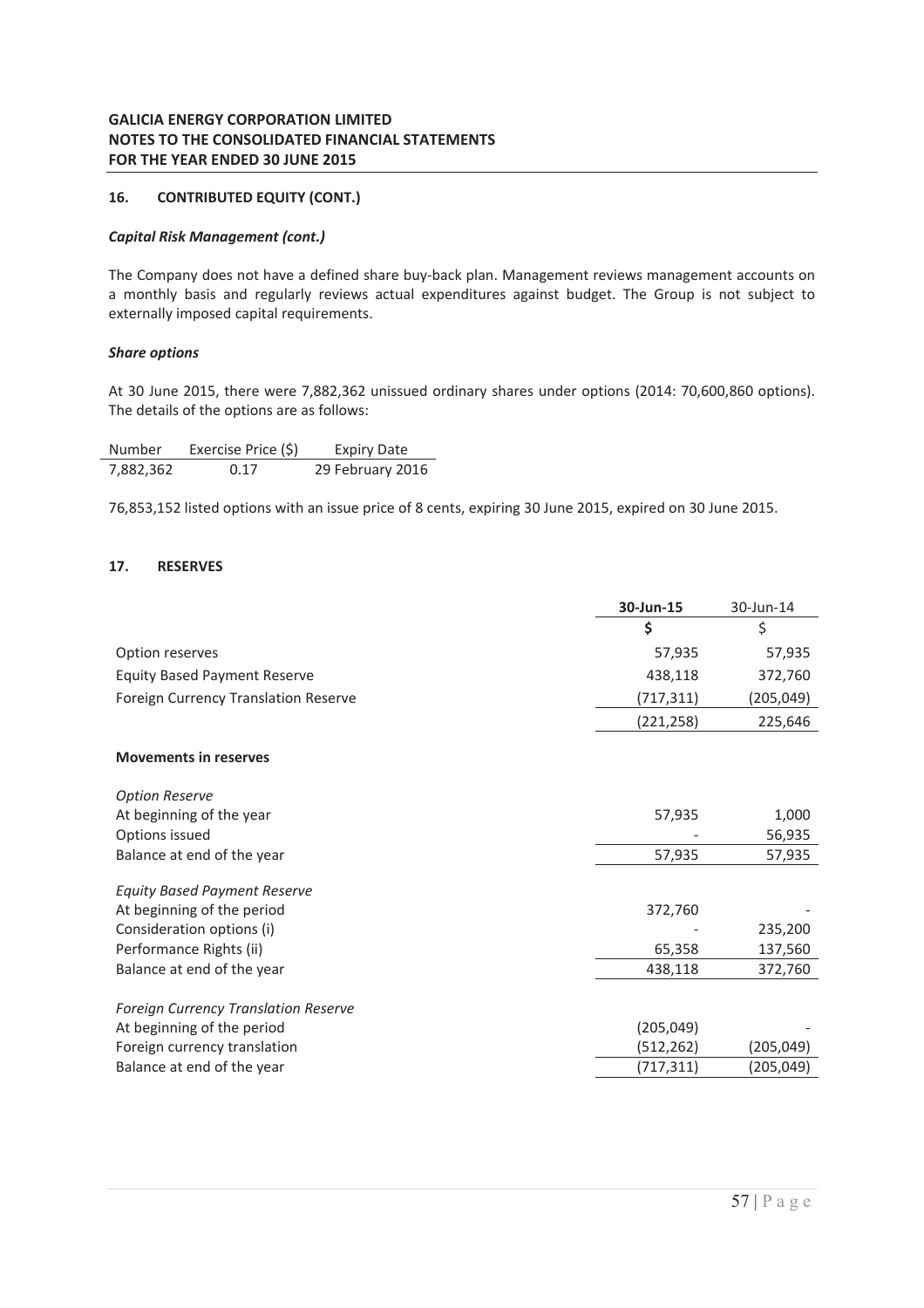# **17. RESERVES (CONT.)**

# **(ii) Consideration Options**

No options issued during the year.

On 19 November 2013, 2,000,000 options were issued as consideration for services provided, with the options to vest immediately.

The Company has internally measured the fair value of the options granted by adopting a Black-Scholes option pricing model. The model inputs are shown in the table below:

| <b>Black-Scholes Option Pricing Model</b>  |            |
|--------------------------------------------|------------|
| <b>Grant Date</b>                          | 19/11/2013 |
| <b>Expiry Date</b>                         | 29/02/2016 |
| Exercise Price                             | 0.17       |
| Underlying Share Price (at date of issue)  | 0.23       |
| Risk Free Interest Rate (at date of issue) | 2.84%      |
| Volatility (up to date of issue)           | 69.64      |
| <b>Years to Expiry</b>                     | 2.28       |
| Number of Options Granted                  | 2,000,000  |
| Dividend Yield                             | 0%         |
| <b>Black-Scholes Valuation</b>             | 0.1176     |
| <b>Total Fair Value of Options</b>         | 235,200    |

## **Recognised equity-based payment expense**

The options vest immediately therefore the equity based payment recognised in the prior year is \$235,200.

## **(iii) Performance Rights**

## **Fair value of performance rights granted during the year**

During the previous period the Board adopted a Performance Rights Plan ("PRP") to allow the Directors and employees to be granted performance rights (Performance Rights) to acquire Shares in the Company.

The reason for the adoption of a new PRP is due to taxation legislation changes made in Australia in late 2009. This new taxation treatment has significantly reduced the effectiveness of Options as an incentive for the Company's Directors and employees. Accordingly, the new PRP is structured that the Board awards Performance Rights which ultimately can vest into Shares, should circumstances permit.

A Performance Right does not have an exercise price and therefore allows a recipient, subject to satisfaction of the relevant vesting conditions and performance hurdles (as applicable), to benefit by their Performance Rights vesting into ordinary shares in the Company. The adoption of such an incentive mechanism which allows the grant of Performance Rights is a current trend among the Company's ASX listed industry peer group.

The objective of the PRP is to provide the Company with a remuneration mechanism, through the issue of securities in the capital of the Company, to motivate and reward the performance of the Directors and employees in achieving specified performance milestones within a specified performance period. The Board will ensure that the performance milestones attached to the securities issued pursuant to the PRP are aligned with the successful growth of the Company's business activities.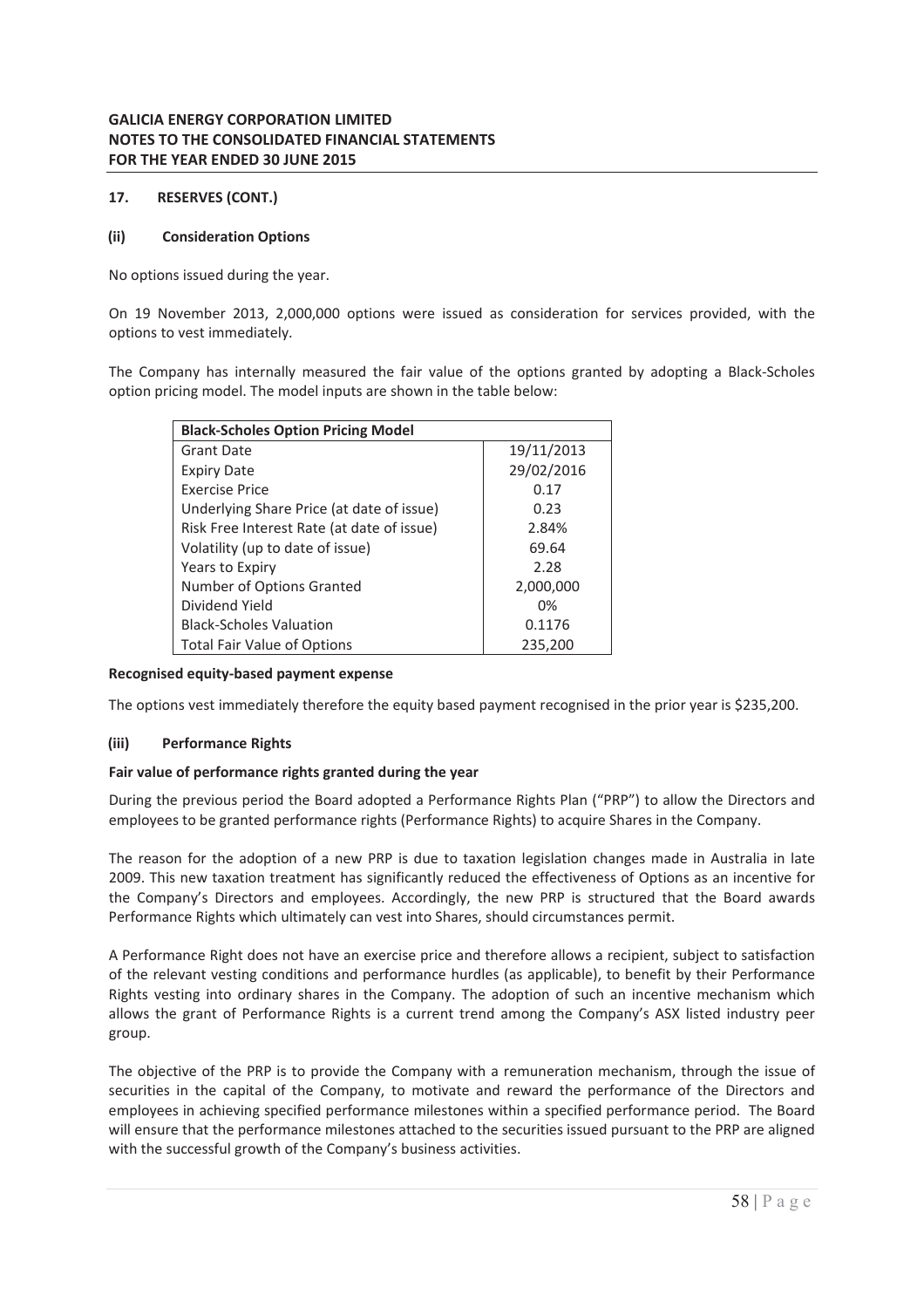# **17. RESERVES (CONT.)**

# **(ii) Performance Rights (cont.)**

The Directors and employees of the Company have been, and will continue to be, instrumental in the growth of the Company. The Directors consider that the PRP is an appropriate method to:

- (a) reward Directors and employees for their past performance;
- (b) provide long term incentives for participation in the Company's future growth;
- (c) motivate Directors and generate loyalty from senior employees; and
- (d) assist to retain the services of valuable Directors and employees.

The PRP will be used as part of the remuneration planning for executive and non-executive Directors and employees. The Corporate Governance Council Guidelines recommend that executive remuneration packages involve a balance between fixed and incentive pay reflecting short and long-term performance objectives appropriate to the Company' circumstances and goals. The Performance Rights will also be used as part of the remuneration planning for non-executive Directors. Although this is not in accordance with the recommendations contained in the Corporate Governance Council Guidelines, the Company considers that it is appropriate for non-executive Directors to be granted Performance Rights.

During the year the Company issued performance rights to the following Key Management Personnel:

- On 28 December 2014, the Company issued 3,000,000 performance rights to Mr Doug Jendry; and
- On 28 December 2014, the Company issued 3,000,000 performance rights to Mr Peter Wall.

In prior year, the Company issued performance rights to the following Key Management Personnel:

- On 19 August 2013, the Company issued 3,000,000 performance rights to the Mr David King; and
- On 28 November 2013, the Company issued 3,000,000 performance rights to Igor Soshinsky.

The Performance rights were issued as incentive to motivate and reward performance in achieving specified performance milestones within a specified performance period.

In order for the Performance Rights to vest as Shares, the following Performance Milestones must be achieved:

- (a) 2,000,000 Performance Rights will vest if, within 3 years from the date the Company re-complies with Chapters 1 and 2 of the Listing Rules, the production of hydrocarbons from the shallow reservoir in the Limnytska Licence area is greater than 400 Barrels of Oil Equivalent Per Day (BOEPD) (based on a 30 day average of continuous flow rate, within 90 days of production from the well commencing or following remedial action on the well);
- (b) 2,000,000 Performance Rights will vest if, within three (3) years from the date the Company recomplies with Chapters 1 and 2 of the Listing Rules, the Best (P50) estimate of the "Prospective (recoverable) Resource" (to SPE-PRMS standards) measured in Million Barrels of Oil Equivalent (MBOE) in the Limnytska Licence area is doubled as compared against the initially defined Prospective Resource detailed in the RPS Energy Independent Geological Report for the Limnytska Licence dated around May 2013; and
- (c) 2,000,000 Performance Rights will vest if, within five (5) years from the date the Company recomplies with Chapters 1 and 2 of the Listing Rules, the total production from the Limnytska Licence area exceeds 1,000 BOEPD average for at least 90 days of continuous flow rate; and (together, Vesting Conditions).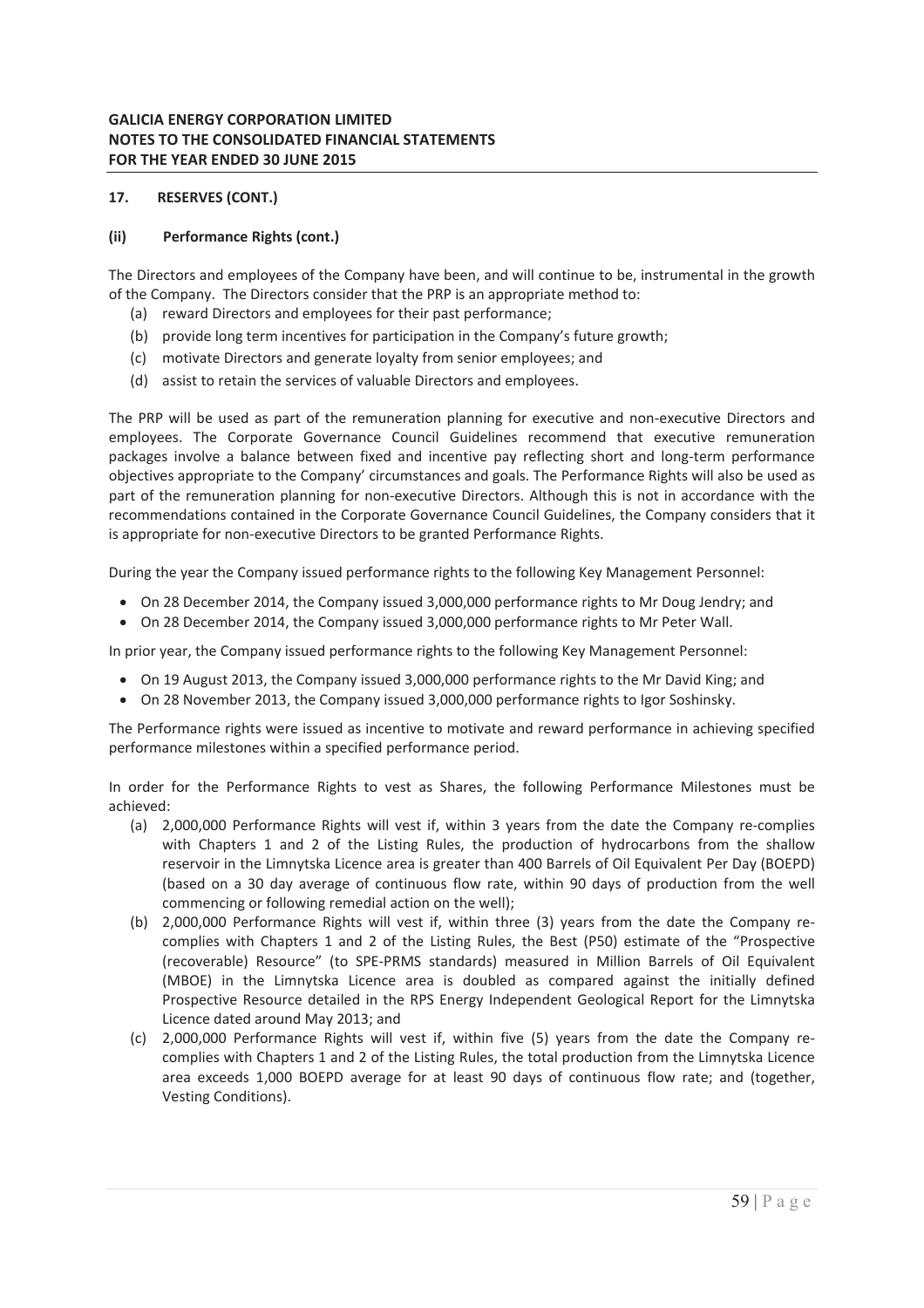# **17. RESERVES (CONT.)**

# **(ii) Performance Rights (cont.)**

In addition, for each class of the Performance Rights, the Director must remain employed by the Company for a minimum of 12 months from the commencement date, otherwise they will immediately lapse.

Mr Doug Jendry's employment contract with the Company as Managing Director commenced on 16 June 2014. Mr Peter Wall's appointment to the Board as Non-Executive Chairman commenced on 29 February 2012.

Mr King's employment contract with the Company as Managing Director commenced on 1 May 2013. Mr Soshinsky's appointment to the Board as Non-Executive Director commenced on 28 November 2013.

The model inputs are shown in the tables below:

# **Mr Doug Jendry**

| <b>Vesting Conditions</b>       | (a)        | (b)        | $\mathsf{C}$ |
|---------------------------------|------------|------------|--------------|
| Date of Grant                   | 28/12/2014 | 28/12/2014 | 28/12/2014   |
| Date of Expiry                  | 27/12/2017 | 27/12/2017 | 27/12/2019   |
| Exercise price                  | Nil        | Nil        | Nil          |
| Risk Free Interest rate         |            |            |              |
| Volatility                      |            |            |              |
| Years to Expiry                 |            | 3          |              |
| Number of Rights Granted        | 1,000,000  | 1,000,000  | 1,000,000    |
| Total Fair Value of Rights (\$) | 15,600     | 15,600     | 15,600       |

## **Mr Peter Wall**

| <b>Vesting Conditions</b>       | 'a)        | (b)        | lC)        |
|---------------------------------|------------|------------|------------|
| Date of Grant                   | 28/12/2014 | 28/12/2014 | 28/12/2014 |
| Date of Expiry                  | 27/12/2017 | 27/12/2017 | 27/12/2019 |
| Exercise price                  | Nil        | Nil        | Nil        |
| Risk Free Interest rate         |            |            |            |
| Volatility                      |            |            |            |
| Years to Expiry                 |            |            |            |
| Number of Rights Granted        | 1,000,000  | 1,000,000  | 1,000,000  |
| Total Fair Value of Rights (\$) | 15,600     | 15,600     | 15,600     |

# **Mr David King**

| <b>Vesting Conditions</b>       | (a)        | (b)        | (c)        |
|---------------------------------|------------|------------|------------|
| Date of Grant                   | 19/08/2013 | 19/08/2013 | 19/08/2013 |
| Date of Expiry                  | 18/08/2016 | 18/08/2016 | 18/08/2018 |
| Exercise price                  | Nil        | Nil        | Nil        |
| Risk Free Interest rate         | 2.84%      | 2.84%      | 2.84%      |
| Volatility                      | 69.64      | 69.64      | 69.64      |
| Years to Expiry                 | ς          |            |            |
| Number of Rights Granted        | 1,000,000  | 1,000,000  | 1,000,000  |
| Total Fair Value of Rights (\$) | 114,000    | 100,000    | 106,000    |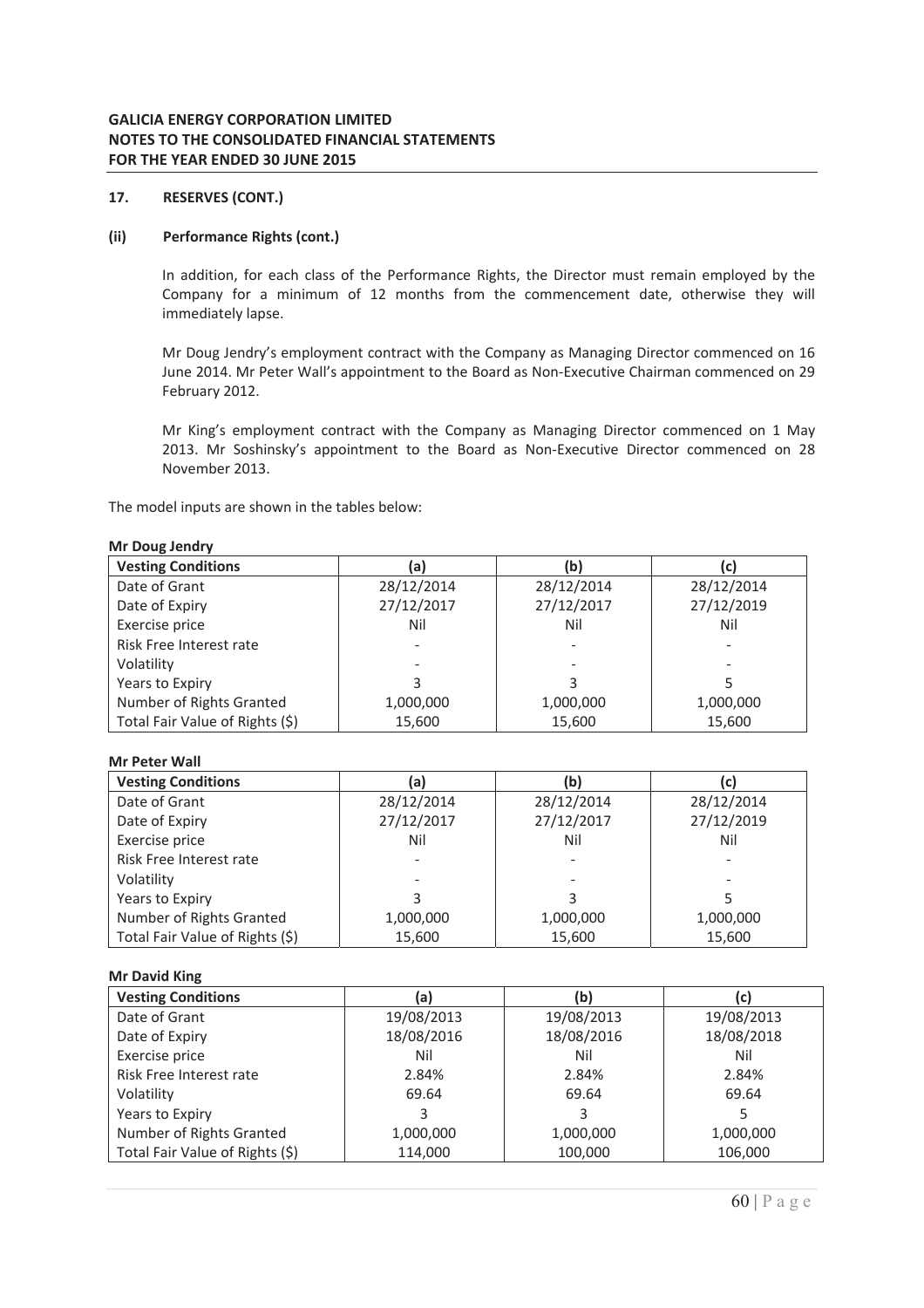# **17. RESERVES (CONT.)**

# **(ii) Performance Rights (cont.)**

**Mr Igor Soshinsky**

| <b>Vesting Conditions</b>       | (a)        | (b)        | (C)        |
|---------------------------------|------------|------------|------------|
| Date of Grant                   | 28/11/2013 | 28/11/2013 | 28/11/2013 |
| Date of Expiry                  | 27/11/2016 | 27/11/2016 | 27/11/2018 |
| <b>Exercise Price</b>           | Nil        | Nil        | Nil        |
| <b>Risk Free Interest Rate</b>  | 2.84%      | 2.84%      | 2.84%      |
| Volatility                      | 69.64      | 69.64      | 69.64      |
| Years to Expiry                 | 3          |            |            |
| Number of Rights Granted        | 1,000,000  | 1,000,000  | 1,000,000  |
| Total Fair Value of Rights (\$) | 121,249    | 106,358    | 112,740    |

Due to these vesting conditions being dependent on certain production milestones being achieved, the Company has estimated the probability of the milestones being met.

# **Recognised equity-based payment expense**

The total expense recognised for Key Management Personnel under the PRP for the period are as follows:

|                                         |                     | 30 June 2015                 |                                                                                             | 30 June 2014                 |
|-----------------------------------------|---------------------|------------------------------|---------------------------------------------------------------------------------------------|------------------------------|
|                                         | Value<br>recognised | Value to be<br>recognised in | <b>Value</b><br>recognised<br>during the year future periods during the year future periods | Value to be<br>recognised in |
|                                         | \$                  | S                            | S                                                                                           |                              |
| <b>Key Management Personnel</b>         |                     |                              |                                                                                             |                              |
| Performance Rights - Mr Doug Jendry (i) |                     |                              |                                                                                             |                              |
| Performance Rights - Mr Peter Wall      | 46,800              |                              |                                                                                             |                              |
| Performance Rights - Mr David King (ii) | (79,858)            |                              | 79,858                                                                                      | 240,142                      |
| Performance Rights - Mr Igor Soshinsky  | 98,416              | 184,229                      | 57,702                                                                                      | 282,645                      |
| <b>Total</b>                            | 65,358              | 184,229                      | 137,560                                                                                     | 522,787                      |
|                                         |                     |                              |                                                                                             |                              |

(i) Mr Jendry resigned 18 May 2015.

(ii) Mr King resigned on 31 July 2014.

# **18. ACCUMULATED LOSSES**

Movement in accumulated losses were as follows:

|                                 | 30-Jun-15      | 30-Jun-14      |
|---------------------------------|----------------|----------------|
|                                 |                |                |
| Balance at 1 July               | (12, 248, 688) | (9,786,032)    |
| Net loss for the financial year | (14, 245, 933) | (2,462,656)    |
| Balance at 30 June              | (26, 494, 621) | (12, 248, 688) |
|                                 |                |                |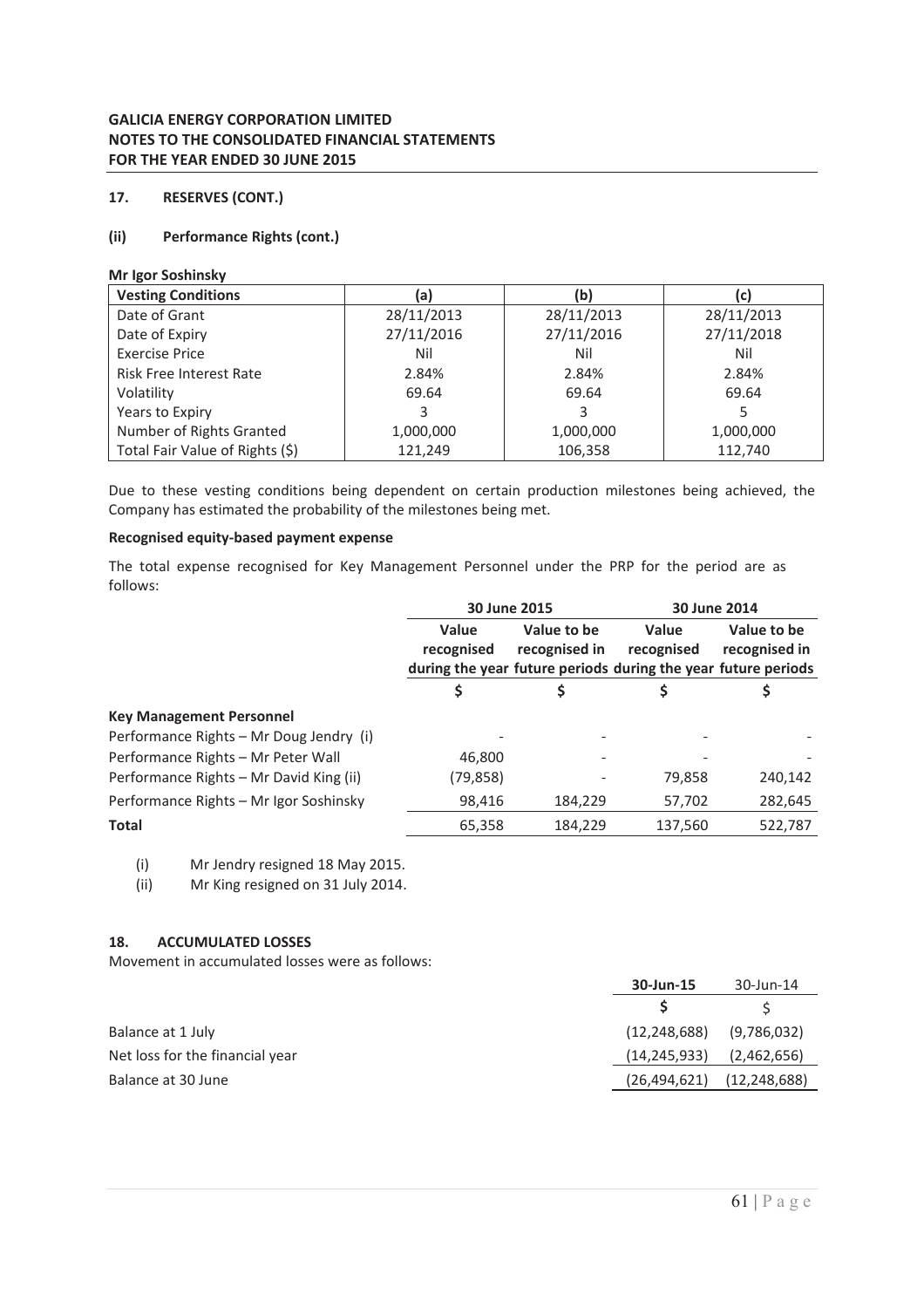# **19. EARNINGS PER SHARE**

The calculation of basic loss per share at 30 June 2015 was based on the loss attributable to ordinary shareholders of \$14,245,933 (2014: \$2,462,656) and a weighted average number of ordinary shares outstanding during the financial year ended 30 June 2015 of 312,850,392 (2014: 64,744,410) calculated as follows:

|                                                                      | 30-Jun-15      | 30-Jun-14   |
|----------------------------------------------------------------------|----------------|-------------|
|                                                                      |                |             |
| Net loss attributable to ordinary equity holders of the Company (\$) | (14, 245, 933) | (2,462,656) |
| Weighted average number of ordinary shares for basis per share (No.) | 312,850,392    | 64,744,410  |
|                                                                      |                |             |
| <b>Continuing operations</b>                                         |                |             |
| - Basic loss per share (cents)                                       | (4.553)        | (3.804)     |
|                                                                      |                |             |
| Potential ordinary shares that are not dilutive and not used in the  |                |             |
| calculation of diluted EPS:                                          | No.            | No.         |
| Share Options (No.)                                                  | 7,882,362      | 70,600,860  |
| Performance Rights (No.)                                             | 6,000,000      | 6,000,000   |

## **20. FINANCIAL RISK MANAGEMENT**

The Group's principal financial instruments comprise receivables, payables, cash and short-term deposits. The Group manages its exposure to key financial risks in accordance with the Group's financial risk management policy. The objective of the policy is to support the delivery of the Group's financial targets while protecting future financial security.

At the reporting date, the Group had the following mix of financial assets and liabilities.

|                                    | 30-Jun-15  | 30-Jun-14 |
|------------------------------------|------------|-----------|
|                                    | \$         | \$        |
| <b>Financial Assets</b>            |            |           |
| Cash & cash equivalents            | 1,671,734  | 3,037,288 |
| Trade & other receivables          | 601,836    | 201,615   |
| <b>Total Financial Assets</b>      | 2,273,570  | 3,238,903 |
|                                    |            |           |
| <b>Financial Liabilities</b>       |            |           |
| Trade & other payables             | (196, 684) | (644,937) |
| <b>Total Financial Liabilities</b> | (196, 684) | (644,937) |
|                                    |            |           |
| Net exposure                       | 2,076,886  | 2,593,966 |
|                                    |            |           |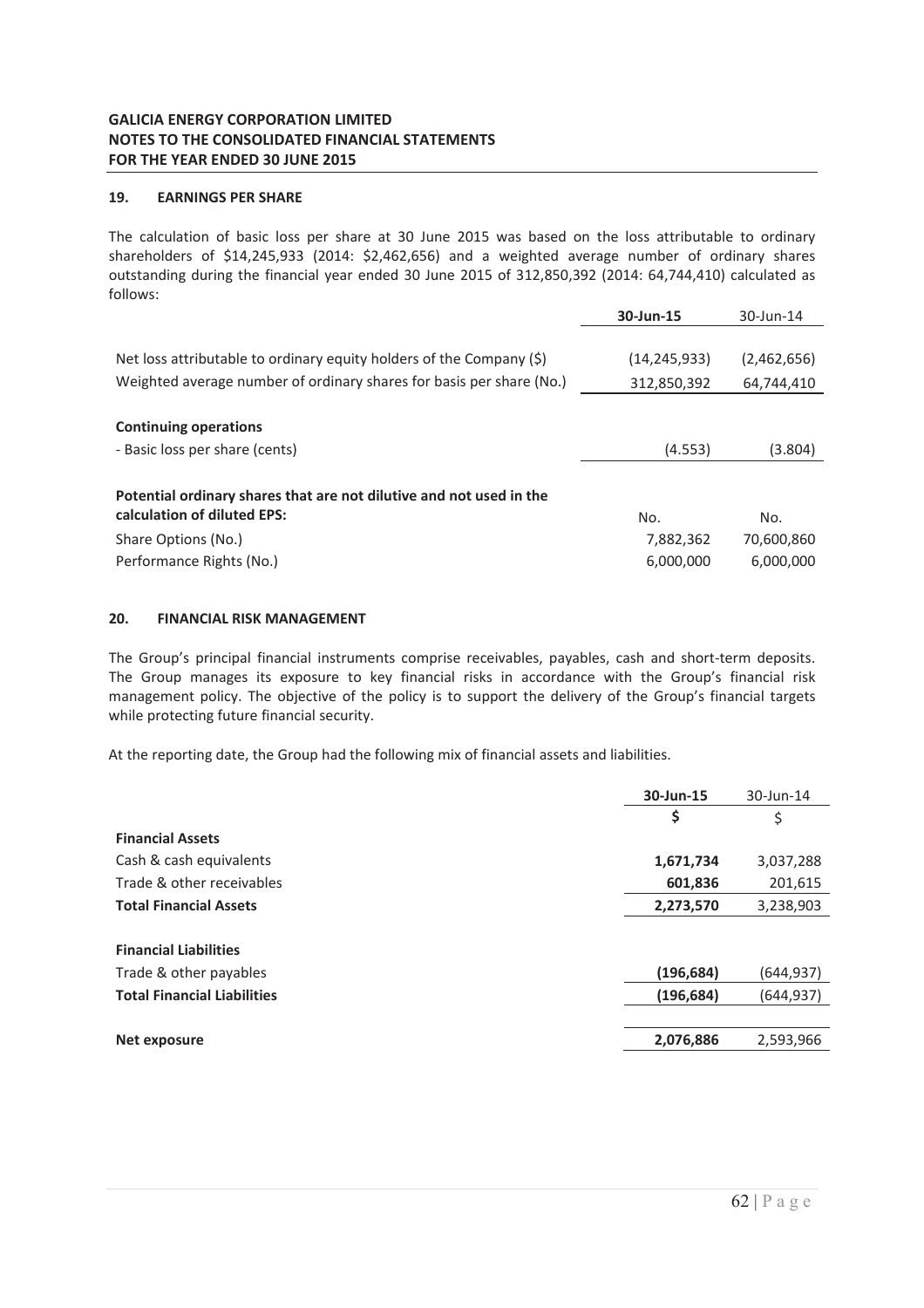# **20. FINANCIAL RISK MANAGEMENT (CONT.)**

The main risks arising from the Group's financial instruments are interest rate risk, credit risk and liquidity risk. The Group does not speculate in the trading of derivative instruments. The Group uses different methods to measure and manage different types of risks to which it is exposed. These include monitoring levels of exposure to interest rates and assessments of market forecasts for interest rates. Ageing analysis of and monitoring of receivables are undertaken to manage credit risk, liquidity risk is monitored through the development of future rolling cash flow forecasts.

The Board reviews and agrees policies for managing each of these risks as summarised below.

Primary responsibility for identification and control of financial risks rests with the Board. The Board reviews and agrees policies for managing each of the risks identified below, including for interest rate risk, credit allowances and cash flow forecast projections.

Details of the significant accounting policies and methods adopted, including the criteria for recognition, the basis of measurement and the basis on which income and expenses are recognised, in respect of each class of financial asset and financial liability are disclosed in note 1 to the financial statements.

## **Risk Exposures and Responses**

## **Interest Rate Risk**

The Group's exposure to risks of changes in market interest rates relates primarily to the Group's cash balances. The Group constantly analyses its interest rate exposure. Within this analysis, consideration is given to potential renewals of existing positions, alternative financing positions and the mix of fixed and variable interest rates. As the Group has no interest bearing borrowings its exposure to interest rate movements is limited to the amount of interest income it can potentially earn on surplus cash deposits. The following sensitivity analysis is based on the interest rate risk exposures in existence at the reporting date.

At reporting date, the Group had the following financial assets exposed to variable interest rates that are not designated in cash flow hedges:

|                         | Weighted                |           |                  |           |
|-------------------------|-------------------------|-----------|------------------|-----------|
|                         | <b>Average Interest</b> |           | Weighted Average |           |
|                         | Rate                    | 30-Jun-15 | Interest Rate    | 30-Jun-14 |
|                         | ℅                       |           | %                |           |
| Cash & cash equivalents | 2.15%                   | 1,671,734 | 2.35%            | 3,037,288 |

The following sensitivity analysis is based on the interest rate risk exposures in existence at the reporting date.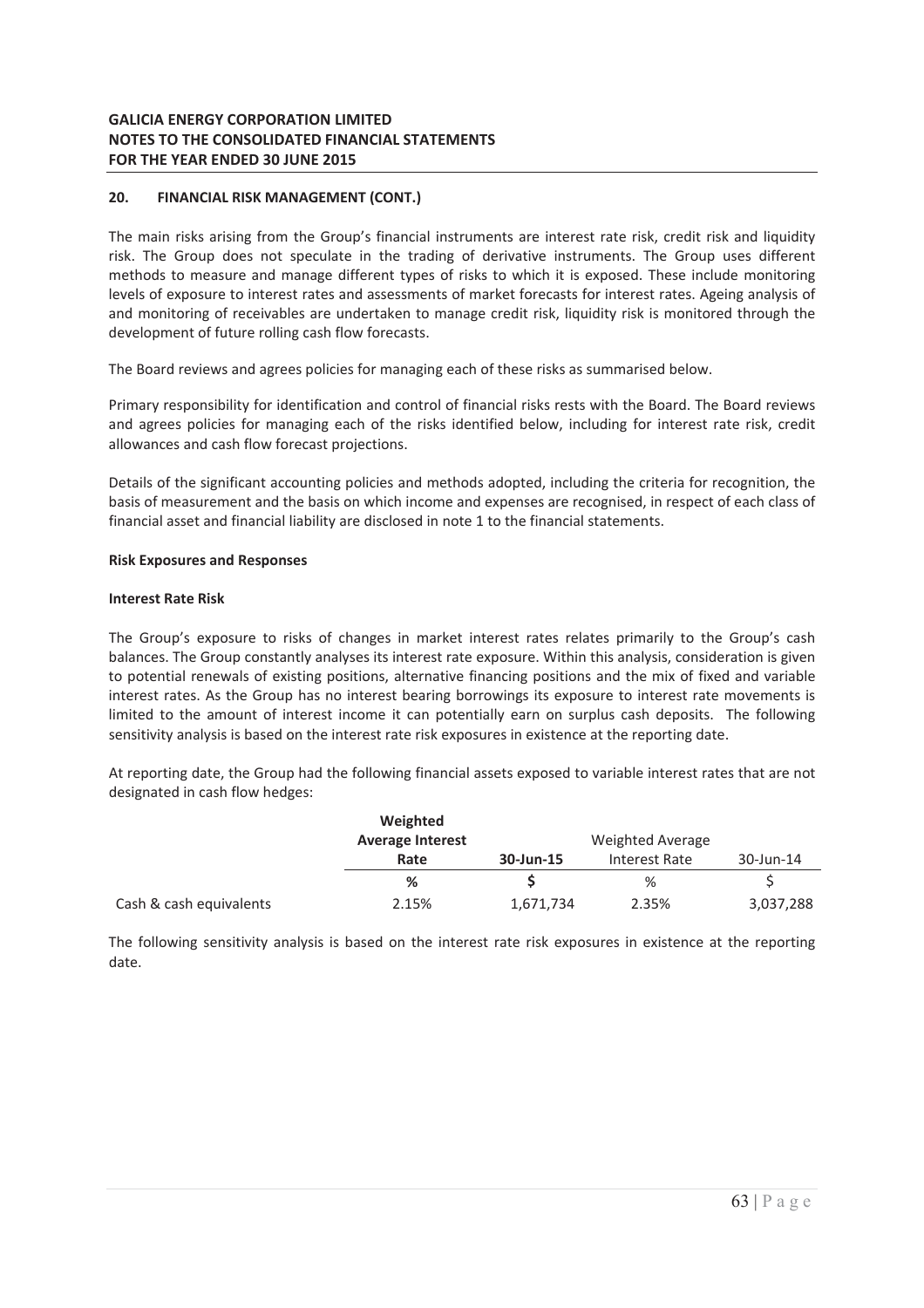# **20. FINANCIAL RISK MANAGEMENT (CONT.)**

#### **Interest Rate Risk (CONT.)**

At 30 June 2015, if interest rates had moved, as illustrated in the table below, with all other variables held constant, post tax profit and equity relating to financial assets of the Group would have been affected as follows:

|                                              | 30-Jun-15 | 30-Jun-14 |
|----------------------------------------------|-----------|-----------|
|                                              |           | S         |
| Judgements of reasonably possible movements: |           |           |
| Post tax profit – higher / (lower)           |           |           |
| $+0.5%$                                      | 8,359     | 15,186    |
| $-0.5%$                                      | (8,359)   | (15, 186) |
| Equity - higher / (lower)                    |           |           |
| $+0.5%$                                      | 8.359     | 15,186    |
| $-0.5%$                                      | (8, 359)  | (15, 186) |

#### **Credit Risk**

Credit risk refers to the risk that a counterparty will default on its contractual obligations resulting in financial loss to the Group. The Group has adopted a policy of only dealing with creditworthy counterparties and obtaining sufficient collateral where appropriate, as a means of mitigating the risk of financing loss from defaults. The Group's exposure and the credit ratings of its counterparties are continuously monitored and the aggregate value of transactions concluded is spread amongst approved counterparties.

The carrying amount of financial assets recorded in the financial statements, net of any provision for losses, represents the Group's maximum exposure to credit risk. All receivables are due within 30 days and none are past due.

## **Cash**

The Group's primary banker is National Australia Bank. The Board considers the use of this financial institution, which has a short term rating of A- from Standards and Poors to be sufficient in the management of credit risk with regards to these funds.

#### **Trade & other receivables**

While the Group has policies in place to ensure that transactions with third parties have an appropriate credit history, the management of current and potential credit risk exposures is limited as far as is considered commercially appropriate. Up to the date of this report, the Board has placed no requirement for collateral on existing debtors.

## $\textsf{Cash at bank and short-term bank deposits:}$

|                                     | 30-Jun-15 | 30-Jun-14 |
|-------------------------------------|-----------|-----------|
|                                     |           | S         |
| <b>Standards &amp; Poors rating</b> |           |           |
| A-                                  | 1,671,734 | 3,037,288 |
|                                     |           |           |

There are no significant concentrations of credit risk within the Group.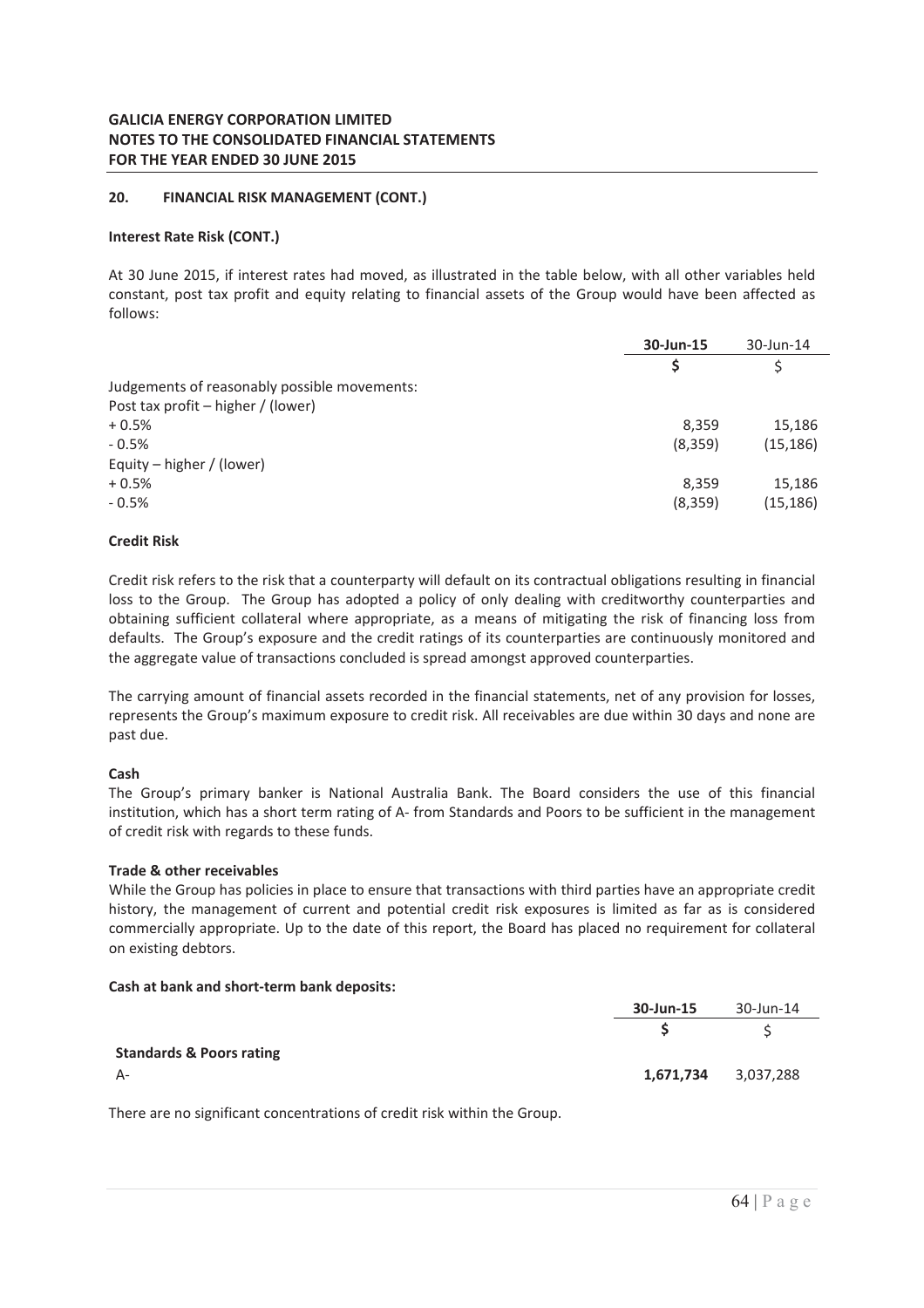# **20. FINANCIAL RISK MANAGEMENT (CONT.)**

## **Liquidity Risk**

Liquidity risk is the risk that the Group will not be able to meet its financial obligations as they fall due. The Group's approach to managing liquidity is to ensure, as far as possible, that it will always have sufficient liquidity to meet its liabilities when due, under both normal and stressed conditions, without incurring unacceptable losses or risking damage to the Group's reputation.

The Group anticipates a need to raise additional capital in the next 12 months to meet forecasted operational activities. The decision on how the Group will raise future capital will depend on market conditions existing at that time.

Typically the Group ensures that it has sufficient cash on demand to meet expected operational expenses for a period of 60 days, including the servicing of financial obligations; this excludes the potential impact of extreme circumstances that cannot reasonably be predicted, such as natural disasters.

The Group has no access to credit standby facilities or arrangements for further funding or borrowings in place.

The financial liabilities the Group had at reporting date were trade payables incurred in the normal course of the business. Trade payables were non-interest bearing and were due within the normal 30-60 days terms of creditor payments.

The table below reflects the respective undiscounted cash flows for financial liabilities. The risk implied from the values shown in the table below reflects outflows. Trade payables and other financial liabilities mainly originate from the financing of assets used in the Company's on-going operations.

|                               |         |                          |                          | <b>Total</b>     |                 |
|-------------------------------|---------|--------------------------|--------------------------|------------------|-----------------|
| <b>Contractual maturities</b> | $6$     | $6 - 12$                 | $>12$                    | Contractual      | <b>Carrying</b> |
| of financial liabilities      | months  | months                   | months                   | <b>Cash Flow</b> | Amount          |
|                               | \$      | \$                       | \$                       | \$               | \$              |
| 30-Jun-15                     |         |                          |                          |                  |                 |
| Trade & other payables        | 196,684 | -                        | $\overline{\phantom{a}}$ | 196,684          | 196,684         |
|                               | 196,684 | ٠                        | ٠                        | 196,684          | 196,684         |
|                               |         |                          |                          |                  |                 |
| 30-Jun-14                     |         |                          |                          |                  |                 |
| Trade & other payables        | 644,937 | $\overline{\phantom{a}}$ | -                        | 644,937          | 644,937         |
|                               | 644,937 | ٠                        |                          | 644,937          | 644.937         |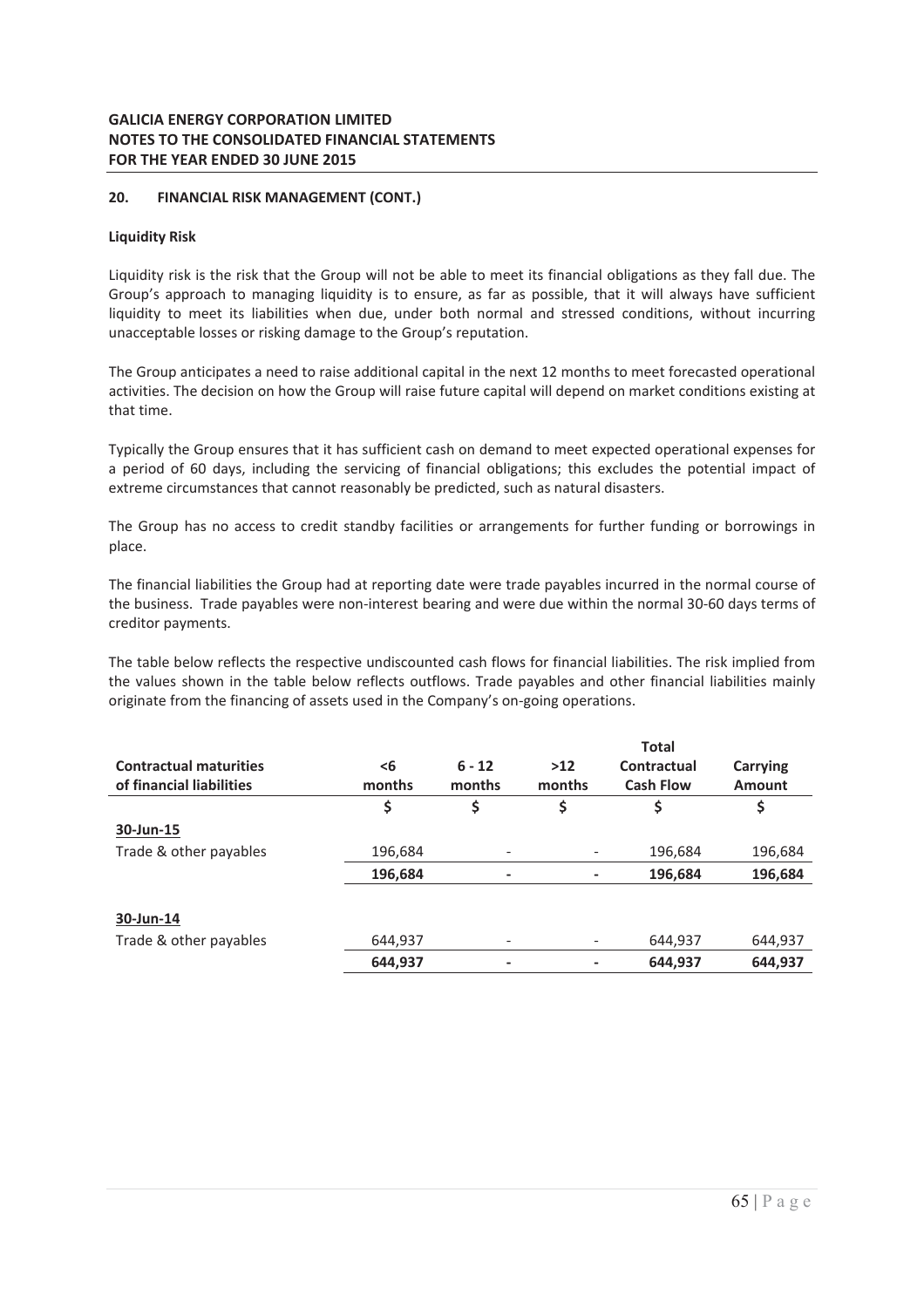# **21. RELATED PARTY DISCLOSURE**

#### **a) Equity interests**

|                                 |               | <b>Equity Interest</b> |                          |
|---------------------------------|---------------|------------------------|--------------------------|
|                                 |               | 30-Jun-15              | 30-Jun-14                |
|                                 | Country of    | %                      | %                        |
| <b>Name</b>                     | Incorporation |                        |                          |
| Cossack Investments Pty Ltd     | Australia     | 100                    | 100                      |
| Zinest Holdings Limited         | Cyprus        | 100                    | 100                      |
| Geo Poshuk Ltd                  | Ukraine       | 100                    | 100                      |
| Eastford Investments Sp. z o.o. | Poland        | 100                    | $\overline{\phantom{a}}$ |
| Eurogas Polska Sp. z o.o.       | Poland        | 100                    | -                        |

## **b) Transactions with Related Parties**

Transactions between related parties are on normal commercial terms and conditions no more favourable than those available to other parties unless otherwise stated.

A Director, Faldi Ismail, is a Director of Otsana Capital Pty Ltd. Otsana Capital has provided capital raising services to the Company during the current and previous financial year on normal commercial terms and conditions as follows:

|                                                                                                                           | 30-Jun-15 | 30-Jun-14 |
|---------------------------------------------------------------------------------------------------------------------------|-----------|-----------|
| <b>Otsana Capital:</b>                                                                                                    | \$        | \$        |
| A firm which Director Faldi Ismail is a Director - capital raising<br>services                                            | 13,200    |           |
|                                                                                                                           | 30-Jun-15 | 30-Jun-14 |
|                                                                                                                           | \$        | \$        |
| <b>Steinepreis Paganin Lawyers &amp; Consultants:</b>                                                                     |           |           |
| A firm which Director Peter Wall is a partner - Legal services                                                            | 83,683    | 187,632   |
| <b>Subsoil Service Group:</b>                                                                                             |           |           |
| A firm which Director Igor Soshinsky is a Director – Technical expertise,<br>management and corporate compliance services | 403,241   | 444.767   |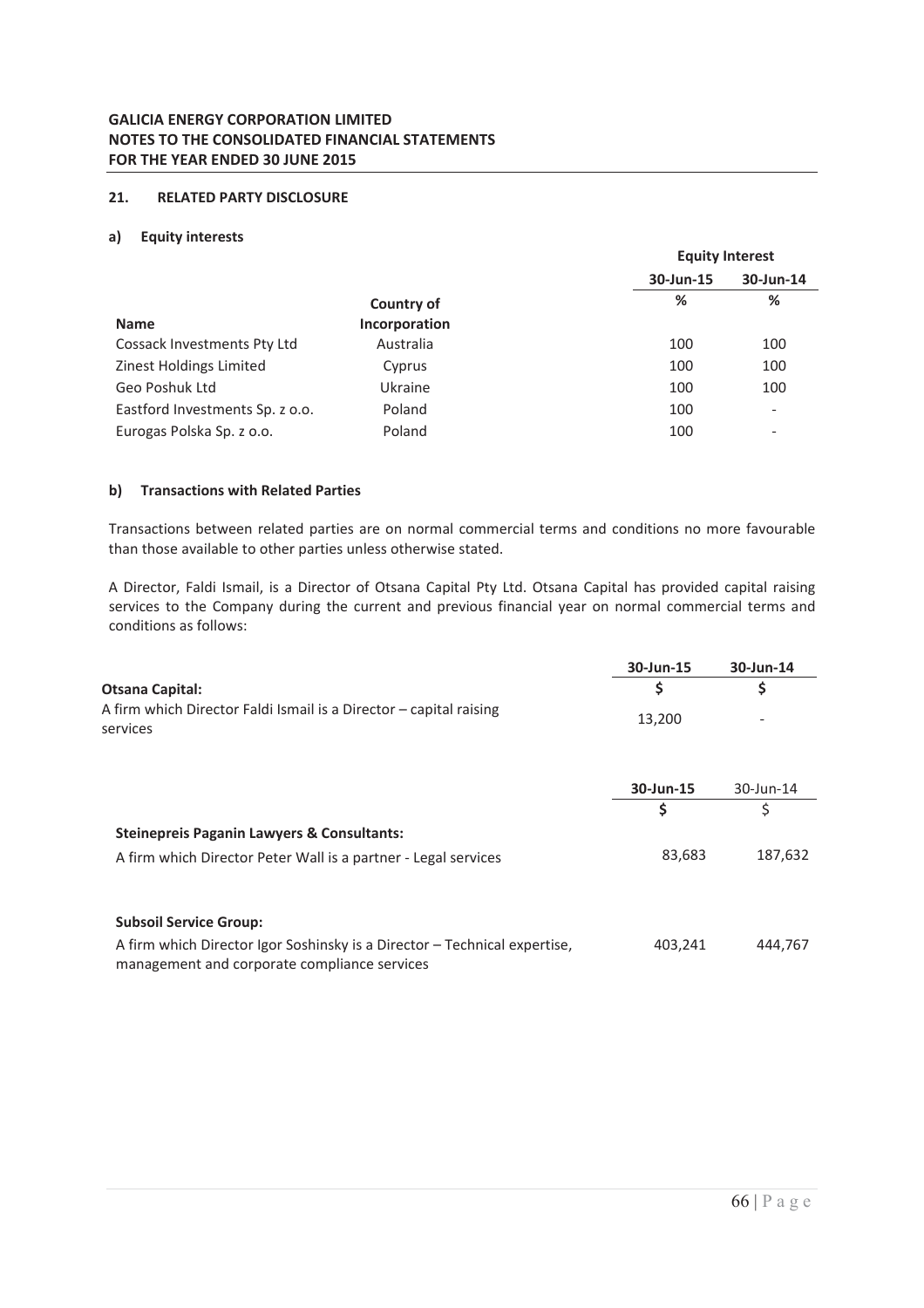# **c) Key Management Personnel Compensation**

Refer to the remuneration report contained in the directors' report for details of the remuneration paid or payable to each member of the Group's key management personnel for the year ended 30 June 2015 and 30 June 2014.

|                                 | 30-Jun-15 | 30-Jun-14 |
|---------------------------------|-----------|-----------|
|                                 |           |           |
| <b>Compensation by category</b> |           |           |
| Short-term employee benefits    | 137,371   | 281,954   |
| Post-employment benefits        | 5,447     | 15,443    |
| <b>Termination benefits</b>     | 25,000    |           |
| Equity based payments           | 232,216   | 137,560   |
|                                 | 400,034   | 434,957   |

# **d) Loans from related parties**

There were no loans to or from related parties during the financial year.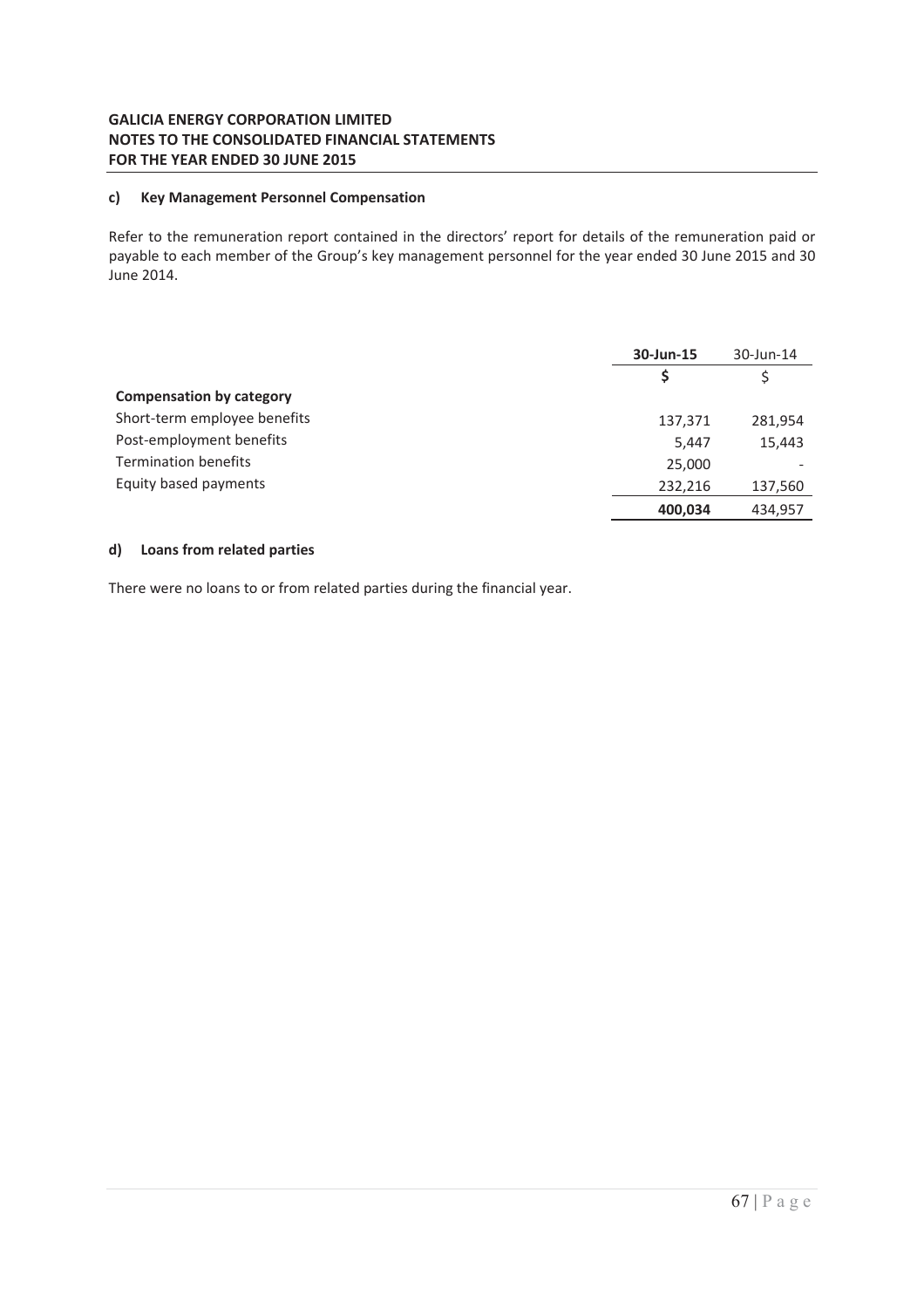# **22. COMMITMENTS AND CONTINGENCIES**

#### **Leasing Agreement**

|                                             | 30-Jun-15 | 30-Jun-14 |
|---------------------------------------------|-----------|-----------|
|                                             |           |           |
| Within one year                             | 4,700     | 31,020    |
| After one year but not more than five years | -         | 5,170     |
| More than five years                        | -         |           |
| <b>Total minimum commitment</b>             | 4.700     | 36,190    |

The commitment above relates to the following leasing agreements:

#### **SmallCap Corporate Pty Ltd**

The Company entered into an Agreement with SmallCap Corporate Pty Ltd on 19 February 2014. The Agreement expired on 5 September 2015.

In relation to the transaction with TV2U, subject to the satisfaction of the conditions precedent set out in the Review of Operations section of this Annual Report, the Company will issue to the TV2U shareholders, in consideration for Acquisition, the following:

714,285,714 fully paid ordinary shares in the capital of Galicia at a deemed issue price of A\$0.014 each and Up to 1,035,714,286 Performance Shares, being:

- 178,571,429 Class A Performance Shares in the capital of Galicia that convert into Galicia Shares on a one (1) for one (1) basis in the event that the earnings before interest, tax, depreciation and amortisation (**EBITDA**) is greater than or equal to \$5 million (in any rolling 12 month period) within two years of completion of the Acquisition;
- 214,285,714 Class B Performance Shares in the capital of Galicia that convert into Galicia Shares on a one (1) for one (1) basis in the event that the EBITDA is greater than or equal to \$10 million (in any rolling 12 month period) within three years of completion of the Acquisition;
- 285,714,286 Class C Performance Shares in the capital of Galicia that convert into Galicia Shares on a one (1) for one (1) basis in the event that the EBITDA is greater than or equal to \$15 million (in any rolling 12 month period) within four years of completion of the Acquisition; and
- 357,142,857 Class D Performance Shares in the capital of Galicia that convert into Galicia Shares on a one (1) for one (1) basis in the event that the EBITDA is greater than or equal to \$20 million (in any rolling 12 month period) within four years of Settlement.

There are currently no contingent liabilities or contingent assets outstanding at the end of the current reporting year.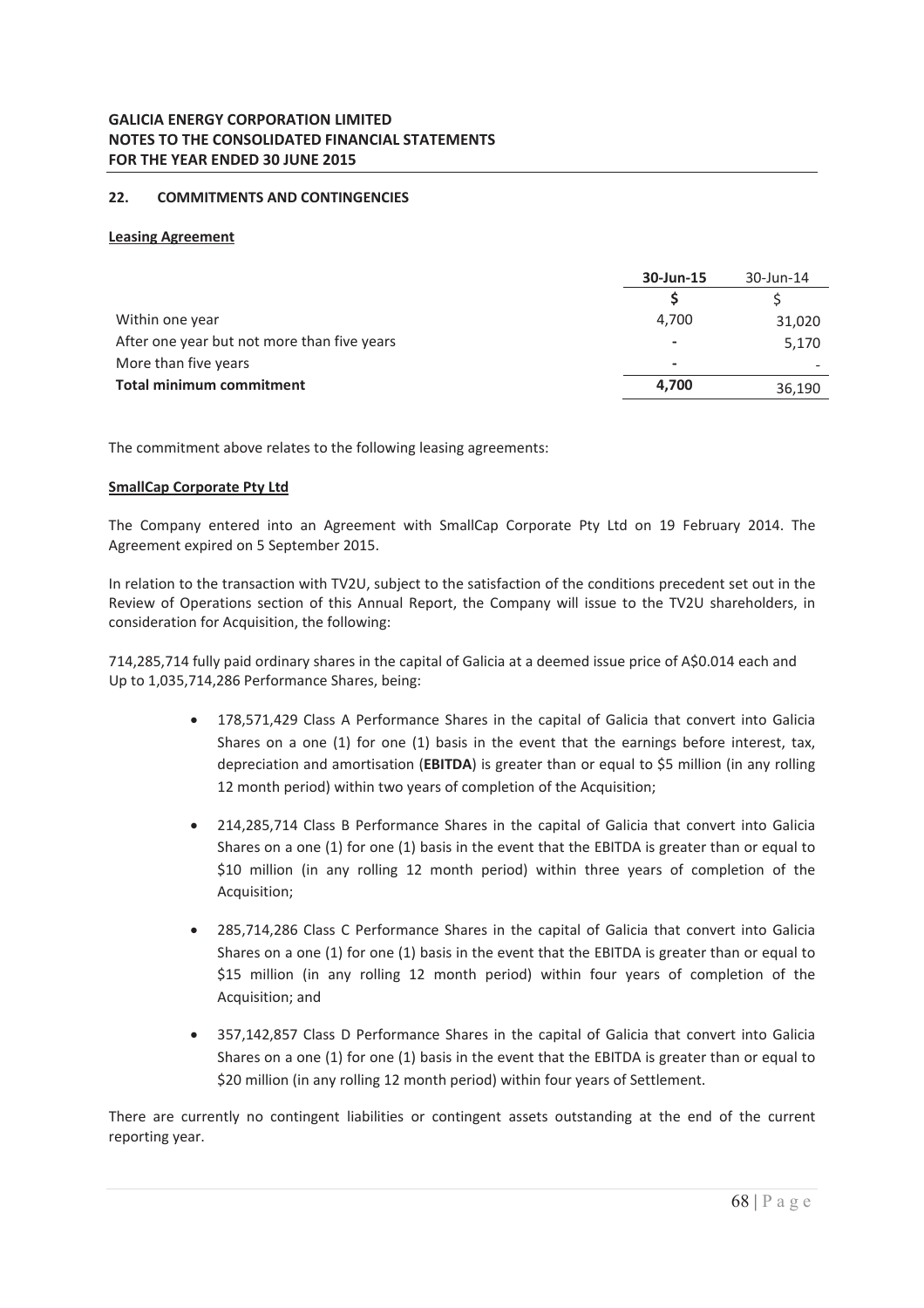# **23. AUDITOR'S REMUNERATION**

|                                                                                                   | 30-Jun-15 | 30-Jun-14 |
|---------------------------------------------------------------------------------------------------|-----------|-----------|
|                                                                                                   |           |           |
| Amounts received or due and receivable by Pitcher Partners Corporate & Audit<br>(WA) Pty Ltd for: |           |           |
| (i) Audit and review of the financial report of the entity                                        | 40.000    | 39,000    |
| <b>Total remuneration</b>                                                                         | 40.000    | 39,000    |

# **24. DIVIDENDS**

No dividend was paid or declared by the Group in the period since the end of the financial year up to the date of this report. The Directors do not recommend that any amount to be paid by way of dividend for the financial year ended 30 June 2015.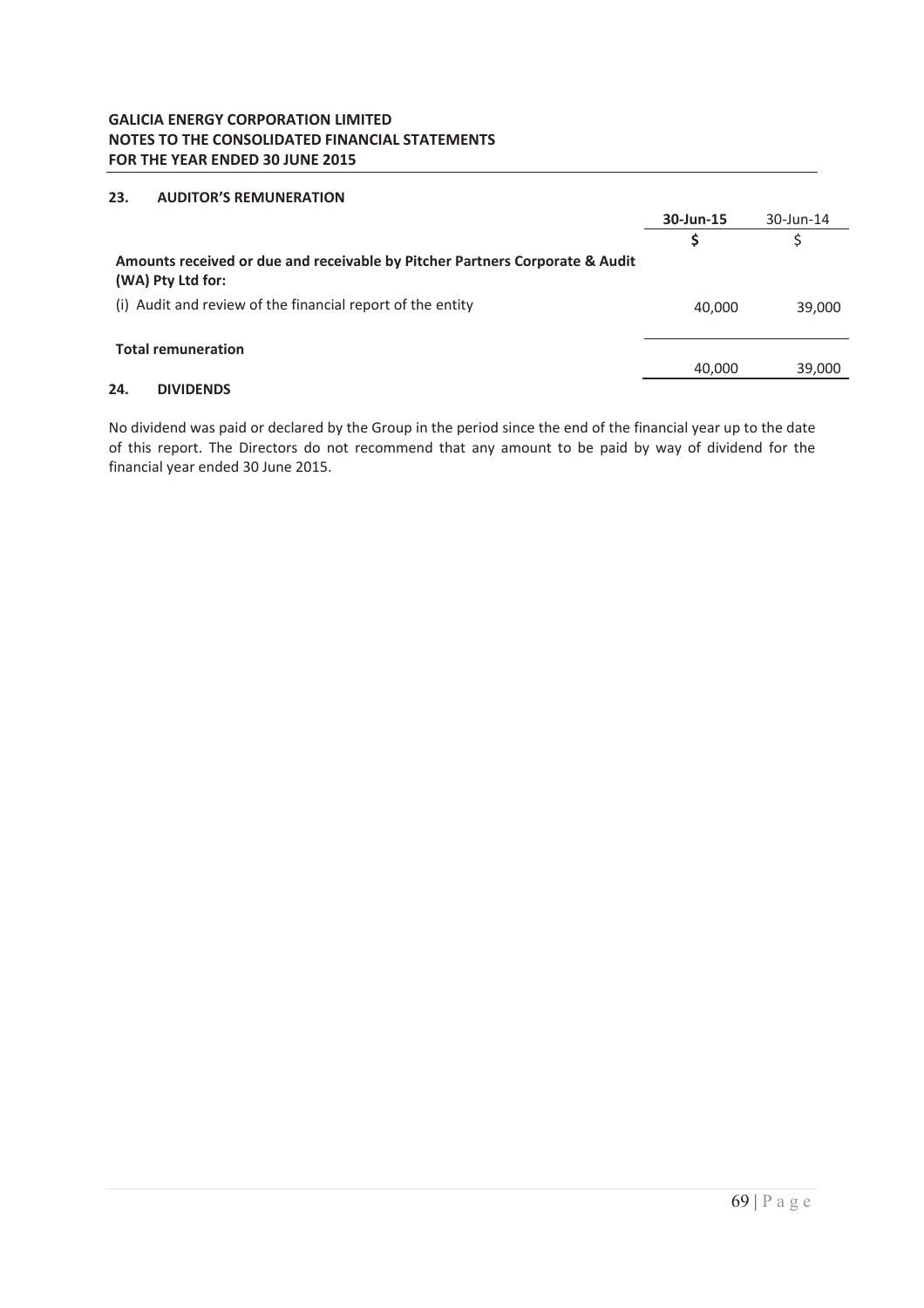# **25. PARENT ENTITY INFORMATION**

#### **(a) Summary financial information**

**Financial Position**

|                              |                | Parent         |  |
|------------------------------|----------------|----------------|--|
|                              | 30-Jun-15      | 30-Jun-14      |  |
|                              | \$             | \$             |  |
| <b>Assets</b>                |                |                |  |
| Current assets               | 2,137,341      | 2,942,568      |  |
| Non-current assets           | 2,013          | 11,198,447     |  |
| Total assets                 | 2,139,354      | 14,141,015     |  |
| <b>Liabilities</b>           |                |                |  |
| <b>Current liabilities</b>   | 196,684        | 424,685        |  |
| <b>Total liabilities</b>     | 196,684        | 424,685        |  |
| <b>Equity</b>                |                |                |  |
| Issued capital               | 28,545,811     | 25,576,952     |  |
| Reserves                     | 542,854        | 373,760        |  |
| <b>Accumulated losses</b>    | (27, 145, 995) | (12, 234, 382) |  |
| Total equity                 | 1,942,670      | 13,716,330     |  |
| <b>Financial Performance</b> | Parent         |                |  |

|                                       | <b>Parent</b>  |             |
|---------------------------------------|----------------|-------------|
| Loss for the year                     | (14.918.114)   | (2,448,350) |
| Other comprehensive (loss) / income   |                |             |
| Total comprehensive loss for the year | (14, 918, 114) | (2,448,351) |

## **b) Guarantees**

The Company has not entered into any guarantees in relation to the debts of its subsidiaries.

# **c) Other Commitments and Contingencies**

Other than disclosed in Note 22 above, the Company has no commitments to acquire property, plant and equipment, and has no contingent liabilities.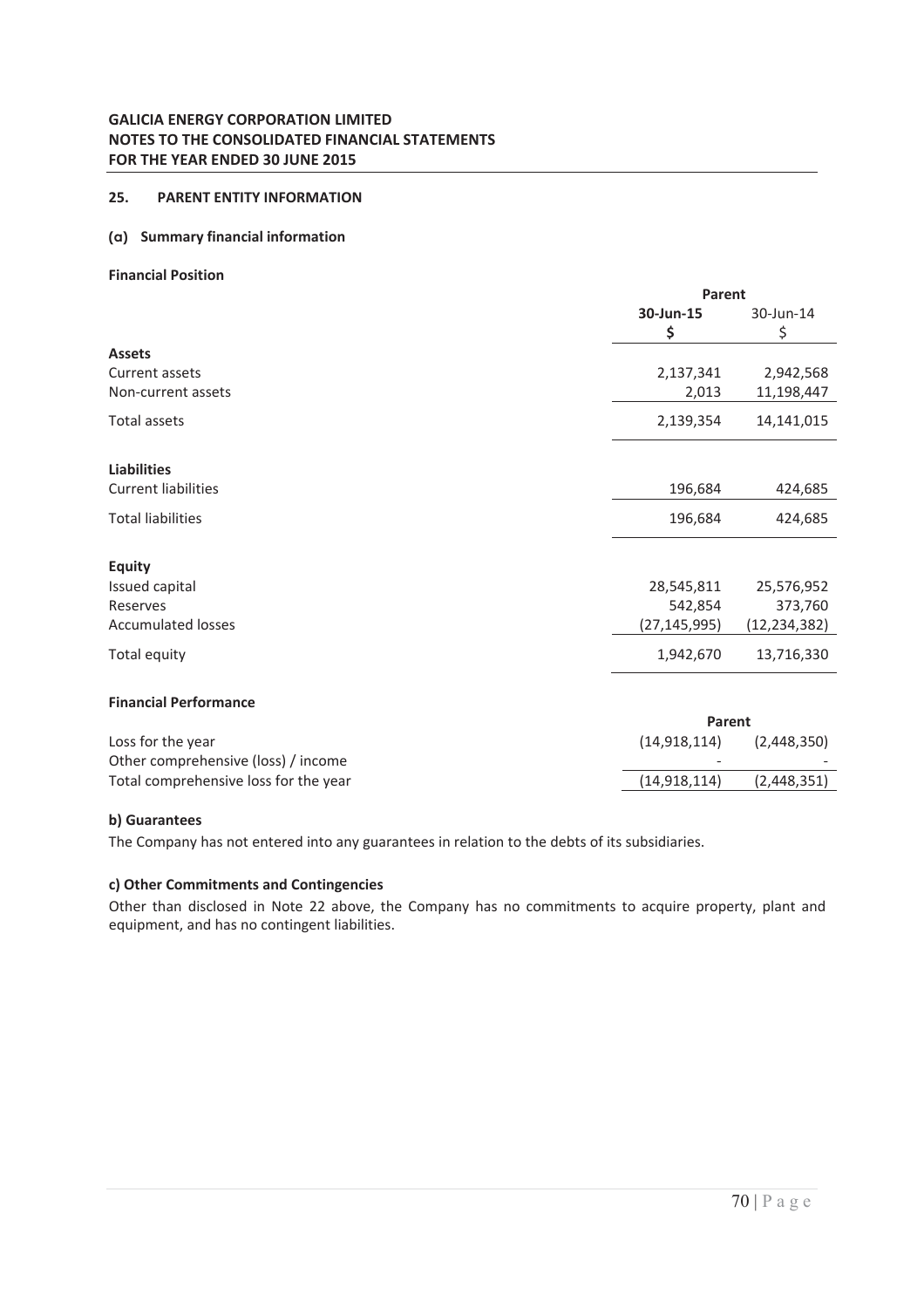#### **GALICIA ENERGY CORPORATION LIMITED NOTES TO THE CONSOLIDATED FINANCIAL STATEMENTS FOR THE YEAR ENDED 30 JUNE 2015**

## **26. SUBSEQUENT EVENTS**

Subsequent to year end, the Company executed an agreement to exit from its 24% interest in the Bieszczady Project in Poland at no cost and without having to pay any historical work commitment liabilities.

Further, the Company reached an in principle agreement to sell Zinest Holdings, the holding company of its Ukraine oil and gas asset. The sale will enable the Company to exit the asset at no cost and will release Galicia from all obligations under the original Sale Agreement. Upon completion of the sale the deal will remain subject to shareholder approval because the asset is technically Galicia's main undertaking. This approval will be sought at the General Meeting to be held 7 October 2015.

As announced on 3 June 2015 the Company intends to move into the technology sector with the acquisition of TV2U, a leading digital content enabler and technology provider to the media, entertainment and telecommunications industries. On 21 August 2015, the Company despatched a Notice of Meeting to shareholders to obtain the necessary approvals for the transaction with TV2U.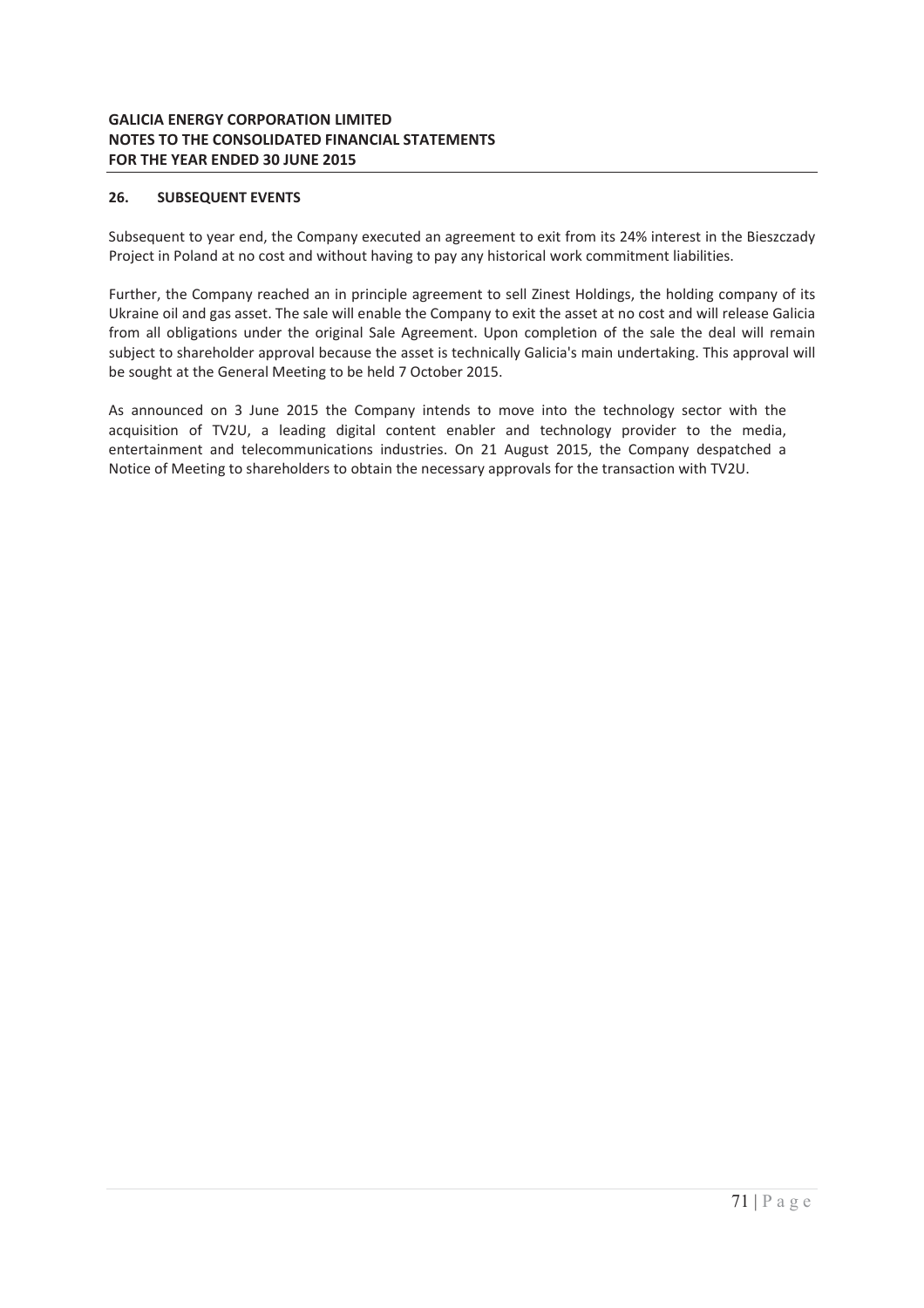In the Directors' opinion:

- (a) The financial statements and notes are in accordance with the Corporations Act 2001; and
	- (i) Comply with Accounting Standards, the *Corporations Regulations 2001* and other mandatory professional reporting requirements, and
	- (ii) give a true and fair view of the Group's financial position as at 30 June 2015 and of its performance for the year ended on that date; and
- (b) there are reasonable grounds to believe that the Company will be able to pay its debts as and when they become due and payable.

The financial report also complies with International Financial Reporting Standards issued by the International Accounting Standards Board.

The directors have been given the declarations required by section 295A of the *Corporations Act 2001*.

Signed in accordance with a resolution of directors made pursuant to section 295(5)(a) of the *Corporations Act 2001*.

On behalf of the Board of Directors

**Mr Peter Wall Non-Executive Chairman Perth, Western Australia 30 September 2015**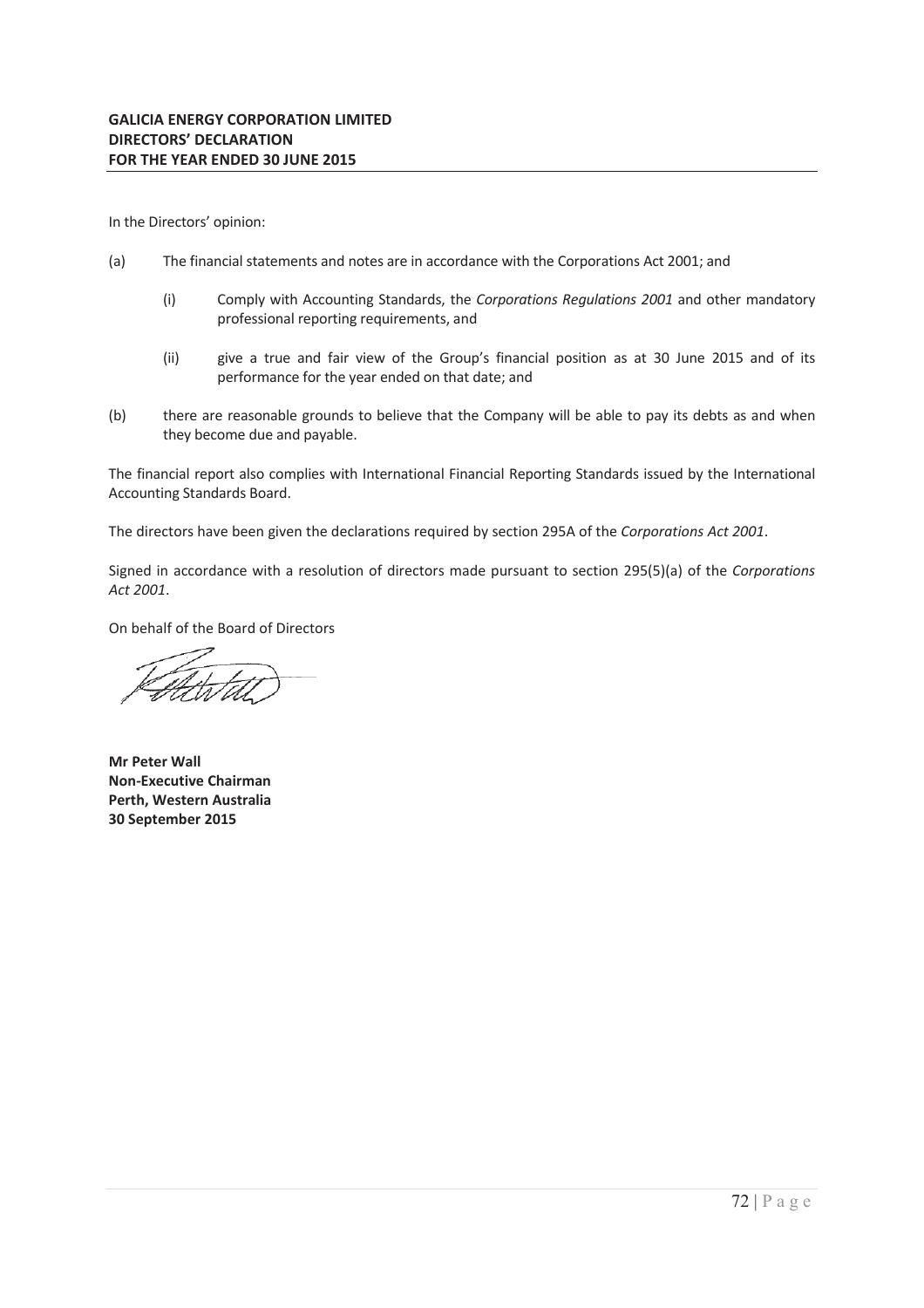

Pitcher Partners is an association of Independent firms Melbourne | Sydney | Perth | Adelaide | Brisbane | Newcastle

# **INDEPENDENT AUDITOR'S REPORT TO THE MEMBERS OF GALICIA ENERGY CORPORATION LIMITED**

#### **Report on the Financial Report**

We have audited the accompanying financial report of Galicia Energy Corporation Limited and its controlled entities (the "Group"), which comprises the consolidated statement of financial position as at 30 June 2015, the consolidated statement of comprehensive income, the consolidated statement of changes in equity and the consolidated statement of cash flows for the year then ended, notes comprising a summary of significant accounting policies and other explanatory information, and the directors' declaration.

### *Directors' Responsibility for the Financial Report*

The directors of the Group are responsible for the preparation of the financial report that gives a true and fair view in accordance with Australian Accounting Standards and the *Corporations Act 2001* and for such internal control as the directors determine is necessary to enable the preparation of the financial report that gives a true and fair view and is free from material misstatement, whether due to fraud or error. In Note 2, the directors also state, in accordance with Accounting Standard AASB 101 *Presentation of Financial Statements*, that the financial statements comply with *International Financial Reporting Standards*.

#### *Auditor's Responsibility*

Our responsibility is to express an opinion on the financial report based on our audit. We conducted our audit in accordance with Australian Auditing Standards. Those standards require that we comply with relevant ethical requirements relating to audit engagements and plan and perform the audit to obtain reasonable assurance about whether the financial report is free from material misstatement.

An audit involves performing procedures to obtain audit evidence about the amounts and disclosures in the financial report. The procedures selected depend on the auditor's judgement, including the assessment of the risks of material misstatement of the financial report, whether due to fraud or error. In making those risk assessments, the auditor considers internal control relevant to the Group's preparation of the financial report that gives a true and fair view in order to design audit procedures that are appropriate in the circumstances, but not for the purpose of expressing an opinion on the effectiveness of the Group's internal control. An audit also includes evaluating the appropriateness of accounting policies used and the reasonableness of accounting estimates made by the directors, as well as evaluating the overall presentation of the financial report.

We believe that the audit evidence we have obtained is sufficient and appropriate to provide a basis for our audit opinion.

#### *Independence*

In conducting our audit, we have complied with the independence requirements of the *Corporations Act 2001*.

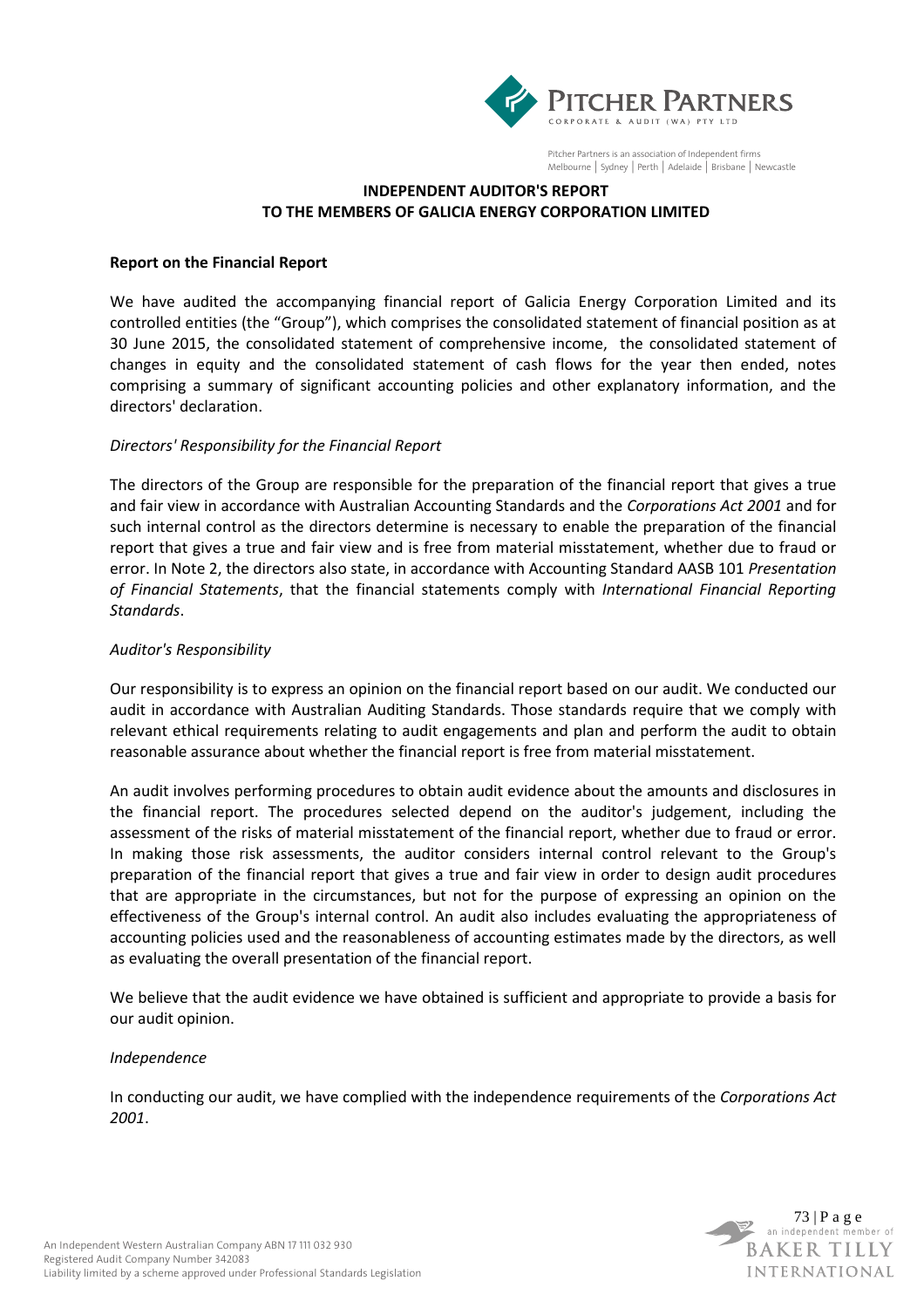

# **INDEPENDENT AUDITOR'S REPORT TO THE MEMBERS OF GALICIA ENERGY CORPORATION LIMITED**

## *Opinion*

In our opinion:

- (a) the consolidated financial report of Galicia Energy Corporation Limited is in accordance with the *Corporations Act 2001*, including:
	- (i) giving a true and fair view of the consolidated entity's financial position as at 30 June 2015 and of its performance for the year ended on that date; and
	- (ii) complying with Australian Accounting Standards and the *Corporations Regulations 2001*; and
- (b) the financial report also complies with *International Financial Reporting Standards* as disclosed in Note 2.

## *Emphasis of Matter*

Without modifying our opinion, we draw attention to Note 2 (e) to the consolidated financial report which indicates that the Group incurred a net loss of \$14,245,933 during the year ended 30 June 2015. As of that date, the Group has a cash balance of \$1,671,734. However, in order to continue operations for the next 12 months the Group is dependent upon raising additional finance. These conditions, along with other matters as set forth in Note 2 (e), indicate the existence of a material uncertainty that may cast significant doubt about the Group's ability to continue as a going concern and therefore the Group may be unable to realise its assets and discharge its liabilities in the normal course of business.

### **Report on the Remuneration Report**

We have audited the Remuneration Report included in pages 16 to 28 of the directors' report for the year ended 30 June 2014. The directors of the Group are responsible for the preparation and presentation of the Remuneration Report in accordance with section 300A of the *Corporations Act 2001*. Our responsibility is to express an opinion on the Remuneration Report, based on our audit conducted in accordance with Australian Auditing Standards.

### *Opinion*

In our opinion, the Remuneration Report of Galicia Energy Corporation Limited for the year ended 30 June 2015 complies with section 300A of the *Corporations Act 2001*.

Pitcher Partners Corporate at Audit (wa) Pty Ltd

PITCHER PARTNERS CORPORATE & AUDIT (WA) PTY LTD

in Nulley

Paul Mulligan Executive Director Perth, WA 30 September 2015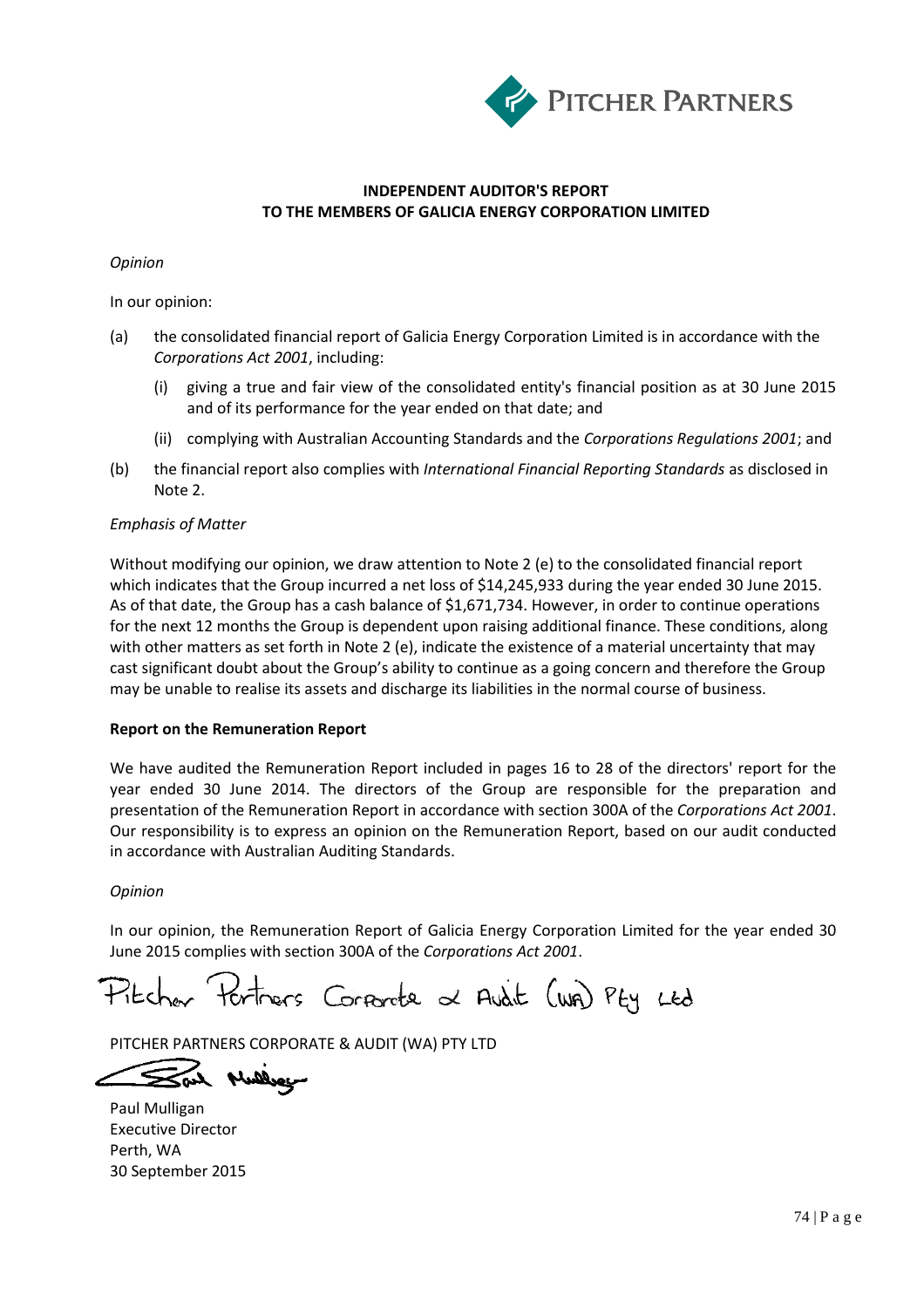# **GALICIA ENERGY CORPORATION LIMITED (FORMERLY COSSACK ENERGY LIMITED) SHAREHOLDER INFORMATION**

#### **a) Number of holders of each class of equity securities and the voting rights attached:**

As at 30 September 2015 the equity securities are as follows:

| No. of Holders<br><b>Class of security</b> |      | <b>Voting Rights Attached</b>                            |  |
|--------------------------------------------|------|----------------------------------------------------------|--|
| <b>Ordinary Shares</b>                     | 1372 | Each shareholder is entitled to one vote per share held. |  |
| Unlisted Options (\$0.17, 29/2/16)         | 18   | There are no voting rights attached to these options.    |  |
| Performance Rights                         | ₹    | There are no voting rights attached to these securities. |  |

All ordinary shares carry one vote per share without restriction.

## **b) Distribution schedule of the number of holders in each listed class of equity security as at 30 September 2015:**

| <b>ORD Issued Capital</b> |                     |             |  |
|---------------------------|---------------------|-------------|--|
|                           |                     |             |  |
| <b>Range of Holding</b>   | <b>Shareholders</b> | Capital (%) |  |
| $1 - 1,000$               | 217                 | 0.00        |  |
| $1,001 - 5,000$           | 72                  | 0.03        |  |
| $5,001 - 10,000$          | 64                  | 0.08        |  |
| $10,001 - 100,000$        | 379                 | 2.86        |  |
| 100,001 and over          | 640                 | 97.03       |  |
| <b>Total</b>              | 1,372               | 100.00      |  |

### $c)$  Holders of non-marketable parcels:

Number of shareholders with less than a marketable parcel is 204.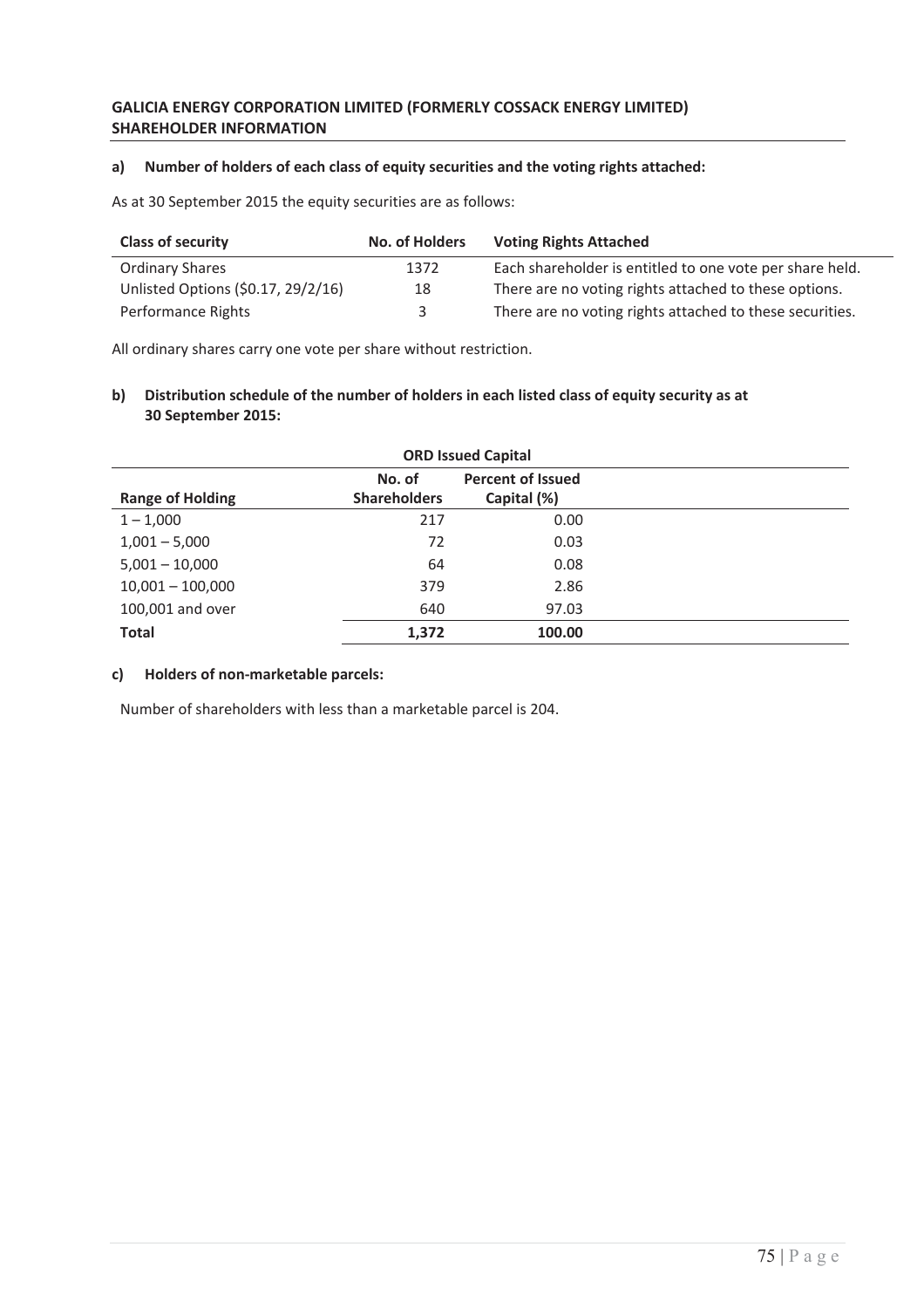# **GALICIA ENERGY CORPORATION LIMITED (FORMERLY COSSACK ENERGY LIMITED) SHAREHOLDER INFORMATION**

# **d) Twenty Largest Holders of Ordinary Shares:**

|              |                                                                                              |               | <b>Percent of</b> |
|--------------|----------------------------------------------------------------------------------------------|---------------|-------------------|
|              |                                                                                              |               | <b>Issued</b>     |
| No.          | <b>Name</b>                                                                                  | No. of Shares | Capital (%)       |
| $\mathbf{1}$ | <b>J P MORGAN NOMINEES AUSTRALIA LIMITED</b>                                                 | 45,323,036    | 5.95              |
| 2            | MR JOHN EDWIN MILLIGAN & MRS JOANNA MILLIGAN <the td="" team<=""><td></td><td></td></the>    |               |                   |
|              | ELITE FAMILY A/C>                                                                            | 28,645,000    | 3.76              |
| 3            | PHEAKES PTY LTD <senate a="" c=""></senate>                                                  | 28,421,908    | 3.73              |
| 4            | <b>BBY NOMINEES LIMITED</b>                                                                  | 20,833,333    | 2.73              |
| 5            | AH SUPER PTY LTD <the a="" ah="" c="" fund="" super=""></the>                                | 15,610,019    | 2.05              |
| 6            | MRS JOANNA MILLIGAN & MR JOHN EDWIN MILLIGAN <team elite<="" td=""><td></td><td></td></team> |               |                   |
|              | SUPER FUND A/C>                                                                              | 13,550,000    | 1.78              |
| 7            | GARF PTY LIMITED <gar a="" c="" f="" national="" private="" s=""></gar>                      | 11,666,667    | 1.53              |
| 8            | <b>COMSEC NOMINEES PTY LIMITED</b>                                                           | 11,114,081    | 1.46              |
| 9            | <b>KATERYNA LYSENKO</b>                                                                      | 10,500,000    | 1.38              |
| 10           | <b>ANNA ELTSOVA</b>                                                                          | 10,489,500    | 1.38              |
| 11           | <b>MR JUSTIN LAURENCE BARRY</b>                                                              | 10,179,000    | 1.34              |
| 12           | <b>BBY NOMINEES LIMITED</b>                                                                  | 10,000,000    | 1.31              |
| 13           | <b>VATHIEL FINANCE CORP</b>                                                                  | 9,000,000     | 1.18              |
| 14           | PATICOA NOMINEES PTY LTD                                                                     | 7,108,983     | 0.93              |
| 15           | H E 2 HOLDINGS PTY LTD                                                                       | 6,850,000     | 0.90              |
| 16           | PERSHING AUSTRALIA NOMINEES PTY LTD <accum a="" c=""></accum>                                | 6,439,981     | 0.84              |
| 17           | <b>MR MARK DAVID MORRIS</b>                                                                  | 6,420,276     | 0.84              |
| 18           | MRS MIRIAM EVELYN DE KAUWE                                                                   | 6,011,765     | 0.79              |
| 19           | MR MICHAEL JOHN HAYMAN                                                                       | 6,000,000     | 0.79              |
| 20           | PROF YFW KWANG NG                                                                            | 6,000,000     | 0.79              |
|              | <b>TOTAL TOP 20 HOLDERS</b>                                                                  | 270,163,549   | 35.44             |
|              | <b>TOTAL REMAINING HOLDERS BALANCE</b>                                                       | 492,083,774   | 64.55             |
|              |                                                                                              |               |                   |